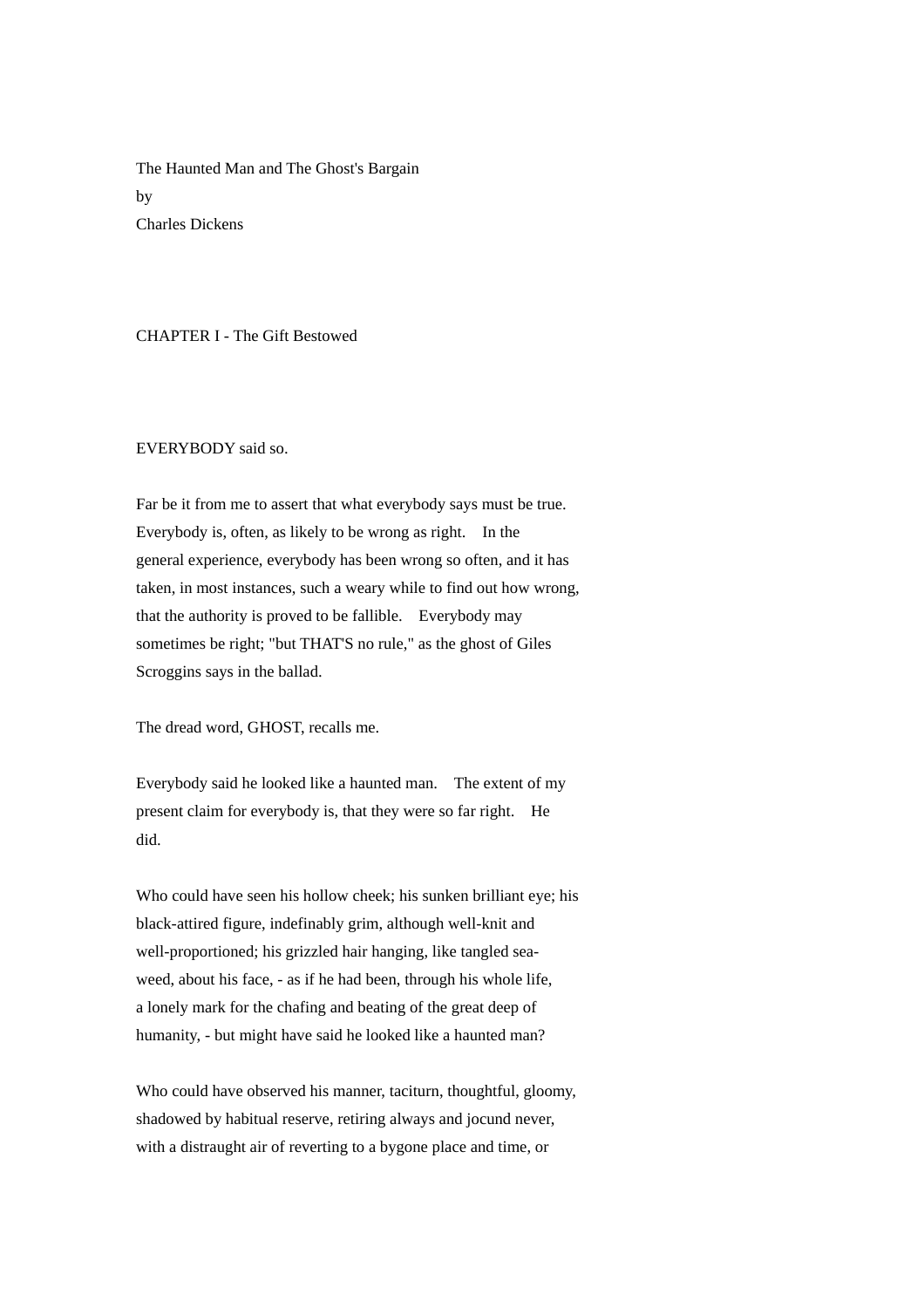of listening to some old echoes in his mind, but might have said it was the manner of a haunted man?

Who could have heard his voice, slow-speaking, deep, and grave, with a natural fulness and melody in it which he seemed to set himself against and stop, but might have said it was the voice of a haunted man?

Who that had seen him in his inner chamber, part library and part laboratory, - for he was, as the world knew, far and wide, a learned man in chemistry, and a teacher on whose lips and hands a crowd of aspiring ears and eyes hung daily, - who that had seen him there, upon a winter night, alone, surrounded by his drugs and instruments and books; the shadow of his shaded lamp a monstrous beetle on the wall, motionless among a crowd of spectral shapes raised there by the flickering of the fire upon the quaint objects around him; some of these phantoms (the reflection of glass vessels that held liquids), trembling at heart like things that knew his power to uncombine them, and to give back their component parts to fire and vapour; - who that had seen him then, his work done, and he pondering in his chair before the rusted grate and red flame, moving his thin mouth as if in speech, but silent as the dead, would not have said that the man seemed haunted and the chamber too?

Who might not, by a very easy flight of fancy, have believed that everything about him took this haunted tone, and that he lived on haunted ground?

His dwelling was so solitary and vault-like, - an old, retired part of an ancient endowment for students, once a brave edifice, planted in an open place, but now the obsolete whim of forgotten architects; smoke-age-and-weather-darkened, squeezed on every side by the overgrowing of the great city, and choked, like an old well, with stones and bricks; its small quadrangles, lying down in very pits formed by the streets and buildings, which, in course of time,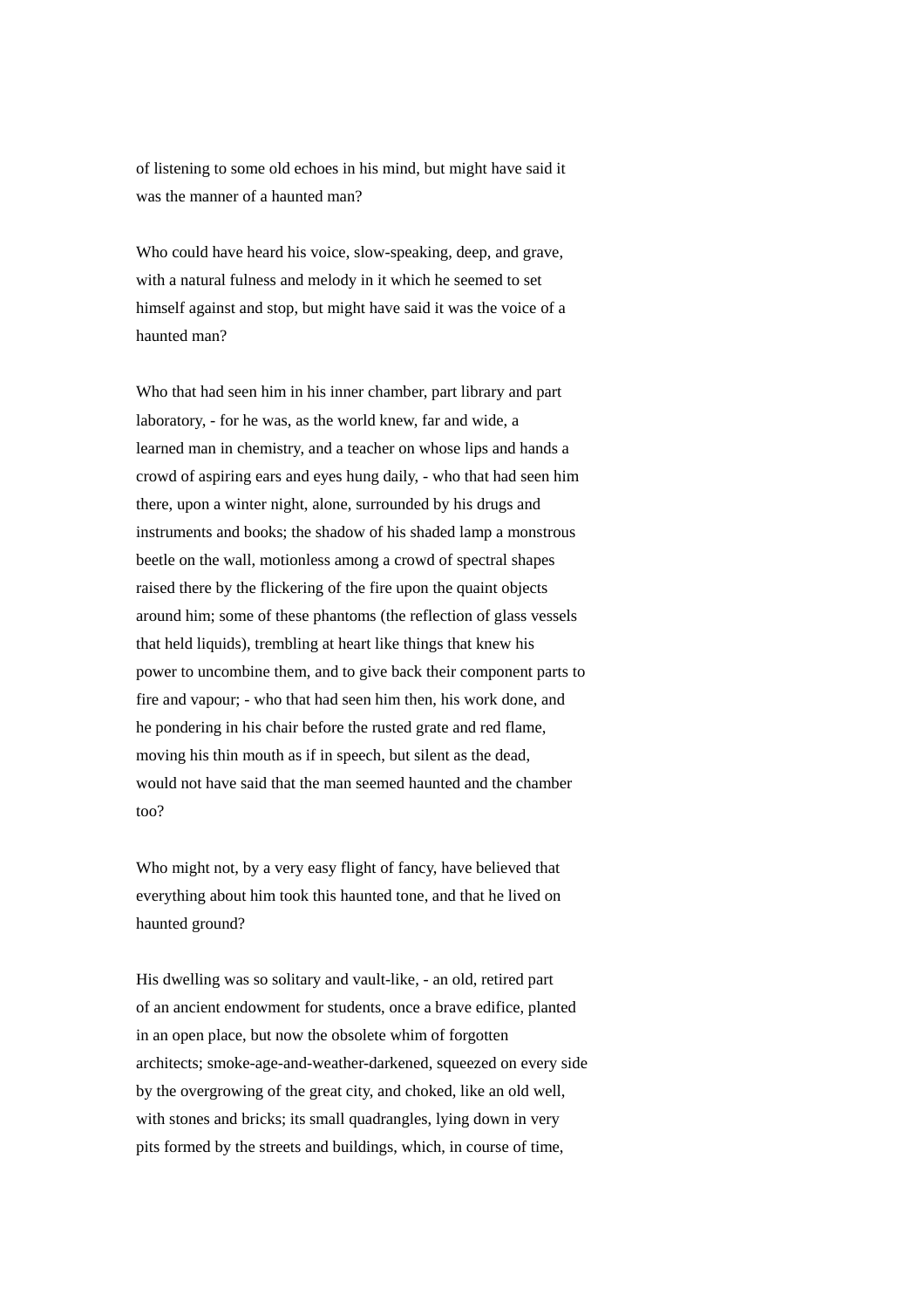had been constructed above its heavy chimney stalks; its old trees, insulted by the neighbouring smoke, which deigned to droop so low when it was very feeble and the weather very moody; its grassplots, struggling with the mildewed earth to be grass, or to win any show of compromise; its silent pavements, unaccustomed to the tread of feet, and even to the observation of eyes, except when a stray face looked down from the upper world, wondering what nook it was; its sun-dial in a little bricked-up corner, where no sun had straggled for a hundred years, but where, in compensation for the sun's neglect, the snow would lie for weeks when it lay nowhere else, and the black east wind would spin like a huge humming-top, when in all other places it was silent and still.

His dwelling, at its heart and core - within doors - at his fireside - was so lowering and old, so crazy, yet so strong, with its worn-eaten beams of wood in the ceiling, and its sturdy floor shelving downward to the great oak chimney-piece; so environed and hemmed in by the pressure of the town yet so remote in fashion, age, and custom; so quiet, yet so thundering with echoes when a distant voice was raised or a door was shut, - echoes, not confined to the many low passages and empty rooms, but rumbling and grumbling till they were stifled in the heavy air of the forgotten Crypt where the Norman arches were half-buried in the earth.

You should have seen him in his dwelling about twilight, in the dead winter time.

When the wind was blowing, shrill and shrewd, with the going down of the blurred sun. When it was just so dark, as that the forms of things were indistinct and big - but not wholly lost. When sitters by the fire began to see wild faces and figures, mountains and abysses, ambuscades and armies, in the coals. When people in the streets bent down their heads and ran before the weather. When those who were obliged to meet it, were stopped at angry corners, stung by wandering snow-flakes alighting on the lashes of their eyes, - which fell too sparingly, and were blown away too quickly,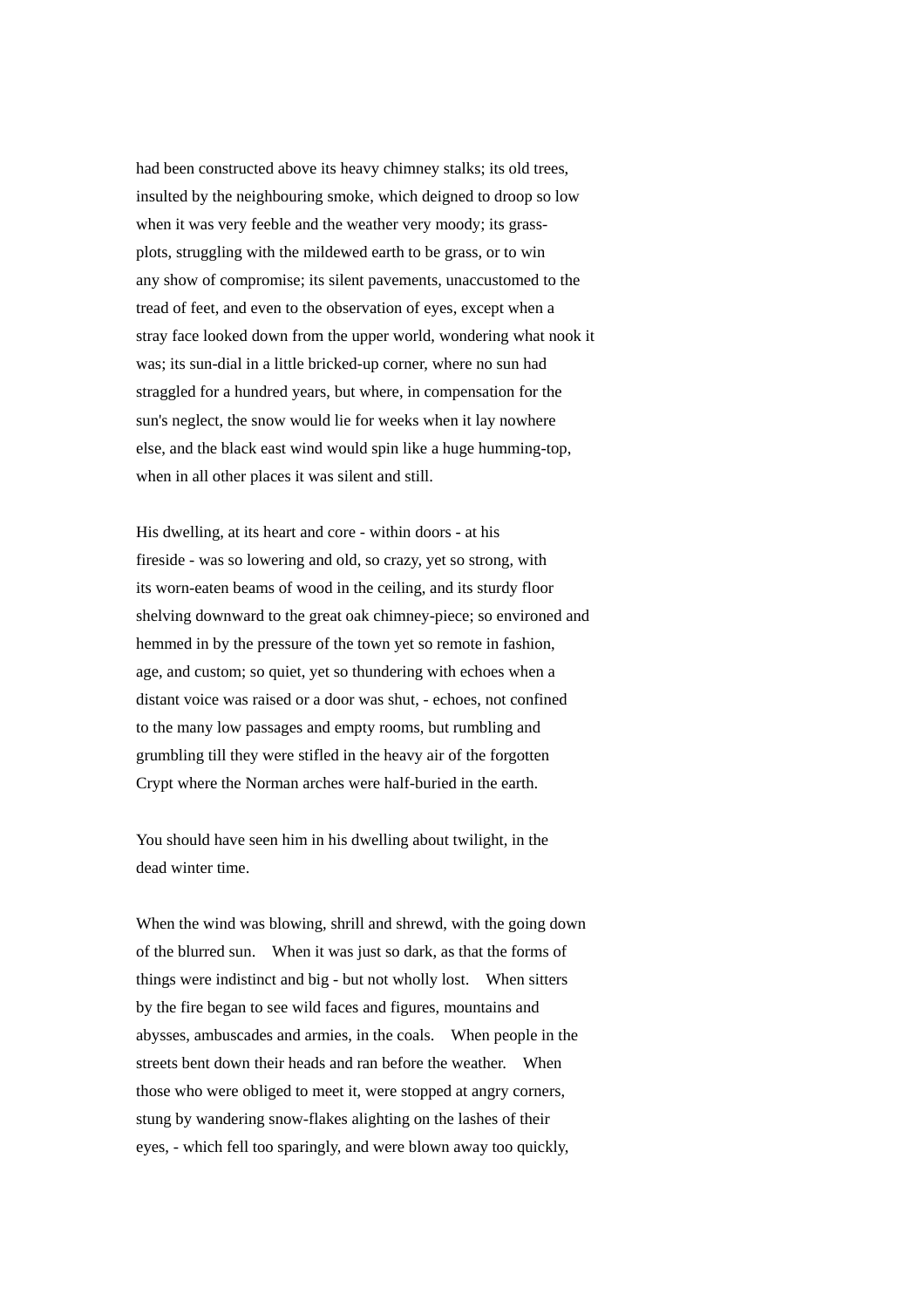to leave a trace upon the frozen ground. When windows of private houses closed up tight and warm. When lighted gas began to burst forth in the busy and the quiet streets, fast blackening otherwise. When stray pedestrians, shivering along the latter, looked down at the glowing fires in kitchens, and sharpened their sharp appetites by sniffing up the fragrance of whole miles of dinners.

When travellers by land were bitter cold, and looked wearily on gloomy landscapes, rustling and shuddering in the blast. When mariners at sea, outlying upon icy yards, were tossed and swung above the howling ocean dreadfully. When lighthouses, on rocks and headlands, showed solitary and watchful; and benighted sea-birds breasted on against their ponderous lanterns, and fell dead. When little readers of story-books, by the firelight, trembled to think of Cassim Baba cut into quarters, hanging in the Robbers' Cave, or had some small misgivings that the fierce little old woman, with the crutch, who used to start out of the box in the merchant Abudah's bedroom, might, one of these nights, be found upon the stairs, in the long, cold, dusky journey up to bed.

When, in rustic places, the last glimmering of daylight died away from the ends of avenues; and the trees, arching overhead, were sullen and black. When, in parks and woods, the high wet fern and sodden moss, and beds of fallen leaves, and trunks of trees, were lost to view, in masses of impenetrable shade. When mists arose from dyke, and fen, and river. When lights in old halls and in cottage windows, were a cheerful sight. When the mill stopped, the wheelwright and the blacksmith shut their workshops, the turnpikegate closed, the plough and harrow were left lonely in the fields, the labourer and team went home, and the striking of the church clock had a deeper sound than at noon, and the churchyard wicket would be swung no more that night.

When twilight everywhere released the shadows, prisoned up all day, that now closed in and gathered like mustering swarms of ghosts. When they stood lowering, in corners of rooms, and frowned out from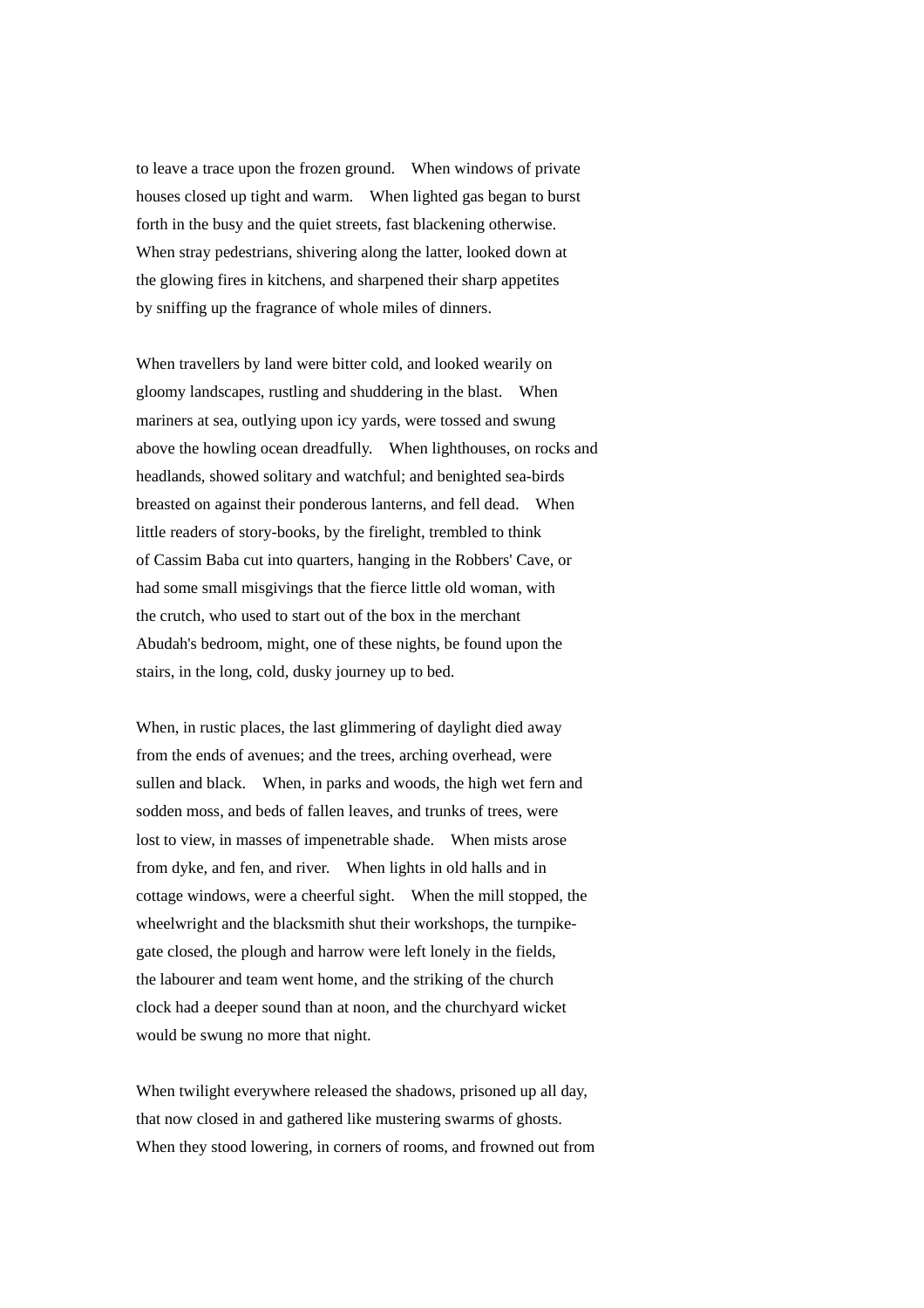behind half-opened doors. When they had full possession of unoccupied apartments. When they danced upon the floors, and walls, and ceilings of inhabited chambers, while the fire was low, and withdrew like ebbing waters when it sprang into a blaze. When they fantastically mocked the shapes of household objects, making the nurse an ogress, the rocking-horse a monster, the wondering child, half-scared and half-amused, a stranger to itself, - the very tongs upon the hearth, a straddling giant with his arms akimbo, evidently smelling the blood of Englishmen, and wanting to grind people's bones to make his bread.

When these shadows brought into the minds of older people, other thoughts, and showed them different images. When they stole from their retreats, in the likenesses of forms and faces from the past, from the grave, from the deep, deep gulf, where the things that might have been, and never were, are always wandering.

When he sat, as already mentioned, gazing at the fire. When, as it rose and fell, the shadows went and came. When he took no heed of them, with his bodily eyes; but, let them come or let them go, looked fixedly at the fire. You should have seen him, then.

When the sounds that had arisen with the shadows, and come out of their lurking-places at the twilight summons, seemed to make a deeper stillness all about him. When the wind was rumbling in the chimney, and sometimes crooning, sometimes howling, in the house. When the old trees outside were so shaken and beaten, that one querulous old rook, unable to sleep, protested now and then, in a feeble, dozy, high-up "Caw!" When, at intervals, the window trembled, the rusty vane upon the turret-top complained, the clock beneath it recorded that another quarter of an hour was gone, or the fire collapsed and fell in with a rattle.

- When a knock came at his door, in short, as he was sitting so, and roused him.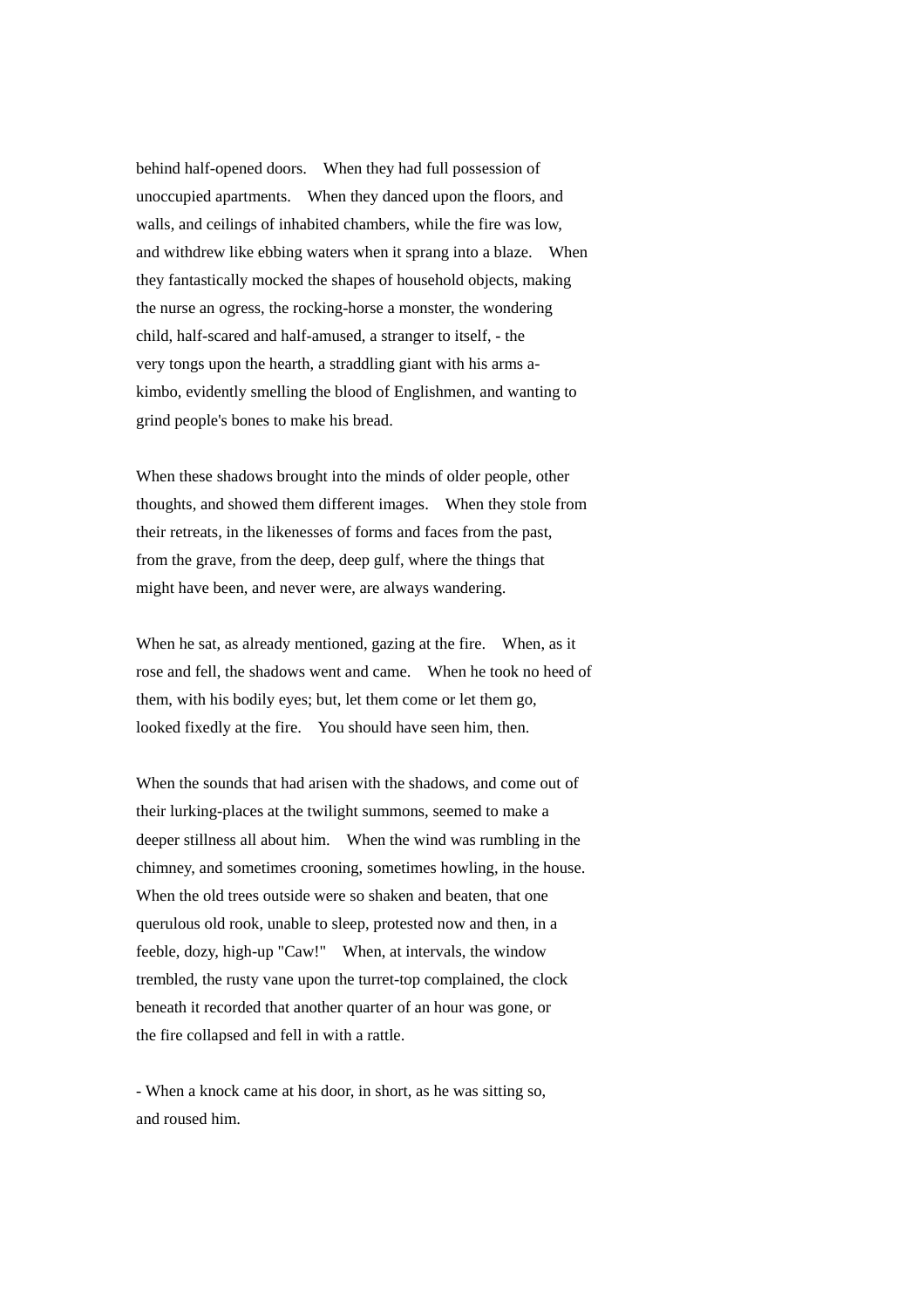"Who's that?" said he. "Come in!"

Surely there had been no figure leaning on the back of his chair; no face looking over it. It is certain that no gliding footstep touched the floor, as he lifted up his head, with a start, and spoke. And yet there was no mirror in the room on whose surface his own form could have cast its shadow for a moment; and, Something had passed darkly and gone!

"I'm humbly fearful, sir," said a fresh-coloured busy man, holding the door open with his foot for the admission of himself and a wooden tray he carried, and letting it go again by very gentle and careful degrees, when he and the tray had got in, lest it should close noisily, "that it's a good bit past the time to-night. But Mrs. William has been taken off her legs so often" -

"By the wind? Ay! I have heard it rising."

" - By the wind, sir - that it's a mercy she got home at all. Oh dear, yes. Yes. It was by the wind, Mr. Redlaw. By the wind."

He had, by this time, put down the tray for dinner, and was employed in lighting the lamp, and spreading a cloth on the table. From this employment he desisted in a hurry, to stir and feed the fire, and then resumed it; the lamp he had lighted, and the blaze that rose under his hand, so quickly changing the appearance of the room, that it seemed as if the mere coming in of his fresh red face and active manner had made the pleasant alteration.

"Mrs. William is of course subject at any time, sir, to be taken off her balance by the elements. She is not formed superior to THAT."

"No," returned Mr. Redlaw good-naturedly, though abruptly.

"No, sir. Mrs. William may be taken off her balance by Earth; as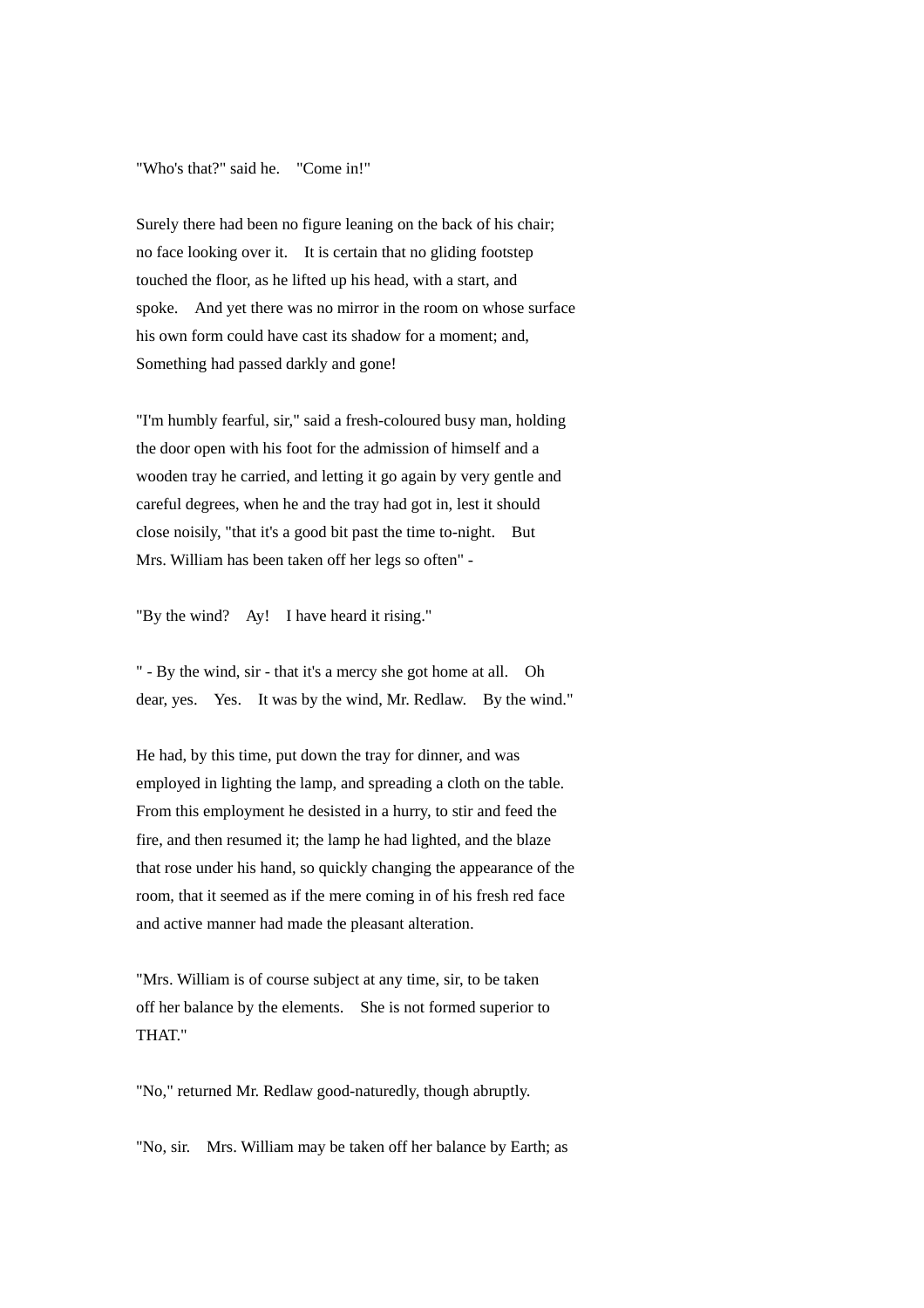for example, last Sunday week, when sloppy and greasy, and she going out to tea with her newest sister-in-law, and having a pride in herself, and wishing to appear perfectly spotless though pedestrian. Mrs. William may be taken off her balance by Air; as being once over-persuaded by a friend to try a swing at Peckham Fair, which acted on her constitution instantly like a steam-boat. Mrs. William may be taken off her balance by Fire; as on a false alarm of engines at her mother's, when she went two miles in her nightcap. Mrs. William may be taken off her balance by Water; as at Battersea, when rowed into the piers by her young nephew, Charley Swidger junior, aged twelve, which had no idea of boats whatever. But these are elements. Mrs. William must be taken out of elements for the strength of HER character to come into play."

As he stopped for a reply, the reply was "Yes," in the same tone as before.

"Yes, sir. Oh dear, yes!" said Mr. Swidger, still proceeding with his preparations, and checking them off as he made them. "That's where it is, sir. That's what I always say myself, sir. Such a many of us Swidgers! - Pepper. Why there's my father, sir, superannuated keeper and custodian of this Institution, eightyseven year old. He's a Swidger! - Spoon."

"True, William," was the patient and abstracted answer, when he stopped again.

"Yes, sir," said Mr. Swidger. "That's what I always say, sir. You may call him the trunk of the tree! - Bread. Then you come to his successor, my unworthy self - Salt - and Mrs. William, Swidgers both. - Knife and fork. Then you come to all my brothers and their families, Swidgers, man and woman, boy and girl. Why, what with cousins, uncles, aunts, and relationships of this, that, and t'other degree, and whatnot degree, and marriages, and lyings-in, the Swidgers - Tumbler - might take hold of hands, and make a ring round England!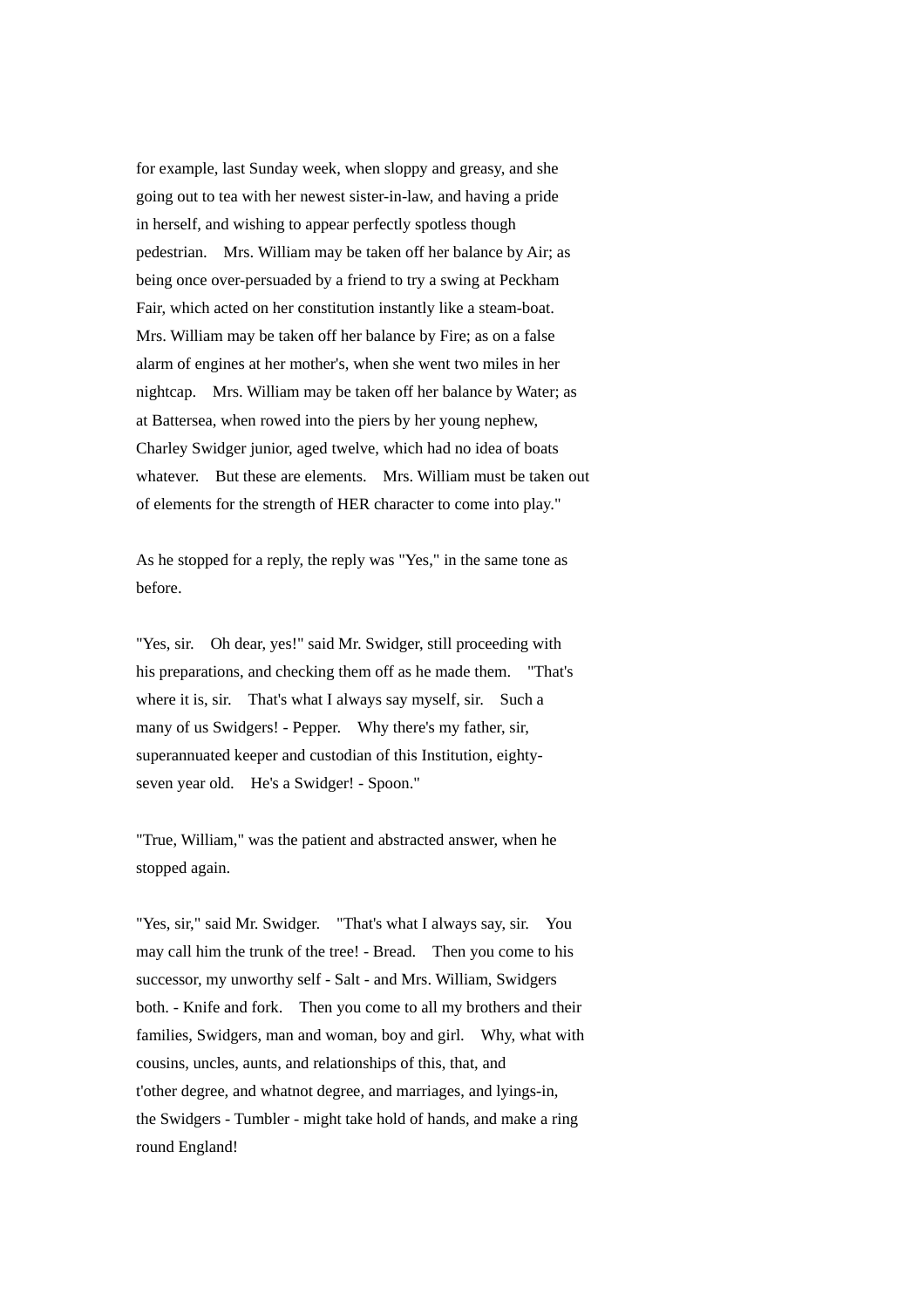Receiving no reply at all here, from the thoughtful man whom he addressed, Mr. William approached, him nearer, and made a feint of accidentally knocking the table with a decanter, to rouse him. The moment he succeeded, he went on, as if in great alacrity of acquiescence.

"Yes, sir! That's just what I say myself, sir. Mrs. William and me have often said so. 'There's Swidgers enough,' we say, 'without OUR voluntary contributions,' - Butter. In fact, sir, my father is a family in himself - Castors - to take care of; and it happens all for the best that we have no child of our own, though it's made Mrs. William rather quiet-like, too. Quite ready for the fowl and mashed potatoes, sir? Mrs. William said she'd dish in ten minutes when I left the Lodge."

"I am quite ready," said the other, waking as from a dream, and walking slowly to and fro.

"Mrs. William has been at it again, sir!" said the keeper, as he stood warming a plate at the fire, and pleasantly shading his face with it. Mr. Redlaw stopped in his walking, and an expression of interest appeared in him.

"What I always say myself, sir. She WILL do it! There's a motherly feeling in Mrs. William's breast that must and will have went."

"What has she done?"

"Why, sir, not satisfied with being a sort of mother to all the young gentlemen that come up from a variety of parts, to attend your courses of lectures at this ancient foundation - its surprising how stone-chaney catches the heat this frosty weather, to be sure!" Here he turned the plate, and cooled his fingers.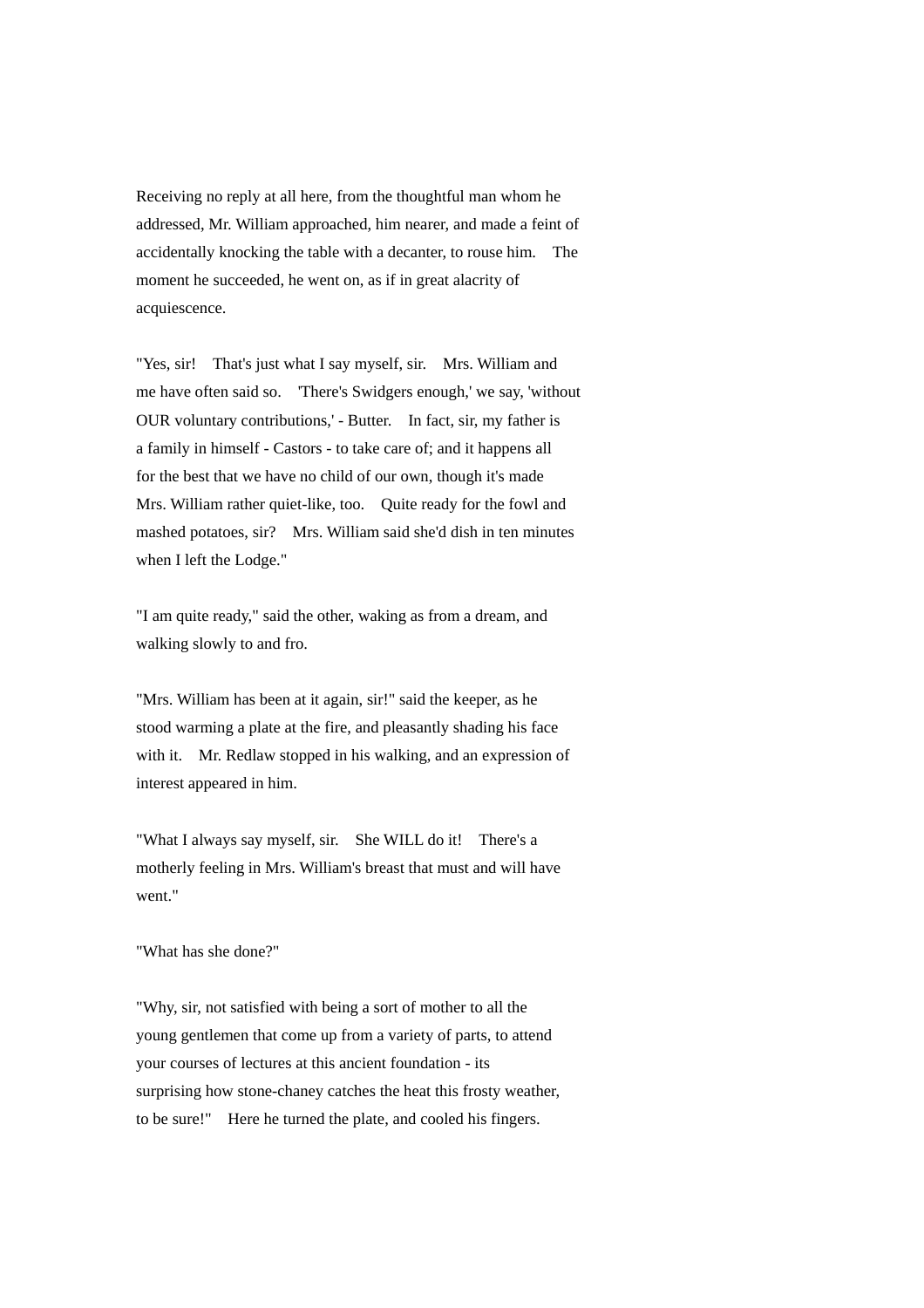## "Well?" said Mr. Redlaw.

"That's just what I say myself, sir," returned Mr. William, speaking over his shoulder, as if in ready and delighted assent. "That's exactly where it is, sir! There ain't one of our students but appears to regard Mrs. William in that light. Every day, right through the course, they puts their heads into the Lodge, one after another, and have all got something to tell her, or something to ask her. 'Swidge' is the appellation by which they speak of Mrs. William in general, among themselves, I'm told; but that's what I say, sir. Better be called ever so far out of your name, if it's done in real liking, than have it made ever so much of, and not cared about! What's a name for? To know a person by. If Mrs. William is known by something better than her name - I allude to Mrs. William's qualities and disposition - never mind her name, though it IS Swidger, by rights. Let 'em call her Swidge, Widge, Bridge - Lord! London Bridge, Blackfriars, Chelsea, Putney, Waterloo, or Hammersmith Suspension - if they like."

The close of this triumphant oration brought him and the plate to the table, upon which he half laid and half dropped it, with a lively sense of its being thoroughly heated, just as the subject of his praises entered the room, bearing another tray and a lantern, and followed by a venerable old man with long grey hair.

Mrs. William, like Mr. William, was a simple, innocent-looking person, in whose smooth cheeks the cheerful red of her husband's official waistcoat was very pleasantly repeated. But whereas Mr. William's light hair stood on end all over his head, and seemed to draw his eyes up with it in an excess of bustling readiness for anything, the dark brown hair of Mrs. William was carefully smoothed down, and waved away under a trim tidy cap, in the most exact and quiet manner imaginable. Whereas Mr. William's very trousers hitched themselves up at the ankles, as if it were not in their iron-grey nature to rest without looking about them, Mrs. William's neatly-flowered skirts - red and white, like her own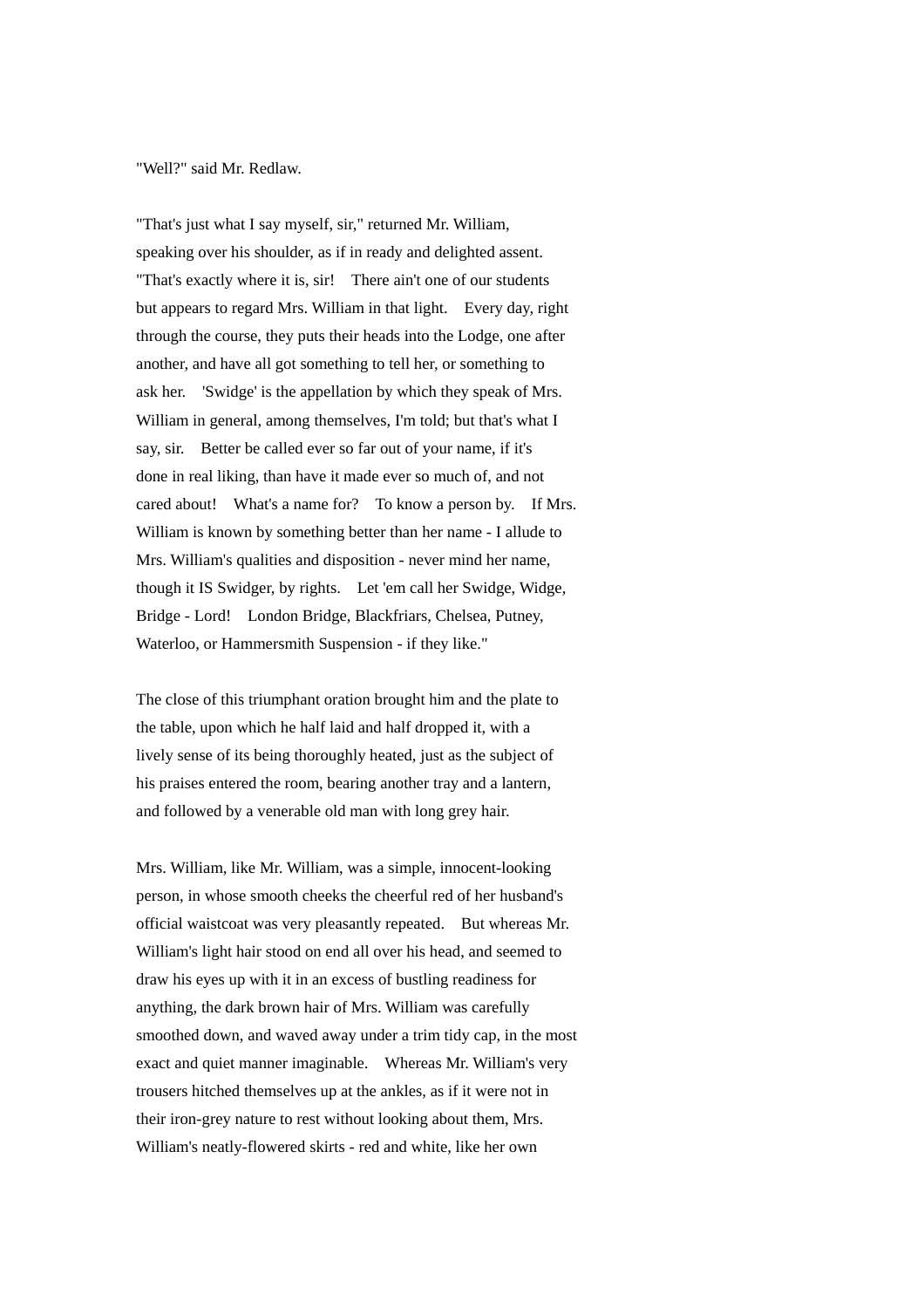pretty face - were as composed and orderly, as if the very wind that blew so hard out of doors could not disturb one of their folds. Whereas his coat had something of a fly-away and half-off appearance about the collar and breast, her little bodice was so placid and neat, that there should have been protection for her, in it, had she needed any, with the roughest people. Who could have had the heart to make so calm a bosom swell with grief, or throb with fear, or flutter with a thought of shame! To whom would its repose and peace have not appealed against disturbance, like the innocent slumber of a child!

"Punctual, of course, Milly," said her husband, relieving her of the tray, "or it wouldn't be you. Here's Mrs. William, sir! - He looks lonelier than ever to-night," whispering to his wife, as he was taking the tray, "and ghostlier altogether."

Without any show of hurry or noise, or any show of herself even, she was so calm and quiet, Milly set the dishes she had brought upon the table, - Mr. William, after much clattering and running about, having only gained possession of a butter-boat of gravy, which he stood ready to serve.

"What is that the old man has in his arms?" asked Mr. Redlaw, as he sat down to his solitary meal.

"Holly, sir," replied the quiet voice of Milly.

"That's what I say myself, sir," interposed Mr. William, striking in with the butter-boat. "Berries is so seasonable to the time of year! - Brown gravy!"

"Another Christmas come, another year gone!" murmured the Chemist, with a gloomy sigh. "More figures in the lengthening sum of recollection that we work and work at to our torment, till Death idly jumbles all together, and rubs all out. So, Philip!" breaking off, and raising his voice as he addressed the old man, standing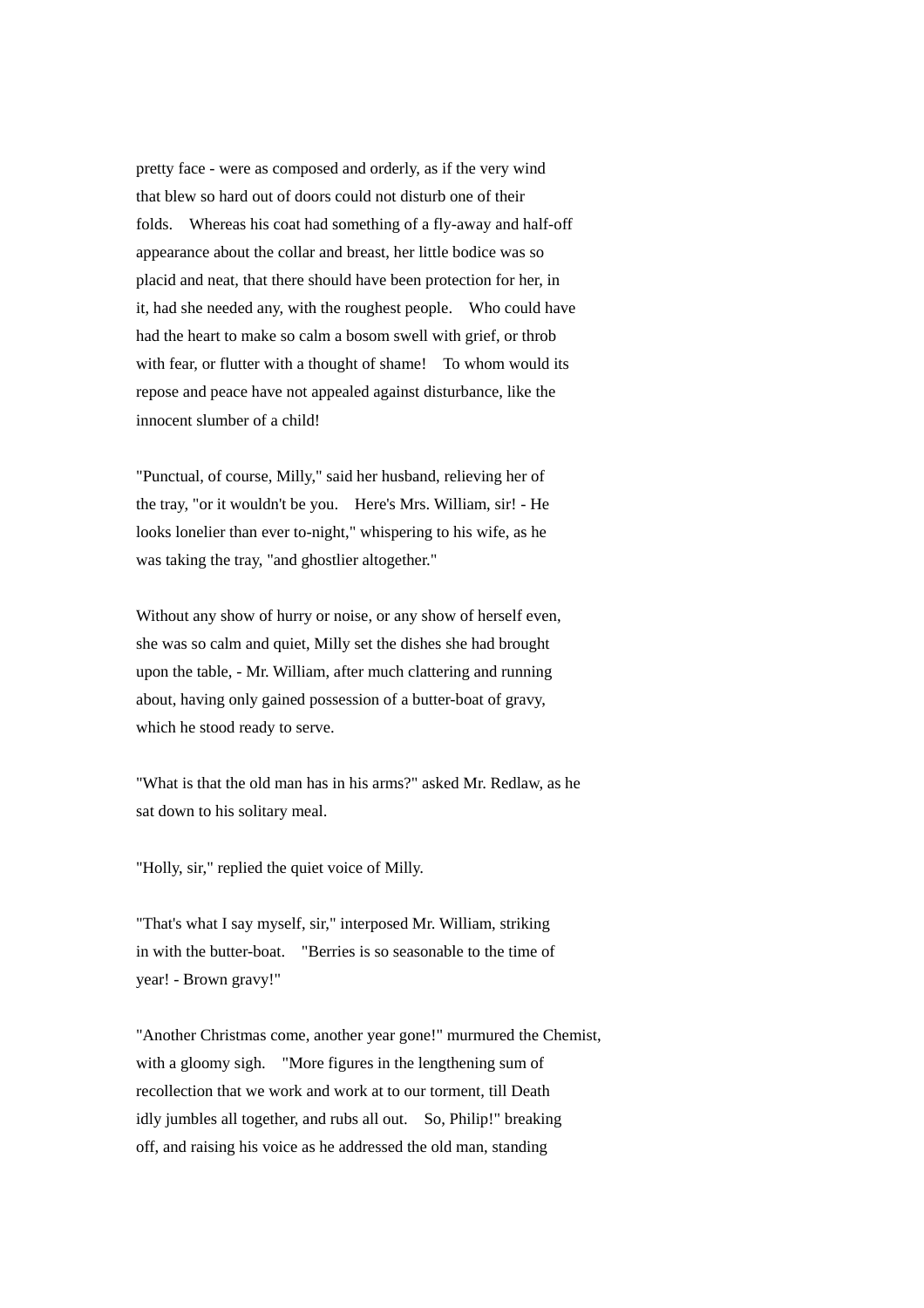apart, with his glistening burden in his arms, from which the quiet Mrs. William took small branches, which she noiselessly trimmed with her scissors, and decorated the room with, while her aged father-in-law looked on much interested in the ceremony.

"My duty to you, sir," returned the old man. "Should have spoke before, sir, but know your ways, Mr. Redlaw - proud to say - and wait till spoke to! Merry Christmas, sir, and Happy New Year, and many of 'em. Have had a pretty many of 'em myself - ha, ha! - and may take the liberty of wishing 'em. I'm eighty-seven!"

"Have you had so many that were merry and happy?" asked the other.

"Ay, sir, ever so many," returned the old man.

"Is his memory impaired with age? It is to be expected now," said Mr. Redlaw, turning to the son, and speaking lower.

"Not a morsel of it, sir," replied Mr. William. "That's exactly what I say myself, sir. There never was such a memory as my father's. He's the most wonderful man in the world. He don't know what forgetting means. It's the very observation I'm always making to Mrs. William, sir, if you'll believe me!"

Mr. Swidger, in his polite desire to seem to acquiesce at all events, delivered this as if there were no iota of contradiction in it, and it were all said in unbounded and unqualified assent.

The Chemist pushed his plate away, and, rising from the table, walked across the room to where the old man stood looking at a little sprig of holly in his hand.

"It recalls the time when many of those years were old and new, then?" he said, observing him attentively, and touching him on the shoulder. "Does it?"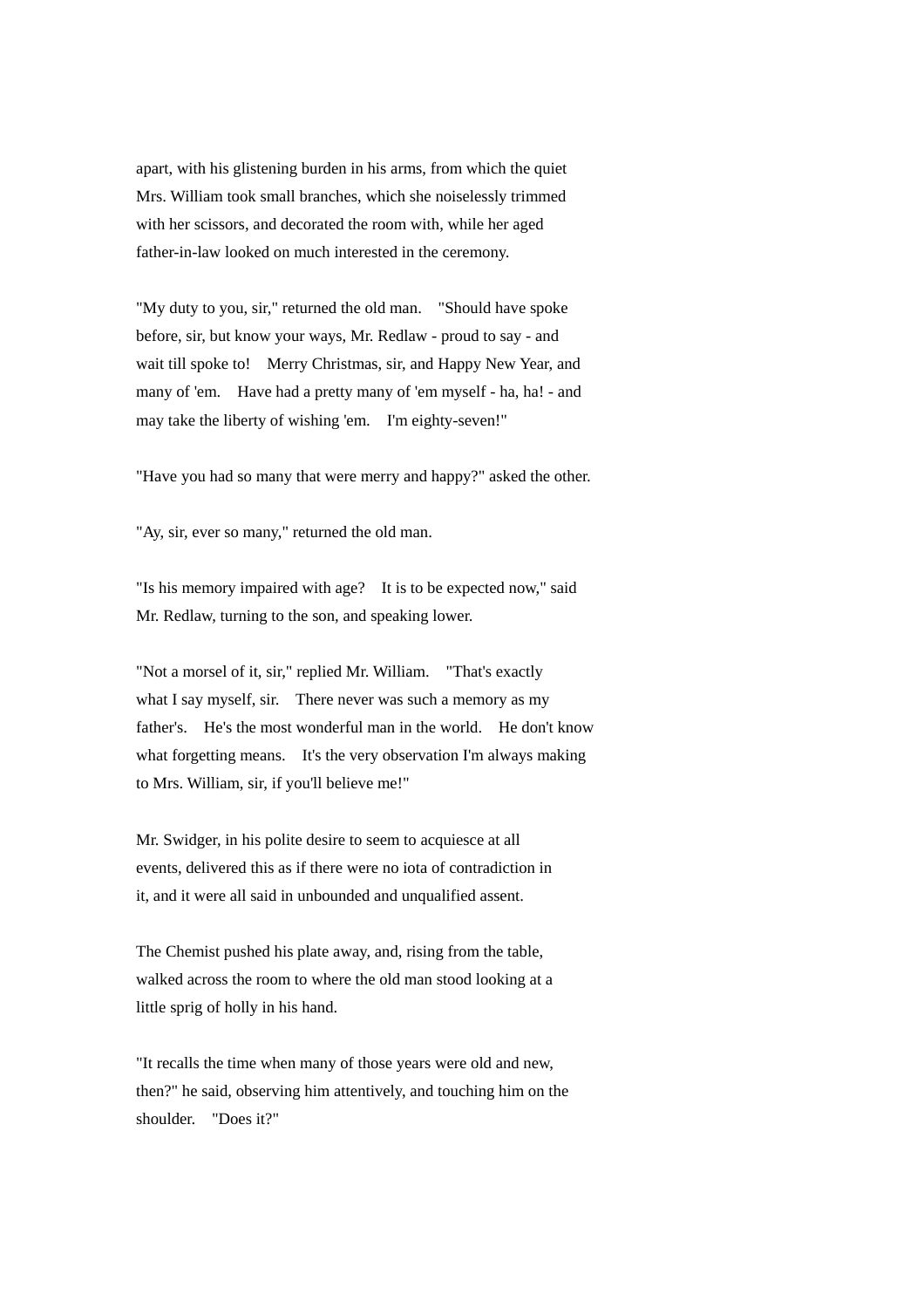"Oh many, many!" said Philip, half awaking from his reverie. "I'm eighty-seven!"

"Merry and happy, was it?" asked the Chemist in a low voice. "Merry and happy, old man?"

"Maybe as high as that, no higher," said the old man, holding out his hand a little way above the level of his knee, and looking retrospectively at his questioner, "when I first remember 'em! Cold, sunshiny day it was, out a-walking, when some one - it was my mother as sure as you stand there, though I don't know what her blessed face was like, for she took ill and died that Christmastime - told me they were food for birds. The pretty little fellow thought - that's me, you understand - that birds' eyes were so bright, perhaps, because the berries that they lived on in the winter were so bright. I recollect that. And I'm eighty-seven!"

"Merry and happy!" mused the other, bending his dark eyes upon the stooping figure, with a smile of compassion. "Merry and happy and remember well?"

"Ay, ay, ay!" resumed the old man, catching the last words. "I remember 'em well in my school time, year after year, and all the merry-making that used to come along with them. I was a strong chap then, Mr. Redlaw; and, if you'll believe me, hadn't my match at football within ten mile. Where's my son William? Hadn't my match at football, William, within ten mile!"

That's what I always say, father!" returned the son promptly, and with great respect. "You ARE a Swidger, if ever there was one of the family!"

"Dear!" said the old man, shaking his head as he again looked at the holly. "His mother - my son William's my youngest son - and I, have sat among em' all, boys and girls, little children and babies, many a year, when the berries like these were not shining half so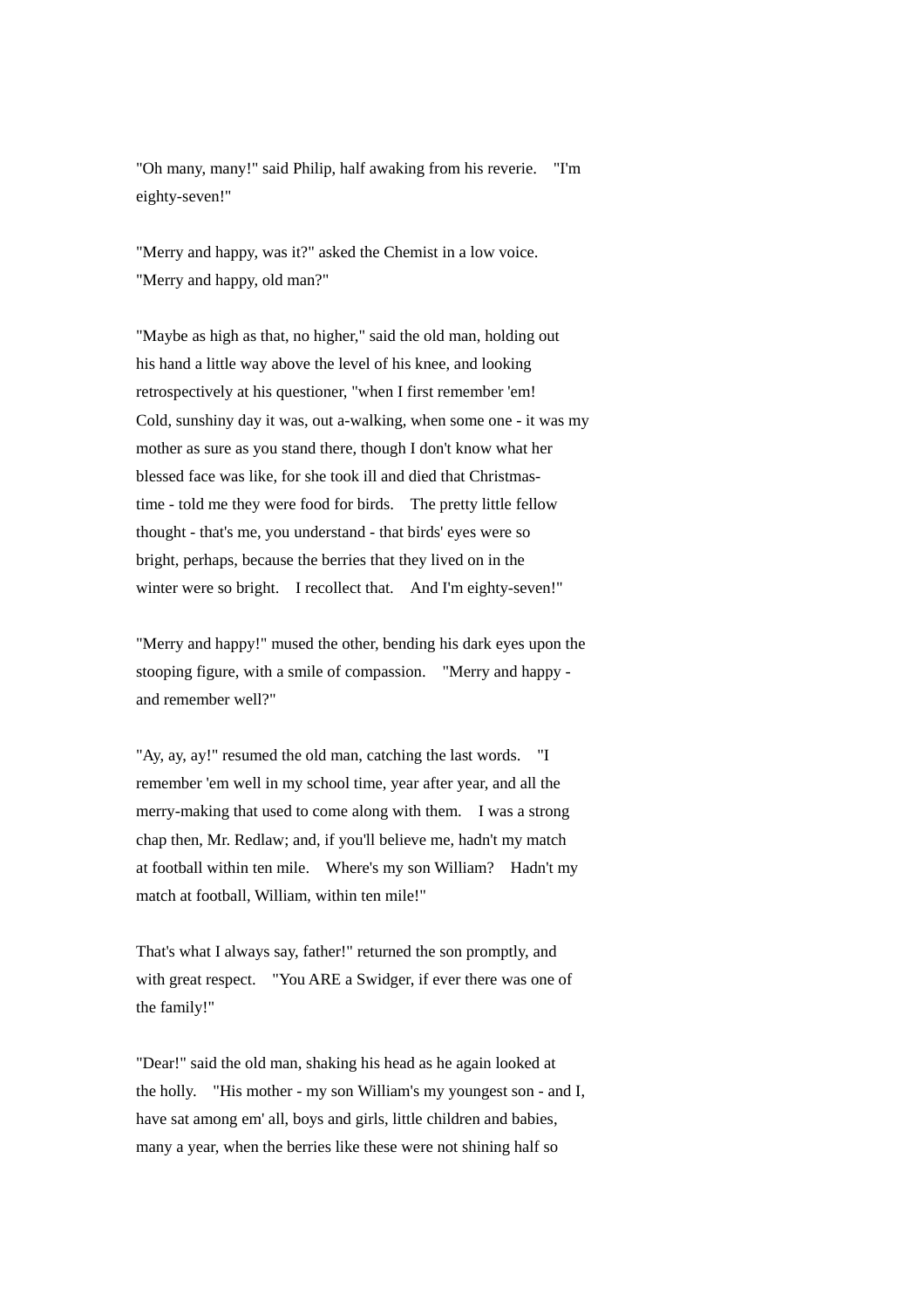bright all round us, as their bright faces. Many of 'em are gone; she's gone; and my son George (our eldest, who was her pride more than all the rest!) is fallen very low: but I can see them, when I look here, alive and healthy, as they used to be in those days; and I can see him, thank God, in his innocence. It's a blessed thing to me, at eighty-seven."

The keen look that had been fixed upon him with so much earnestness, had gradually sought the ground.

"When my circumstances got to be not so good as formerly, through not being honestly dealt by, and I first come here to be custodian," said the old man, " - which was upwards of fifty years ago - where's my son William? More than half a century ago, William!"

"That's what I say, father," replied the son, as promptly and dutifully as before, "that's exactly where it is. Two times ought's an ought, and twice five ten, and there's a hundred of 'em."

"It was quite a pleasure to know that one of our founders - or more correctly speaking," said the old man, with a great glory in his subject and his knowledge of it, "one of the learned gentlemen that helped endow us in Queen Elizabeth's time, for we were founded afore her day - left in his will, among the other bequests he made us, so much to buy holly, for garnishing the walls and windows, come Christmas. There was something homely and friendly in it. Being but strange here, then, and coming at Christmas time, we took a liking for his very picter that hangs in what used to be, anciently, afore our ten poor gentlemen commuted for an annual stipend in money, our great Dinner Hall. - A sedate gentleman in a peaked beard, with a ruff round his neck, and a scroll below him, in old English letters, 'Lord! keep my memory green!' You know all about him, Mr. Redlaw?"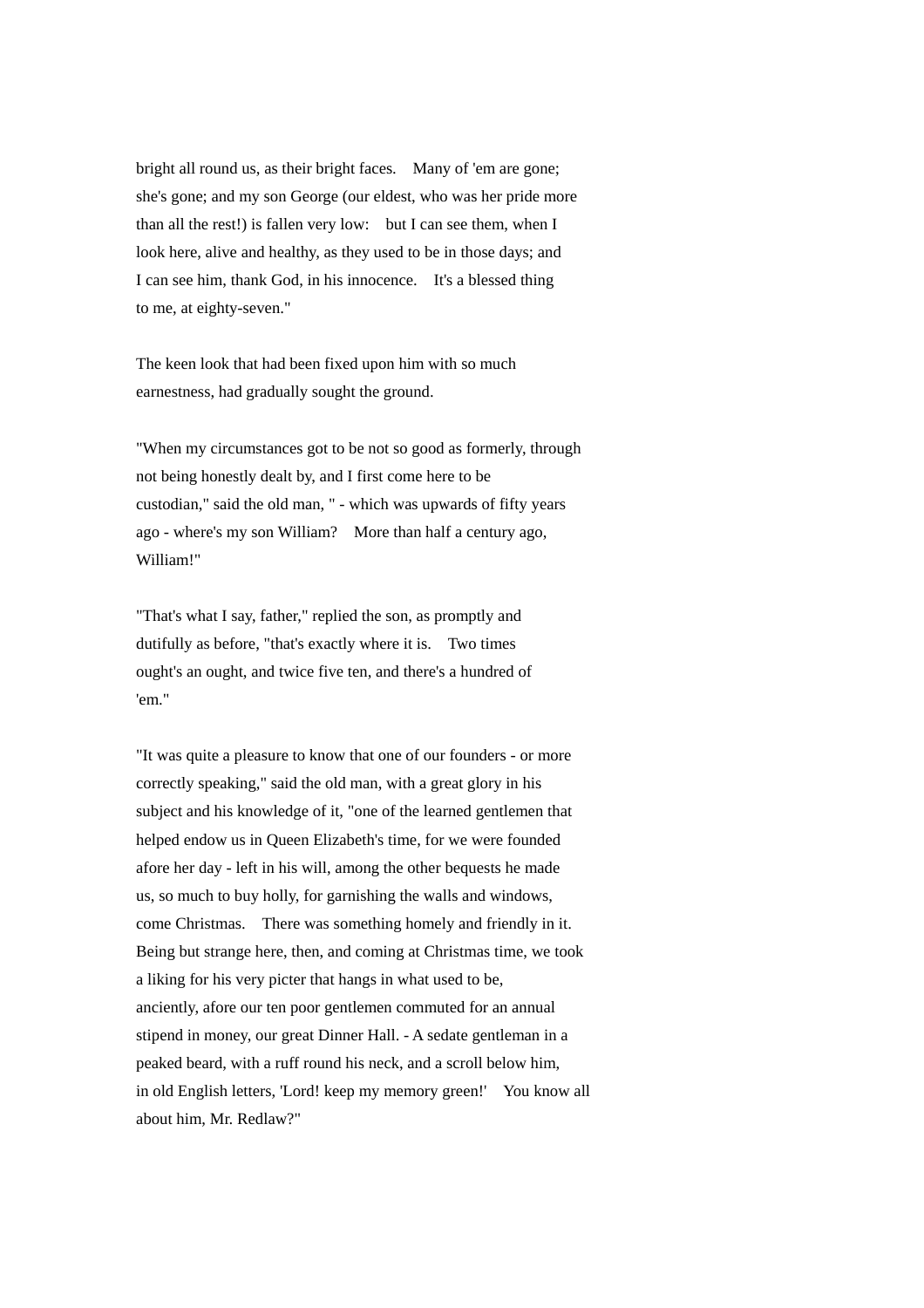"I know the portrait hangs there, Philip."

"Yes, sure, it's the second on the right, above the panelling. I was going to say - he has helped to keep MY memory green, I thank him; for going round the building every year, as I'm a doing now, and freshening up the bare rooms with these branches and berries, freshens up my bare old brain. One year brings back another, and that year another, and those others numbers! At last, it seems to me as if the birth-time of our Lord was the birth-time of all I have ever had affection for, or mourned for, or delighted in, - and they're a pretty many, for I'm eighty-seven!"

"Merry and happy," murmured Redlaw to himself.

The room began to darken strangely.

"So you see, sir," pursued old Philip, whose hale wintry cheek had warmed into a ruddier glow, and whose blue eyes had brightened while he spoke, "I have plenty to keep, when I keep this present season. Now, where's my quiet Mouse? Chattering's the sin of my time of life, and there's half the building to do yet, if the cold don't freeze us first, or the wind don't blow us away, or the darkness don't swallow us up."

The quiet Mouse had brought her calm face to his side, and silently taken his arm, before he finished speaking.

"Come away, my dear," said the old man. "Mr. Redlaw won't settle to his dinner, otherwise, till it's cold as the winter. I hope you'll excuse me rambling on, sir, and I wish you good night, and, once again, a merry - "

"Stay!" said Mr. Redlaw, resuming his place at the table, more, it would have seemed from his manner, to reassure the old keeper, than in any remembrance of his own appetite. "Spare me another moment, Philip. William, you were going to tell me something to your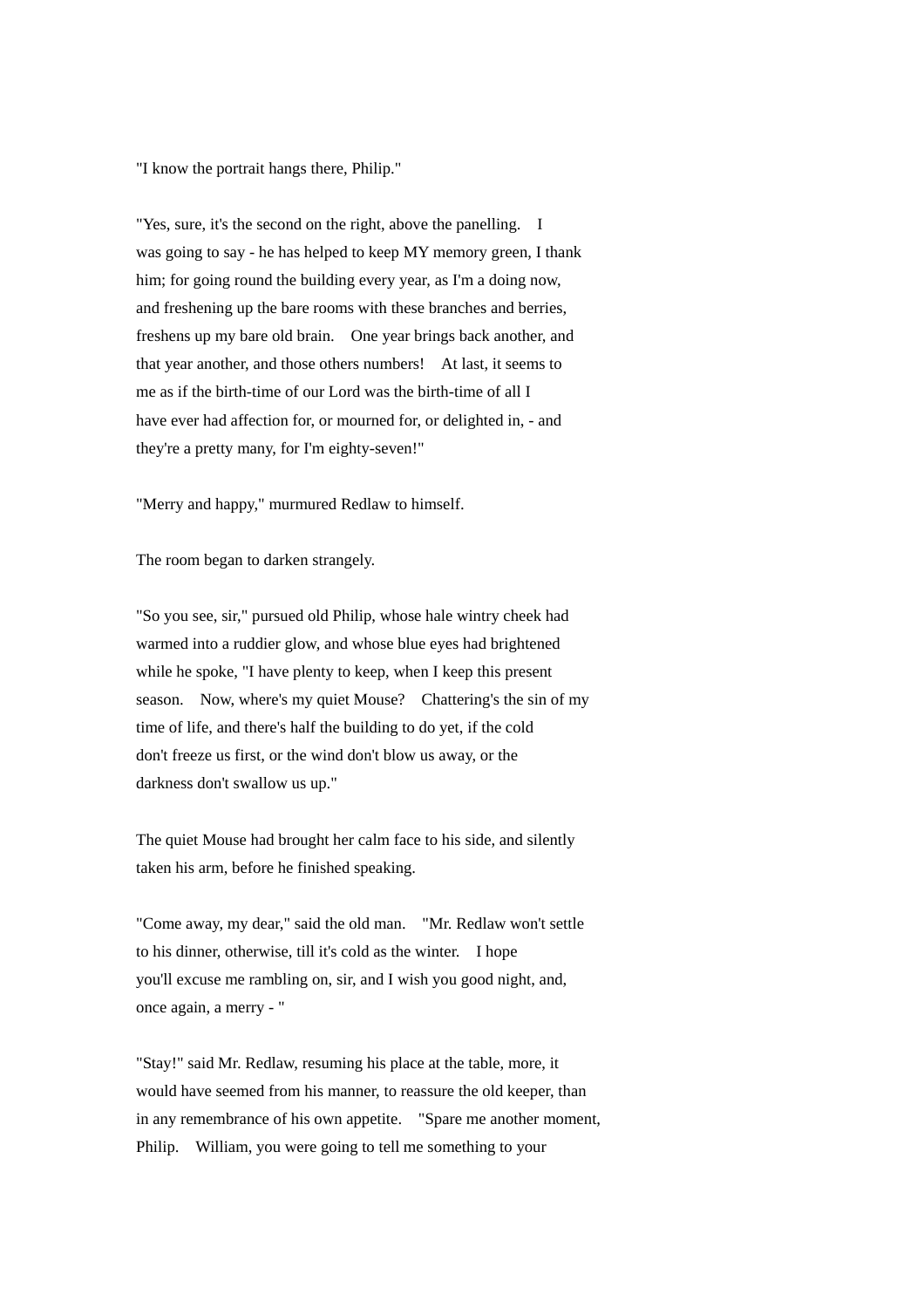excellent wife's honour. It will not be disagreeable to her to hear you praise her. What was it?"

"Why, that's where it is, you see, sir," returned Mr. William Swidger, looking towards his wife in considerable embarrassment. "Mrs. William's got her eye upon me."

"But you're not afraid of Mrs. William's eye?"

"Why, no, sir," returned Mr. Swidger, "that's what I say myself. It wasn't made to be afraid of. It wouldn't have been made so mild, if that was the intention. But I wouldn't like to - Milly! him, you know. Down in the Buildings."

Mr. William, standing behind the table, and rummaging disconcertedly among the objects upon it, directed persuasive glances at Mrs. William, and secret jerks of his head and thumb at Mr. Redlaw, as alluring her towards him.

"Him, you know, my love," said Mr. William. "Down in the Buildings. Tell, my dear! You're the works of Shakespeare in comparison with myself. Down in the Buildings, you know, my love. - Student."

"Student?" repeated Mr. Redlaw, raising his head.

"That's what I say, sir!" cried Mr. William, in the utmost animation of assent. "If it wasn't the poor student down in the Buildings, why should you wish to hear it from Mrs. William's lips? Mrs. William, my dear - Buildings."

"I didn't know," said Milly, with a quiet frankness, free from any haste or confusion, "that William had said anything about it, or I wouldn't have come. I asked him not to. It's a sick young gentleman, sir - and very poor, I am afraid - who is too ill to go home this holiday-time, and lives, unknown to any one, in but a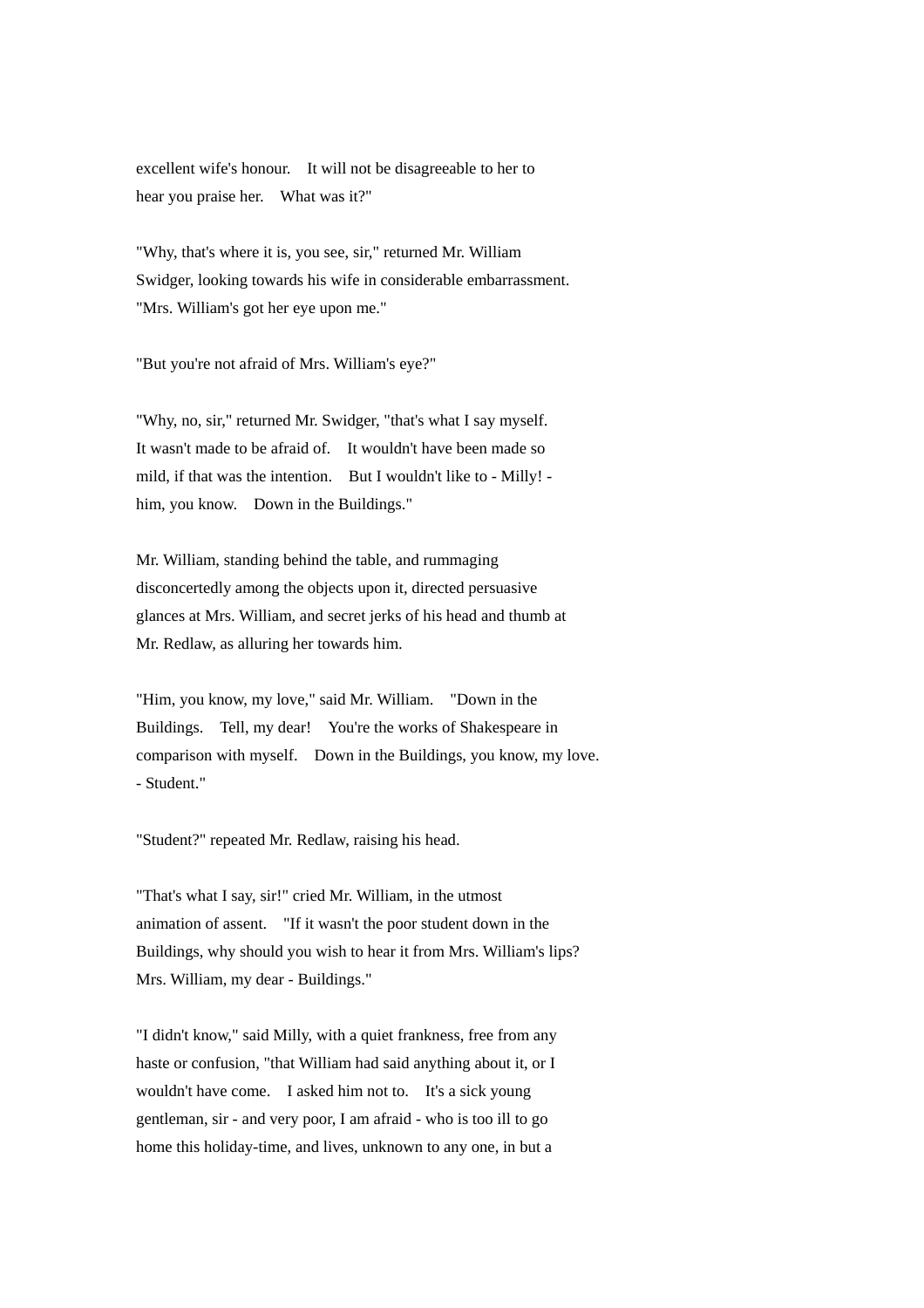common kind of lodging for a gentleman, down in Jerusalem Buildings. That's all, sir."

"Why have I never heard of him?" said the Chemist, rising hurriedly. "Why has he not made his situation known to me? Sick! - give me my hat and cloak. Poor! - what house? - what number?"

"Oh, you mustn't go there, sir," said Milly, leaving her father-inlaw, and calmly confronting him with her collected little face and folded hands.

"Not go there?"

"Oh dear, no!" said Milly, shaking her head as at a most manifest and self-evident impossibility. "It couldn't be thought of!"

"What do you mean? Why not?"

"Why, you see, sir," said Mr. William Swidger, persuasively and confidentially, "that's what I say. Depend upon it, the young gentleman would never have made his situation known to one of his own sex. Mrs. Williams has got into his confidence, but that's quite different. They all confide in Mrs. William; they all trust HER. A man, sir, couldn't have got a whisper out of him; but woman, sir, and Mrs. William combined - !"

"There is good sense and delicacy in what you say, William," returned Mr. Redlaw, observant of the gentle and composed face at his shoulder. And laying his finger on his lip, he secretly put his purse into her hand.

"Oh dear no, sir!" cried Milly, giving it back again. "Worse and worse! Couldn't be dreamed of!"

Such a staid matter-of-fact housewife she was, and so unruffled by the momentary haste of this rejection, that, an instant afterwards,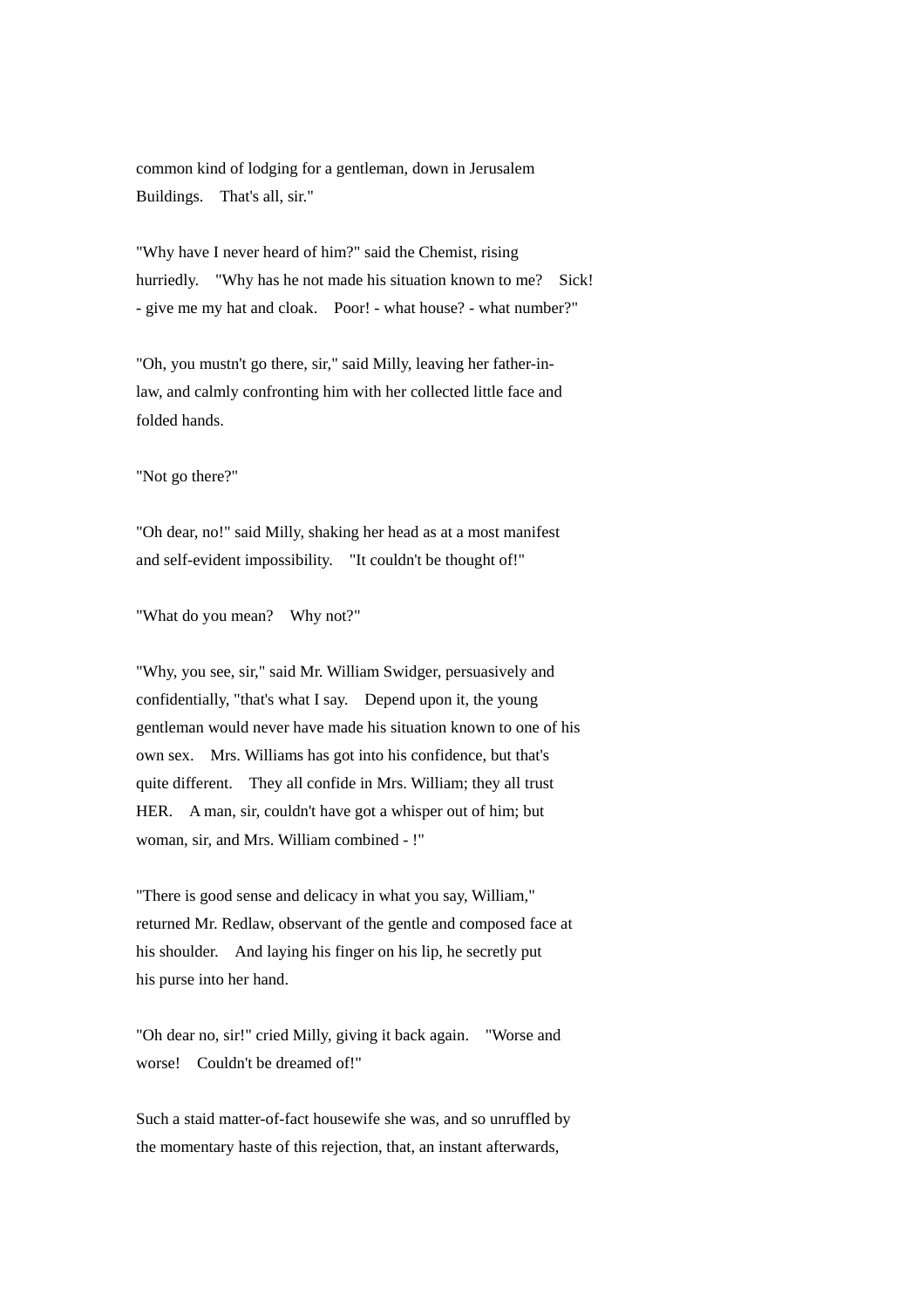she was tidily picking up a few leaves which had strayed from between her scissors and her apron, when she had arranged the holly.

Finding, when she rose from her stooping posture, that Mr. Redlaw was still regarding her with doubt and astonishment, she quietly repeated - looking about, the while, for any other fragments that might have escaped her observation:

"Oh dear no, sir! He said that of all the world he would not be known to you, or receive help from you - though he is a student in your class. I have made no terms of secrecy with you, but I trust to your honour completely."

# "Why did he say so?"

"Indeed I can't tell, sir," said Milly, after thinking a little, "because I am not at all clever, you know; and I wanted to be useful to him in making things neat and comfortable about him, and employed myself that way. But I know he is poor, and lonely, and I think he is somehow neglected too. - How dark it is!"

The room had darkened more and more. There was a very heavy gloom and shadow gathering behind the Chemist's chair.

"What more about him?" he asked.

"He is engaged to be married when he can afford it," said Milly, "and is studying, I think, to qualify himself to earn a living. I have seen, a long time, that he has studied hard and denied himself much. - How very dark it is!"

"It's turned colder, too," said the old man, rubbing his hands. "There's a chill and dismal feeling in the room. Where's my son William? William, my boy, turn the lamp, and rouse the fire!"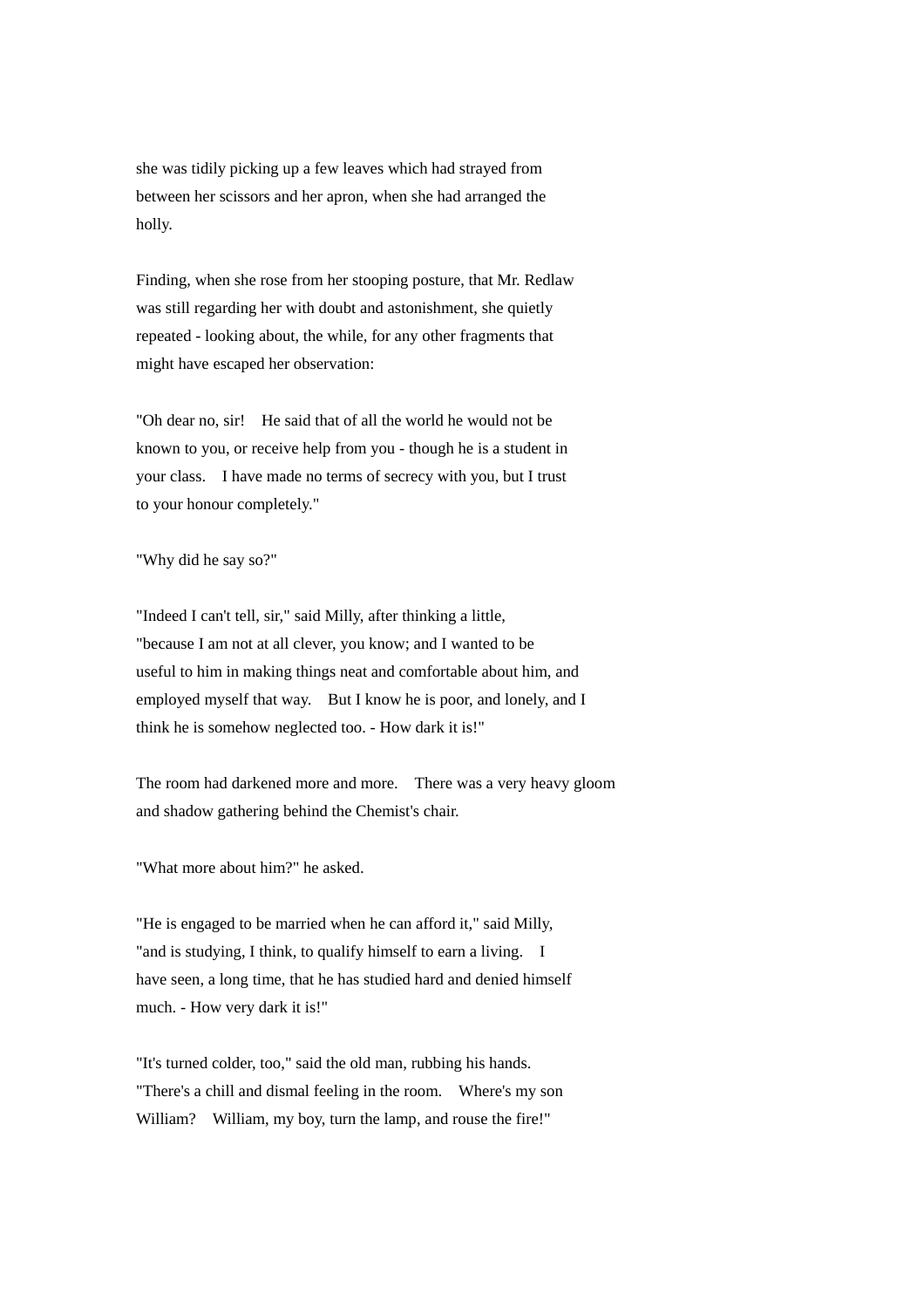Milly's voice resumed, like quiet music very softly played:

"He muttered in his broken sleep yesterday afternoon, after talking to me" (this was to herself) "about some one dead, and some great wrong done that could never be forgotten; but whether to him or to another person, I don't know. Not BY him, I am sure."

"And, in short, Mrs. William, you see - which she wouldn't say herself, Mr. Redlaw, if she was to stop here till the new year after this next one - " said Mr. William, coming up to him to speak in his ear, "has done him worlds of good! Bless you, worlds of good! All at home just the same as ever - my father made as snug and comfortable - not a crumb of litter to be found in the house, if you were to offer fifty pound ready money for it - Mrs. William apparently never out of the way - yet Mrs. William backwards and forwards, backwards and forwards, up and down, up and down, a mother to him!"

The room turned darker and colder, and the gloom and shadow gathering behind the chair was heavier.

"Not content with this, sir, Mrs. William goes and finds, this very night, when she was coming home (why it's not above a couple of hours ago), a creature more like a young wild beast than a young child, shivering upon a door-step. What does Mrs. William do, but brings it home to dry it, and feed it, and keep it till our old Bounty of food and flannel is given away, on Christmas morning! If it ever felt a fire before, it's as much as ever it did; for it's sitting in the old Lodge chimney, staring at ours as if its ravenous eyes would never shut again. It's sitting there, at least," said Mr. William, correcting himself, on reflection, "unless it's bolted!"

"Heaven keep her happy!" said the Chemist aloud, "and you too, Philip! and you, William! I must consider what to do in this. I may desire to see this student, I'll not detain you any longer now.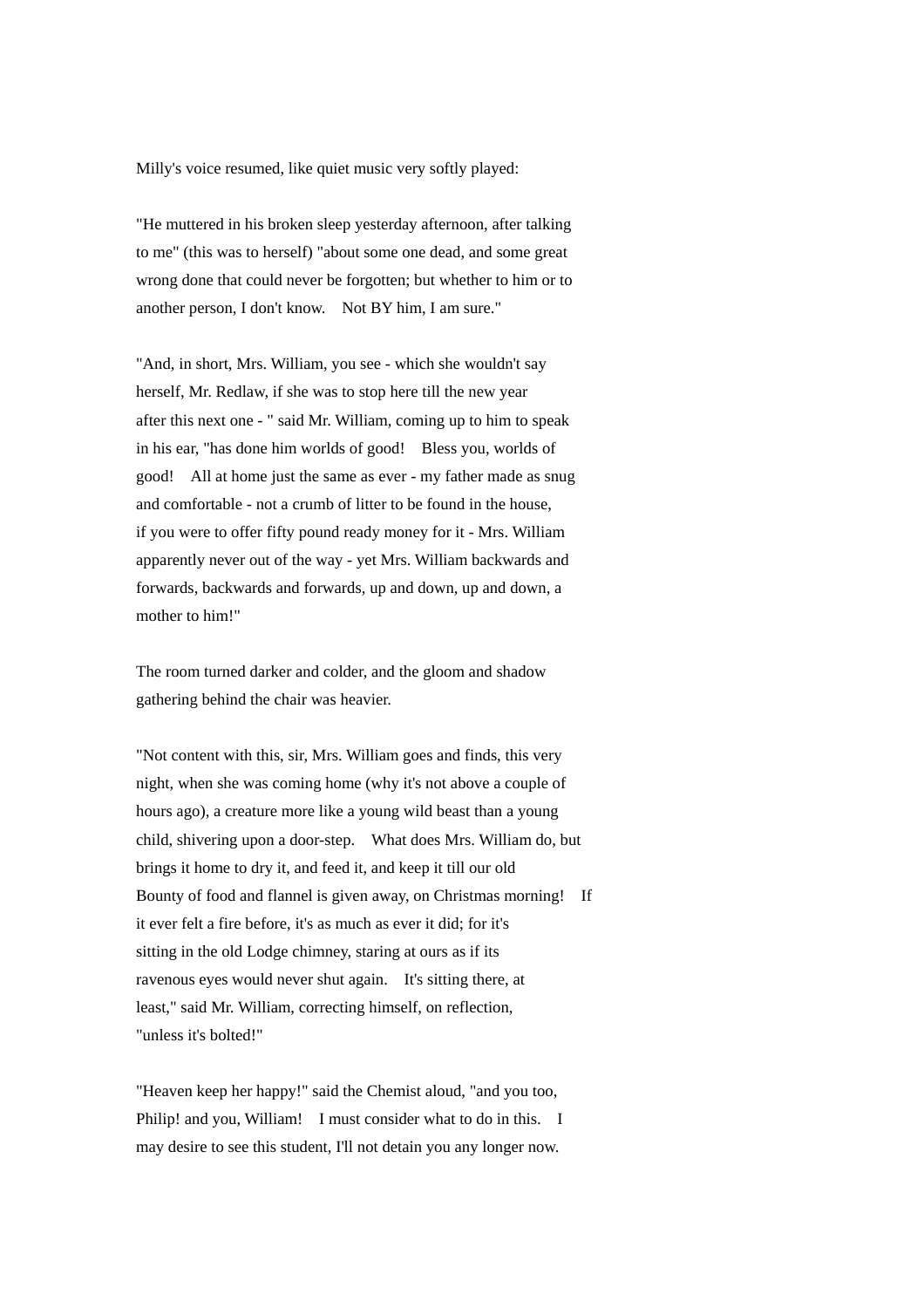#### Good-night!"

"I thank'ee, sir, I thank'ee!" said the old man, "for Mouse, and for my son William, and for myself. Where's my son William? William, you take the lantern and go on first, through them long dark passages, as you did last year and the year afore. Ha ha! I remember - though I'm eighty-seven! 'Lord, keep my memory green!' It's a very good prayer, Mr. Redlaw, that of the learned gentleman in the peaked beard, with a ruff round his neck - hangs up, second on the right above the panelling, in what used to be, afore our ten poor gentlemen commuted, our great Dinner Hall. 'Lord, keep my memory green!' It's very good and pious, sir. Amen!' Amen!''

As they passed out and shut the heavy door, which, however carefully withheld, fired a long train of thundering reverberations when it shut at last, the room turned darker.

As he fell a musing in his chair alone, the healthy holly withered on the wall, and dropped - dead branches.

As the gloom and shadow thickened behind him, in that place where it had been gathering so darkly, it took, by slow degrees, - or out of it there came, by some unreal, unsubstantial process - not to be traced by any human sense, - an awful likeness of himself!

Ghastly and cold, colourless in its leaden face and hands, but with his features, and his bright eyes, and his grizzled hair, and dressed in the gloomy shadow of his dress, it came into his terrible appearance of existence, motionless, without a sound. As HE leaned his arm upon the elbow of his chair, ruminating before the fire, IT leaned upon the chair-back, close above him, with its appalling copy of his face looking where his face looked, and bearing the expression his face bore.

This, then, was the Something that had passed and gone already. This was the dread companion of the haunted man!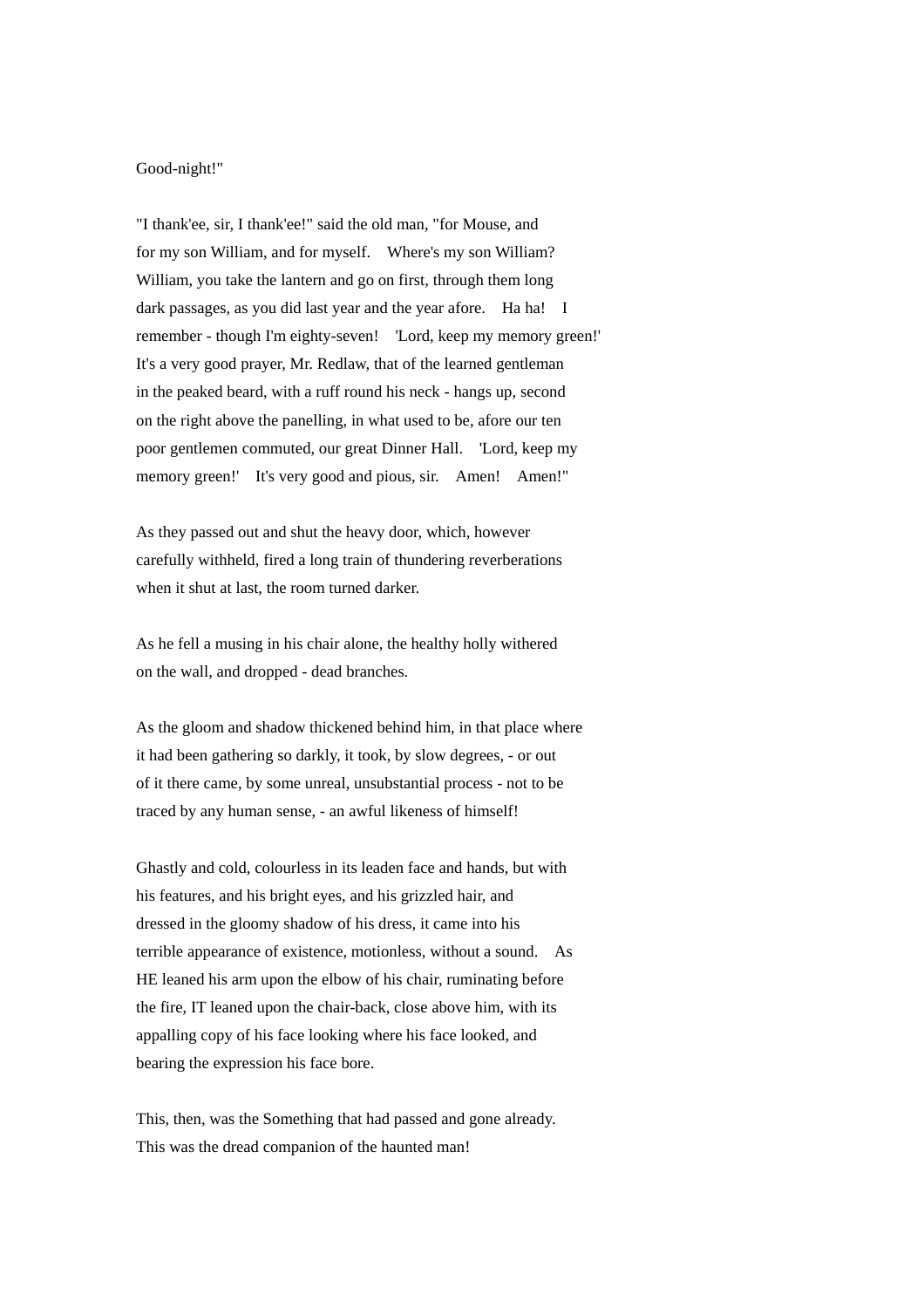It took, for some moments, no more apparent heed of him, than he of it. The Christmas Waits were playing somewhere in the distance, and, through his thoughtfulness, he seemed to listen to the music. It seemed to listen too.

At length he spoke; without moving or lifting up his face.

"Here again!" he said.

"Here again," replied the Phantom.

"I see you in the fire," said the haunted man; "I hear you in music, in the wind, in the dead stillness of the night."

The Phantom moved its head, assenting.

"Why do you come, to haunt me thus?"

"I come as I am called," replied the Ghost.

"No. Unbidden," exclaimed the Chemist.

"Unbidden be it," said the Spectre. "It is enough. I am here."

Hitherto the light of the fire had shone on the two faces - if the dread lineaments behind the chair might be called a face - both addressed towards it, as at first, and neither looking at the other. But, now, the haunted man turned, suddenly, and stared upon the Ghost. The Ghost, as sudden in its motion, passed to before the chair, and stared on him.

The living man, and the animated image of himself dead, might so have looked, the one upon the other. An awful survey, in a lonely and remote part of an empty old pile of building, on a winter night, with the loud wind going by upon its journey of mystery -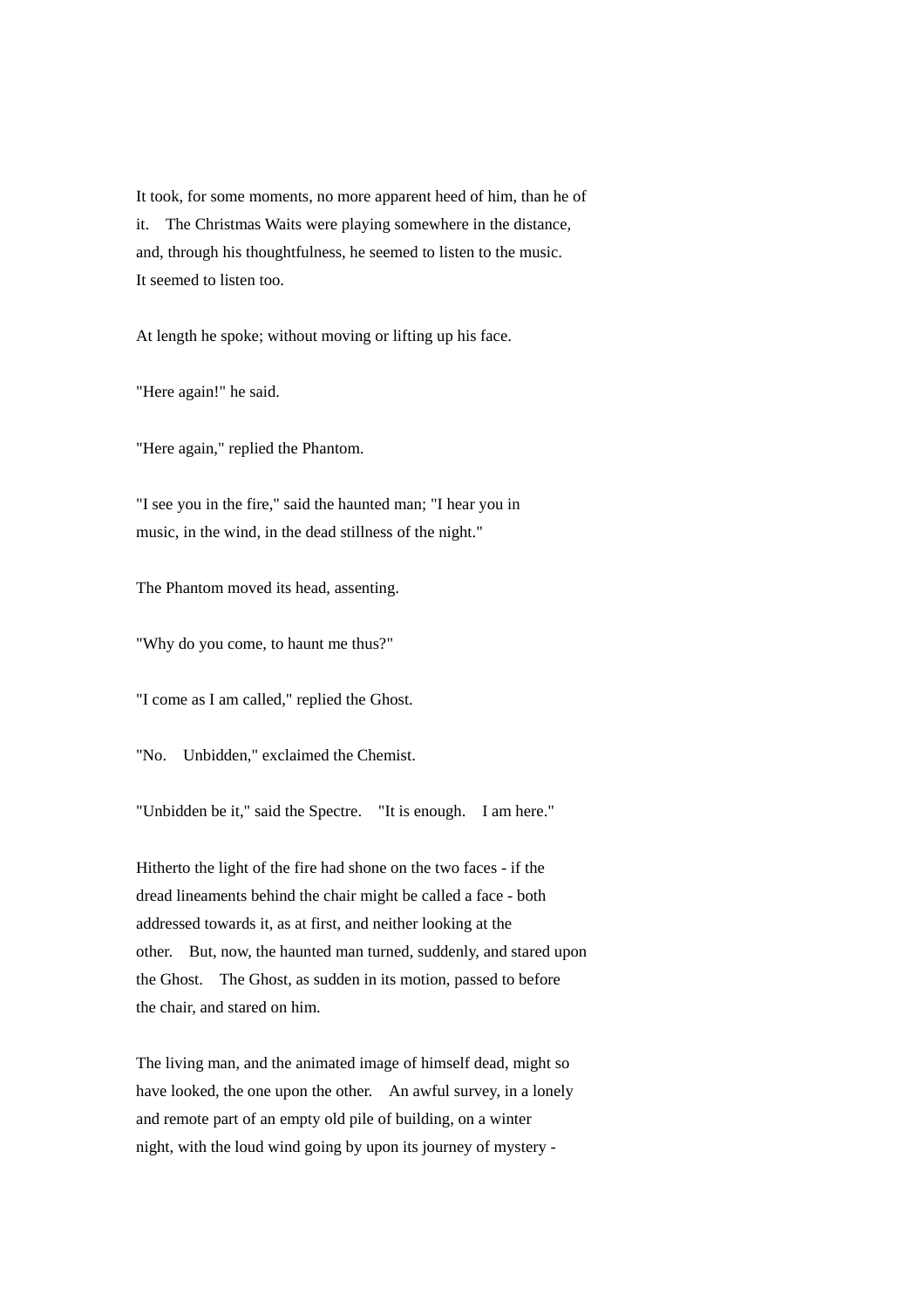whence or whither, no man knowing since the world began - and the stars, in unimaginable millions, glittering through it, from eternal space, where the world's bulk is as a grain, and its hoary age is infancy.

"Look upon me!" said the Spectre. "I am he, neglected in my youth, and miserably poor, who strove and suffered, and still strove and suffered, until I hewed out knowledge from the mine where it was buried, and made rugged steps thereof, for my worn feet to rest and rise on."

"I AM that man," returned the Chemist.

"No mother's self-denying love," pursued the Phantom, "no father's counsel, aided ME. A stranger came into my father's place when I was but a child, and I was easily an alien from my mother's heart. My parents, at the best, were of that sort whose care soon ends, and whose duty is soon done; who cast their offspring loose, early, as birds do theirs; and, if they do well, claim the merit; and, if ill, the pity."

It paused, and seemed to tempt and goad him with its look, and with the manner of its speech, and with its smile.

"I am he," pursued the Phantom, "who, in this struggle upward, found a friend. I made him - won him - bound him to me! We worked together, side by side. All the love and confidence that in my earlier youth had had no outlet, and found no expression, I bestowed on him."

"Not all," said Redlaw, hoarsely.

"No, not all," returned the Phantom. "I had a sister."

The haunted man, with his head resting on his hands, replied "I had!" The Phantom, with an evil smile, drew closer to the chair,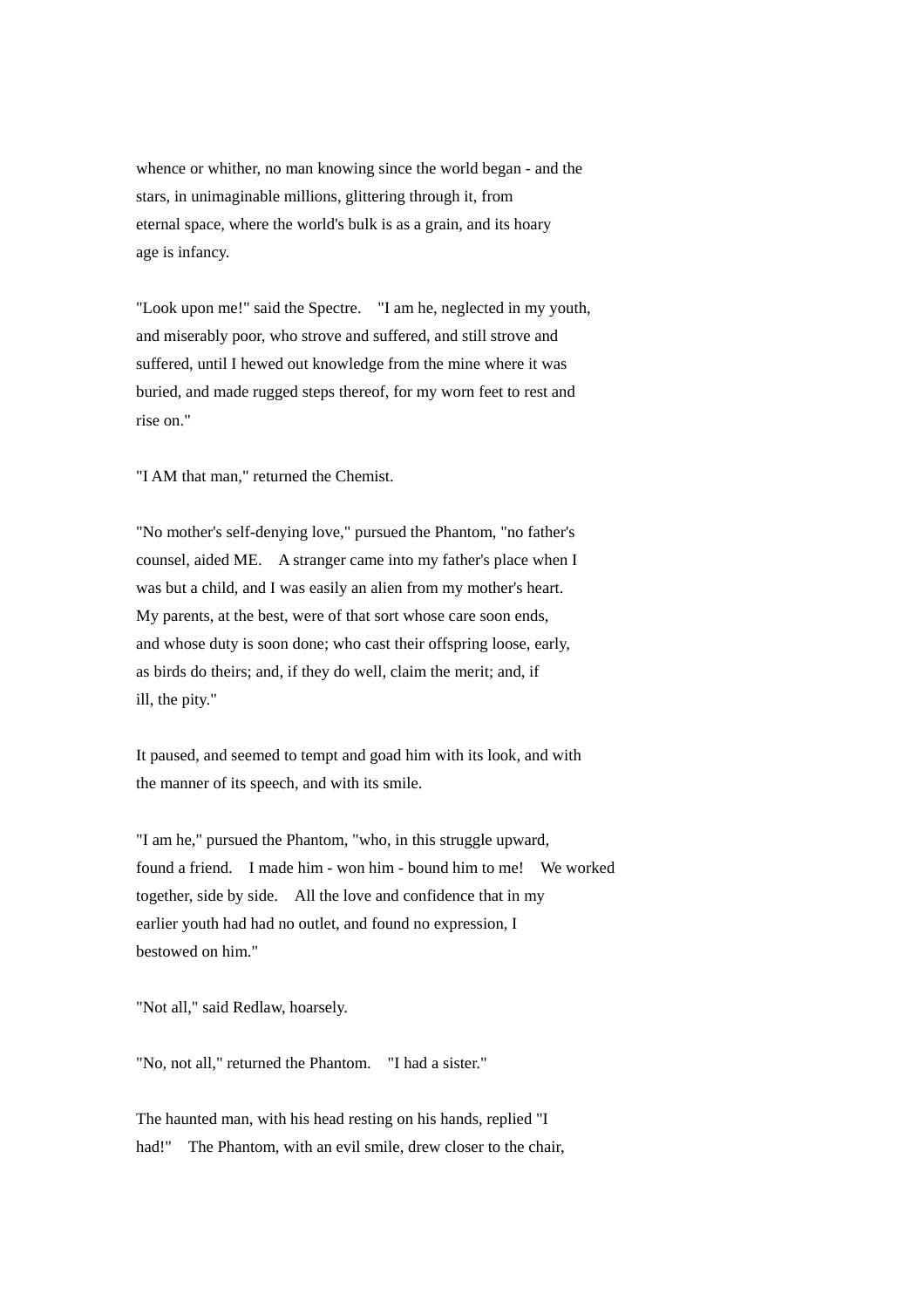and resting its chin upon its folded hands, its folded hands upon the back, and looking down into his face with searching eyes, that seemed instinct with fire, went on:

"Such glimpses of the light of home as I had ever known, had streamed from her. How young she was, how fair, how loving! I took her to the first poor roof that I was master of, and made it rich. She came into the darkness of my life, and made it bright. - She is before me!"

"I saw her, in the fire, but now. I hear her in music, in the wind, in the dead stillness of the night," returned the haunted man.

"DID he love her?" said the Phantom, echoing his contemplative tone. "I think he did, once. I am sure he did. Better had she loved him less - less secretly, less dearly, from the shallower depths of a more divided heart!"

"Let me forget it!" said the Chemist, with an angry motion of his hand. "Let me blot it from my memory!"

The Spectre, without stirring, and with its unwinking, cruel eyes still fixed upon his face, went on:

"A dream, like hers, stole upon my own life."

"It did," said Redlaw.

" A love, as like hers," pursued the Phantom, "as my inferior nature might cherish, arose in my own heart. I was too poor to bind its object to my fortune then, by any thread of promise or entreaty. I loved her far too well, to seek to do it. But, more than ever I had striven in my life, I strove to climb! Only an inch gained, brought me something nearer to the height. I toiled up! In the late pauses of my labour at that time, - my sister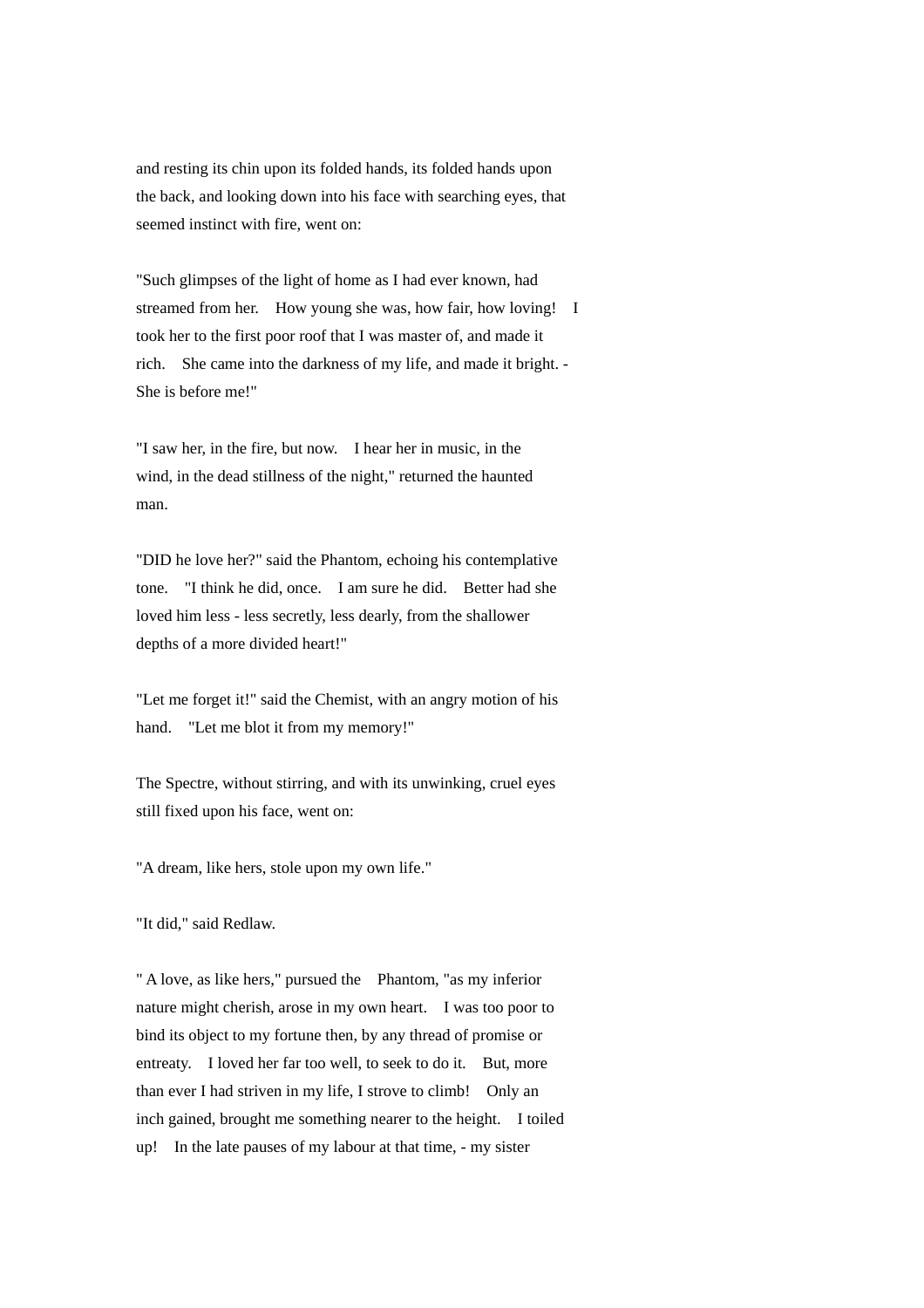(sweet companion!) still sharing with me the expiring embers and the cooling hearth, - when day was breaking, what pictures of the future did I see!"

"I saw them, in the fire, but now," he murmured. "They come back to me in music, in the wind, in the dead stillness of the night, in the revolving years."

" - Pictures of my own domestic life, in aftertime, with her who was the inspiration of my toil. Pictures of my sister, made the wife of my dear friend, on equal terms - for he had some inheritance, we none - pictures of our sobered age and mellowed happiness, and of the golden links, extending back so far, that should bind us, and our children, in a radiant garland," said the Phantom.

"Pictures," said the haunted man, "that were delusions. Why is it my doom to remember them too well!"

"Delusions," echoed the Phantom in its changeless voice, and glaring on him with its changeless eyes. "For my friend (in whose breast my confidence was locked as in my own), passing between me and the centre of the system of my hopes and struggles, won her to himself, and shattered my frail universe. My sister, doubly dear, doubly devoted, doubly cheerful in my home, lived on to see me famous, and my old ambition so rewarded when its spring was broken, and then - "

"Then died," he interposed. "Died, gentle as ever; happy; and with no concern but for her brother. Peace!"

The Phantom watched him silently.

"Remembered!" said the haunted man, after a pause. "Yes. So well remembered, that even now, when years have passed, and nothing is more idle or more visionary to me than the boyish love so long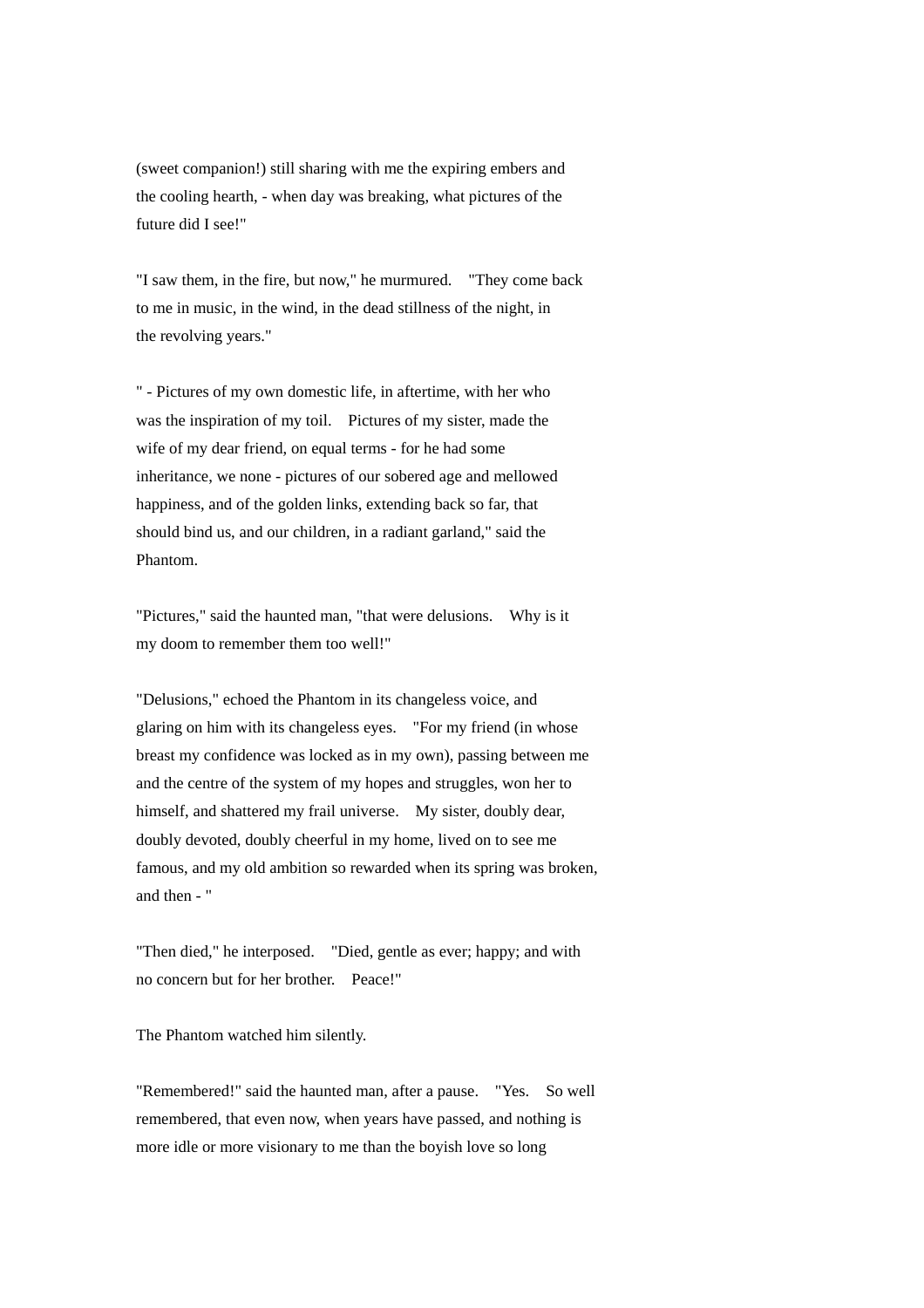outlived, I think of it with sympathy, as if it were a younger brother's or a son's. Sometimes I even wonder when her heart first inclined to him, and how it had been affected towards me. - Not lightly, once, I think. - But that is nothing. Early unhappiness, a wound from a hand I loved and trusted, and a loss that nothing can replace, outlive such fancies."

"Thus," said the Phantom, "I bear within me a Sorrow and a Wrong. Thus I prey upon myself. Thus, memory is my curse; and, if I could forget my sorrow and my wrong, I would!"

"Mocker!" said the Chemist, leaping up, and making, with a wrathful hand, at the throat of his other self. "Why have I always that taunt in my ears?"

"Forbear!" exclaimed the Spectre in an awful voice. "Lay a hand on Me, and die!"

He stopped midway, as if its words had paralysed him, and stood looking on it. It had glided from him; it had its arm raised high in warning; and a smile passed over its unearthly features, as it reared its dark figure in triumph.

"If I could forget my sorrow and wrong, I would," the Ghost repeated. "If I could forget my sorrow and my wrong, I would!"

"Evil spirit of myself," returned the haunted man, in a low, trembling tone, "my life is darkened by that incessant whisper."

"It is an echo," said the Phantom.

"If it be an echo of my thoughts - as now, indeed, I know it is," rejoined the haunted man, "why should I, therefore, be tormented? It is not a selfish thought. I suffer it to range beyond myself. All men and women have their sorrows, - most of them their wrongs; ingratitude, and sordid jealousy, and interest, besetting all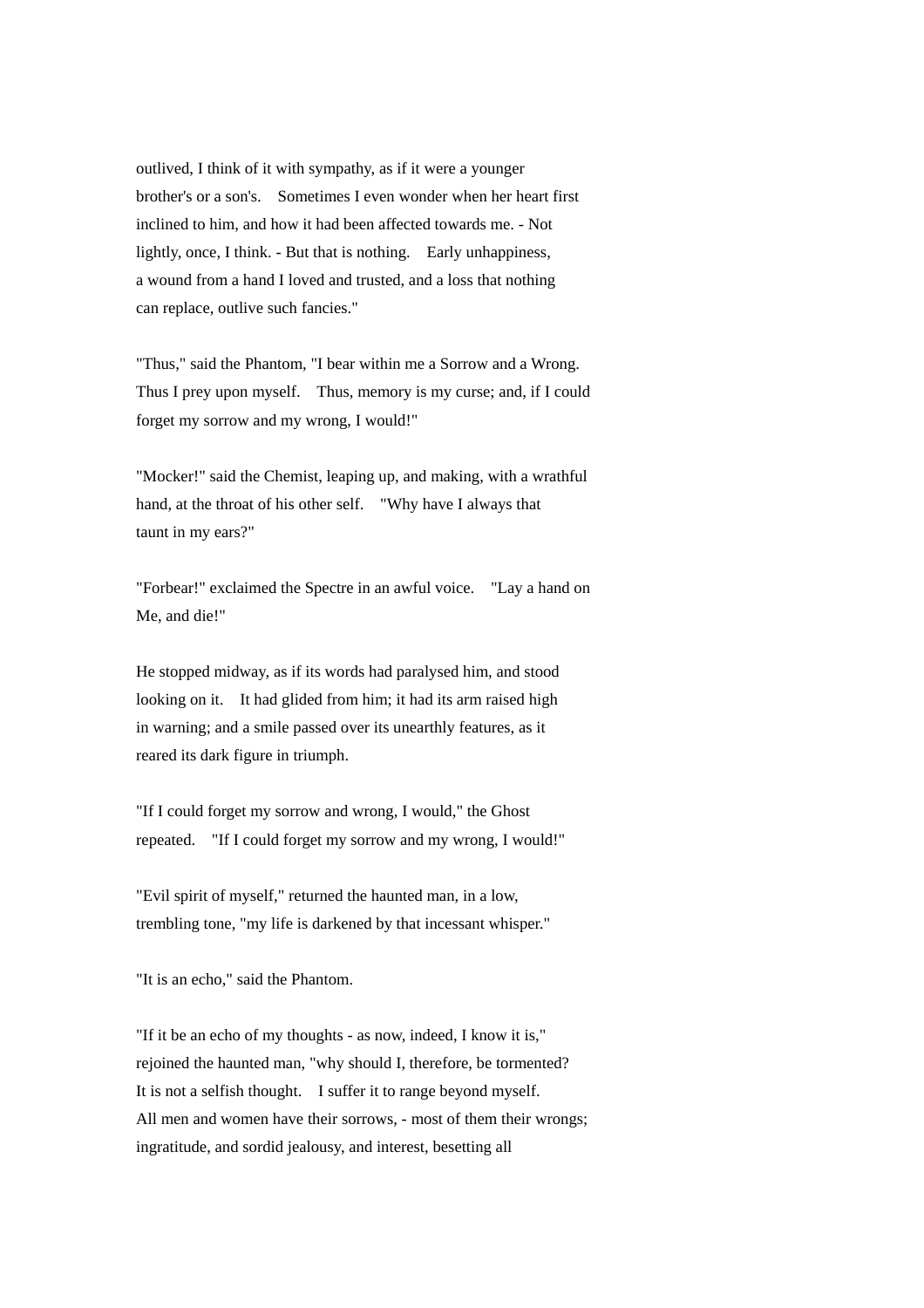degrees of life. Who would not forget their sorrows and their wrongs?"

"Who would not, truly, and be happier and better for it?" said the Phantom.

"These revolutions of years, which we commemorate," proceeded Redlaw, "what do THEY recall! Are there any minds in which they do not re-awaken some sorrow, or some trouble? What is the remembrance of the old man who was here to-night? A tissue of sorrow and trouble."

"But common natures," said the Phantom, with its evil smile upon its glassy face, "unenlightened minds and ordinary spirits, do not feel or reason on these things like men of higher cultivation and profounder thought."

"Tempter," answered Redlaw, "whose hollow look and voice I dread more than words can express, and from whom some dim foreshadowing of greater fear is stealing over me while I speak, I hear again an echo of my own mind."

"Receive it as a proof that I am powerful," returned the Ghost. "Hear what I offer! Forget the sorrow, wrong, and trouble you have known!"

# "Forget them!" he repeated.

"I have the power to cancel their remembrance - to leave but very faint, confused traces of them, that will die out soon," returned the Spectre. "Say! Is it done?"

"Stay!" cried the haunted man, arresting by a terrified gesture the uplifted hand. "I tremble with distrust and doubt of you; and the dim fear you cast upon me deepens into a nameless horror I can hardly bear. - I would not deprive myself of any kindly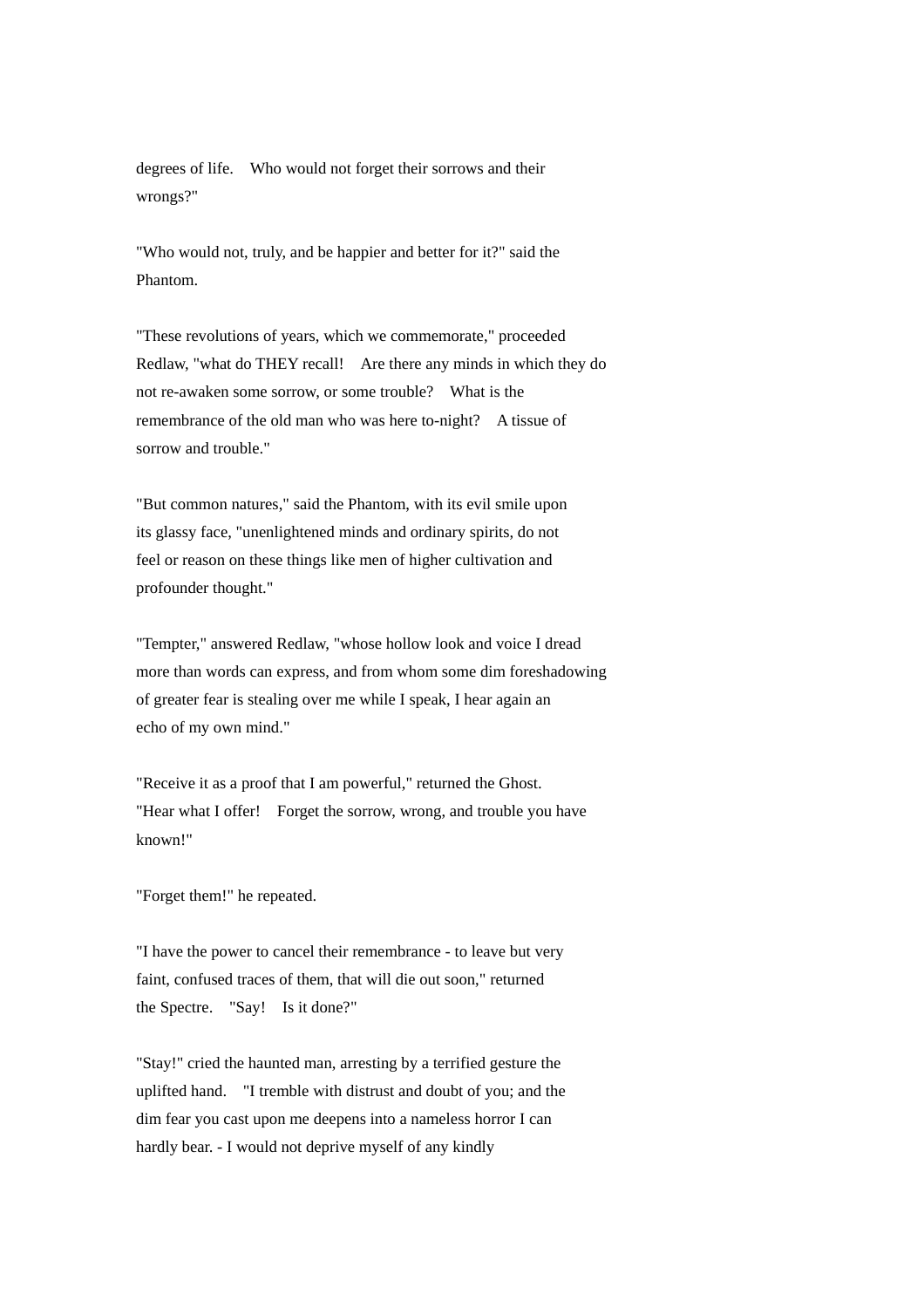recollection, or any sympathy that is good for me, or others. What shall I lose, if I assent to this? What else will pass from my remembrance?"

"No knowledge; no result of study; nothing but the intertwisted chain of feelings and associations, each in its turn dependent on, and nourished by, the banished recollections. Those will go."

"Are they so many?" said the haunted man, reflecting in alarm.

"They have been wont to show themselves in the fire, in music, in the wind, in the dead stillness of the night, in the revolving years," returned the Phantom scornfully.

"In nothing else?"

The Phantom held its peace.

But having stood before him, silent, for a little while, it moved towards the fire; then stopped.

"Decide!" it said, "before the opportunity is lost!"

"A moment! I call Heaven to witness," said the agitated man, "that I have never been a hater of any kind, - never morose, indifferent, or hard, to anything around me. If, living here alone, I have made too much of all that was and might have been, and too little of what is, the evil, I believe, has fallen on me, and not on others. But, if there were poison in my body, should I not, possessed of antidotes and knowledge how to use them, use them? If there be poison in my mind, and through this fearful shadow I can cast it out, shall I not cast it out?"

"Say," said the Spectre, "is it done?"

"A moment longer!" he answered hurriedly. "I WOULD FORGET IT IF I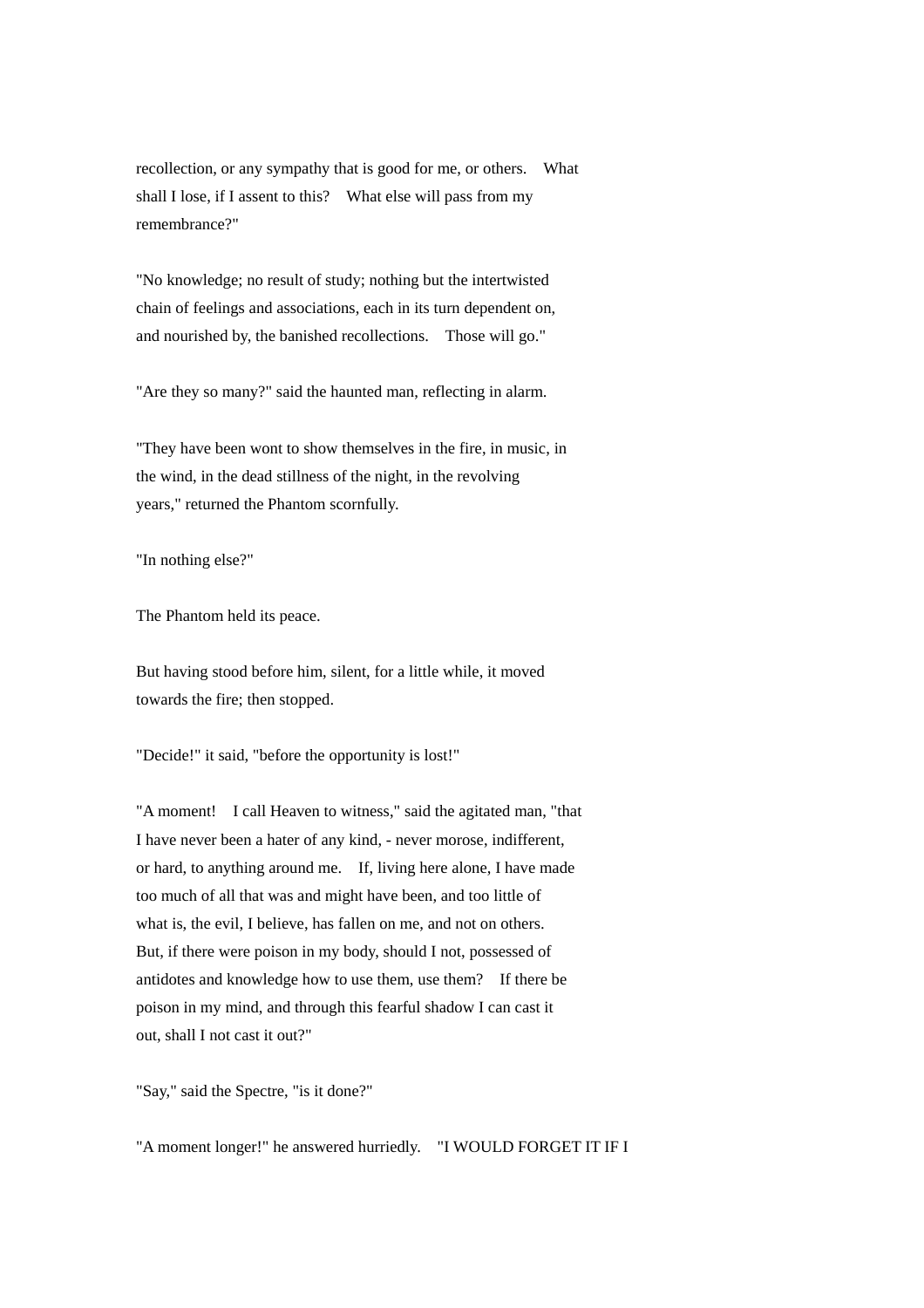COULD! Have I thought that, alone, or has it been the thought of thousands upon thousands, generation after generation? All human memory is fraught with sorrow and trouble. My memory is as the memory of other men, but other men have not this choice. Yes, I close the bargain. Yes! I WILL forget my sorrow, wrong, and trouble!"

"Say," said the Spectre, "is it done?"

"It is!"

"IT IS. And take this with you, man whom I here renounce! The gift that I have given, you shall give again, go where you will. Without recovering yourself the power that you have yielded up, you shall henceforth destroy its like in all whom you approach. Your wisdom has discovered that the memory of sorrow, wrong, and trouble is the lot of all mankind, and that mankind would be the happier, in its other memories, without it. Go! Be its benefactor! Freed from such remembrance, from this hour, carry involuntarily the blessing of such freedom with you. Its diffusion is inseparable and inalienable from you. Go! Be happy in the good you have won, and in the good you do!"

The Phantom, which had held its bloodless hand above him while it spoke, as if in some unholy invocation, or some ban; and which had gradually advanced its eyes so close to his, that he could see how they did not participate in the terrible smile upon its face, but were a fixed, unalterable, steady horror melted before him and was gone.

As he stood rooted to the spot, possessed by fear and wonder, and imagining he heard repeated in melancholy echoes, dying away fainter and fainter, the words, "Destroy its like in all whom you approach!" a shrill cry reached his ears. It came, not from the passages beyond the door, but from another part of the old building, and sounded like the cry of some one in the dark who had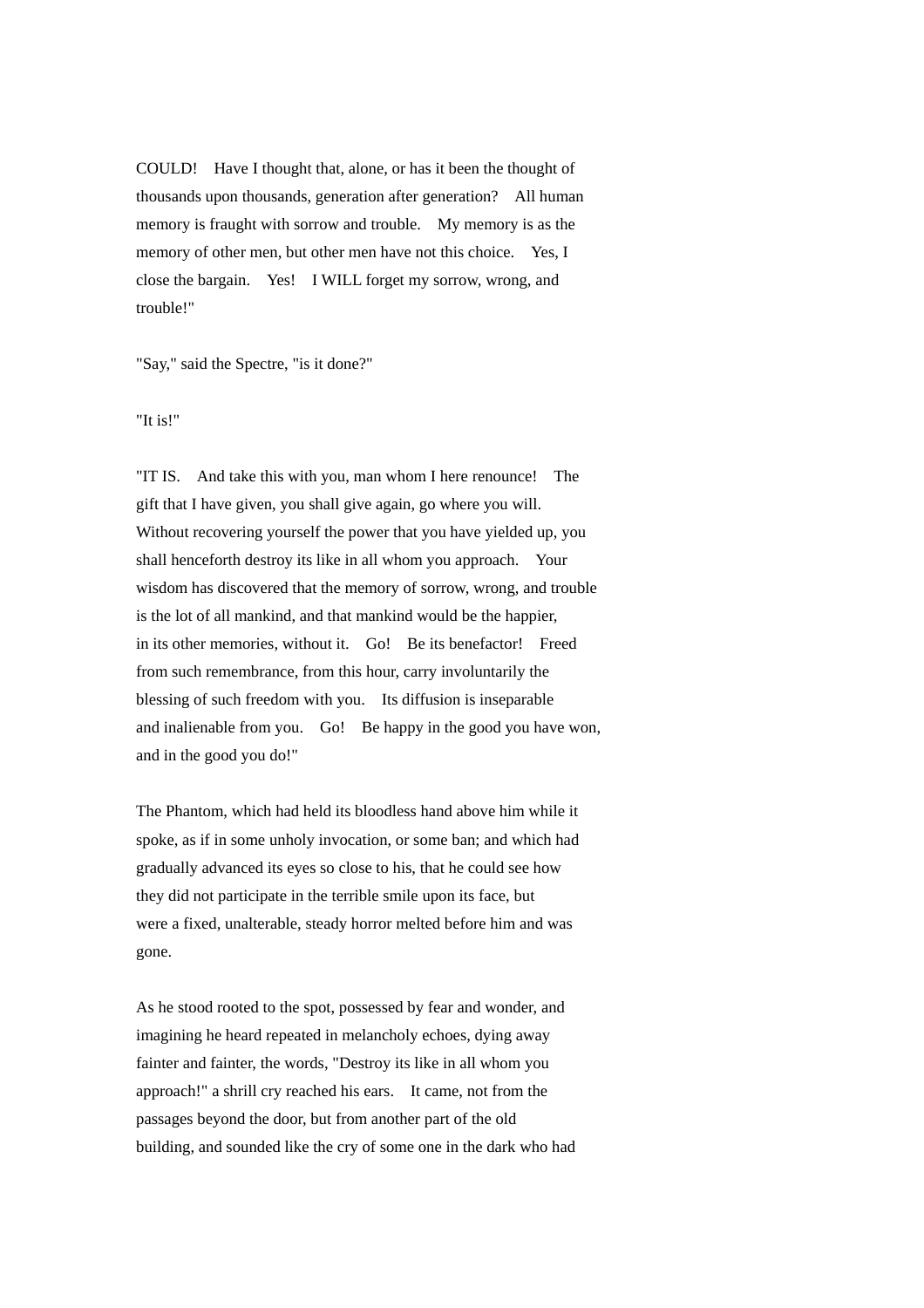lost the way.

He looked confusedly upon his hands and limbs, as if to be assured of his identity, and then shouted in reply, loudly and wildly; for there was a strangeness and terror upon him, as if he too were lost.

The cry responding, and being nearer, he caught up the lamp, and raised a heavy curtain in the wall, by which he was accustomed to pass into and out of the theatre where he lectured, - which adjoined his room. Associated with youth and animation, and a high amphitheatre of faces which his entrance charmed to interest in a moment, it was a ghostly place when all this life was faded out of it, and stared upon him like an emblem of Death.

"Halloa!" he cried. "Halloa! This way! Come to the light!" When, as he held the curtain with one hand, and with the other raised the lamp and tried to pierce the gloom that filled the place, something rushed past him into the room like a wild-cat, and crouched down in a corner.

"What is it?" he said, hastily.

He might have asked "What is it?" even had he seen it well, as presently he did when he stood looking at it gathered up in its corner.

A bundle of tatters, held together by a hand, in size and form almost an infant's, but in its greedy, desperate little clutch, a bad old man's. A face rounded and smoothed by some half-dozen years, but pinched and twisted by the experiences of a life. Bright eyes, but not youthful. Naked feet, beautiful in their childish delicacy, - ugly in the blood and dirt that cracked upon them. A baby savage, a young monster, a child who had never been a child, a creature who might live to take the outward form of man, but who, within, would live and perish a mere beast.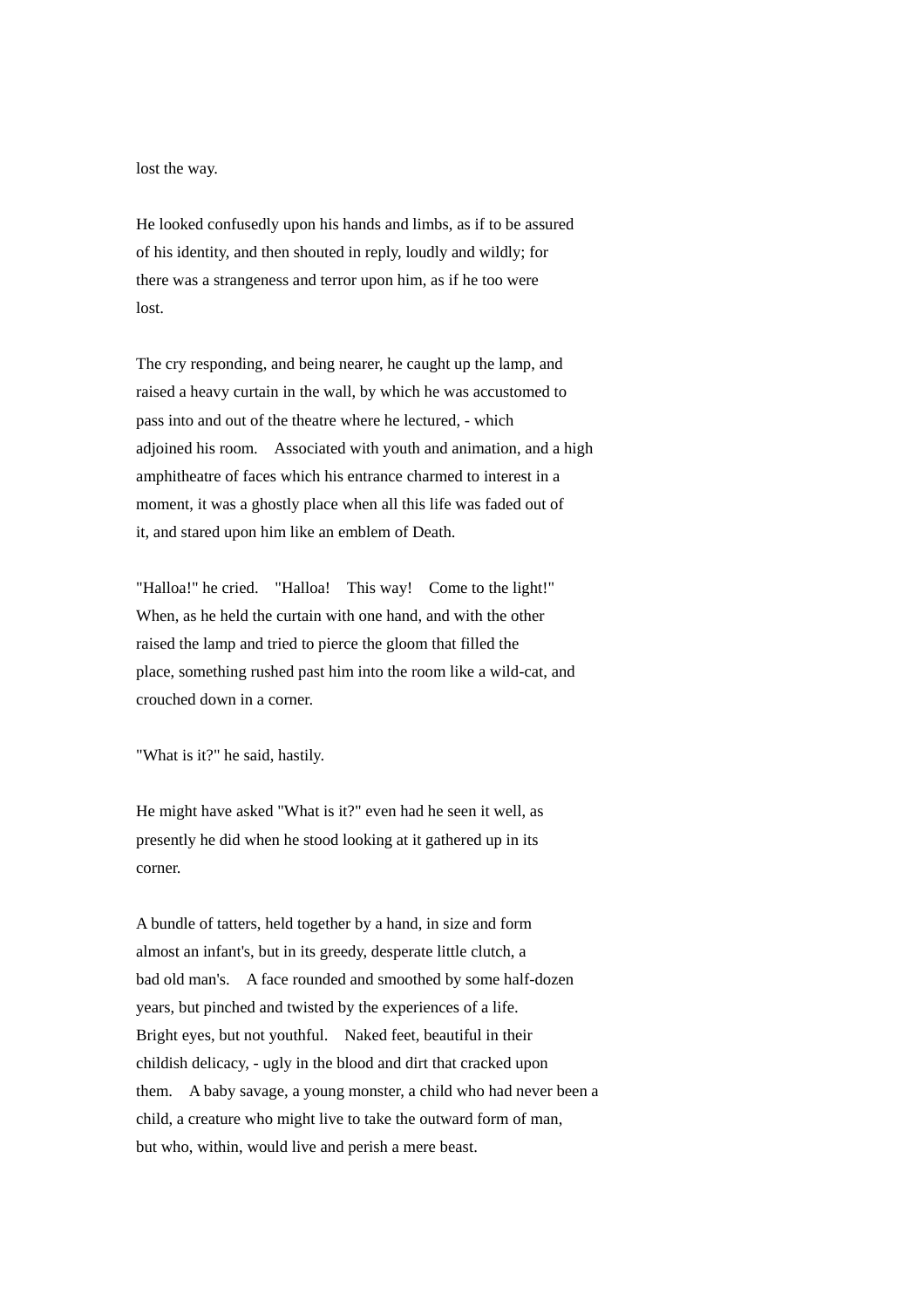Used, already, to be worried and hunted like a beast, the boy crouched down as he was looked at, and looked back again, and interposed his arm to ward off the expected blow.

"I'll bite," he said, "if you hit me!"

The time had been, and not many minutes since, when such a sight as this would have wrung the Chemist's heart. He looked upon it now, coldly; but with a heavy effort to remember something - he did not know what - he asked the boy what he did there, and whence he came.

"Where's the woman?" he replied. "I want to find the woman."

"Who?"

"The woman. Her that brought me here, and set me by the large fire. She was so long gone, that I went to look for her, and lost myself. I don't want you. I want the woman."

He made a spring, so suddenly, to get away, that the dull sound of his naked feet upon the floor was near the curtain, when Redlaw caught him by his rags.

"Come! you let me go!" muttered the boy, struggling, and clenching his teeth. "I've done nothing to you. Let me go, will you, to the woman!"

"That is not the way. There is a nearer one," said Redlaw, detaining him, in the same blank effort to remember some association that ought, of right, to bear upon this monstrous object. "What is your name?"

"Got none."

"Where do you live?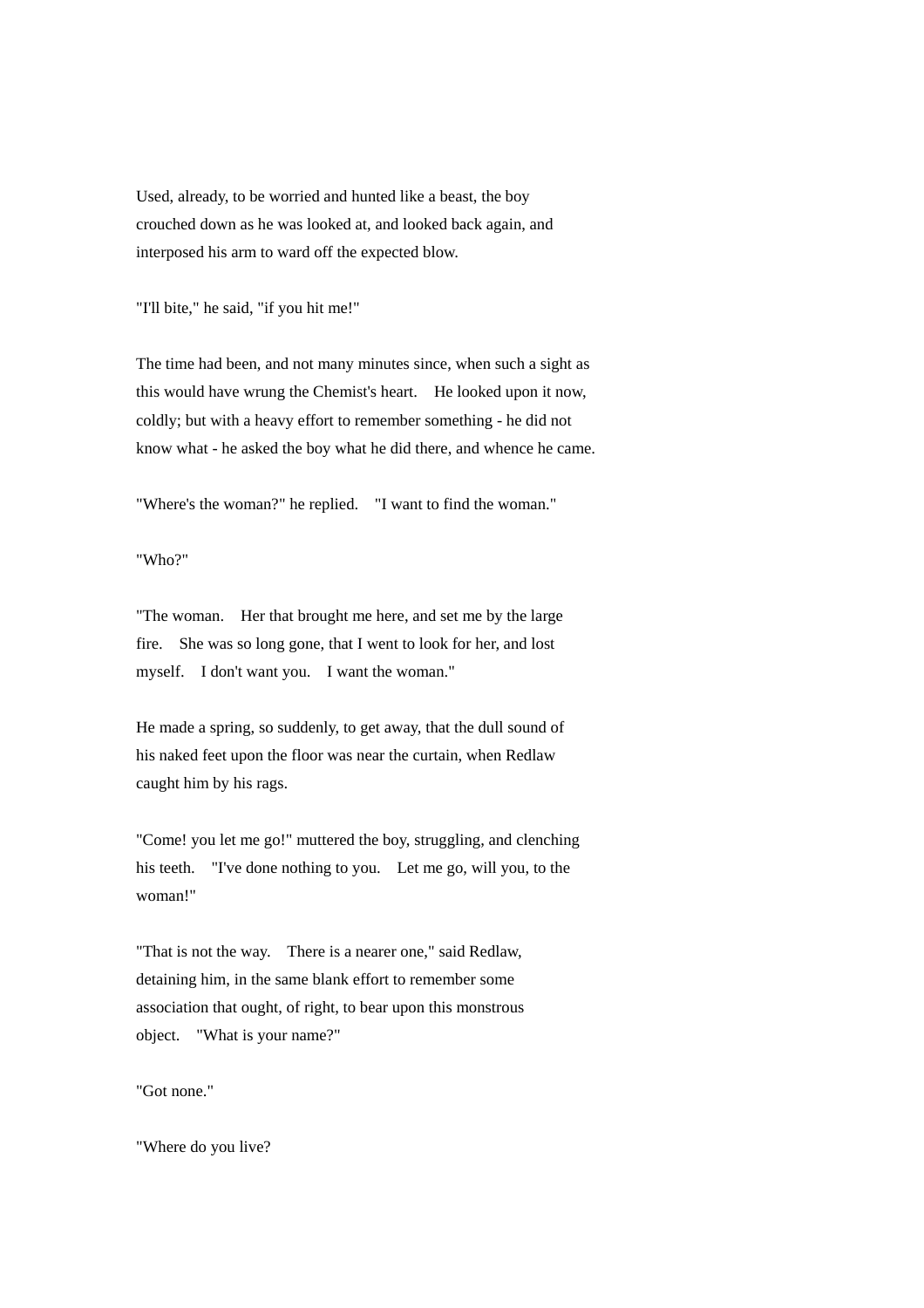### "Live! What's that?"

The boy shook his hair from his eyes to look at him for a moment, and then, twisting round his legs and wrestling with him, broke again into his repetition of "You let me go, will you? I want to find the woman."

The Chemist led him to the door. "This way," he said, looking at him still confusedly, but with repugnance and avoidance, growing out of his coldness. "I'll take you to her."

The sharp eyes in the child's head, wandering round the room, lighted on the table where the remnants of the dinner were.

"Give me some of that!" he said, covetously.

"Has she not fed you?"

"I shall be hungry again to-morrow, sha'n't I? Ain't I hungry every day?"

Finding himself released, he bounded at the table like some small animal of prey, and hugging to his breast bread and meat, and his own rags, all together, said:

"There! Now take me to the woman!"

As the Chemist, with a new-born dislike to touch him, sternly motioned him to follow, and was going out of the door, he trembled and stopped.

"The gift that I have given, you shall give again, go where you will!"

The Phantom's words were blowing in the wind, and the wind blew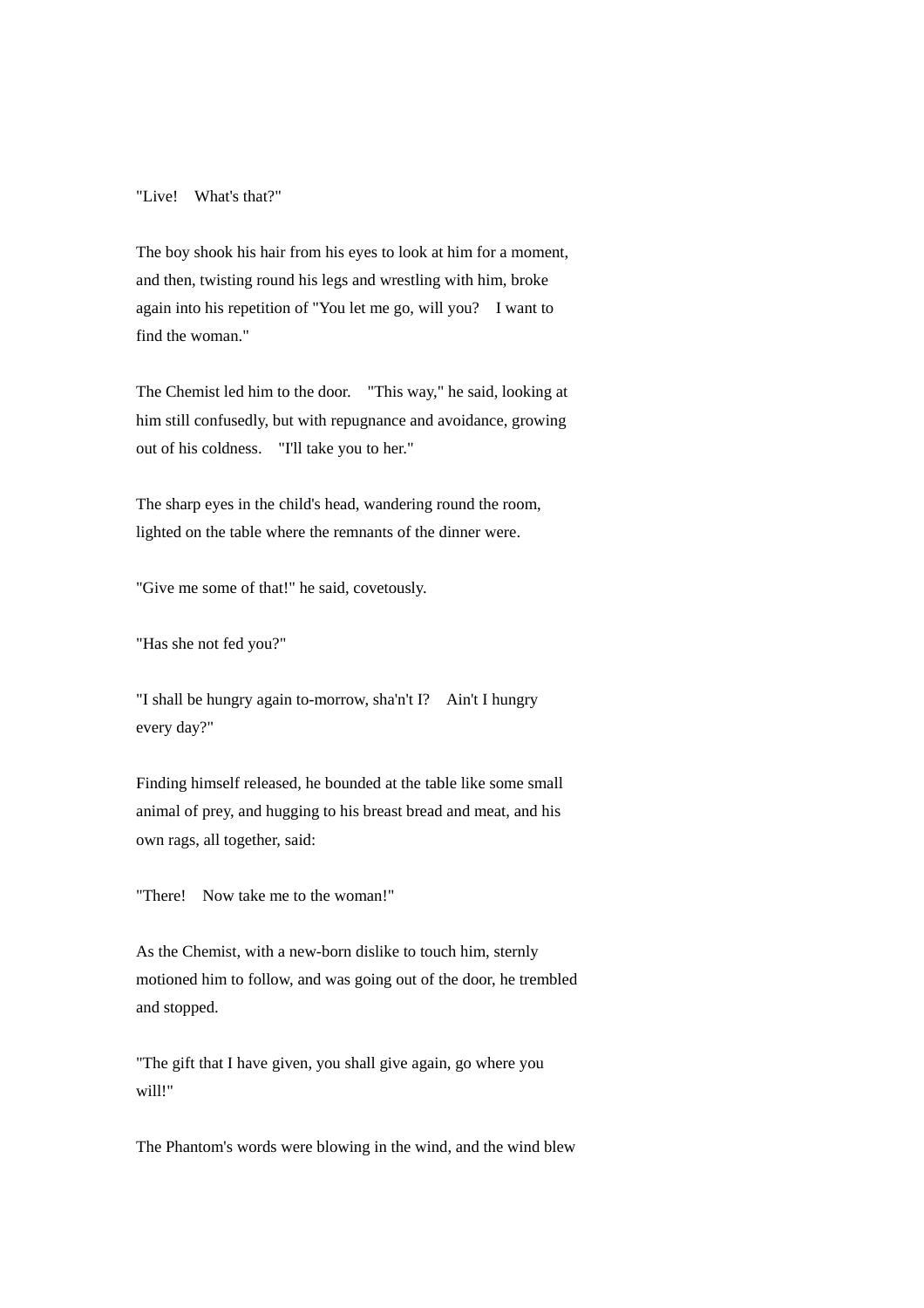chill upon him.

"I'll not go there, to-night," he murmured faintly. "I'll go nowhere to-night. Boy! straight down this long-arched passage, and past the great dark door into the yard, - you see the fire shining on the window there."

"The woman's fire?" inquired the boy.

He nodded, and the naked feet had sprung away. He came back with his lamp, locked his door hastily, and sat down in his chair, covering his face like one who was frightened at himself.

For now he was, indeed, alone. Alone, alone.

## CHAPTER II - The Gift Diffused

A SMALL man sat in a small parlour, partitioned off from a small shop by a small screen, pasted all over with small scraps of newspapers. In company with the small man, was almost any amount of small children you may please to name - at least it seemed so; they made, in that very limited sphere of action, such an imposing effect, in point of numbers.

Of these small fry, two had, by some strong machinery, been got into bed in a corner, where they might have reposed snugly enough in the sleep of innocence, but for a constitutional propensity to keep awake, and also to scuffle in and out of bed. The immediate occasion of these predatory dashes at the waking world, was the construction of an oyster-shell wall in a corner, by two other youths of tender age; on which fortification the two in bed made harassing descents (like those accursed Picts and Scots who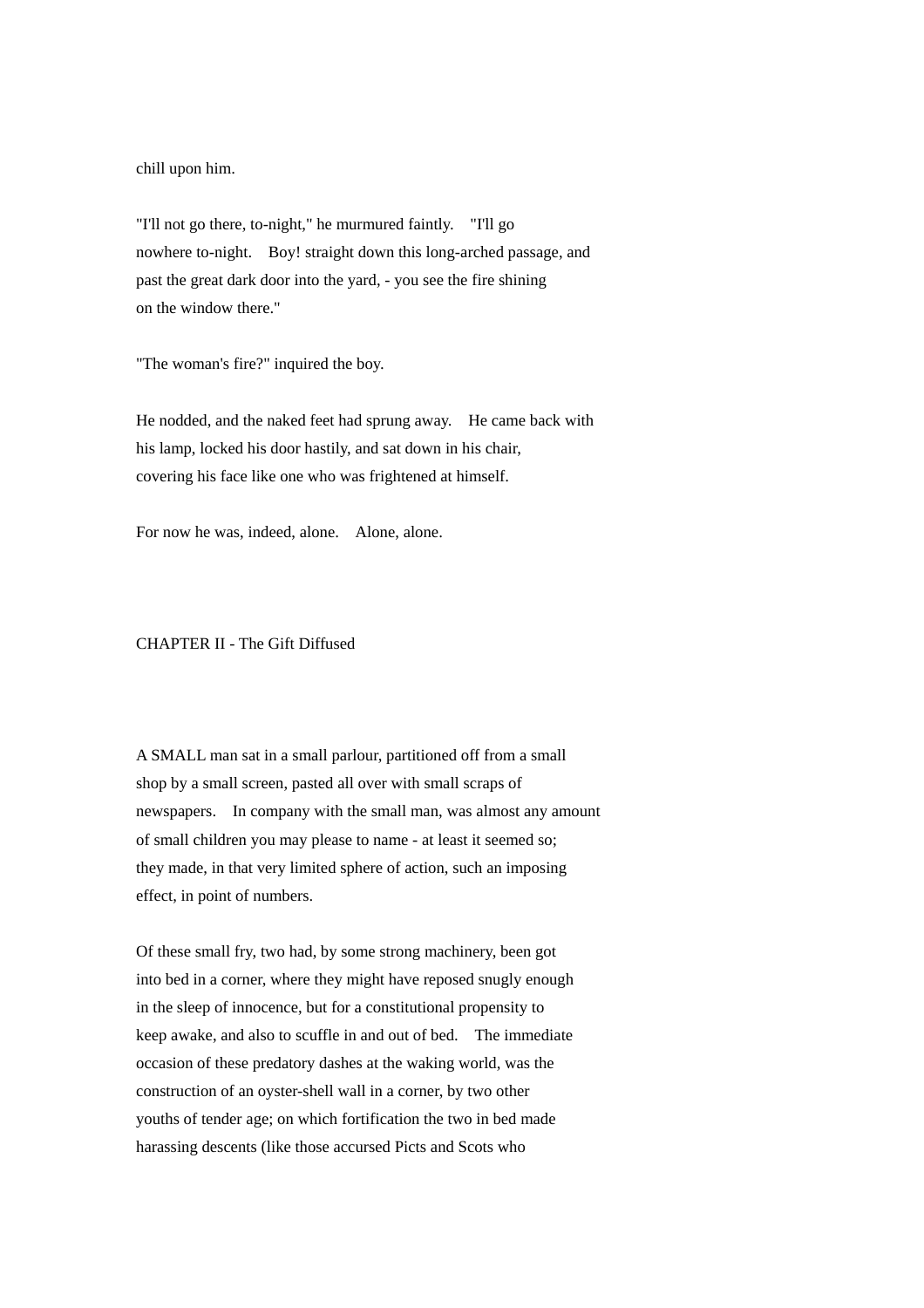beleaguer the early historical studies of most young Britons), and then withdrew to their own territory.

In addition to the stir attendant on these inroads, and the retorts of the invaded, who pursued hotly, and made lunges at the bedclothes under which the marauders took refuge, another little boy, in another little bed, contributed his mite of confusion to the family stock, by casting his boots upon the waters; in other words, by launching these and several small objects, inoffensive in themselves, though of a hard substance considered as missiles, at the disturbers of his repose, - who were not slow to return these compliments.

Besides which, another little boy - the biggest there, but still little - was tottering to and fro, bent on one side, and considerably affected in his knees by the weight of a large baby, which he was supposed by a fiction that obtains sometimes in sanguine families, to be hushing to sleep. But oh! the inexhaustible regions of contemplation and watchfulness into which this baby's eyes were then only beginning to compose themselves to stare, over his unconscious shoulder!

It was a very Moloch of a baby, on whose insatiate altar the whole existence of this particular young brother was offered up a daily sacrifice. Its personality may be said to have consisted in its never being quiet, in any one place, for five consecutive minutes, and never going to sleep when required. "Tetterby's baby" was as well known in the neighbourhood as the postman or the pot-boy. It roved from door-step to door-step, in the arms of little Johnny Tetterby, and lagged heavily at the rear of troops of juveniles who followed the Tumblers or the Monkey, and came up, all on one side, a little too late for everything that was attractive, from Monday morning until Saturday night. Wherever childhood congregated to play, there was little Moloch making Johnny fag and toil. Wherever Johnny desired to stay, little Moloch became fractious, and would not remain. Whenever Johnny wanted to go out, Moloch was asleep,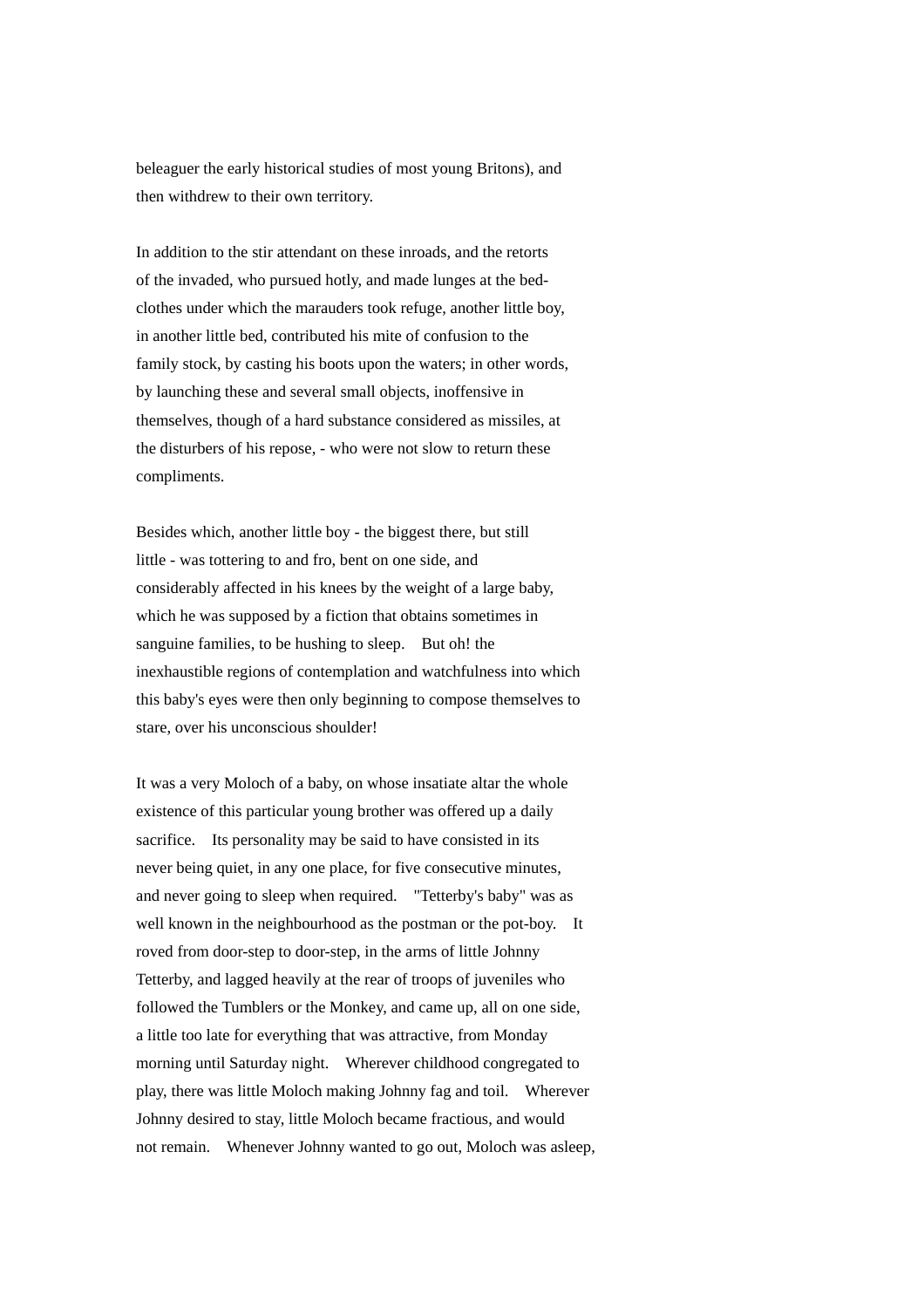and must be watched. Whenever Johnny wanted to stay at home, Moloch was awake, and must be taken out. Yet Johnny was verily persuaded that it was a faultless baby, without its peer in the realm of England, and was quite content to catch meek glimpses of things in general from behind its skirts, or over its limp flapping bonnet, and to go staggering about with it like a very little porter with a very large parcel, which was not directed to anybody, and could never be delivered anywhere.

The small man who sat in the small parlour, making fruitless attempts to read his newspaper peaceably in the midst of this disturbance, was the father of the family, and the chief of the firm described in the inscription over the little shop front, by the name and title of A. TETTERBY AND CO., NEWSMEN. Indeed, strictly speaking, he was the only personage answering to that designation, as Co. was a mere poetical abstraction, altogether baseless and impersonal.

Tetterby's was the corner shop in Jerusalem Buildings. There was a good show of literature in the window, chiefly consisting of picture-newspapers out of date, and serial pirates, and footpads. Walking-sticks, likewise, and marbles, were included in the stock in trade. It had once extended into the light confectionery line; but it would seem that those elegancies of life were not in demand about Jerusalem Buildings, for nothing connected with that branch of commerce remained in the window, except a sort of small glass lantern containing a languishing mass of bull's-eyes, which had melted in the summer and congealed in the winter until all hope of ever getting them out, or of eating them without eating the lantern too, was gone for ever. Tetterby's had tried its hand at several things. It had once made a feeble little dart at the toy business; for, in another lantern, there was a heap of minute wax dolls, all sticking together upside down, in the direst confusion, with their feet on one another's heads, and a precipitate of broken arms and legs at the bottom. It had made a move in the millinery direction, which a few dry, wiry bonnet-shapes remained in a corner of the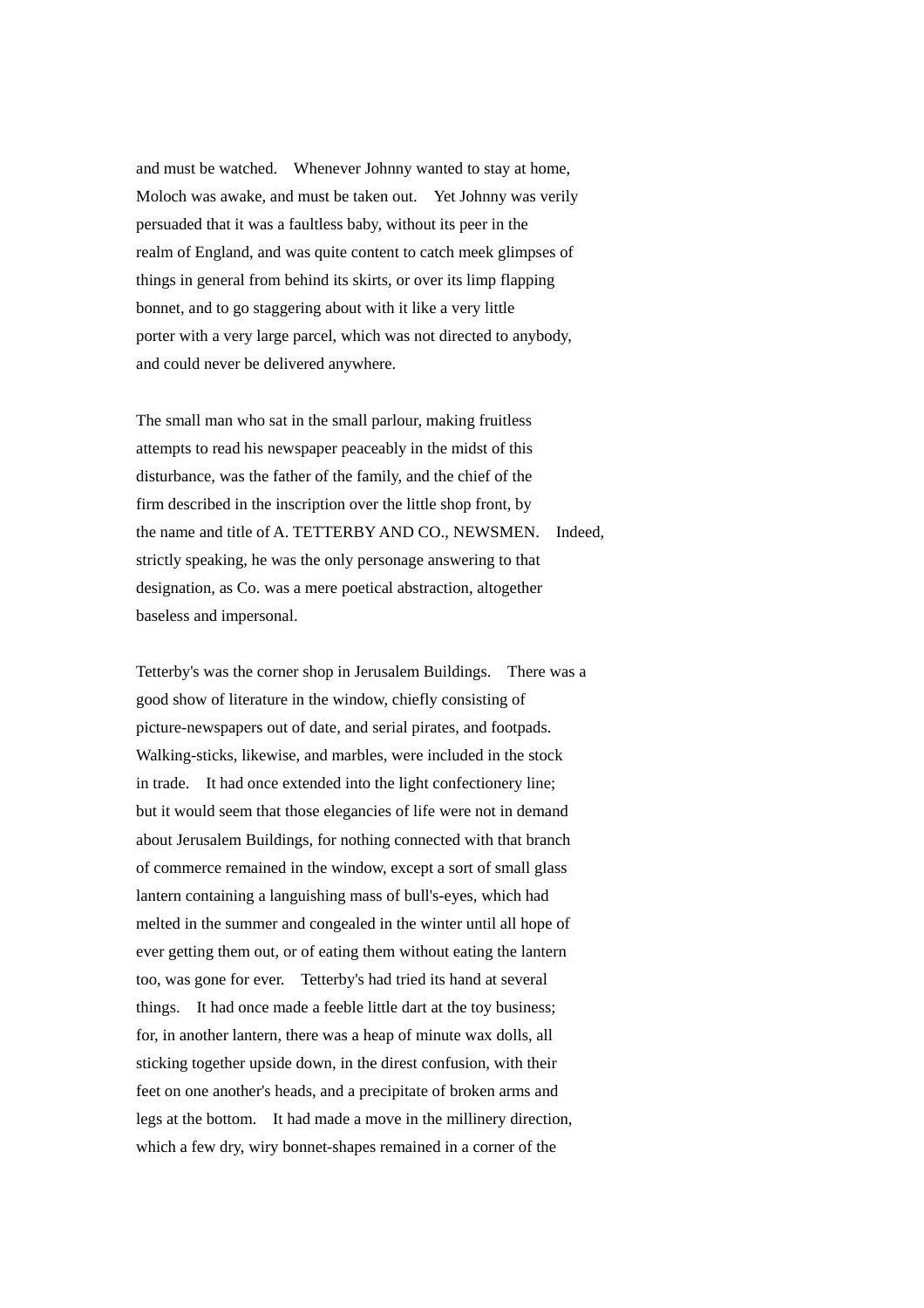window to attest. It had fancied that a living might lie hidden in the tobacco trade, and had stuck up a representation of a native of each of the three integral portions of the British Empire, in the act of consuming that fragrant weed; with a poetic legend attached, importing that united in one cause they sat and joked, one chewed tobacco, one took snuff, one smoked: but nothing seemed to have come of it - except flies. Time had been when it had put a forlorn trust in imitative jewellery, for in one pane of glass there was a card of cheap seals, and another of pencil-cases, and a mysterious black amulet of inscrutable intention, labelled ninepence. But, to that hour, Jerusalem Buildings had bought none of them. In short, Tetterby's had tried so hard to get a livelihood out of Jerusalem Buildings in one way or other, and appeared to have done so indifferently in all, that the best position in the firm was too evidently Co.'s; Co., as a bodiless creation, being untroubled with the vulgar inconveniences of hunger and thirst, being chargeable neither to the poor's-rates nor the assessed taxes, and having no young family to provide for.

Tetterby himself, however, in his little parlour, as already mentioned, having the presence of a young family impressed upon his mind in a manner too clamorous to be disregarded, or to comport with the quiet perusal of a newspaper, laid down his paper, wheeled, in his distraction, a few times round the parlour, like an undecided carrier-pigeon, made an ineffectual rush at one or two flying little figures in bed-gowns that skimmed past him, and then, bearing suddenly down upon the only unoffending member of the family, boxed the ears of little Moloch's nurse.

"You bad boy!" said Mr. Tetterby, "haven't you any feeling for your poor father after the fatigues and anxieties of a hard winter's day, since five o'clock in the morning, but must you wither his rest, and corrode his latest intelligence, with YOUR wicious tricks? Isn't it enough, sir, that your brother 'Dolphus is toiling and moiling in the fog and cold, and you rolling in the lap of luxury with a - with a baby, and everything you can wish for,"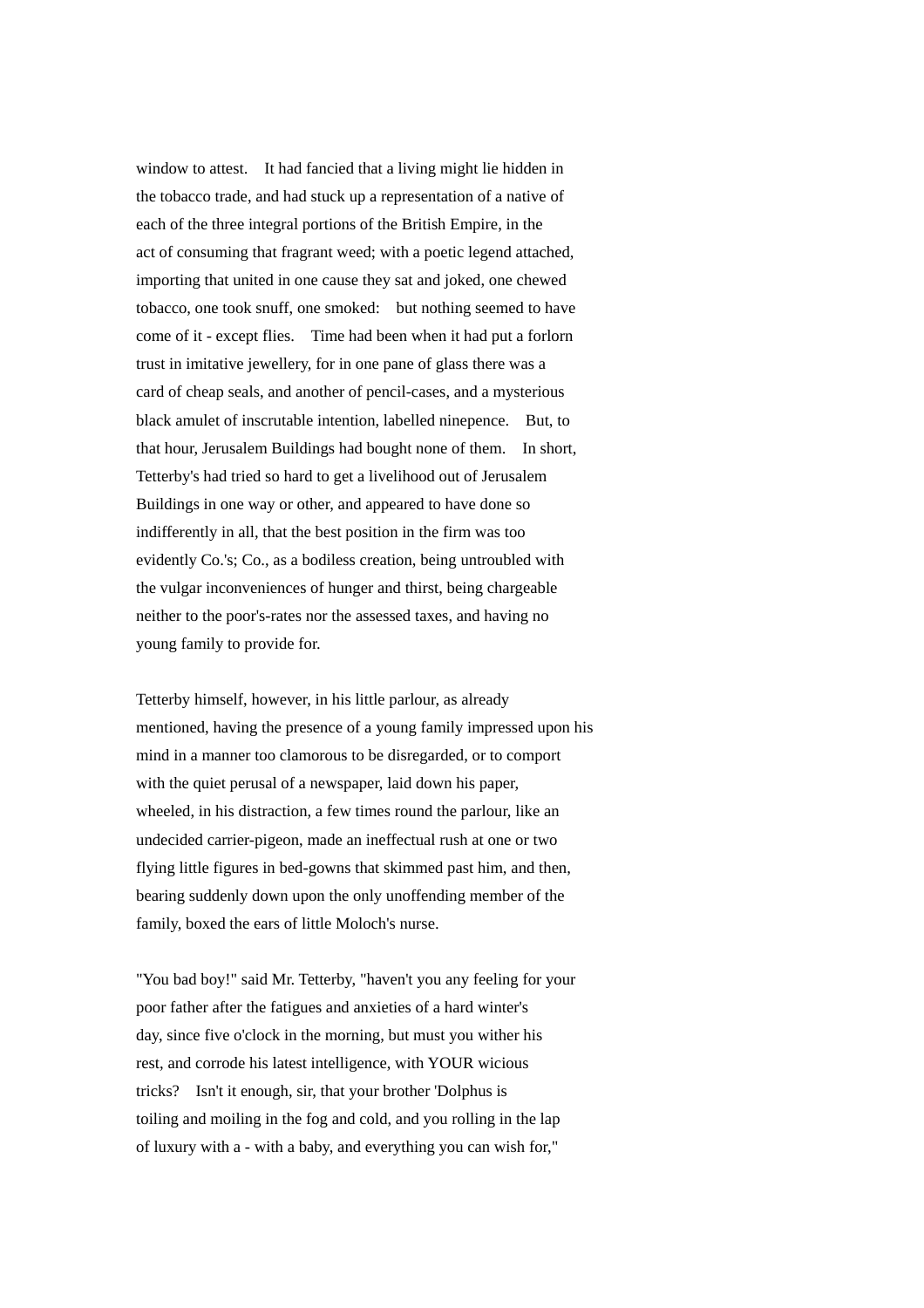said Mr. Tetterby, heaping this up as a great climax of blessings, "but must you make a wilderness of home, and maniacs of your parents? Must you, Johnny? Hey?" At each interrogation, Mr. Tetterby made a feint of boxing his ears again, but thought better of it, and held his hand.

"Oh, father!" whimpered Johnny, "when I wasn't doing anything, I'm sure, but taking such care of Sally, and getting her to sleep. Oh, father!"

"I wish my little woman would come home!" said Mr. Tetterby, relenting and repenting, "I only wish my little woman would come home! I ain't fit to deal with 'em. They make my head go round, and get the better of me. Oh, Johnny! Isn't it enough that your dear mother has provided you with that sweet sister?" indicating Moloch; "isn't it enough that you were seven boys before without a ray of gal, and that your dear mother went through what she DID go through, on purpose that you might all of you have a little sister, but must you so behave yourself as to make my head swim?"

Softening more and more, as his own tender feelings and those of his injured son were worked on, Mr. Tetterby concluded by embracing him, and immediately breaking away to catch one of the real delinquents. A reasonably good start occurring, he succeeded, after a short but smart run, and some rather severe cross-country work under and over the bedsteads, and in and out among the intricacies of the chairs, in capturing this infant, whom he condignly punished, and bore to bed. This example had a powerful, and apparently, mesmeric influence on him of the boots, who instantly fell into a deep sleep, though he had been, but a moment before, broad awake, and in the highest possible feather. Nor was it lost upon the two young architects, who retired to bed, in an adjoining closet, with great privacy and speed. The comrade of the Intercepted One also shrinking into his nest with similar discretion, Mr. Tetterby, when he paused for breath, found himself unexpectedly in a scene of peace.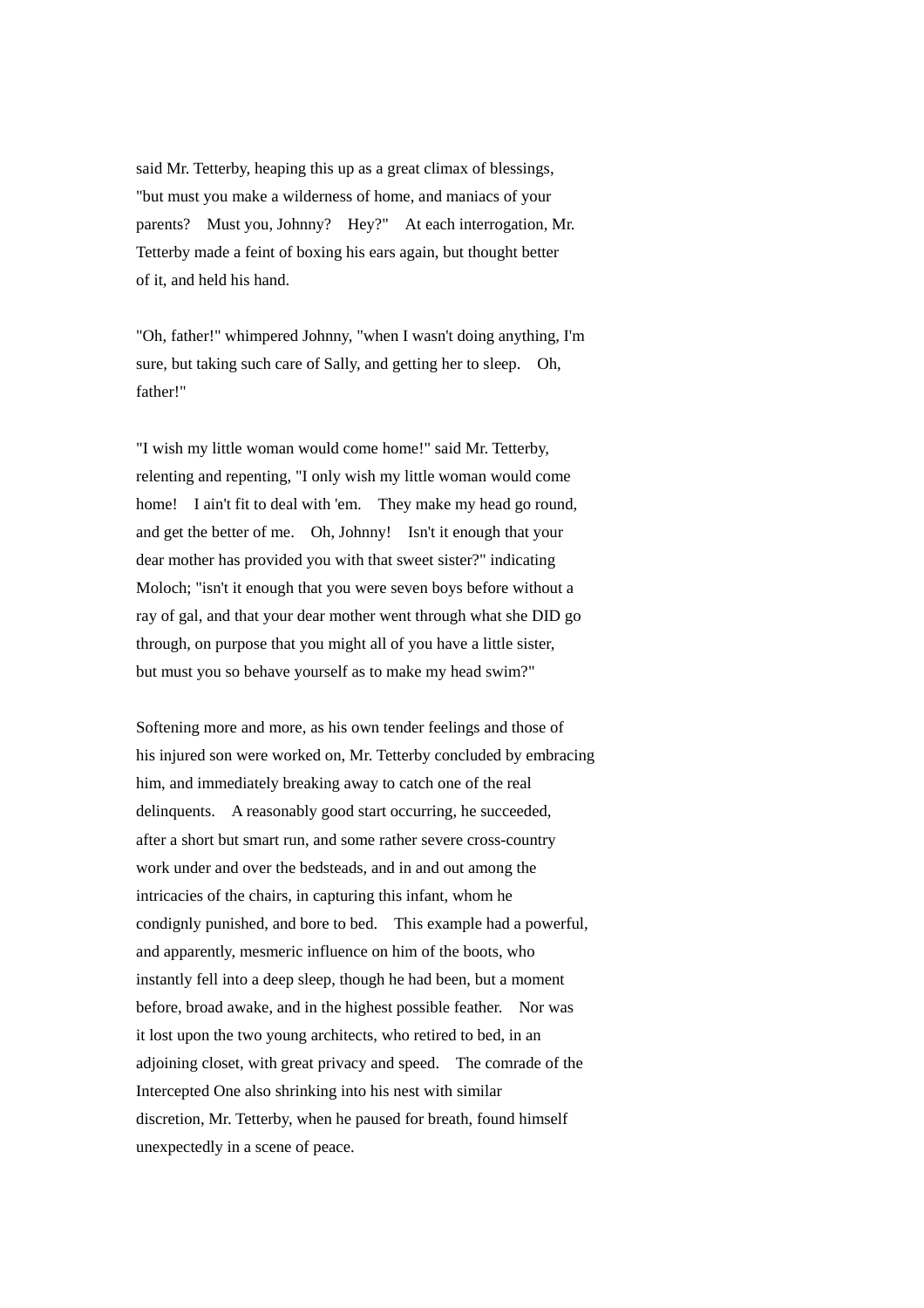"My little woman herself," said Mr. Tetterby, wiping his flushed face, "could hardly have done it better! I only wish my little woman had had it to do, I do indeed!"

Mr. Tetterby sought upon his screen for a passage appropriate to be impressed upon his children's minds on the occasion, and read the following.

"'It is an undoubted fact that all remarkable men have had remarkable mothers, and have respected them in after life as their best friends.' Think of your own remarkable mother, my boys," said Mr. Tetterby, "and know her value while she is still among you!"

He sat down again in his chair by the fire, and composed himself, cross-legged, over his newspaper.

"Let anybody, I don't care who it is, get out of bed again," said Tetterby, as a general proclamation, delivered in a very softhearted manner, "and astonishment will be the portion of that respected contemporary!" - which expression Mr. Tetterby selected from his screen. "Johnny, my child, take care of your only sister, Sally; for she's the brightest gem that ever sparkled on your early brow."

Johnny sat down on a little stool, and devotedly crushed himself beneath the weight of Moloch.

"Ah, what a gift that baby is to you, Johnny!" said his father, "and how thankful you ought to be! 'It is not generally known, Johnny,'" he was now referring to the screen again, "'but it is a fact ascertained, by accurate calculations, that the following immense percentage of babies never attain to two years old; that is to say - '"

"Oh, don't, father, please!" cried Johnny. "I can't bear it, when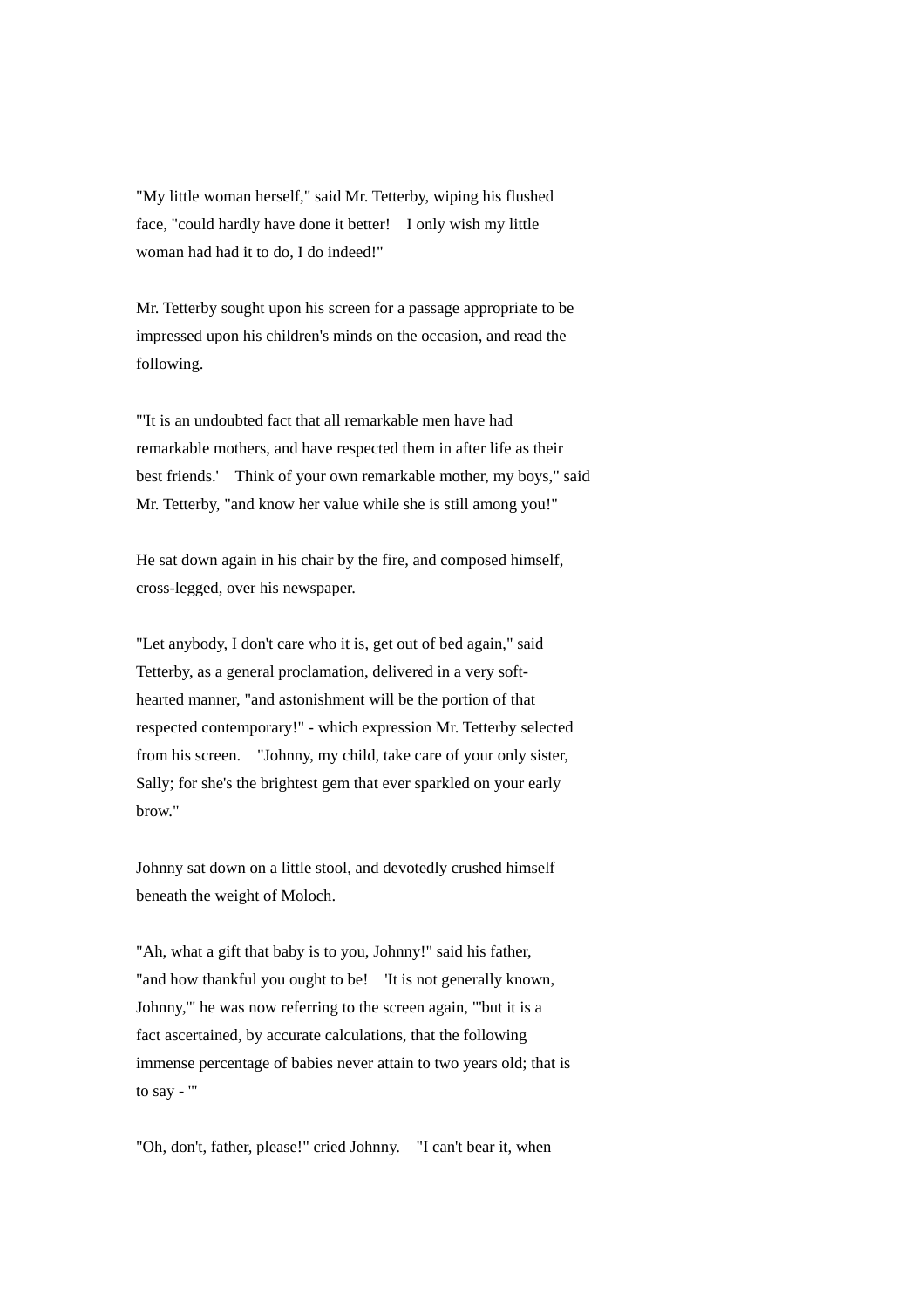I think of Sally."

Mr. Tetterby desisting, Johnny, with a profound sense of his trust, wiped his eyes, and hushed his sister.

"Your brother 'Dolphus," said his father, poking the fire, "is late to-night, Johnny, and will come home like a lump of ice. What's got your precious mother?"

"Here's mother, and 'Dolphus too, father!" exclaimed Johnny, "I think."

"You're right!" returned his father, listening. "Yes, that's the footstep of my little woman."

The process of induction, by which Mr Tetterby had come to the conclusion that his wife was a little woman, was his own secret. She would have made two editions of himself, very easily. Considered as an individual, she was rather remarkable for being robust and portly; but considered with reference to her husband, her dimensions became magnificent. Nor did they assume a less imposing proportion, when studied with reference to the size of her seven sons, who were but diminutive. In the case of Sally, however, Mrs. Tetterby had asserted herself, at last; as nobody knew better than the victim Johnny, who weighed and measured that exacting idol every hour in the day.

Mrs. Tetterby, who had been marketing, and carried a basket, threw back her bonnet and shawl, and sitting down, fatigued, commanded Johnny to bring his sweet charge to her straightway, for a kiss. Johnny having complied, and gone back to his stool, and again crushed himself, Master Adolphus Tetterby, who had by this time unwound his torso out of a prismatic comforter, apparently interminable, requested the same favour. Johnny having again complied, and again gone back to his stool, and again crushed himself, Mr. Tetterby, struck by a sudden thought, preferred the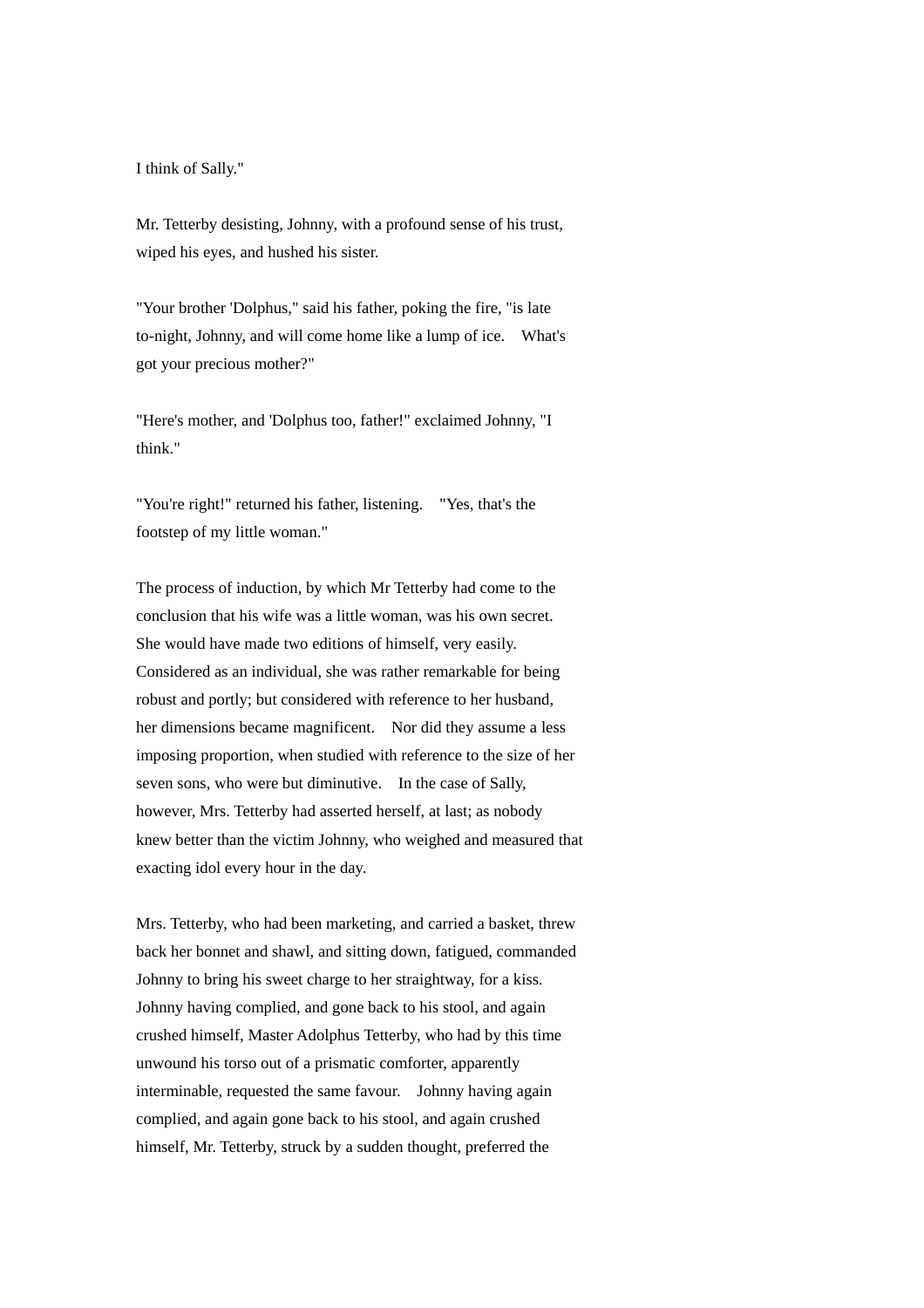same claim on his own parental part. The satisfaction of this third desire completely exhausted the sacrifice, who had hardly breath enough left to get back to his stool, crush himself again, and pant at his relations.

"Whatever you do, Johnny," said Mrs. Tetterby, shaking her head, "take care of her, or never look your mother in the face again."

"Nor your brother," said Adolphus.

"Nor your father, Johnny," added Mr. Tetterby.

Johnny, much affected by this conditional renunciation of him, looked down at Moloch's eyes to see that they were all right, so far, and skilfully patted her back (which was uppermost), and rocked her with his foot.

"Are you wet, 'Dolphus, my boy?" said his father. "Come and take my chair, and dry yourself."

"No, father, thank'ee," said Adolphus, smoothing himself down with his hands. "I an't very wet, I don't think. Does my face shine much, father?"

"Well, it DOES look waxy, my boy," returned Mr. Tetterby.

"It's the weather, father," said Adolphus, polishing his cheeks on the worn sleeve of his jacket. "What with rain, and sleet, and wind, and snow, and fog, my face gets quite brought out into a rash sometimes. And shines, it does - oh, don't it, though!"

Master Adolphus was also in the newspaper line of life, being employed, by a more thriving firm than his father and Co., to vend newspapers at a railway station, where his chubby little person, like a shabbily-disguised Cupid, and his shrill little voice (he was not much more than ten years old), were as well known as the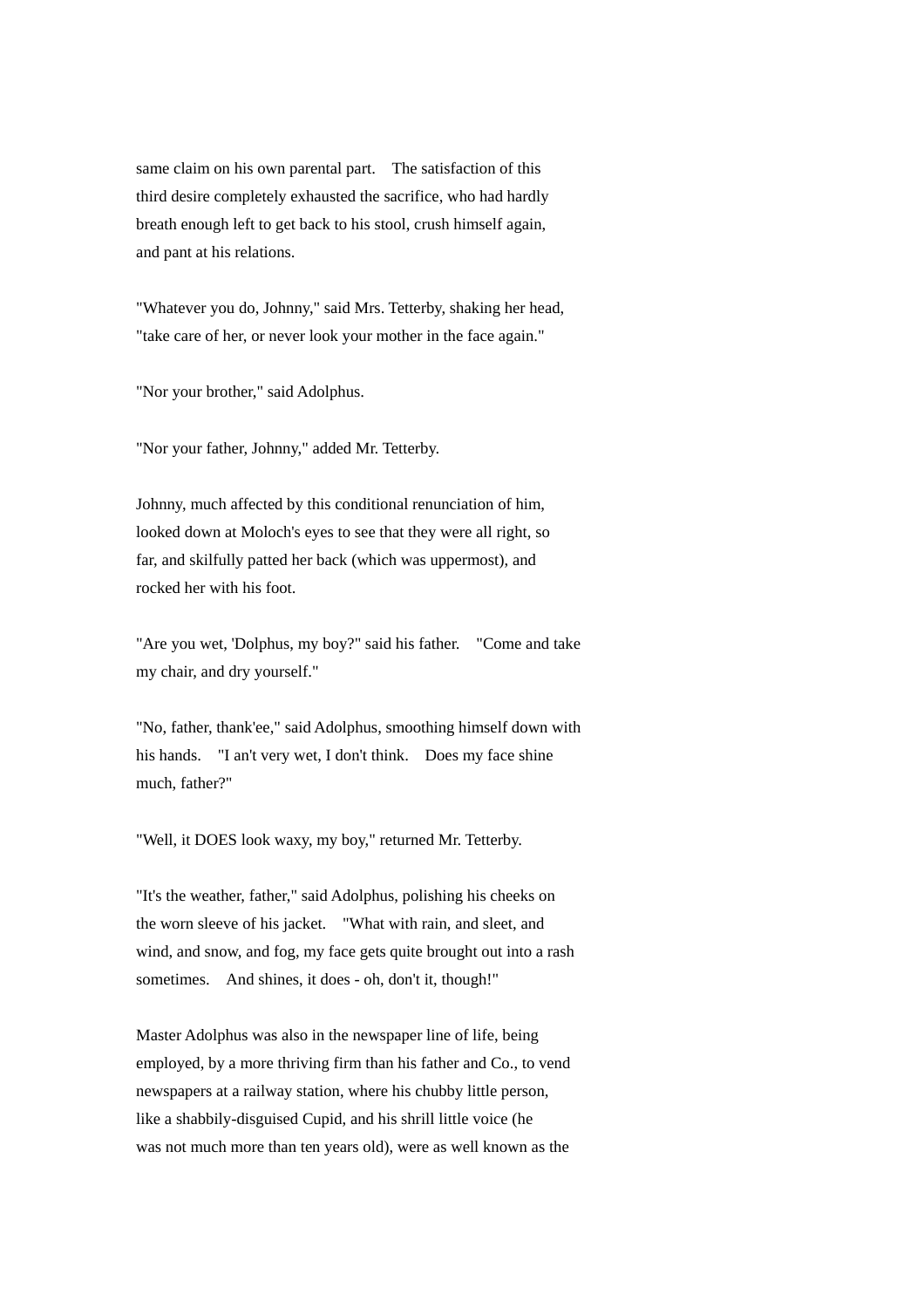hoarse panting of the locomotives, running in and out. His juvenility might have been at some loss for a harmless outlet, in this early application to traffic, but for a fortunate discovery he made of a means of entertaining himself, and of dividing the long day into stages of interest, without neglecting business. This ingenious invention, remarkable, like many great discoveries, for its simplicity, consisted in varying the first vowel in the word "paper," and substituting, in its stead, at different periods of the day, all the other vowels in grammatical succession. Thus, before daylight in the winter-time, he went to and fro, in his little oilskin cap and cape, and his big comforter, piercing the heavy air with his cry of "Morn-ing Pa-per!" which, about an hour before noon, changed to "Morn-ing Pepper!" which, at about two, changed to "Morn-ing Pip-per!" which in a couple of hours changed to "Morn-ing Pop-per!" and so declined with the sun into "Eve-ning Pup-per!" to the great relief and comfort of this young gentleman's spirits.

Mrs. Tetterby, his lady-mother, who had been sitting with her bonnet and shawl thrown back, as aforesaid, thoughtfully turning her wedding-ring round and round upon her finger, now rose, and divesting herself of her out-of-door attire, began to lay the cloth for supper.

"Ah, dear me, dear me, dear me!" said Mrs. Tetterby. "That's the way the world goes!"

"Which is the way the world goes, my dear?" asked Mr. Tetterby, looking round.

"Oh, nothing," said Mrs. Tetterby.

Mr. Tetterby elevated his eyebrows, folded his newspaper afresh, and carried his eyes up it, and down it, and across it, but was wandering in his attention, and not reading it.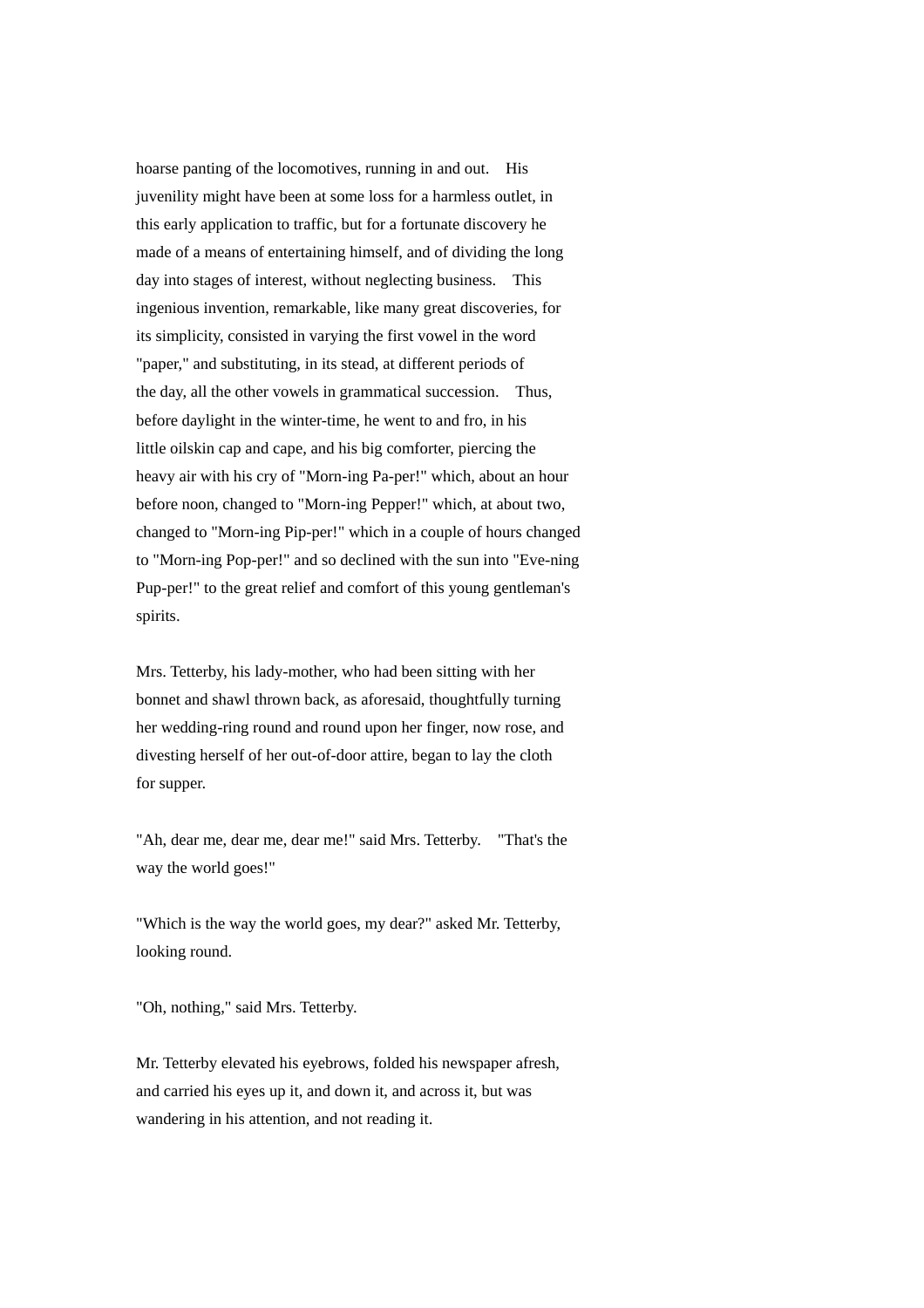Mrs. Tetterby, at the same time, laid the cloth, but rather as if she were punishing the table than preparing the family supper; hitting it unnecessarily hard with the knives and forks, slapping it with the plates, dinting it with the salt-cellar, and coming heavily down upon it with the loaf.

"Ah, dear me, dear me, dear me!" said Mrs. Tetterby. "That's the way the world goes!"

"My duck," returned her husband, looking round again, "you said that before. Which is the way the world goes?"

"Oh, nothing!" said Mrs. Tetterby.

"Sophia!" remonstrated her husband, "you said THAT before, too."

"Well, I'll say it again if you like," returned Mrs. Tetterby. "Oh nothing - there! And again if you like, oh nothing - there! And again if you like, oh nothing - now then!"

Mr. Tetterby brought his eye to bear upon the partner of his bosom, and said, in mild astonishment:

"My little woman, what has put you out?"

"I'm sure I don't know," she retorted. "Don't ask me. Who said I was put out at all? I never did."

Mr. Tetterby gave up the perusal of his newspaper as a bad job, and, taking a slow walk across the room, with his hands behind him, and his shoulders raised - his gait according perfectly with the resignation of his manner - addressed himself to his two eldest offspring.

"Your supper will be ready in a minute, 'Dolphus," said Mr. Tetterby. "Your mother has been out in the wet, to the cook's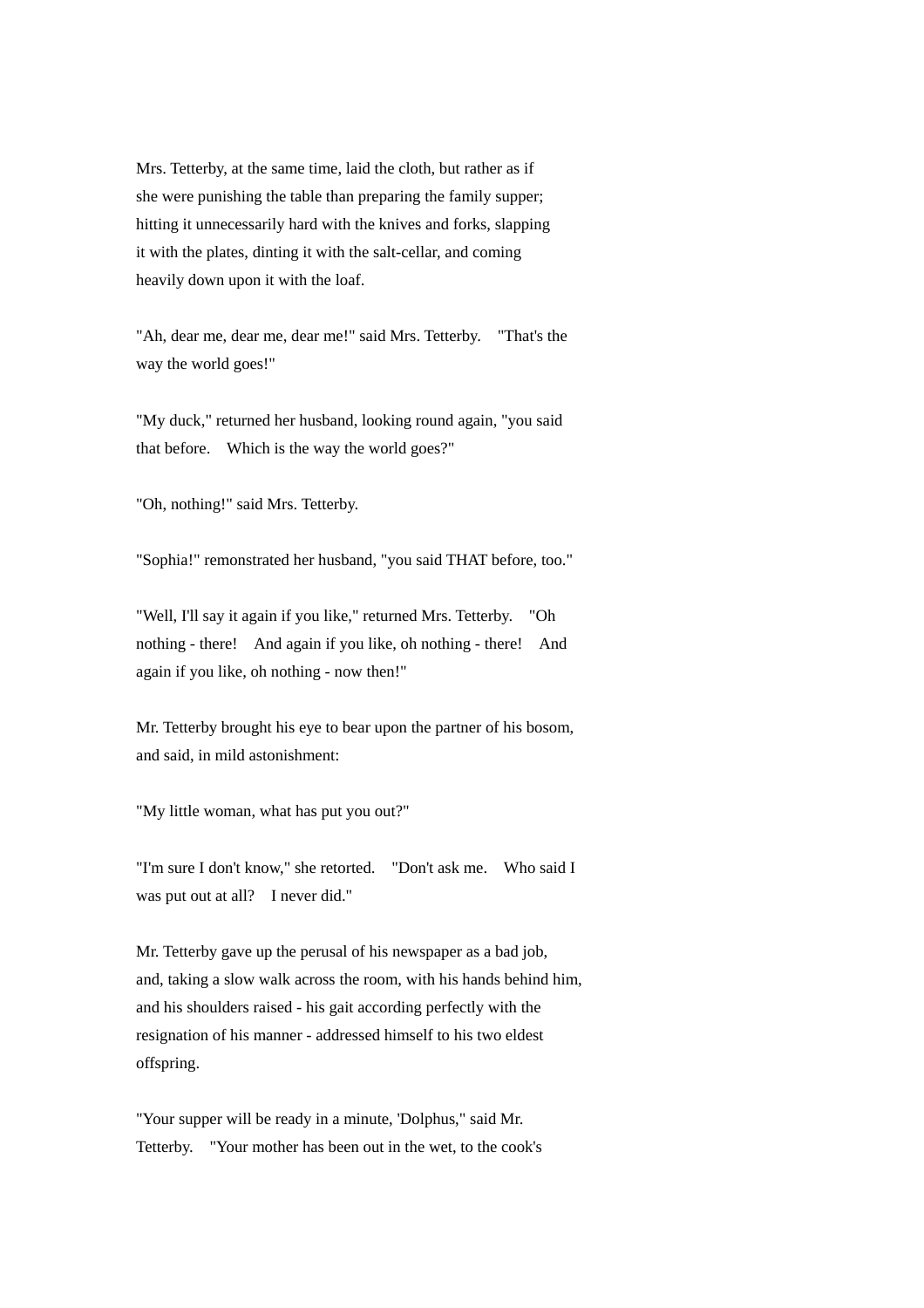shop, to buy it. It was very good of your mother so to do. YOU shall get some supper too, very soon, Johnny. Your mother's pleased with you, my man, for being so attentive to your precious sister."

Mrs. Tetterby, without any remark, but with a decided subsidence of her animosity towards the table, finished her preparations, and took, from her ample basket, a substantial slab of hot pease pudding wrapped in paper, and a basin covered with a saucer, which, on being uncovered, sent forth an odour so agreeable, that the three pair of eyes in the two beds opened wide and fixed themselves upon the banquet. Mr. Tetterby, without regarding this tacit invitation to be seated, stood repeating slowly, "Yes, yes, your supper will be ready in a minute, 'Dolphus - your mother went out in the wet, to the cook's shop, to buy it. It was very good of your mother so to do" - until Mrs. Tetterby, who had been exhibiting sundry tokens of contrition behind him, caught him round the neck, and wept.

"Oh, Dolphus!" said Mrs. Tetterby, "how could I go and behave so?"

This reconciliation affected Adolphus the younger and Johnny to that degree, that they both, as with one accord, raised a dismal cry, which had the effect of immediately shutting up the round eyes in the beds, and utterly routing the two remaining little Tetterbys, just then stealing in from the adjoining closet to see what was going on in the eating way.

"I am sure, 'Dolphus," sobbed Mrs. Tetterby, "coming home, I had no more idea than a child unborn - "

Mr. Tetterby seemed to dislike this figure of speech, and observed, "Say than the baby, my dear."

" - Had no more idea than the baby," said Mrs. Tetterby. - "Johnny, don't look at me, but look at her, or she'll fall out of your lap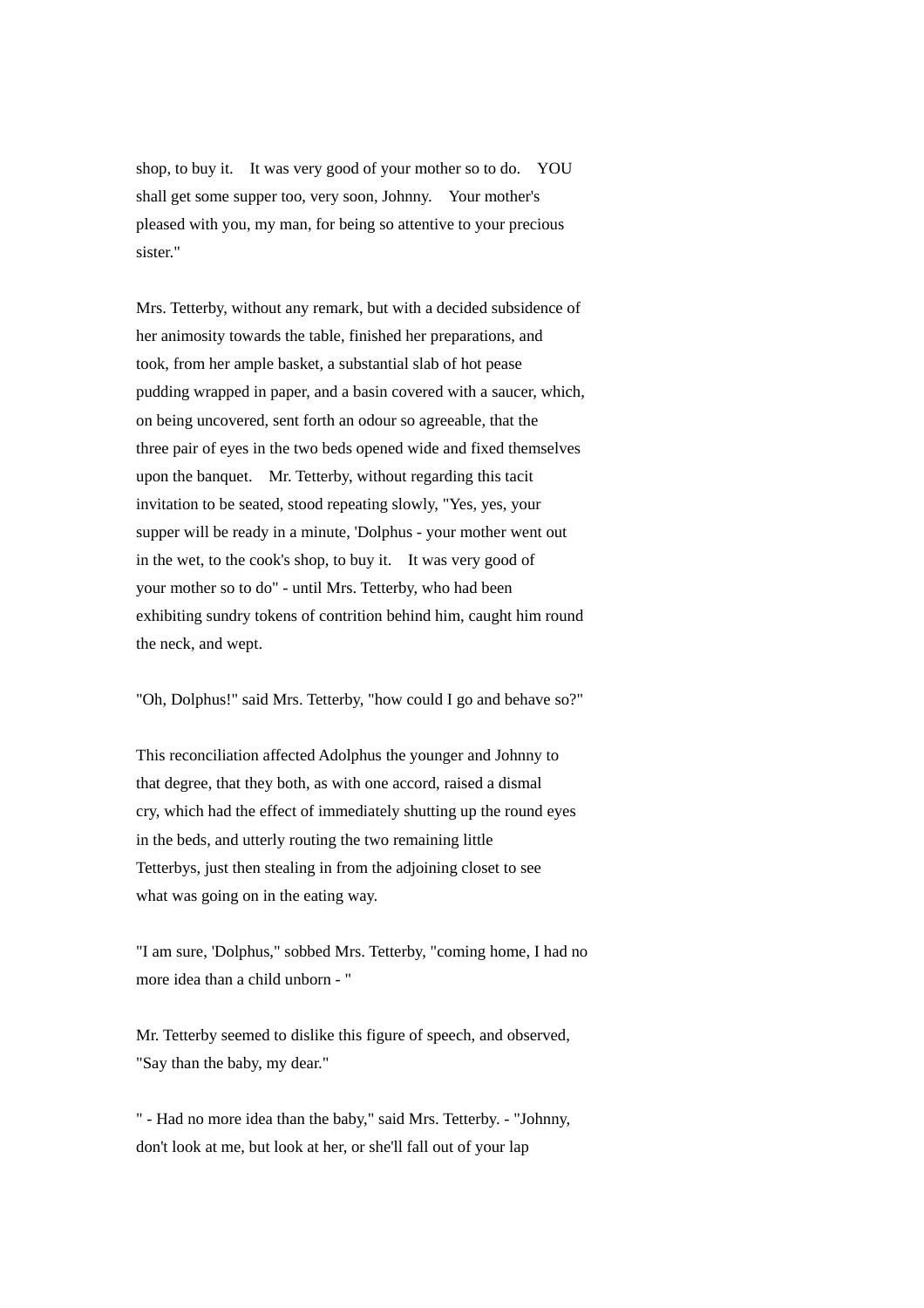and be killed, and then you'll die in agonies of a broken heart, and serve you right. - No more idea I hadn't than that darling, of being cross when I came home; but somehow, 'Dolphus - " Mrs. Tetterby paused, and again turned her wedding-ring round and round upon her finger.

"I see!" said Mr. Tetterby. "I understand! My little woman was put out. Hard times, and hard weather, and hard work, make it trying now and then. I see, bless your soul! No wonder! Dolf, my man," continued Mr. Tetterby, exploring the basin with a fork, "here's your mother been and bought, at the cook's shop, besides pease pudding, a whole knuckle of a lovely roast leg of pork, with lots of crackling left upon it, and with seasoning gravy and mustard quite unlimited. Hand in your plate, my boy, and begin while it's simmering."

Master Adolphus, needing no second summons, received his portion with eyes rendered moist by appetite, and withdrawing to his particular stool, fell upon his supper tooth and nail. Johnny was not forgotten, but received his rations on bread, lest he should, in a flush of gravy, trickle any on the baby. He was required, for similar reasons, to keep his pudding, when not on active service, in his pocket.

There might have been more pork on the knucklebone, - which knucklebone the carver at the cook's shop had assuredly not forgotten in carving for previous customers - but there was no stint of seasoning, and that is an accessory dreamily suggesting pork, and pleasantly cheating the sense of taste. The pease pudding, too, the gravy and mustard, like the Eastern rose in respect of the nightingale, if they were not absolutely pork, had lived near it; so, upon the whole, there was the flavour of a middle-sized pig. It was irresistible to the Tetterbys in bed, who, though professing to slumber peacefully, crawled out when unseen by their parents, and silently appealed to their brothers for any gastronomic token of fraternal affection. They, not hard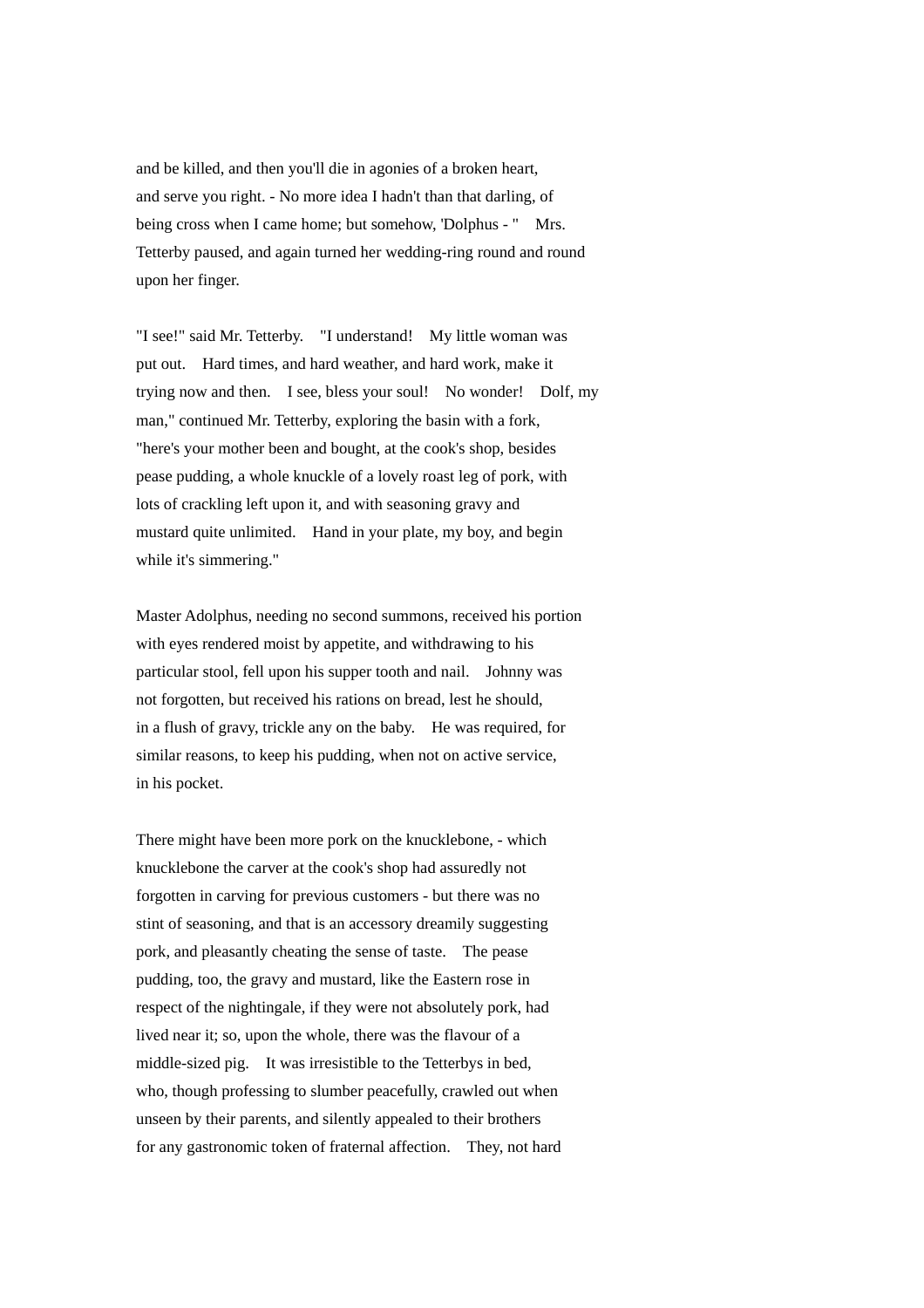of heart, presenting scraps in return, it resulted that a party of light skirmishers in nightgowns were careering about the parlour all through supper, which harassed Mr. Tetterby exceedingly, and once or twice imposed upon him the necessity of a charge, before which these guerilla troops retired in all directions and in great confusion.

Mrs. Tetterby did not enjoy her supper. There seemed to be something on Mrs. Tetterby's mind. At one time she laughed without reason, and at another time she cried without reason, and at last she laughed and cried together in a manner so very unreasonable that her husband was confounded.

"My little woman," said Mr. Tetterby, "if the world goes that way, it appears to go the wrong way, and to choke you."

"Give me a drop of water," said Mrs. Tetterby, struggling with herself, "and don't speak to me for the present, or take any notice of me. Don't do it!"

Mr. Tetterby having administered the water, turned suddenly on the unlucky Johnny (who was full of sympathy), and demanded why he was wallowing there, in gluttony and idleness, instead of coming forward with the baby, that the sight of her might revive his mother. Johnny immediately approached, borne down by its weight; but Mrs. Tetterby holding out her hand to signify that she was not in a condition to bear that trying appeal to her feelings, he was interdicted from advancing another inch, on pain of perpetual hatred from all his dearest connections; and accordingly retired to his stool again, and crushed himself as before.

After a pause, Mrs. Tetterby said she was better now, and began to laugh.

"My little woman," said her husband, dubiously, "are you quite sure you're better? Or are you, Sophia, about to break out in a fresh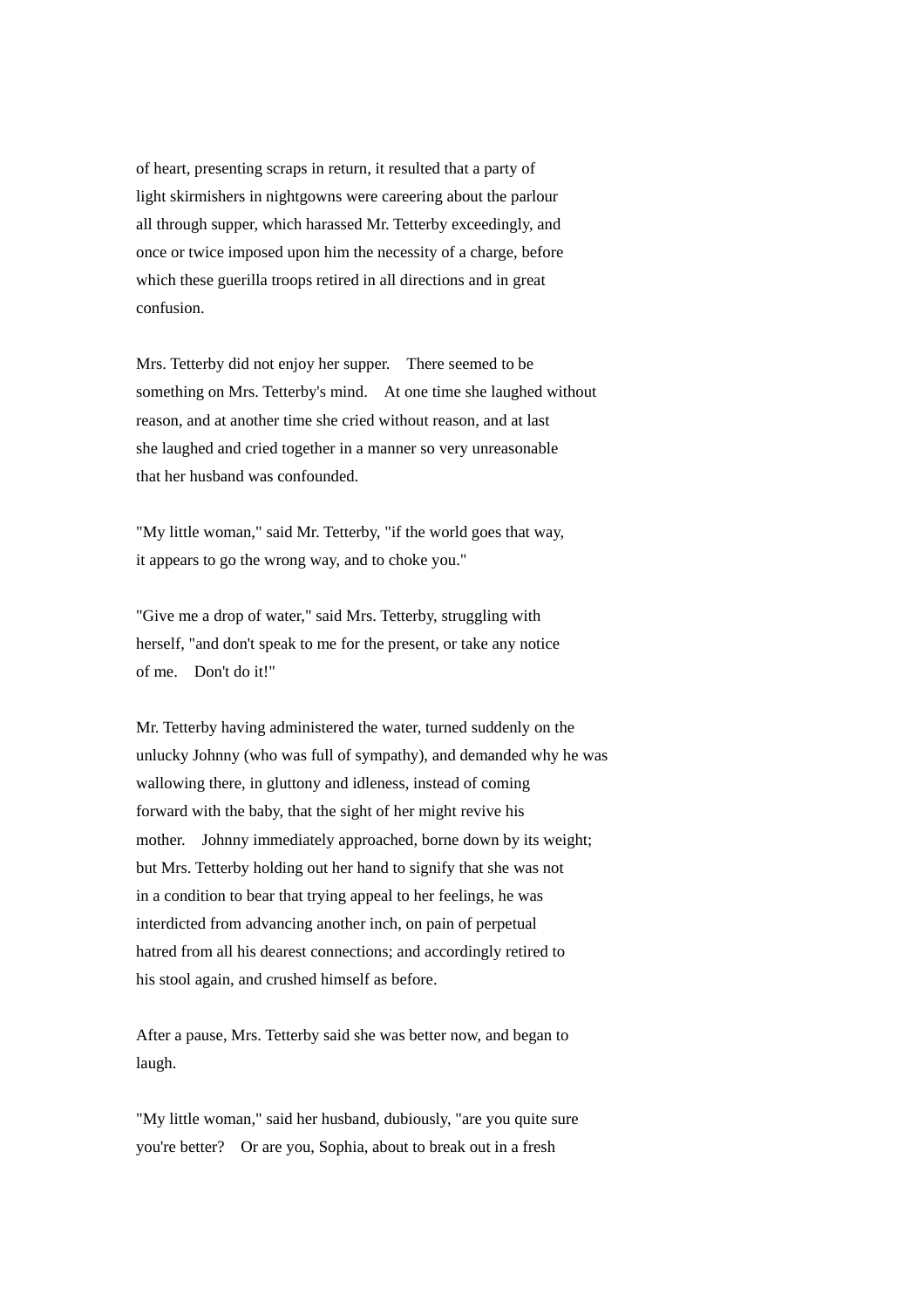## direction?"

"No, 'Dolphus, no," replied his wife. "I'm quite myself." With that, settling her hair, and pressing the palms of her hands upon her eyes, she laughed again.

"What a wicked fool I was, to think so for a moment!" said Mrs. Tetterby. "Come nearer, 'Dolphus, and let me ease my mind, and tell you what I mean. Let me tell you all about it."

Mr. Tetterby bringing his chair closer, Mrs. Tetterby laughed again, gave him a hug, and wiped her eyes.

"You know, Dolphus, my dear," said Mrs. Tetterby, "that when I was single, I might have given myself away in several directions. At one time, four after me at once; two of them were sons of Mars."

"We're all sons of Ma's, my dear," said Mr. Tetterby, "jointly with Pa's."

"I don't mean that," replied his wife, "I mean soldiers serjeants."

"Oh!" said Mr. Tetterby.

"Well, 'Dolphus, I'm sure I never think of such things now, to regret them; and I'm sure I've got as good a husband, and would do as much to prove that I was fond of him, as - "

"As any little woman in the world," said Mr. Tetterby. "Very good. VERY good."

If Mr. Tetterby had been ten feet high, he could not have expressed a gentler consideration for Mrs. Tetterby's fairy-like stature; and if Mrs. Tetterby had been two feet high, she could not have felt it more appropriately her due.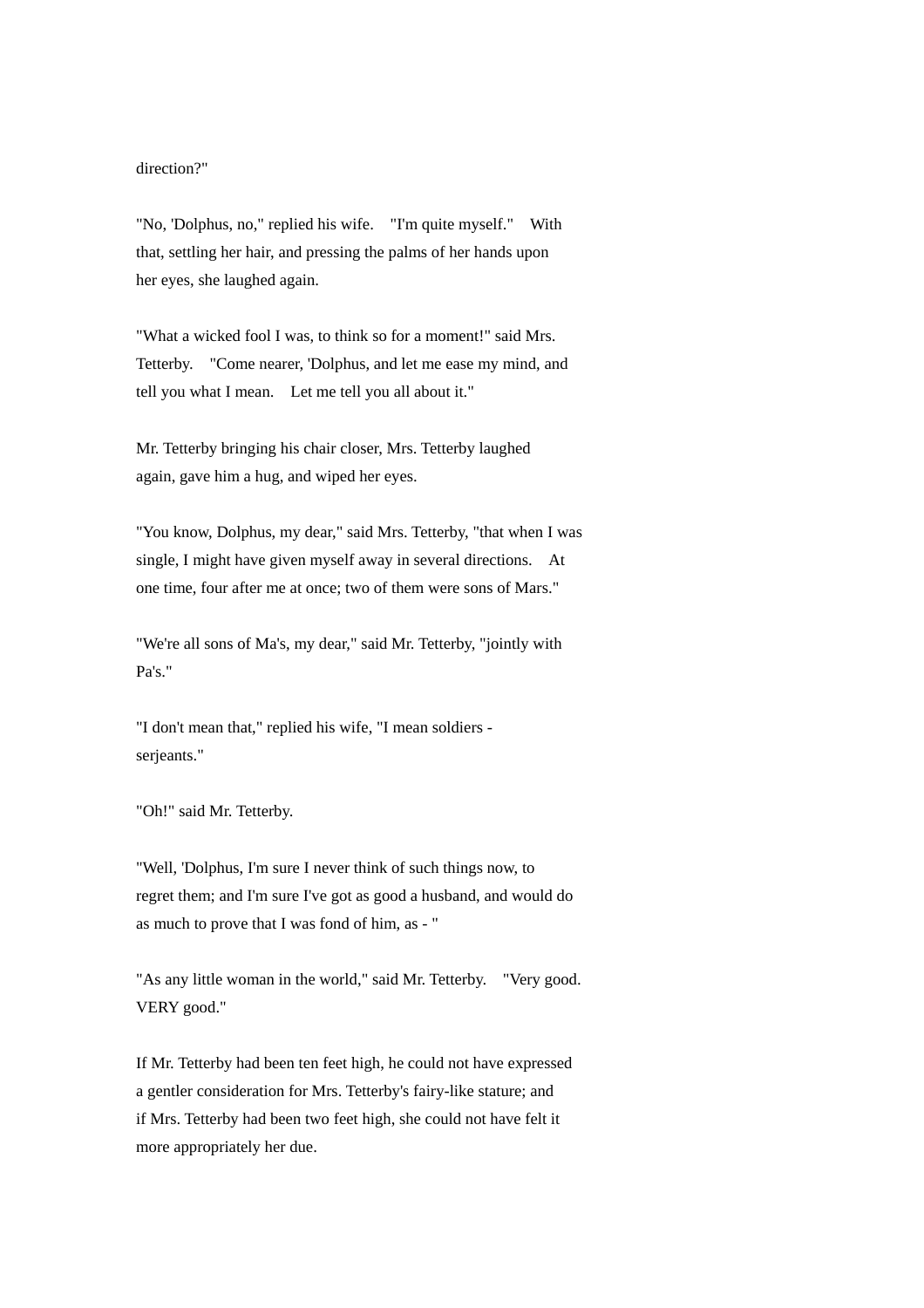"But you see, 'Dolphus," said Mrs. Tetterby, "this being Christmastime, when all people who can, make holiday, and when all people who have got money, like to spend some, I did, somehow, get a little out of sorts when I was in the streets just now. There were so many things to be sold - such delicious things to eat, such fine things to look at, such delightful things to have - and there was so much calculating and calculating necessary, before I durst lay out a sixpence for the commonest thing; and the basket was so large, and wanted so much in it; and my stock of money was so small, and would go such a little way; - you hate me, don't you, 'Dolphus?"

"Not quite," said Mr. Tetterby, "as yet."

"Well! I'll tell you the whole truth," pursued his wife. penitently, "and then perhaps you will. I felt all this, so much, when I was trudging about in the cold, and when I saw a lot of other calculating faces and large baskets trudging about, too, that I began to think whether I mightn't have done better, and been happier, if - I - hadn't - " the wedding-ring went round again, and Mrs. Tetterby shook her downcast head as she turned it.

"I see," said her husband quietly; "if you hadn't married at all, or if you had married somebody else?"

"Yes," sobbed Mrs. Tetterby. "That's really what I thought. Do you hate me now, 'Dolphus?"

"Why no," said Mr. Tetterby. "I don't find that I do, as yet."

Mrs. Tetterby gave him a thankful kiss, and went on.

"I begin to hope you won't, now, 'Dolphus, though I'm afraid I haven't told you the worst. I can't think what came over me. I don't know whether I was ill, or mad, or what I was, but I couldn't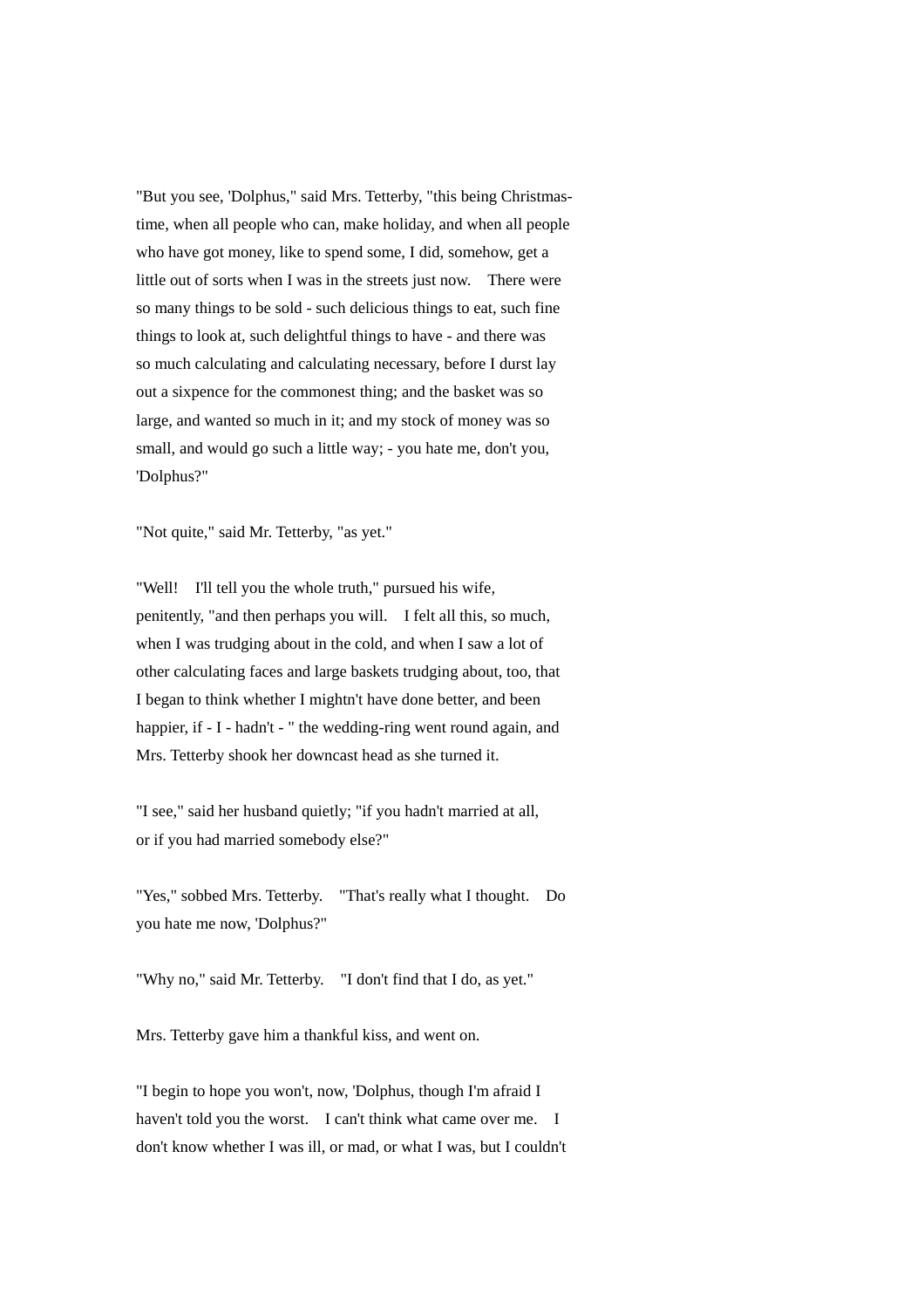call up anything that seemed to bind us to each other, or to reconcile me to my fortune. All the pleasures and enjoyments we had ever had - THEY seemed so poor and insignificant, I hated them. I could have trodden on them. And I could think of nothing else, except our being poor, and the number of mouths there were at home."

"Well, well, my dear," said Mr. Tetterby, shaking her hand encouragingly, "that's truth, after all. We ARE poor, and there ARE a number of mouths at home here."

"Ah! but, Dolf, Dolf!" cried his wife, laying her hands upon his neck, "my good, kind, patient fellow, when I had been at home a very little while - how different! Oh, Dolf, dear, how different it was! I felt as if there was a rush of recollection on me, all at once, that softened my hard heart, and filled it up till it was bursting. All our struggles for a livelihood, all our cares and wants since we have been married, all the times of sickness, all the hours of watching, we have ever had, by one another, or by the children, seemed to speak to me, and say that they had made us one, and that I never might have been, or could have been, or would have been, any other than the wife and mother I am. Then, the cheap enjoyments that I could have trodden on so cruelly, got to be so precious to me - Oh so priceless, and dear! - that I couldn't bear to think how much I had wronged them; and I said, and say again a hundred times, how could I ever behave so, 'Dolphus, how could I ever have the heart to do it!"

The good woman, quite carried away by her honest tenderness and remorse, was weeping with all her heart, when she started up with a scream, and ran behind her husband. Her cry was so terrified, that the children started from their sleep and from their beds, and clung about her. Nor did her gaze belie her voice, as she pointed to a pale man in a black cloak who had come into the room.

"Look at that man! Look there! What does he want?"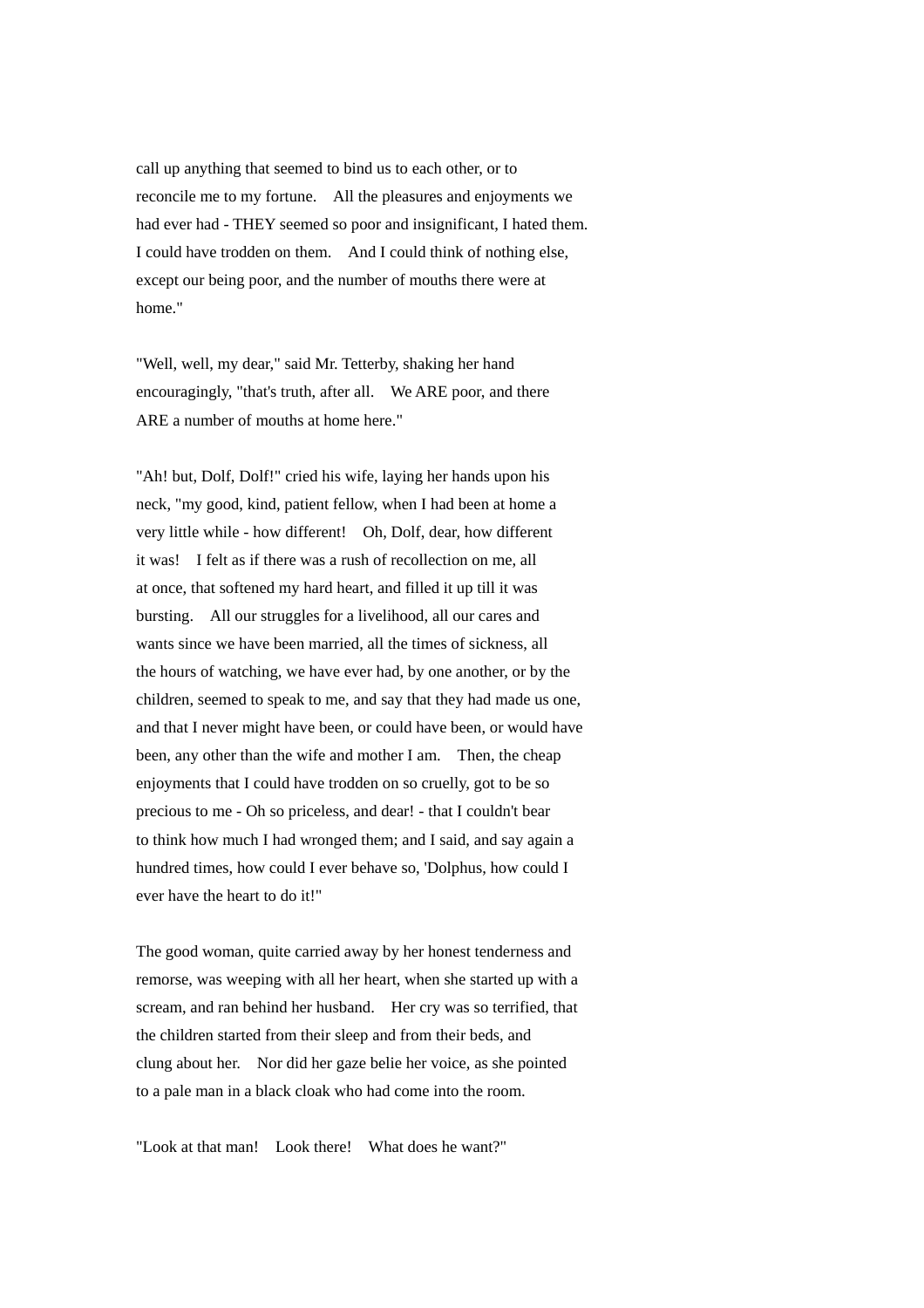"My dear," returned her husband, "I'll ask him if you'll let me go. What's the matter! How you shake!"

"I saw him in the street, when I was out just now. He looked at me, and stood near me. I am afraid of him."

"Afraid of him! Why?"

"I don't know why - I - stop! husband!" for he was going towards the stranger.

She had one hand pressed upon her forehead, and one upon her breast; and there was a peculiar fluttering all over her, and a hurried unsteady motion of her eyes, as if she had lost something.

"Are you ill, my dear?"

"What is it that is going from me again?" she muttered, in a low voice. "What IS this that is going away?"

Then she abruptly answered: "Ill? No, I am quite well," and stood looking vacantly at the floor.

Her husband, who had not been altogether free from the infection of her fear at first, and whom the present strangeness of her manner did not tend to reassure, addressed himself to the pale visitor in the black cloak, who stood still, and whose eyes were bent upon the ground.

"What may be your pleasure, sir," he asked, "with us?"

"I fear that my coming in unperceived," returned the visitor, "has alarmed you; but you were talking and did not hear me."

"My little woman says - perhaps you heard her say it," returned Mr.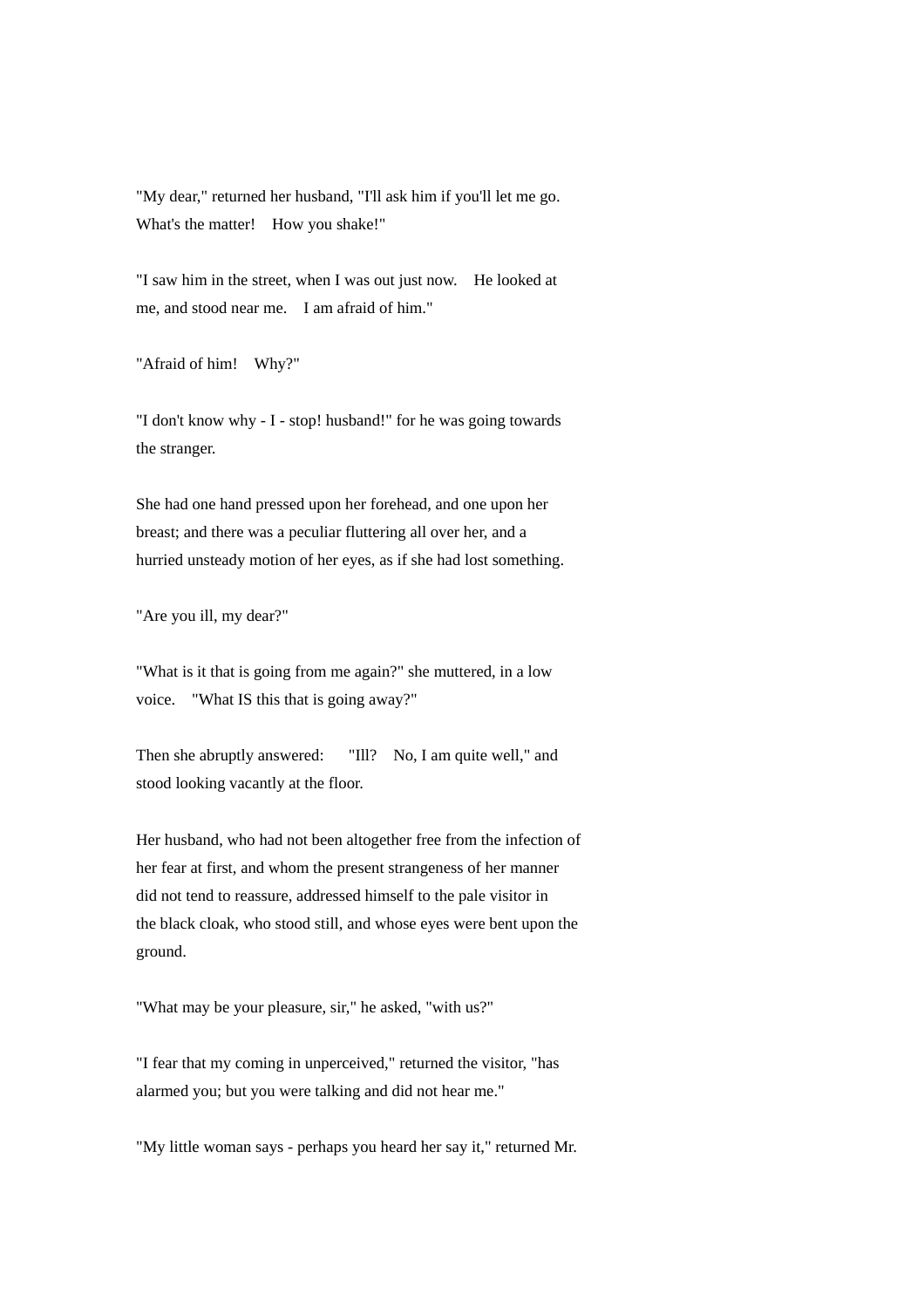Tetterby, "that it's not the first time you have alarmed her tonight."

"I am sorry for it. I remember to have observed her, for a few moments only, in the street. I had no intention of frightening her."

As he raised his eyes in speaking, she raised hers. It was extraordinary to see what dread she had of him, and with what dread he observed it - and yet how narrowly and closely.

"My name," he said, "is Redlaw. I come from the old college hard by. A young gentleman who is a student there, lodges in your house, does he not?"

"Mr. Denham?" said Tetterby.

"Yes."

It was a natural action, and so slight as to be hardly noticeable; but the little man, before speaking again, passed his hand across his forehead, and looked quickly round the room, as though he were sensible of some change in its atmosphere. The Chemist, instantly transferring to him the look of dread he had directed towards the wife, stepped back, and his face turned paler.

"The gentleman's room," said Tetterby, "is upstairs, sir. There's a more convenient private entrance; but as you have come in here, it will save your going out into the cold, if you'll take this little staircase," showing one communicating directly with the parlour, "and go up to him that way, if you wish to see him."

"Yes, I wish to see him," said the Chemist. "Can you spare a light?"

The watchfulness of his haggard look, and the inexplicable distrust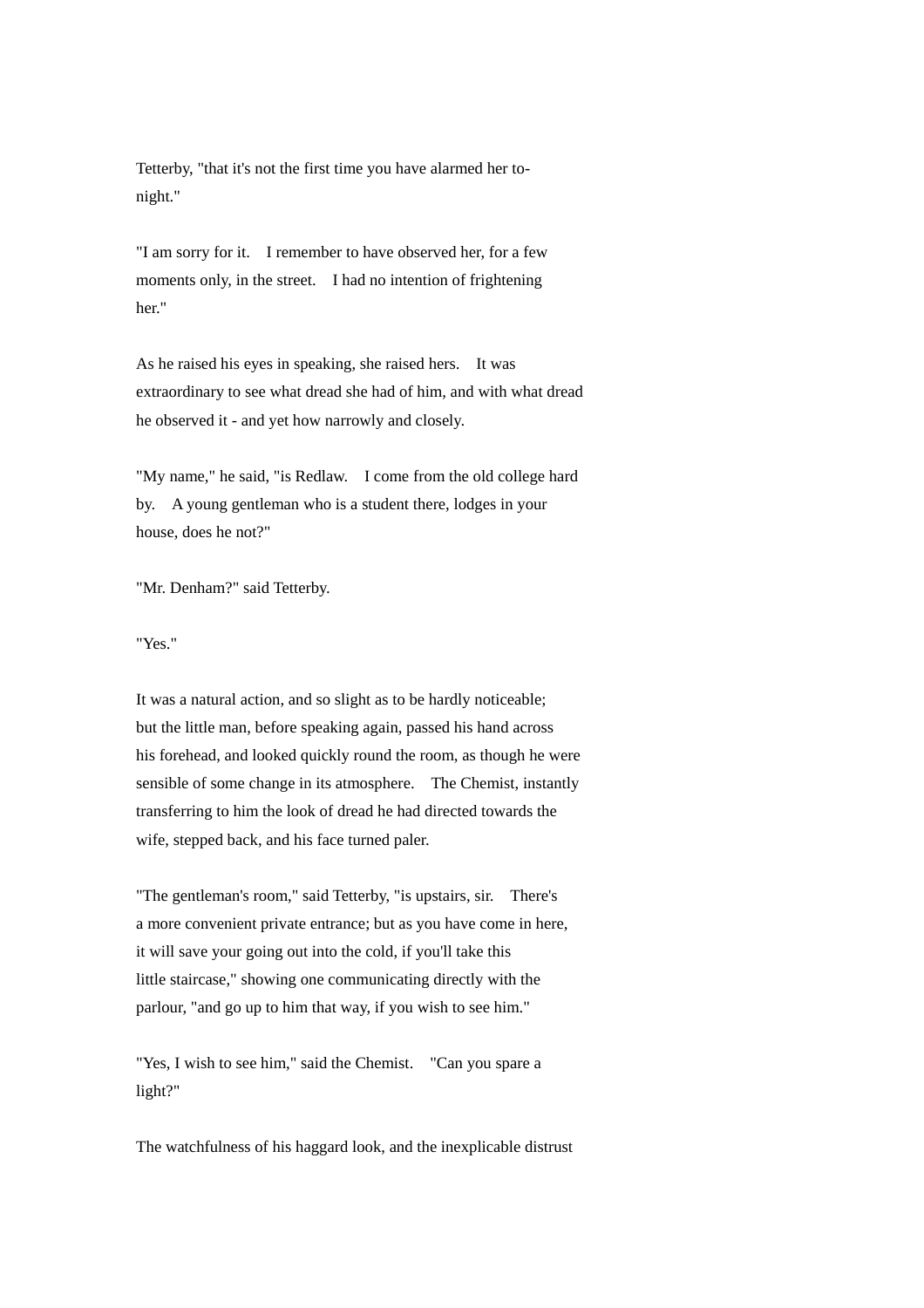that darkened it, seemed to trouble Mr. Tetterby. He paused; and looking fixedly at him in return, stood for a minute or so, like a man stupefied, or fascinated.

At length he said, "I'll light you, sir, if you'll follow me."

"No," replied the Chemist, "I don't wish to be attended, or announced to him. He does not expect me. I would rather go alone. Please to give me the light, if you can spare it, and I'll find the way."

In the quickness of his expression of this desire, and in taking the candle from the newsman, he touched him on the breast. Withdrawing his hand hastily, almost as though he had wounded him by accident (for he did not know in what part of himself his new power resided, or how it was communicated, or how the manner of its reception varied in different persons), he turned and ascended the stair.

But when he reached the top, he stopped and looked down. The wife was standing in the same place, twisting her ring round and round upon her finger. The husband, with his head bent forward on his breast, was musing heavily and sullenly. The children, still clustering about the mother, gazed timidly after the visitor, and nestled together when they saw him looking down.

"Come!" said the father, roughly. "There's enough of this. Get to bed here!"

"The place is inconvenient and small enough," the mother added, "without you. Get to bed!"

The whole brood, scared and sad, crept away; little Johnny and the baby lagging last. The mother, glancing contemptuously round the sordid room, and tossing from her the fragments of their meal, stopped on the threshold of her task of clearing the table, and sat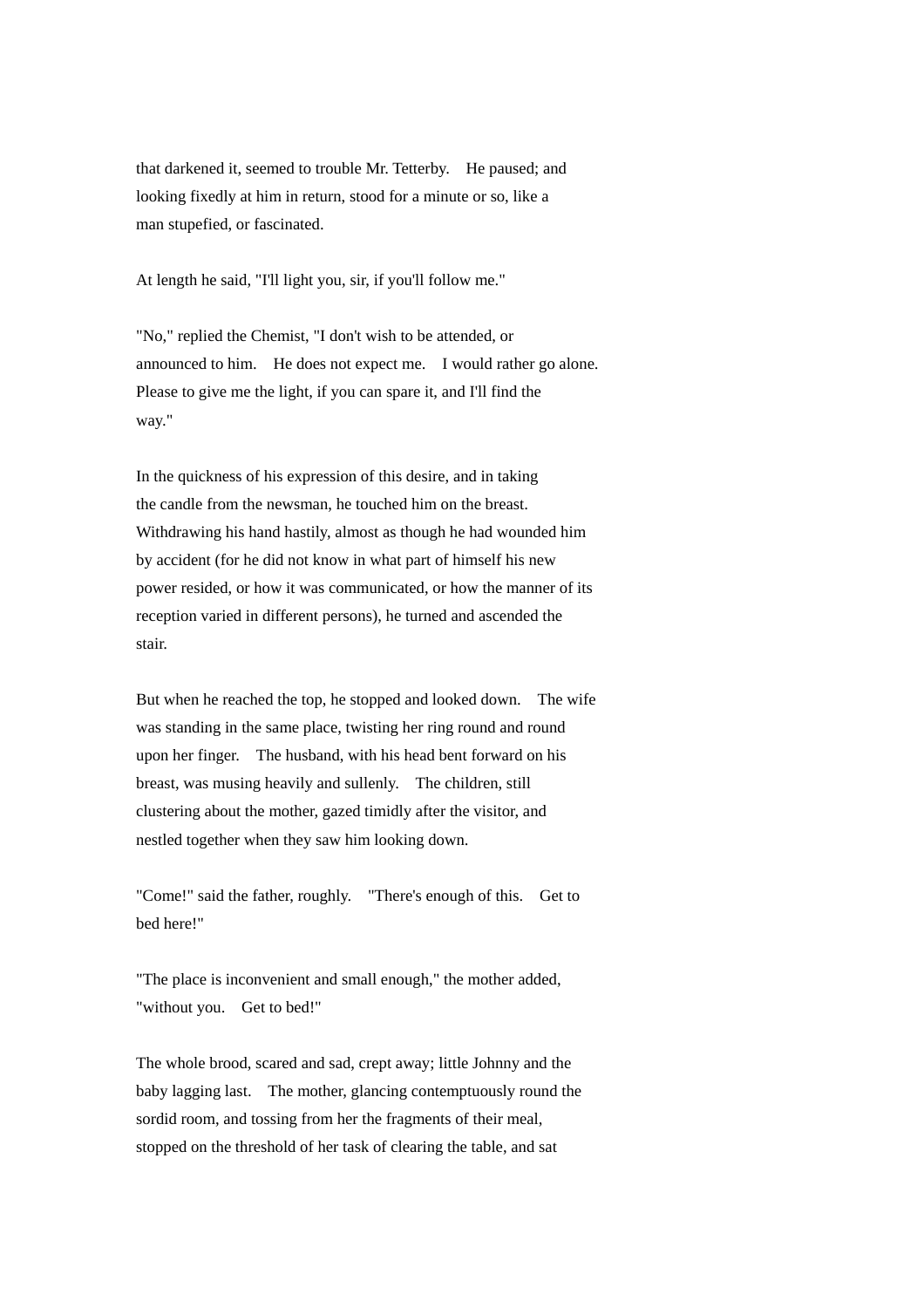down, pondering idly and dejectedly. The father betook himself to the chimney-corner, and impatiently raking the small fire together, bent over it as if he would monopolise it all. They did not interchange a word.

The Chemist, paler than before, stole upward like a thief; looking back upon the change below, and dreading equally to go on or return.

"What have I done!" he said, confusedly. "What am I going to do!"

"To be the benefactor of mankind," he thought he heard a voice reply.

He looked round, but there was nothing there; and a passage now shutting out the little parlour from his view, he went on, directing his eyes before him at the way he went.

"It is only since last night," he muttered gloomily, "that I have remained shut up, and yet all things are strange to me. I am strange to myself. I am here, as in a dream. What interest have I in this place, or in any place that I can bring to my remembrance? My mind is going blind!"

There was a door before him, and he knocked at it. Being invited, by a voice within, to enter, he complied.

"Is that my kind nurse?" said the voice. "But I need not ask her. There is no one else to come here."

It spoke cheerfully, though in a languid tone, and attracted his attention to a young man lying on a couch, drawn before the chimney-piece, with the back towards the door. A meagre scanty stove, pinched and hollowed like a sick man's cheeks, and bricked into the centre of a hearth that it could scarcely warm, contained the fire, to which his face was turned. Being so near the windy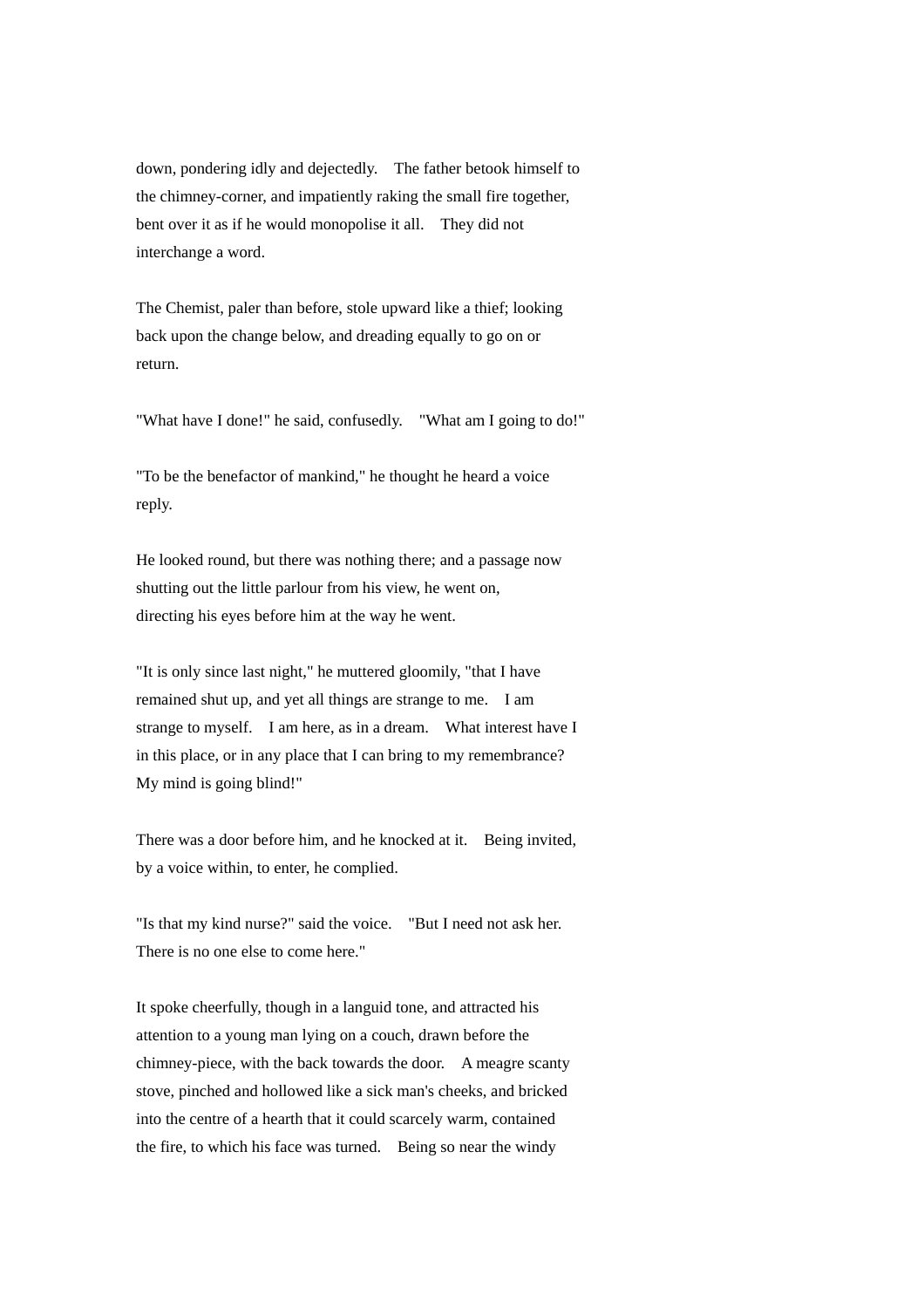house-top, it wasted quickly, and with a busy sound, and the burning ashes dropped down fast.

"They chink when they shoot out here," said the student, smiling, "so, according to the gossips, they are not coffins, but purses. I shall be well and rich yet, some day, if it please God, and shall live perhaps to love a daughter Milly, in remembrance of the kindest nature and the gentlest heart in the world."

He put up his hand as if expecting her to take it, but, being weakened, he lay still, with his face resting on his other hand, and did not turn round.

The Chemist glanced about the room; - at the student's books and papers, piled upon a table in a corner, where they, and his extinguished reading-lamp, now prohibited and put away, told of the attentive hours that had gone before this illness, and perhaps caused it; - at such signs of his old health and freedom, as the out-of-door attire that hung idle on the wall; - at those remembrances of other and less solitary scenes, the little miniatures upon the chimney-piece, and the drawing of home; - at that token of his emulation, perhaps, in some sort, of his personal attachment too, the framed engraving of himself, the looker-on. The time had been, only yesterday, when not one of these objects, in its remotest association of interest with the living figure before him, would have been lost on Redlaw. Now, they were but objects; or, if any gleam of such connexion shot upon him, it perplexed, and not enlightened him, as he stood looking round with a dull wonder.

The student, recalling the thin hand which had remained so long untouched, raised himself on the couch, and turned his head.

"Mr. Redlaw!" he exclaimed, and started up.

Redlaw put out his arm.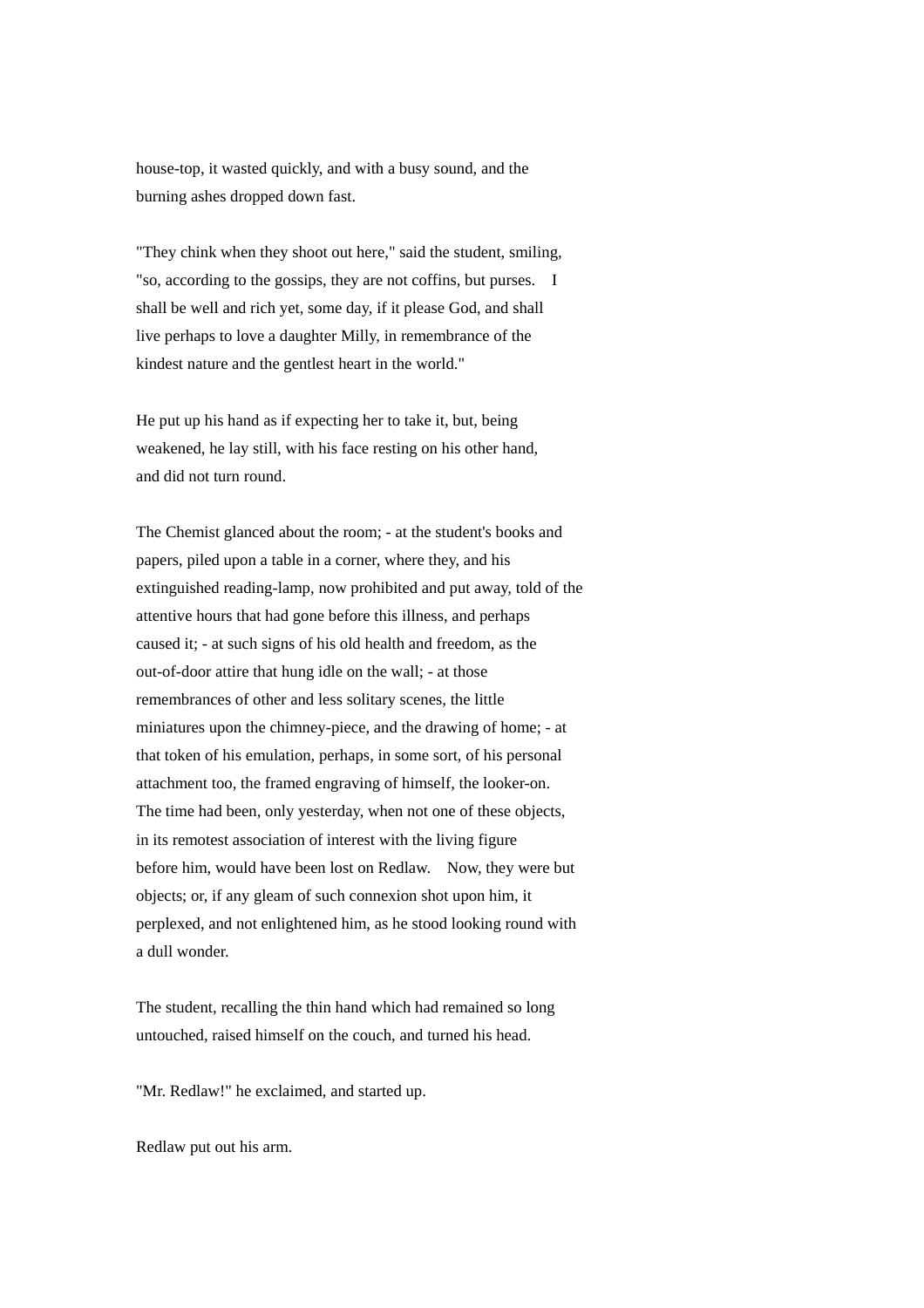"Don't come nearer to me. I will sit here. Remain you, where you are!"

He sat down on a chair near the door, and having glanced at the young man standing leaning with his hand upon the couch, spoke with his eyes averted towards the ground.

"I heard, by an accident, by what accident is no matter, that one of my class was ill and solitary. I received no other description of him, than that he lived in this street. Beginning my inquiries at the first house in it, I have found him."

"I have been ill, sir," returned the student, not merely with a modest hesitation, but with a kind of awe of him, "but am greatly better. An attack of fever - of the brain, I believe - has weakened me, but I am much better. I cannot say I have been solitary, in my illness, or I should forget the ministering hand that has been near me."

"You are speaking of the keeper's wife," said Redlaw.

"Yes." The student bent his head, as if he rendered her some silent homage.

The Chemist, in whom there was a cold, monotonous apathy, which rendered him more like a marble image on the tomb of the man who had started from his dinner yesterday at the first mention of this student's case, than the breathing man himself, glanced again at the student leaning with his hand upon the couch, and looked upon the ground, and in the air, as if for light for his blinded mind.

"I remembered your name," he said, "when it was mentioned to me down stairs, just now; and I recollect your face. We have held but very little personal communication together?"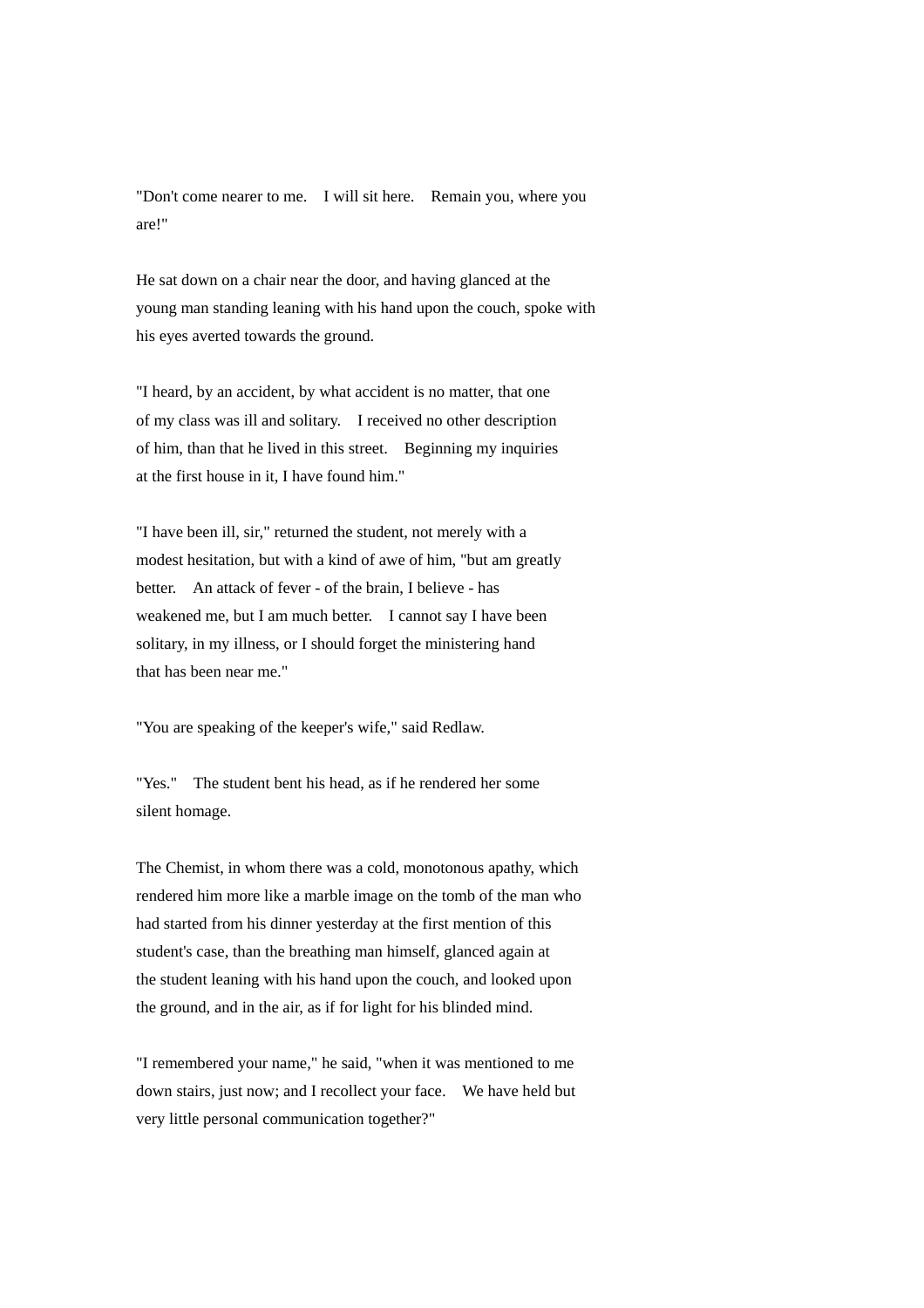"Very little."

"You have retired and withdrawn from me, more than any of the rest, I think?"

The student signified assent.

"And why?" said the Chemist; not with the least expression of interest, but with a moody, wayward kind of curiosity. "Why? How comes it that you have sought to keep especially from me, the knowledge of your remaining here, at this season, when all the rest have dispersed, and of your being ill? I want to know why this is?"

The young man, who had heard him with increasing agitation, raised his downcast eyes to his face, and clasping his hands together, cried with sudden earnestness and with trembling lips:

"Mr. Redlaw! You have discovered me. You know my secret!"

"Secret?" said the Chemist, harshly. "I know?"

"Yes! Your manner, so different from the interest and sympathy which endear you to so many hearts, your altered voice, the constraint there is in everything you say, and in your looks," replied the student, "warn me that you know me. That you would conceal it, even now, is but a proof to me (God knows I need none!) of your natural kindness and of the bar there is between us."

A vacant and contemptuous laugh, was all his answer.

"But, Mr. Redlaw," said the student, "as a just man, and a good man, think how innocent I am, except in name and descent, of participation in any wrong inflicted on you or in any sorrow you have borne."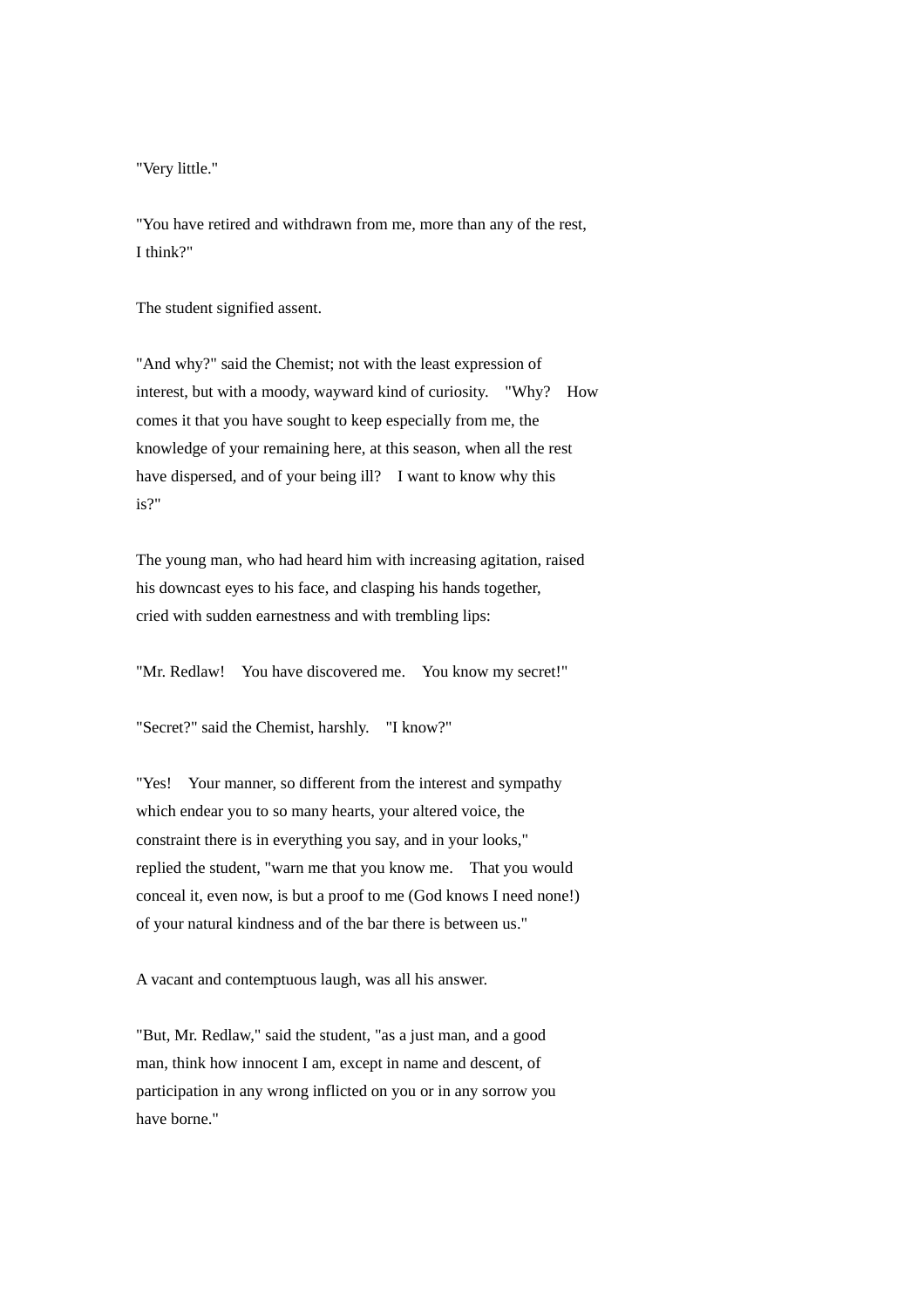"Sorrow!" said Redlaw, laughing. "Wrong! What are those to me?"

"For Heaven's sake," entreated the shrinking student, "do not let the mere interchange of a few words with me change you like this, sir! Let me pass again from your knowledge and notice. Let me occupy my old reserved and distant place among those whom you instruct. Know me only by the name I have assumed, and not by that of Longford - "

"Longford!" exclaimed the other.

He clasped his head with both his hands, and for a moment turned upon the young man his own intelligent and thoughtful face. But the light passed from it, like the sun-beam of an instant, and it clouded as before.

"The name my mother bears, sir," faltered the young man, "the name she took, when she might, perhaps, have taken one more honoured. Mr. Redlaw," hesitating, "I believe I know that history. Where my information halts, my guesses at what is wanting may supply something not remote from the truth. I am the child of a marriage that has not proved itself a well-assorted or a happy one. From infancy, I have heard you spoken of with honour and respect - with something that was almost reverence. I have heard of such devotion, of such fortitude and tenderness, of such rising up against the obstacles which press men down, that my fancy, since I learnt my little lesson from my mother, has shed a lustre on your name. At last, a poor student myself, from whom could I learn but you?"

Redlaw, unmoved, unchanged, and looking at him with a staring frown, answered by no word or sign.

"I cannot say," pursued the other, "I should try in vain to say, how much it has impressed me, and affected me, to find the gracious traces of the past, in that certain power of winning gratitude and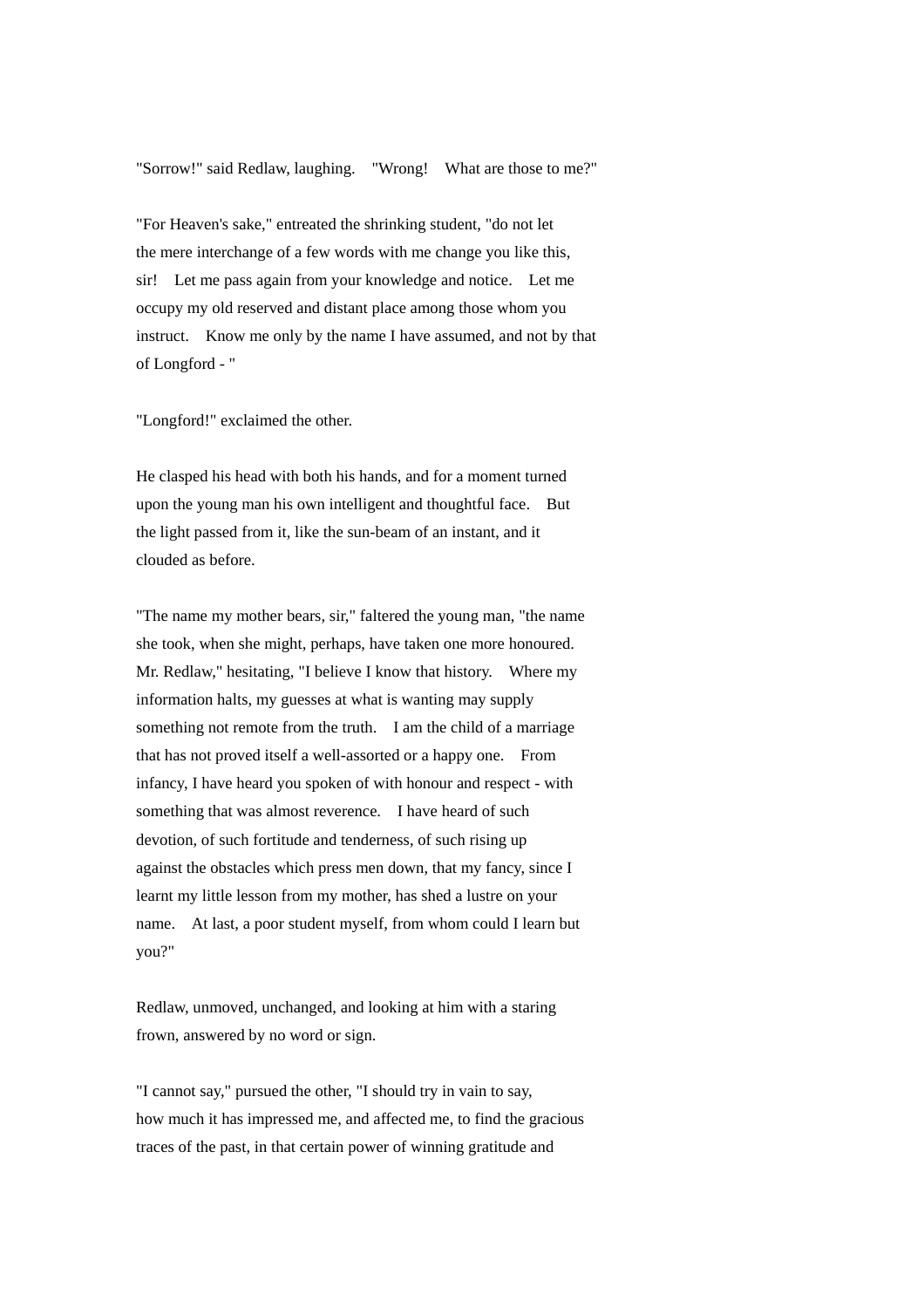confidence which is associated among us students (among the humblest of us, most) with Mr. Redlaw's generous name. Our ages and positions are so different, sir, and I am so accustomed to regard you from a distance, that I wonder at my own presumption when I touch, however lightly, on that theme. But to one who - I may say, who felt no common interest in my mother once - it may be something to hear, now that all is past, with what indescribable feelings of affection I have, in my obscurity, regarded him; with what pain and reluctance I have kept aloof from his encouragement, when a word of it would have made me rich; yet how I have felt it fit that I should hold my course, content to know him, and to be unknown. Mr. Redlaw," said the student, faintly, "what I would have said, I have said ill, for my strength is strange to me as yet; but for anything unworthy in this fraud of mine, forgive me, and for all the rest forget me!"

The staring frown remained on Redlaw's face, and yielded to no other expression until the student, with these words, advanced towards him, as if to touch his hand, when he drew back and cried to him:

"Don't come nearer to me!"

The young man stopped, shocked by the eagerness of his recoil, and by the sternness of his repulsion; and he passed his hand, thoughtfully, across his forehead.

"The past is past," said the Chemist. "It dies like the brutes. Who talks to me of its traces in my life? He raves or lies! What have I to do with your distempered dreams? If you want money, here it is. I came to offer it; and that is all I came for. There can be nothing else that brings me here," he muttered, holding his head again, with both his hands. "There CAN be nothing else, and yet - "

He had tossed his purse upon the table. As he fell into this dim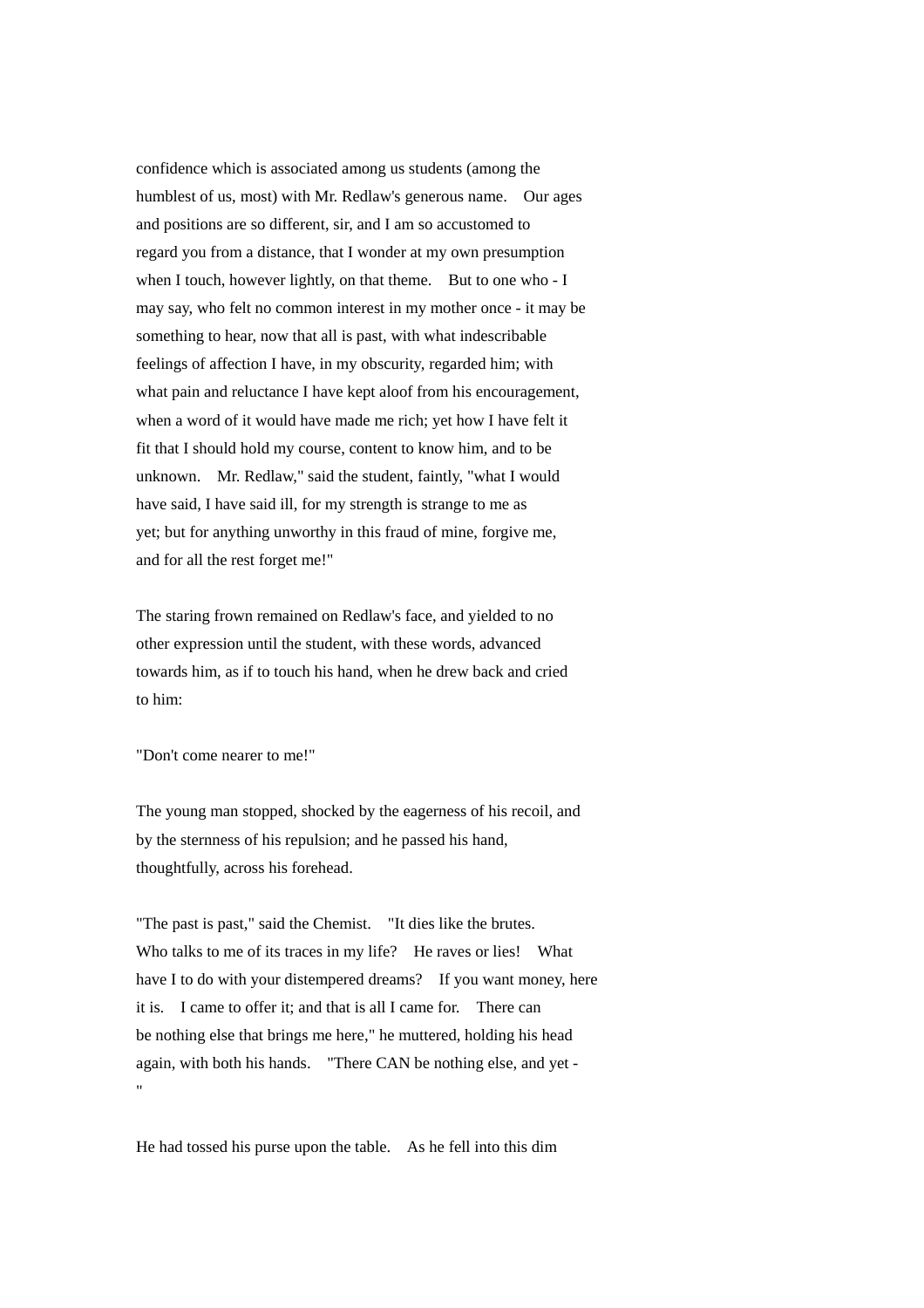cogitation with himself, the student took it up, and held it out to him.

"Take it back, sir," he said proudly, though not angrily. "I wish you could take from me, with it, the remembrance of your words and offer."

"You do?" he retorted, with a wild light in his eyes. "You do?"

"I do!"

The Chemist went close to him, for the first time, and took the purse, and turned him by the arm, and looked him in the face.

"There is sorrow and trouble in sickness, is there not?" he demanded, with a laugh.

The wondering student answered, "Yes."

"In its unrest, in its anxiety, in its suspense, in all its train of physical and mental miseries?" said the Chemist, with a wild unearthly exultation. "All best forgotten, are they not?"

The student did not answer, but again passed his hand, confusedly, across his forehead. Redlaw still held him by the sleeve, when Milly's voice was heard outside.

"I can see very well now," she said, "thank you, Dolf. Don't cry, dear. Father and mother will be comfortable again, to-morrow, and home will be comfortable too. A gentleman with him, is there!"

Redlaw released his hold, as he listened.

"I have feared, from the first moment," he murmured to himself, "to meet her. There is a steady quality of goodness in her, that I dread to influence. I may be the murderer of what is tenderest and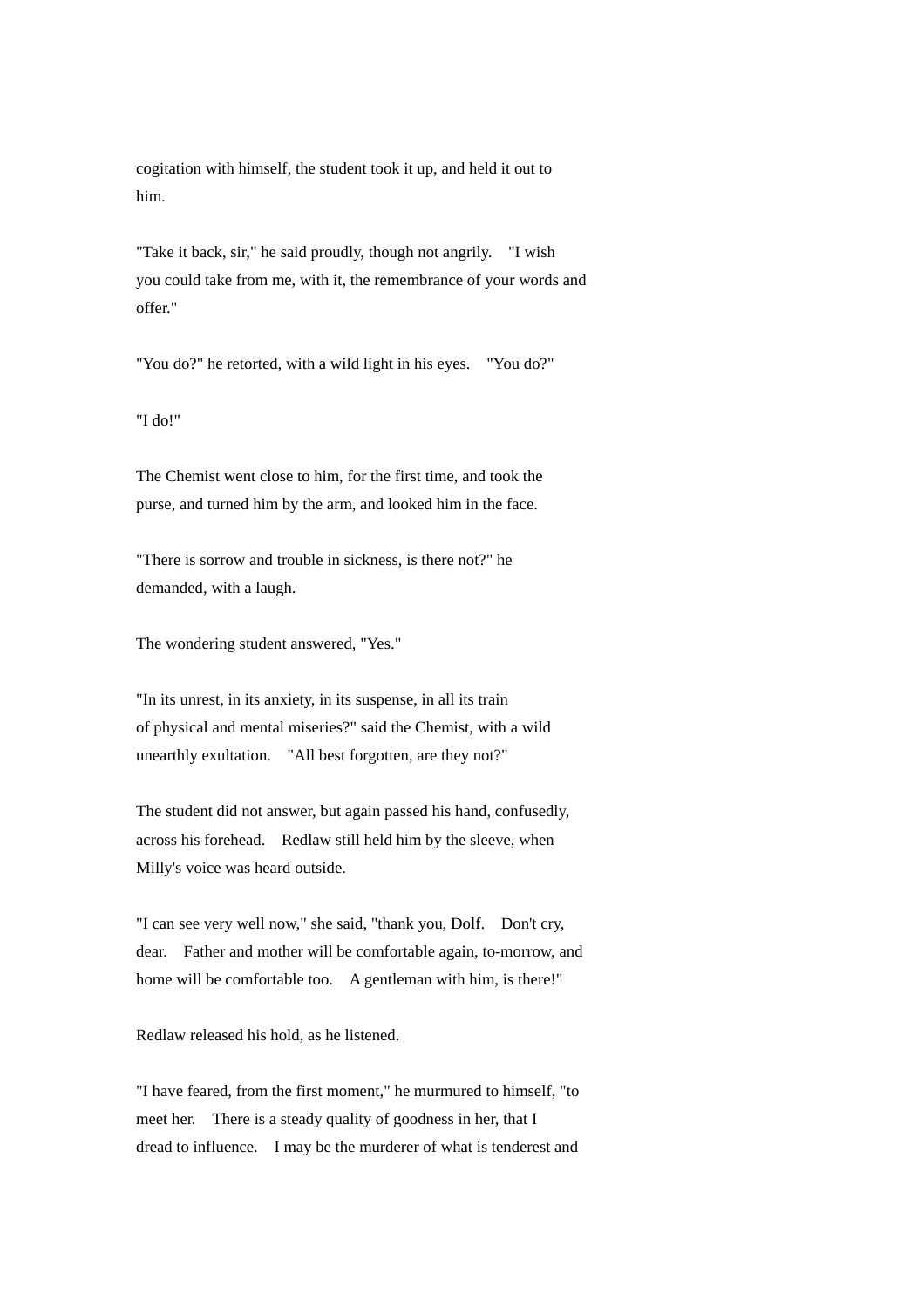best within her bosom."

She was knocking at the door.

"Shall I dismiss it as an idle foreboding, or still avoid her?" he muttered, looking uneasily around.

She was knocking at the door again.

"Of all the visitors who could come here," he said, in a hoarse alarmed voice, turning to his companion, "this is the one I should desire most to avoid. Hide me!"

The student opened a frail door in the wall, communicating where the garret-roof began to slope towards the floor, with a small inner room. Redlaw passed in hastily, and shut it after him.

The student then resumed his place upon the couch, and called to her to enter.

"Dear Mr. Edmund," said Milly, looking round, "they told me there was a gentleman here."

"There is no one here but I."

"There has been some one?"

"Yes, yes, there has been some one."

She put her little basket on the table, and went up to the back of the couch, as if to take the extended hand - but it was not there. A little surprised, in her quiet way, she leaned over to look at his face, and gently touched him on the brow.

"Are you quite as well to-night? Your head is not so cool as in the afternoon."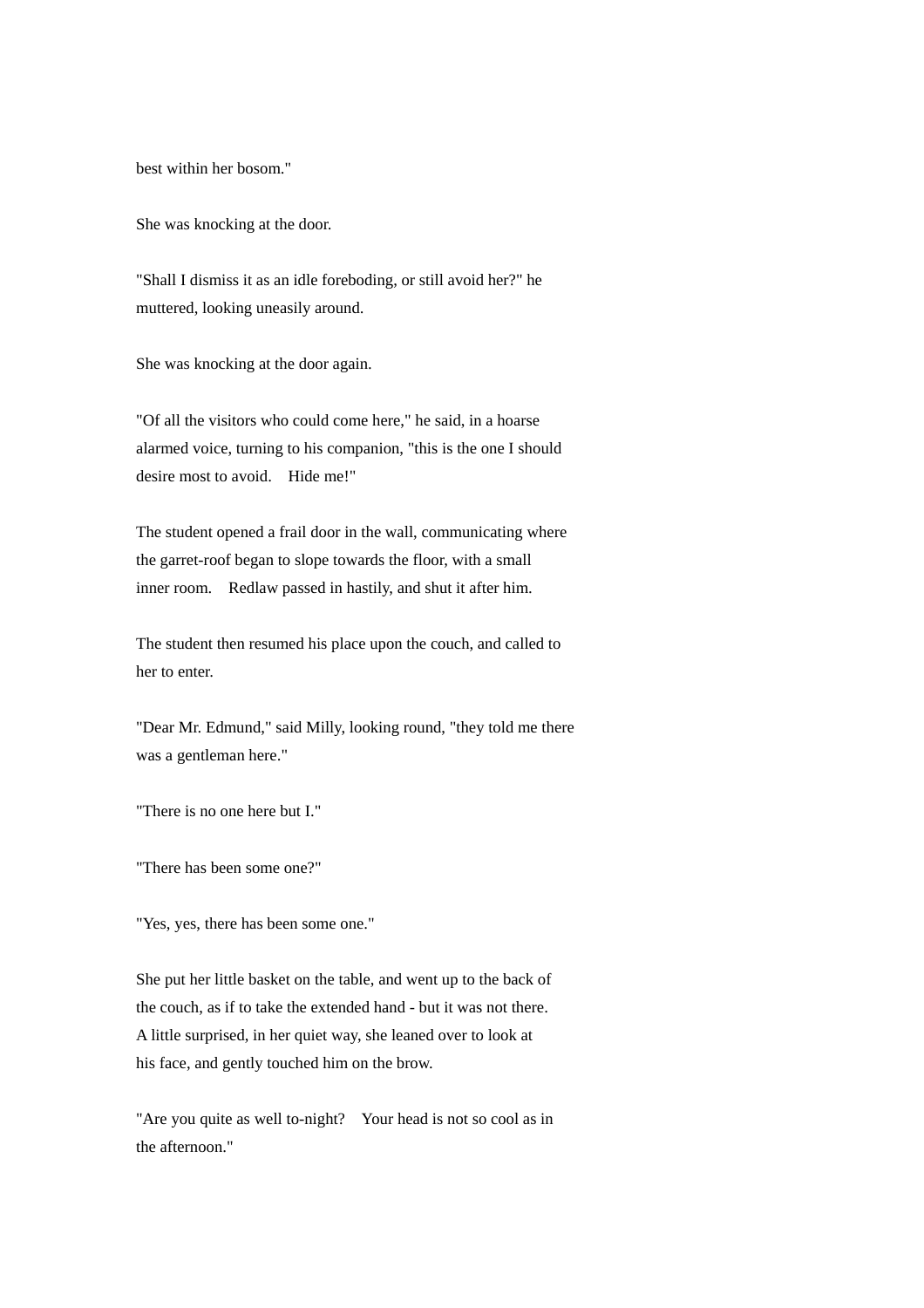"Tut!" said the student, petulantly, "very little ails me."

A little more surprise, but no reproach, was expressed in her face, as she withdrew to the other side of the table, and took a small packet of needlework from her basket. But she laid it down again, on second thoughts, and going noiselessly about the room, set everything exactly in its place, and in the neatest order; even to the cushions on the couch, which she touched with so light a hand, that he hardly seemed to know it, as he lay looking at the fire. When all this was done, and she had swept the hearth, she sat down, in her modest little bonnet, to her work, and was quietly busy on it directly.

"It's the new muslin curtain for the window, Mr. Edmund," said Milly, stitching away as she talked. "It will look very clean and nice, though it costs very little, and will save your eyes, too, from the light. My William says the room should not be too light just now, when you are recovering so well, or the glare might make you giddy."

He said nothing; but there was something so fretful and impatient in his change of position, that her quick fingers stopped, and she looked at him anxiously.

"The pillows are not comfortable," she said, laying down her work and rising. "I will soon put them right."

"They are very well," he answered. "Leave them alone, pray. You make so much of everything."

He raised his head to say this, and looked at her so thanklessly, that, after he had thrown himself down again, she stood timidly pausing. However, she resumed her seat, and her needle, without having directed even a murmuring look towards him, and was soon as busy as before.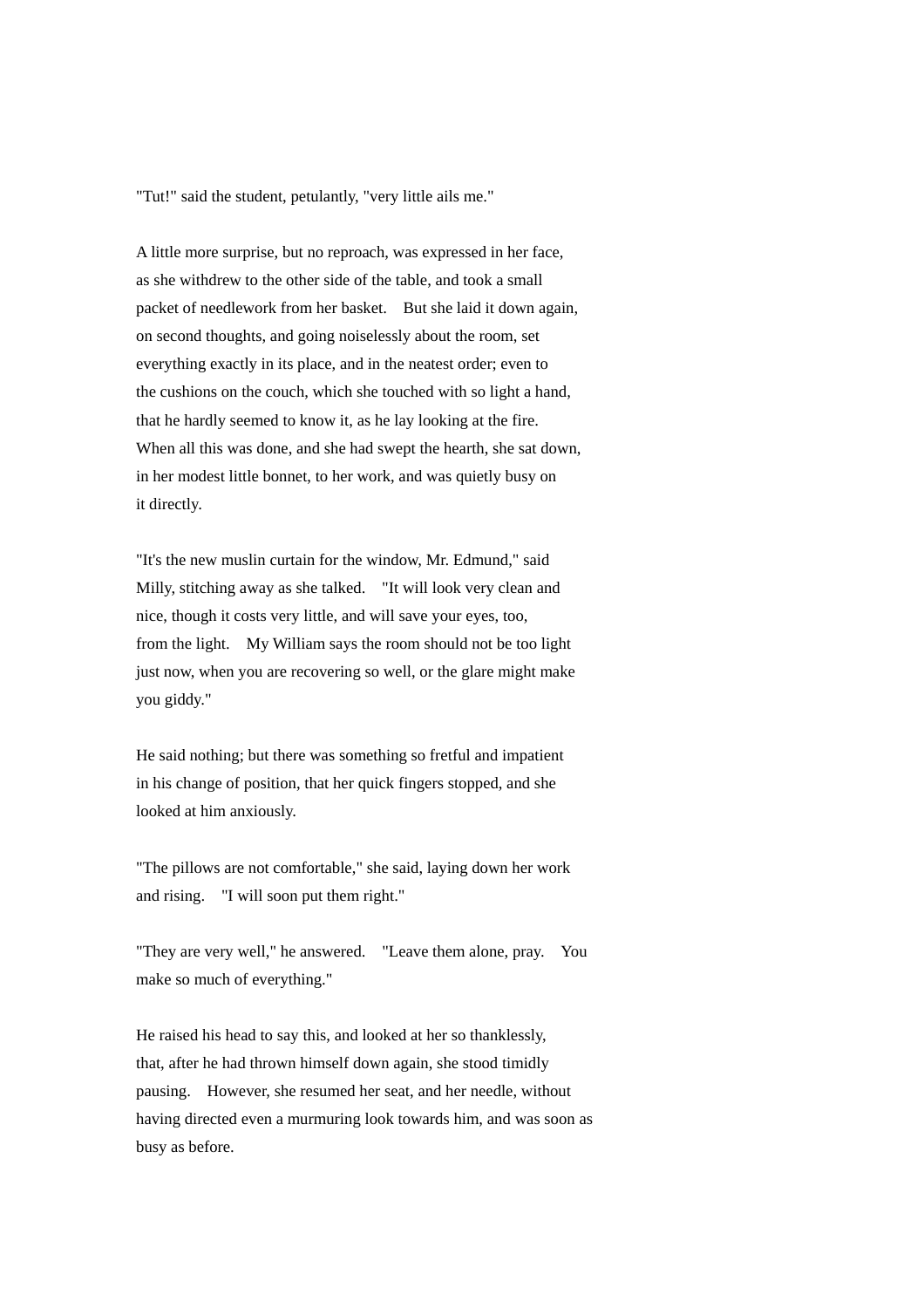"I have been thinking, Mr. Edmund, that YOU have been often thinking of late, when I have been sitting by, how true the saying is, that adversity is a good teacher. Health will be more precious to you, after this illness, than it has ever been. And years hence, when this time of year comes round, and you remember the days when you lay here sick, alone, that the knowledge of your illness might not afflict those who are dearest to you, your home will be doubly dear and doubly blest. Now, isn't that a good, true thing?"

She was too intent upon her work, and too earnest in what she said, and too composed and quiet altogether, to be on the watch for any look he might direct towards her in reply; so the shaft of his ungrateful glance fell harmless, and did not wound her.

"Ah!" said Milly, with her pretty head inclining thoughtfully on one side, as she looked down, following her busy fingers with her eyes. "Even on me - and I am very different from you, Mr. Edmund, for I have no learning, and don't know how to think properly - this view of such things has made a great impression, since you have been lying ill. When I have seen you so touched by the kindness and attention of the poor people down stairs, I have felt that you thought even that experience some repayment for the loss of health, and I have read in your face, as plain as if it was a book, that but for some trouble and sorrow we should never know half the good there is about us."

His getting up from the couch, interrupted her, or she was going on to say more.

"We needn't magnify the merit, Mrs. William," he rejoined slightingly. "The people down stairs will be paid in good time I dare say, for any little extra service they may have rendered me; and perhaps they anticipate no less. I am much obliged to you, too."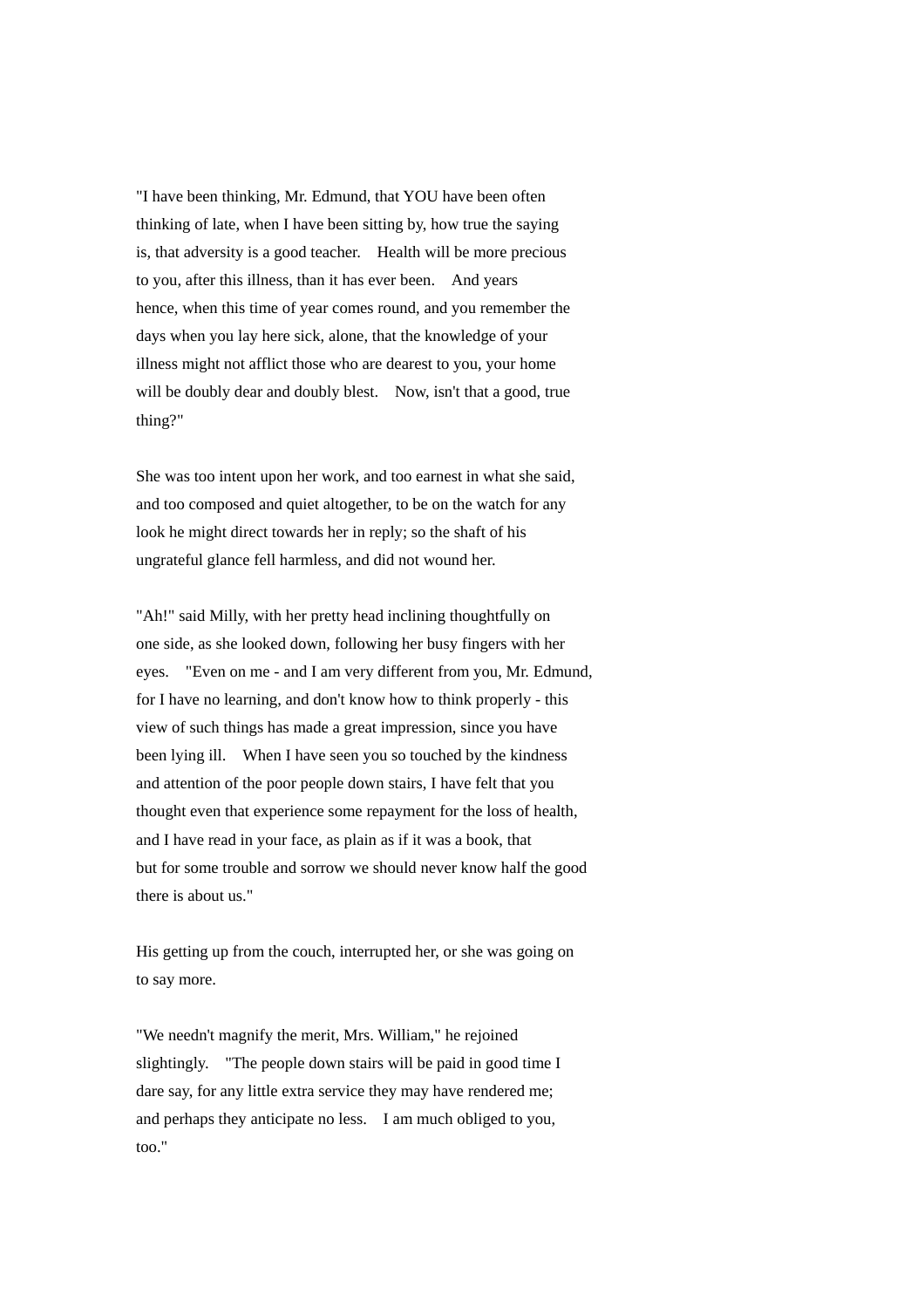Her fingers stopped, and she looked at him.

"I can't be made to feel the more obliged by your exaggerating the case," he said. "I am sensible that you have been interested in me, and I say I am much obliged to you. What more would you have?"

Her work fell on her lap, as she still looked at him walking to and fro with an intolerant air, and stopping now and then.

"I say again, I am much obliged to you. Why weaken my sense of what is your due in obligation, by preferring enormous claims upon me? Trouble, sorrow, affliction, adversity! One might suppose I had been dying a score of deaths here!"

"Do you believe, Mr. Edmund," she asked, rising and going nearer to him, "that I spoke of the poor people of the house, with any reference to myself? To me?" laying her hand upon her bosom with a simple and innocent smile of astonishment.

"Oh! I think nothing about it, my good creature," he returned. "I have had an indisposition, which your solicitude - observe! I say solicitude - makes a great deal more of, than it merits; and it's over, and we can't perpetuate it."

He coldly took a book, and sat down at the table.

She watched him for a little while, until her smile was quite gone, and then, returning to where her basket was, said gently:

"Mr. Edmund, would you rather be alone?"

"There is no reason why I should detain you here," he replied.

"Except - " said Milly, hesitating, and showing her work.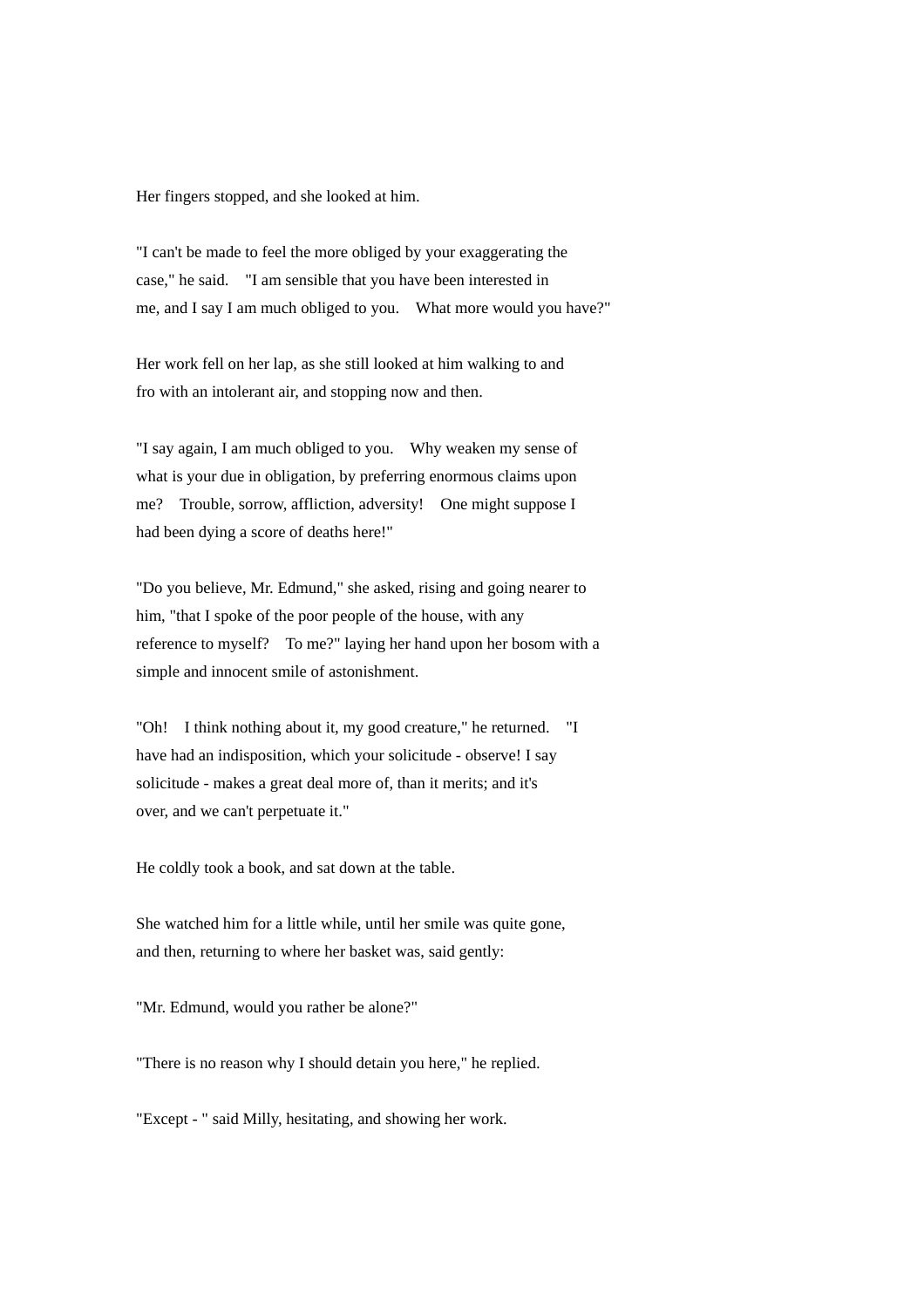"Oh! the curtain," he answered, with a supercilious laugh. "That's not worth staying for."

She made up the little packet again, and put it in her basket. Then, standing before him with such an air of patient entreaty that he could not choose but look at her, she said:

"If you should want me, I will come back willingly. When you did want me, I was quite happy to come; there was no merit in it. I think you must be afraid, that, now you are getting well, I may be troublesome to you; but I should not have been, indeed. I should have come no longer than your weakness and confinement lasted. You owe me nothing; but it is right that you should deal as justly by me as if I was a lady - even the very lady that you love; and if you suspect me of meanly making much of the little I have tried to do to comfort your sick room, you do yourself more wrong than ever you can do me. That is why I am sorry. That is why I am very sorry."

If she had been as passionate as she was quiet, as indignant as she was calm, as angry in her look as she was gentle, as loud of tone as she was low and clear, she might have left no sense of her departure in the room, compared with that which fell upon the lonely student when she went away.

He was gazing drearily upon the place where she had been, when Redlaw came out of his concealment, and came to the door.

"When sickness lays its hand on you again," he said, looking fiercely back at him, " - may it be soon! - Die here! Rot here!"

"What have you done?" returned the other, catching at his cloak. "What change have you wrought in me? What curse have you brought upon me? Give me back MYself!"

"Give me back myself!" exclaimed Redlaw like a madman. "I am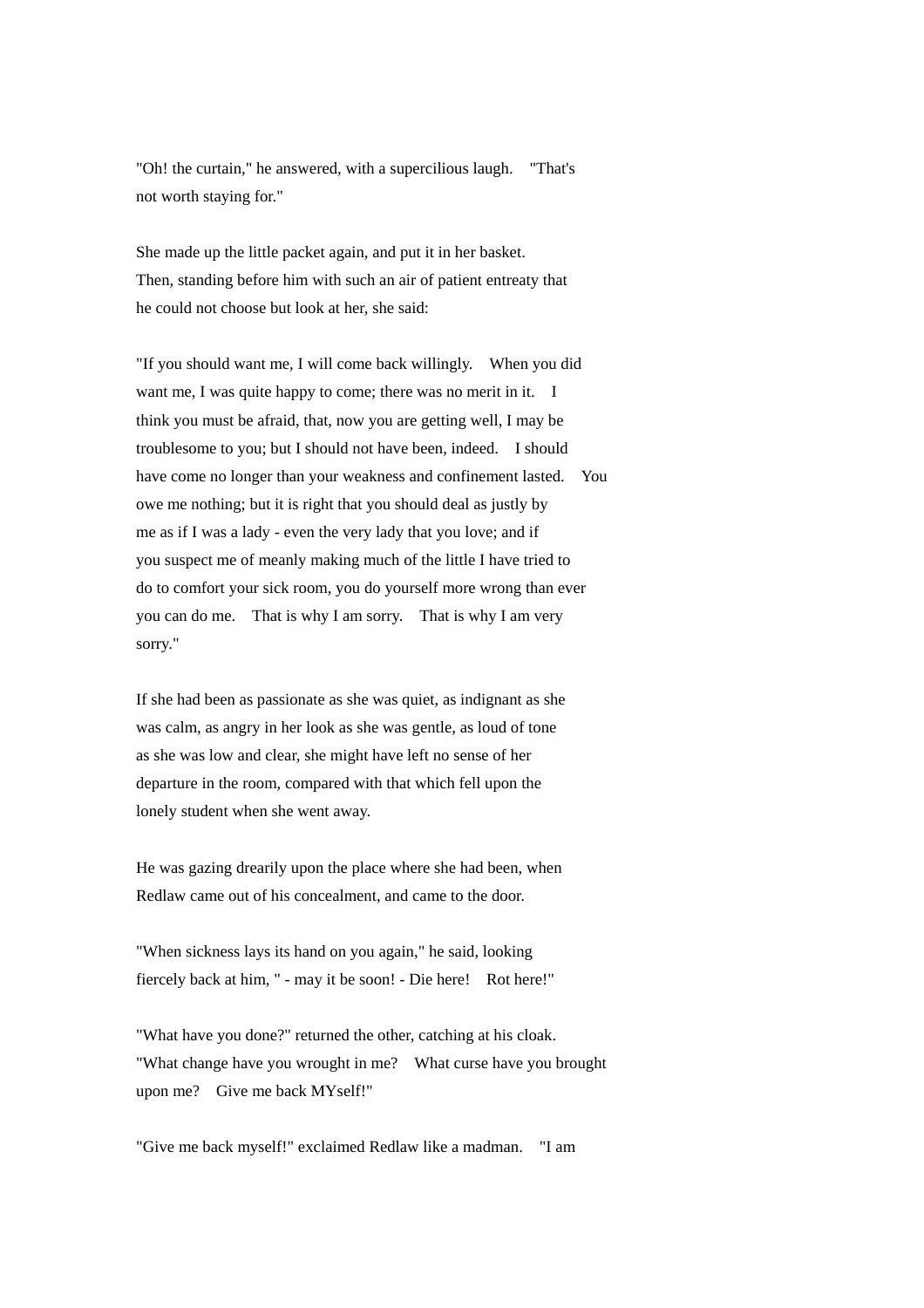infected! I am infectious! I am charged with poison for my own mind, and the minds of all mankind. Where I felt interest, compassion, sympathy, I am turning into stone. Selfishness and ingratitude spring up in my blighting footsteps. I am only so much less base than the wretches whom I make so, that in the moment of their transformation I can hate them."

As he spoke - the young man still holding to his cloak - he cast him off, and struck him: then, wildly hurried out into the night air where the wind was blowing, the snow falling, the cloud-drift sweeping on, the moon dimly shining; and where, blowing in the wind, falling with the snow, drifting with the clouds, shining in the moonlight, and heavily looming in the darkness, were the Phantom's words, "The gift that I have given, you shall give again, go where you will!"

Whither he went, he neither knew nor cared, so that he avoided company. The change he felt within him made the busy streets a desert, and himself a desert, and the multitude around him, in their manifold endurances and ways of life, a mighty waste of sand, which the winds tossed into unintelligible heaps and made a ruinous confusion of. Those traces in his breast which the Phantom had told him would "die out soon," were not, as yet, so far upon their way to death, but that he understood enough of what he was, and what he made of others, to desire to be alone.

This put it in his mind - he suddenly bethought himself, as he was going along, of the boy who had rushed into his room. And then he recollected, that of those with whom he had communicated since the Phantom's disappearance, that boy alone had shown no sign of being changed.

Monstrous and odious as the wild thing was to him, he determined to seek it out, and prove if this were really so; and also to seek it with another intention, which came into his thoughts at the same time.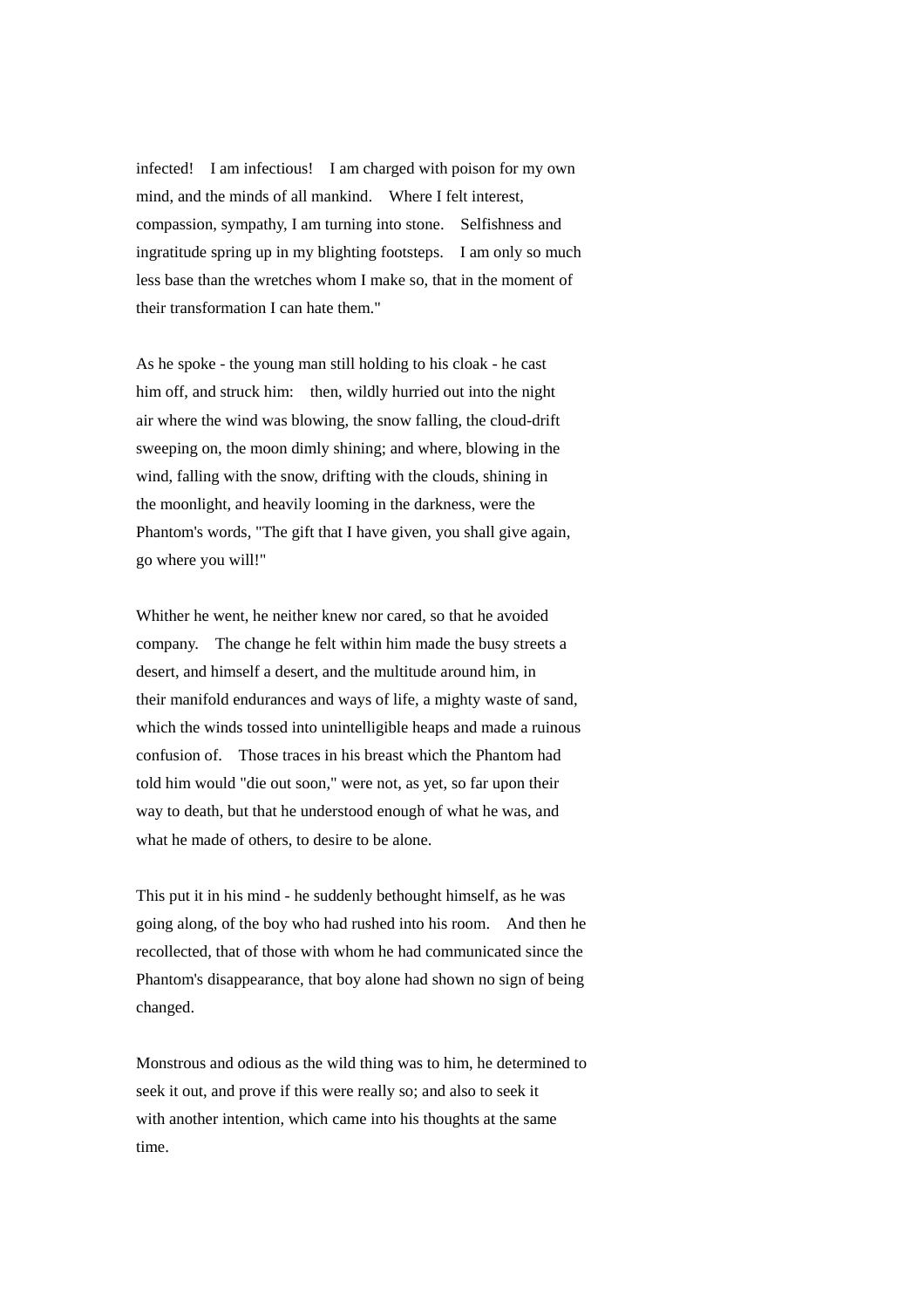So, resolving with some difficulty where he was, he directed his steps back to the old college, and to that part of it where the general porch was, and where, alone, the pavement was worn by the tread of the students' feet.

The keeper's house stood just within the iron gates, forming a part of the chief quadrangle. There was a little cloister outside, and from that sheltered place he knew he could look in at the window of their ordinary room, and see who was within. The iron gates were shut, but his hand was familiar with the fastening, and drawing it back by thrusting in his wrist between the bars, he passed through softly, shut it again, and crept up to the window, crumbling the thin crust of snow with his feet.

The fire, to which he had directed the boy last night, shining brightly through the glass, made an illuminated place upon the ground. Instinctively avoiding this, and going round it, he looked in at the window. At first, he thought that there was no one there, and that the blaze was reddening only the old beams in the ceiling and the dark walls; but peering in more narrowly, he saw the object of his search coiled asleep before it on the floor. He passed quickly to the door, opened it, and went in.

The creature lay in such a fiery heat, that, as the Chemist stooped to rouse him, it scorched his head. So soon as he was touched, the boy, not half awake, clutching his rags together with the instinct of flight upon him, half rolled and half ran into a distant corner of the room, where, heaped upon the ground, he struck his foot out to defend himself.

"Get up!" said the Chemist. "You have not forgotten me?"

"You let me alone!" returned the boy. "This is the woman's house not yours."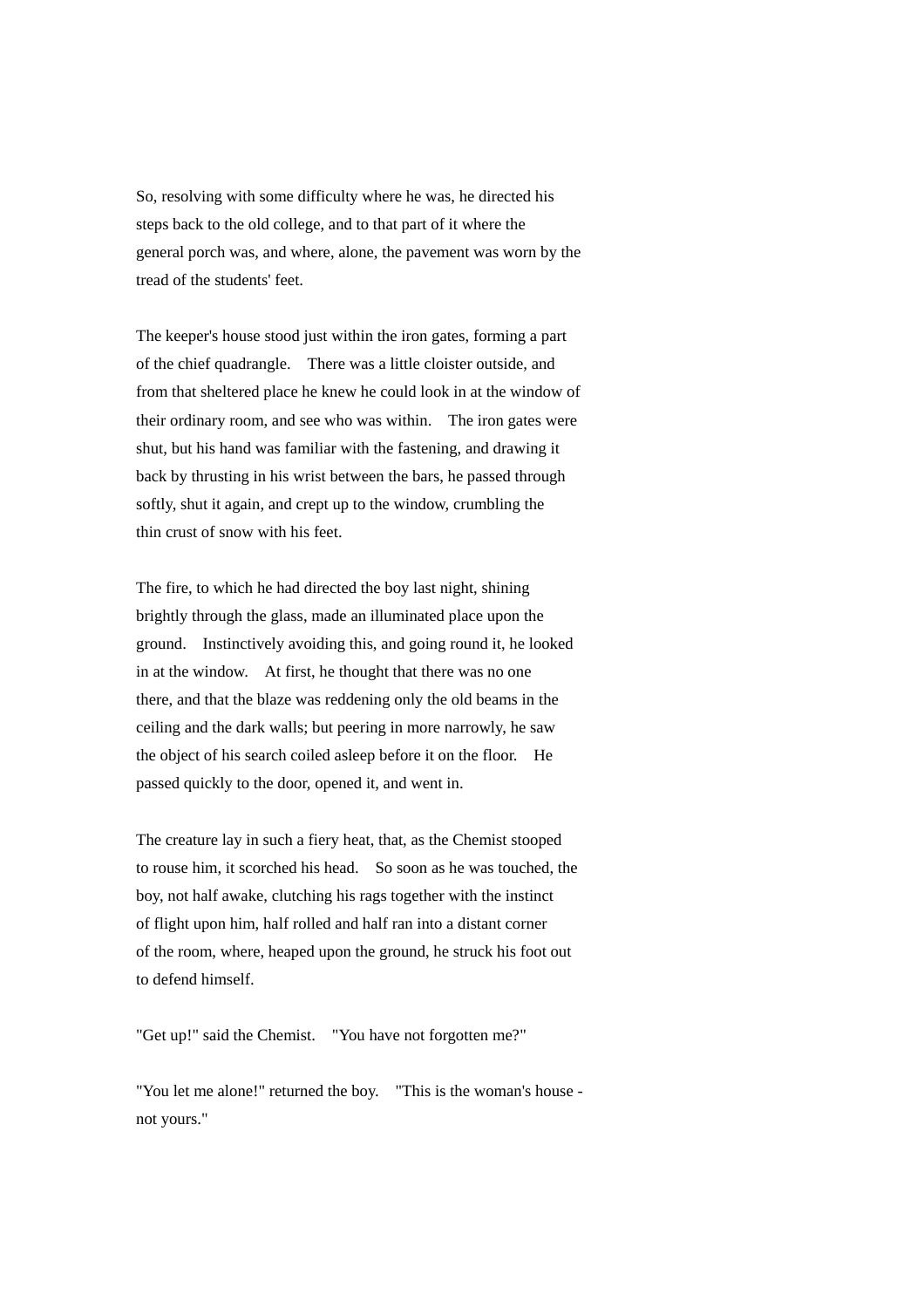The Chemist's steady eye controlled him somewhat, or inspired him with enough submission to be raised upon his feet, and looked at.

"Who washed them, and put those bandages where they were bruised and cracked?" asked the Chemist, pointing to their altered state.

"The woman did."

"And is it she who has made you cleaner in the face, too?"

"Yes, the woman."

Redlaw asked these questions to attract his eyes towards himself, and with the same intent now held him by the chin, and threw his wild hair back, though he loathed to touch him. The boy watched his eyes keenly, as if he thought it needful to his own defence, not knowing what he might do next; and Redlaw could see well that no change came over him.

"Where are they?" he inquired.

"The woman's out."

"I know she is. Where is the old man with the white hair, and his son?"

"The woman's husband, d'ye mean?" inquired the boy.

"Ay. Where are those two?"

"Out. Something's the matter, somewhere. They were fetched out in a hurry, and told me to stop here."

"Come with me," said the Chemist, "and I'll give you money."

"Come where? and how much will you give?"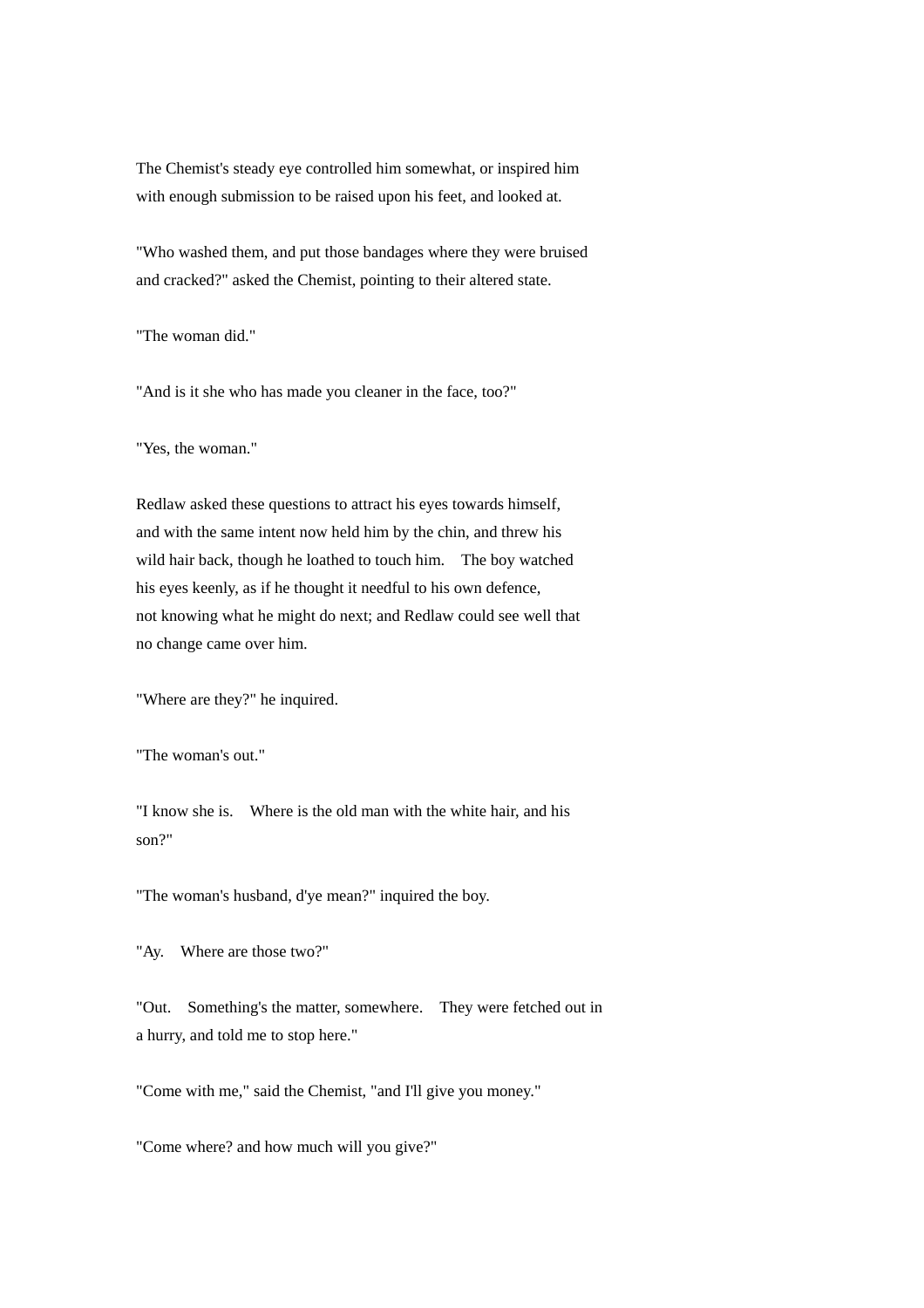"I'll give you more shillings than you ever saw, and bring you back soon. Do you know your way to where you came from?"

"You let me go," returned the boy, suddenly twisting out of his grasp. "I'm not a going to take you there. Let me be, or I'll heave some fire at you!"

He was down before it, and ready, with his savage little hand, to pluck the burning coals out.

What the Chemist had felt, in observing the effect of his charmed influence stealing over those with whom he came in contact, was not nearly equal to the cold vague terror with which he saw this babymonster put it at defiance. It chilled his blood to look on the immovable impenetrable thing, in the likeness of a child, with its sharp malignant face turned up to his, and its almost infant hand, ready at the bars.

"Listen, boy!" he said. "You shall take me where you please, so that you take me where the people are very miserable or very wicked. I want to do them good, and not to harm them. You shall have money, as I have told you, and I will bring you back. Get up! Come quickly!" He made a hasty step towards the door, afraid of her returning.

"Will you let me walk by myself, and never hold me, nor yet touch me?" said the boy, slowly withdrawing the hand with which he threatened, and beginning to get up.

"I will!"

"And let me go, before, behind, or anyways I like?"

"I will!"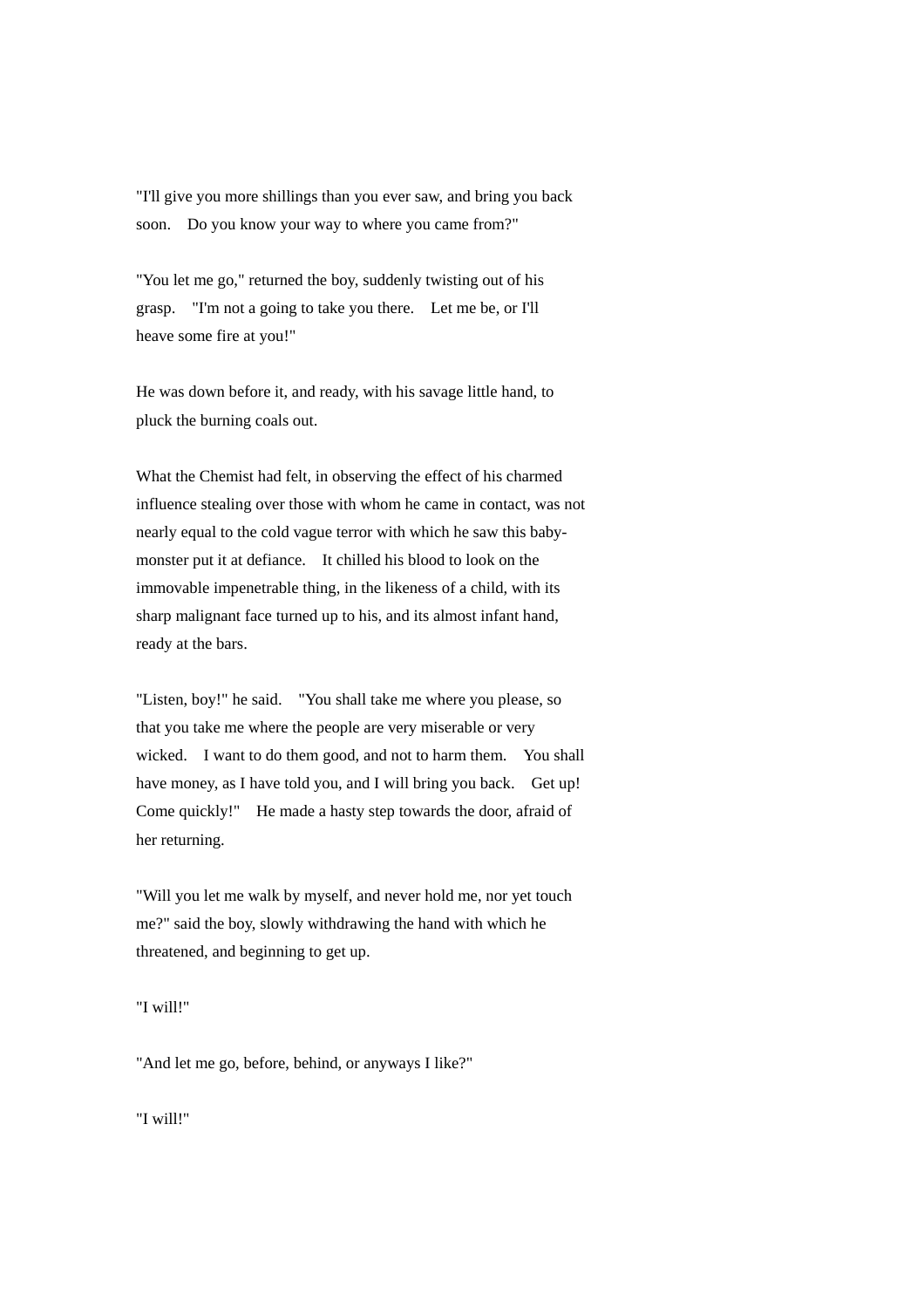"Give me some money first, then, and go."

The Chemist laid a few shillings, one by one, in his extended hand. To count them was beyond the boy's knowledge, but he said "one," every time, and avariciously looked at each as it was given, and at the donor. He had nowhere to put them, out of his hand, but in his mouth; and he put them there.

Redlaw then wrote with his pencil on a leaf of his pocket-book, that the boy was with him; and laying it on the table, signed to him to follow. Keeping his rags together, as usual, the boy complied, and went out with his bare head and naked feet into the winter night.

Preferring not to depart by the iron gate by which he had entered, where they were in danger of meeting her whom he so anxiously avoided, the Chemist led the way, through some of those passages among which the boy had lost himself, and by that portion of the building where he lived, to a small door of which he had the key. When they got into the street, he stopped to ask his guide - who instantly retreated from him - if he knew where they were.

The savage thing looked here and there, and at length, nodding his head, pointed in the direction he designed to take. Redlaw going on at once, he followed, something less suspiciously; shifting his money from his mouth into his hand, and back again into his mouth, and stealthily rubbing it bright upon his shreds of dress, as he went along.

Three times, in their progress, they were side by side. Three times they stopped, being side by side. Three times the Chemist glanced down at his face, and shuddered as it forced upon him one reflection.

The first occasion was when they were crossing an old churchyard, and Redlaw stopped among the graves, utterly at a loss how to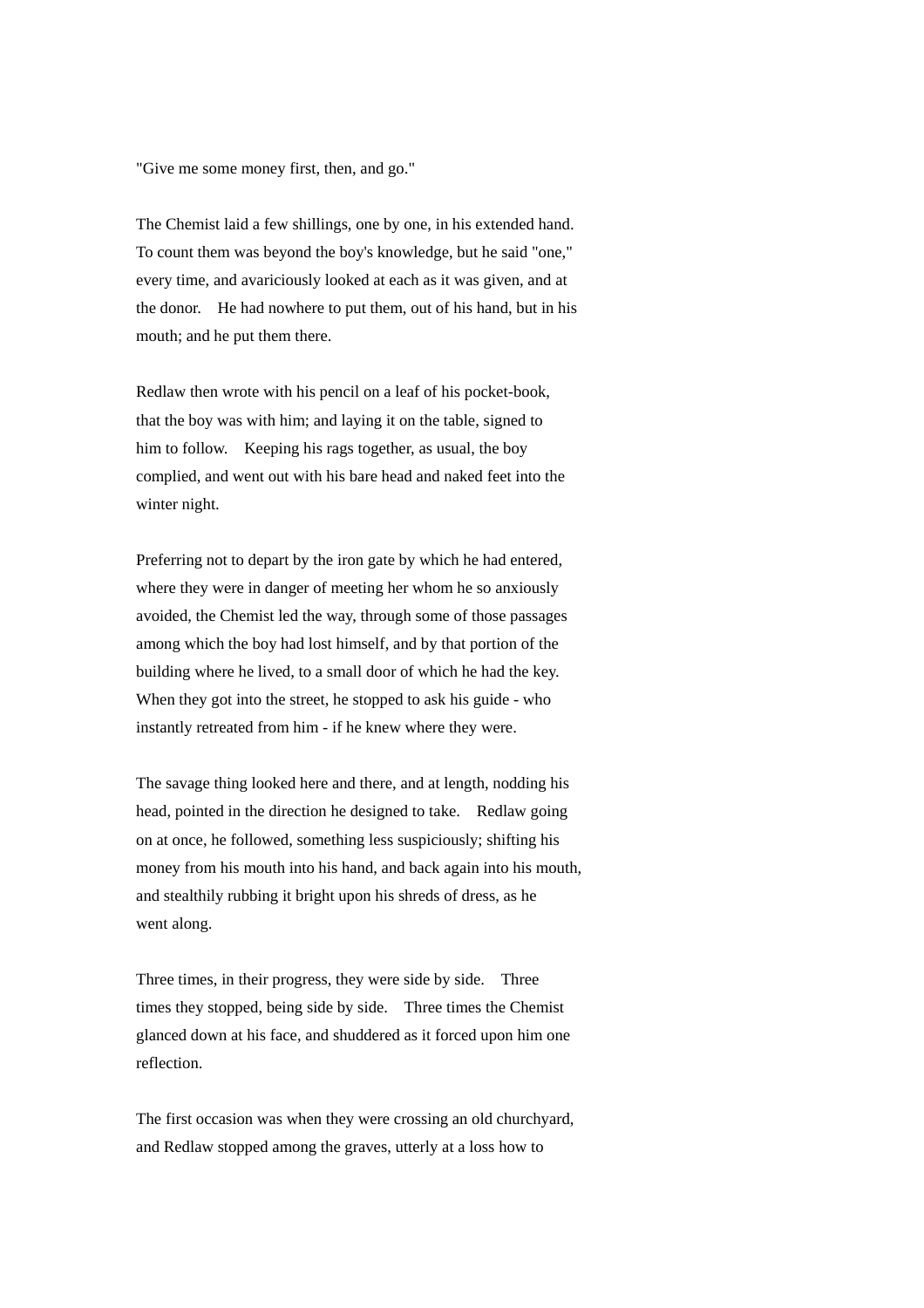connect them with any tender, softening, or consolatory thought.

The second was, when the breaking forth of the moon induced him to look up at the Heavens, where he saw her in her glory, surrounded by a host of stars he still knew by the names and histories which human science has appended to them; but where he saw nothing else he had been wont to see, felt nothing he had been wont to feel, in looking up there, on a bright night.

The third was when he stopped to listen to a plaintive strain of music, but could only hear a tune, made manifest to him by the dry mechanism of the instruments and his own ears, with no address to any mystery within him, without a whisper in it of the past, or of the future, powerless upon him as the sound of last year's running water, or the rushing of last year's wind.

At each of these three times, he saw with horror that, in spite of the vast intellectual distance between them, and their being unlike each other in all physical respects, the expression on the boy's face was the expression on his own.

They journeyed on for some time - now through such crowded places, that he often looked over his shoulder thinking he had lost his guide, but generally finding him within his shadow on his other side; now by ways so quiet, that he could have counted his short, quick, naked footsteps coming on behind - until they arrived at a ruinous collection of houses, and the boy touched him and stopped.

"In there!" he said, pointing out one house where there were shattered lights in the windows, and a dim lantern in the doorway, with "Lodgings for Travellers" painted on it.

Redlaw looked about him; from the houses to the waste piece of ground on which the houses stood, or rather did not altogether tumble down, unfenced, undrained, unlighted, and bordered by a sluggish ditch; from that, to the sloping line of arches, part of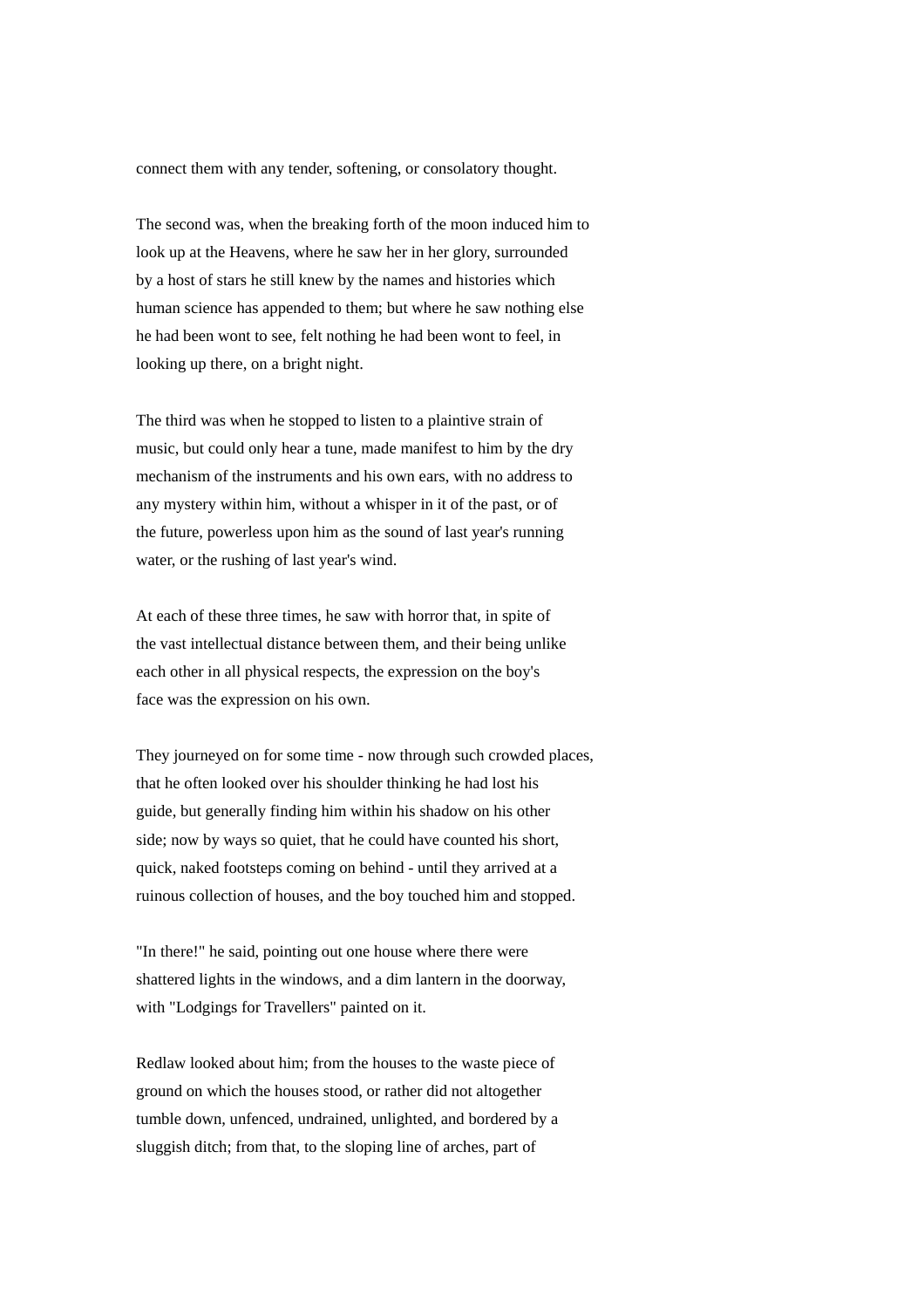some neighbouring viaduct or bridge with which it was surrounded, and which lessened gradually towards them, until the last but one was a mere kennel for a dog, the last a plundered little heap of bricks; from that, to the child, close to him, cowering and trembling with the cold, and limping on one little foot, while he coiled the other round his leg to warm it, yet staring at all these things with that frightful likeness of expression so apparent in his face, that Redlaw started from him.

"In there!" said the boy, pointing out the house again. "I'll wait."

"Will they let me in?" asked Redlaw.

"Say you're a doctor," he answered with a nod. "There's plenty ill here."

Looking back on his way to the house-door, Redlaw saw him trail himself upon the dust and crawl within the shelter of the smallest arch, as if he were a rat. He had no pity for the thing, but he was afraid of it; and when it looked out of its den at him, he hurried to the house as a retreat.

"Sorrow, wrong, and trouble," said the Chemist, with a painful effort at some more distinct remembrance, "at least haunt this place darkly. He can do no harm, who brings forgetfulness of such things here!"

With these words, he pushed the yielding door, and went in.

There was a woman sitting on the stairs, either asleep or forlorn, whose head was bent down on her hands and knees. As it was not easy to pass without treading on her, and as she was perfectly regardless of his near approach, he stopped, and touched her on the shoulder. Looking up, she showed him quite a young face, but one whose bloom and promise were all swept away, as if the haggard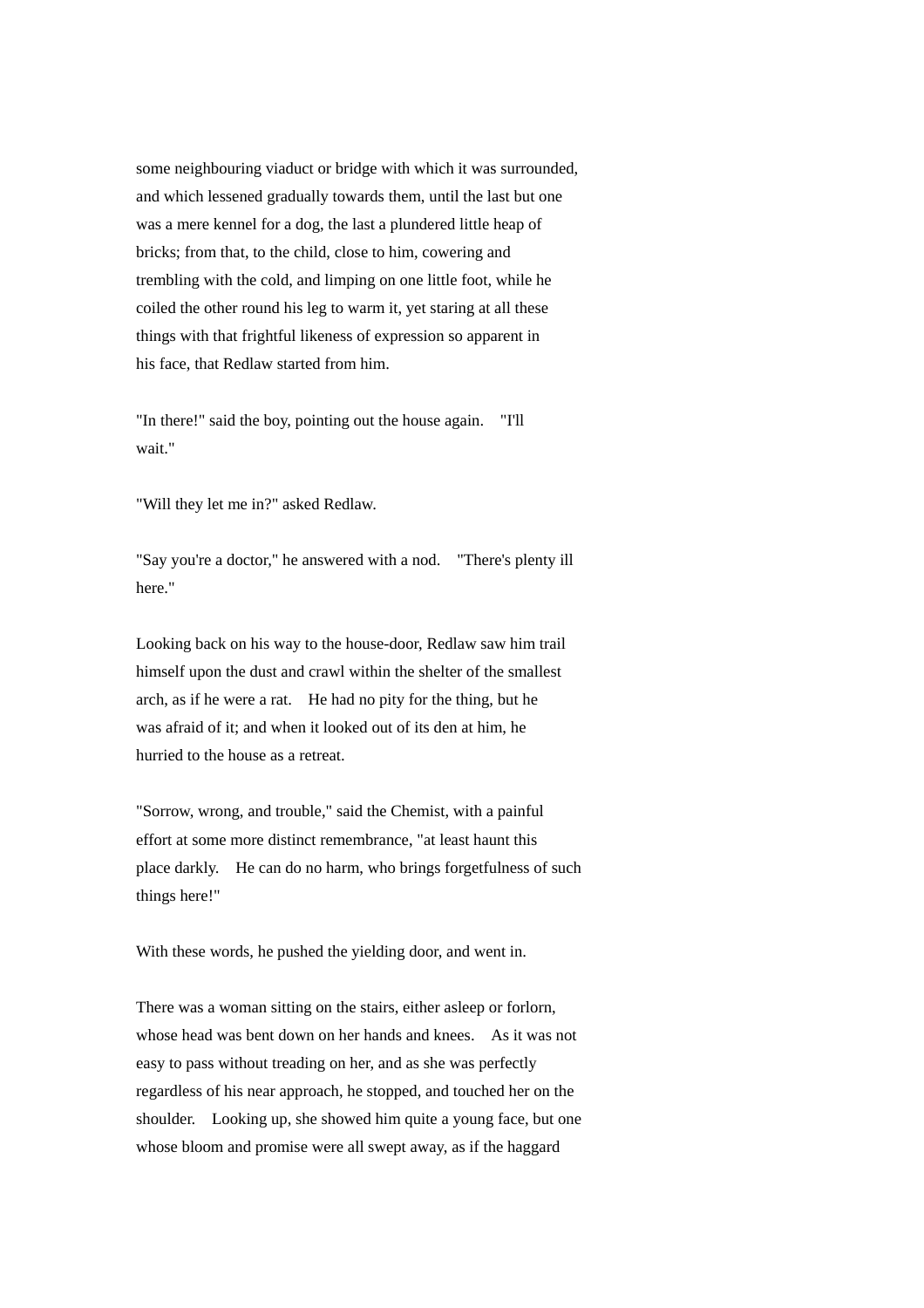winter should unnaturally kill the spring.

With little or no show of concern on his account, she moved nearer to the wall to leave him a wider passage.

"What are you?" said Redlaw, pausing, with his hand upon the broken stair-rail.

"What do you think I am?" she answered, showing him her face again.

He looked upon the ruined Temple of God, so lately made, so soon disfigured; and something, which was not compassion - for the springs in which a true compassion for such miseries has its rise, were dried up in his breast - but which was nearer to it, for the moment, than any feeling that had lately struggled into the darkening, but not yet wholly darkened, night of his mind - mingled a touch of softness with his next words.

"I am come here to give relief, if I can," he said. "Are you thinking of any wrong?"

She frowned at him, and then laughed; and then her laugh prolonged itself into a shivering sigh, as she dropped her head again, and hid her fingers in her hair.

"Are you thinking of a wrong?" he asked once more.

"I am thinking of my life," she said, with a monetary look at him.

He had a perception that she was one of many, and that he saw the type of thousands, when he saw her, drooping at his feet.

"What are your parents?" he demanded.

"I had a good home once. My father was a gardener, far away, in the country."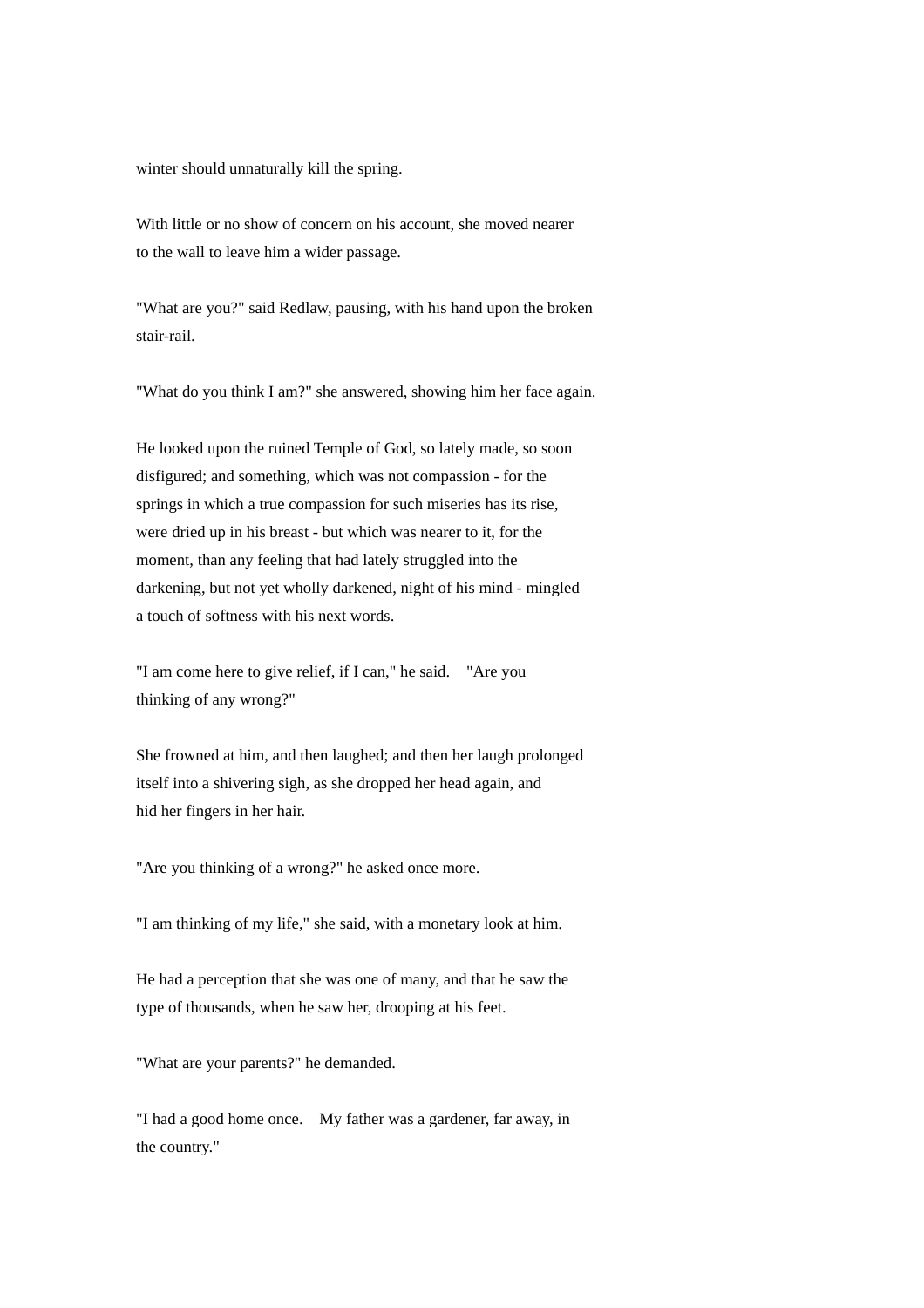"Is he dead?"

"He's dead to me. All such things are dead to me. You a gentleman, and not know that!" She raised her eyes again, and laughed at him.

"Girl!" said Redlaw, sternly, "before this death, of all such things, was brought about, was there no wrong done to you? In spite of all that you can do, does no remembrance of wrong cleave to you? Are there not times upon times when it is misery to you?"

So little of what was womanly was left in her appearance, that now, when she burst into tears, he stood amazed. But he was more amazed, and much disquieted, to note that in her awakened recollection of this wrong, the first trace of her old humanity and frozen tenderness appeared to show itself.

He drew a little off, and in doing so, observed that her arms were black, her face cut, and her bosom bruised.

"What brutal hand has hurt you so?" he asked.

"My own. I did it myself!" she answered quickly.

"It is impossible."

"I'll swear I did! He didn't touch me. I did it to myself in a passion, and threw myself down here. He wasn't near me. He never laid a hand upon me!"

In the white determination of her face, confronting him with this untruth, he saw enough of the last perversion and distortion of good surviving in that miserable breast, to be stricken with remorse that he had ever come near her.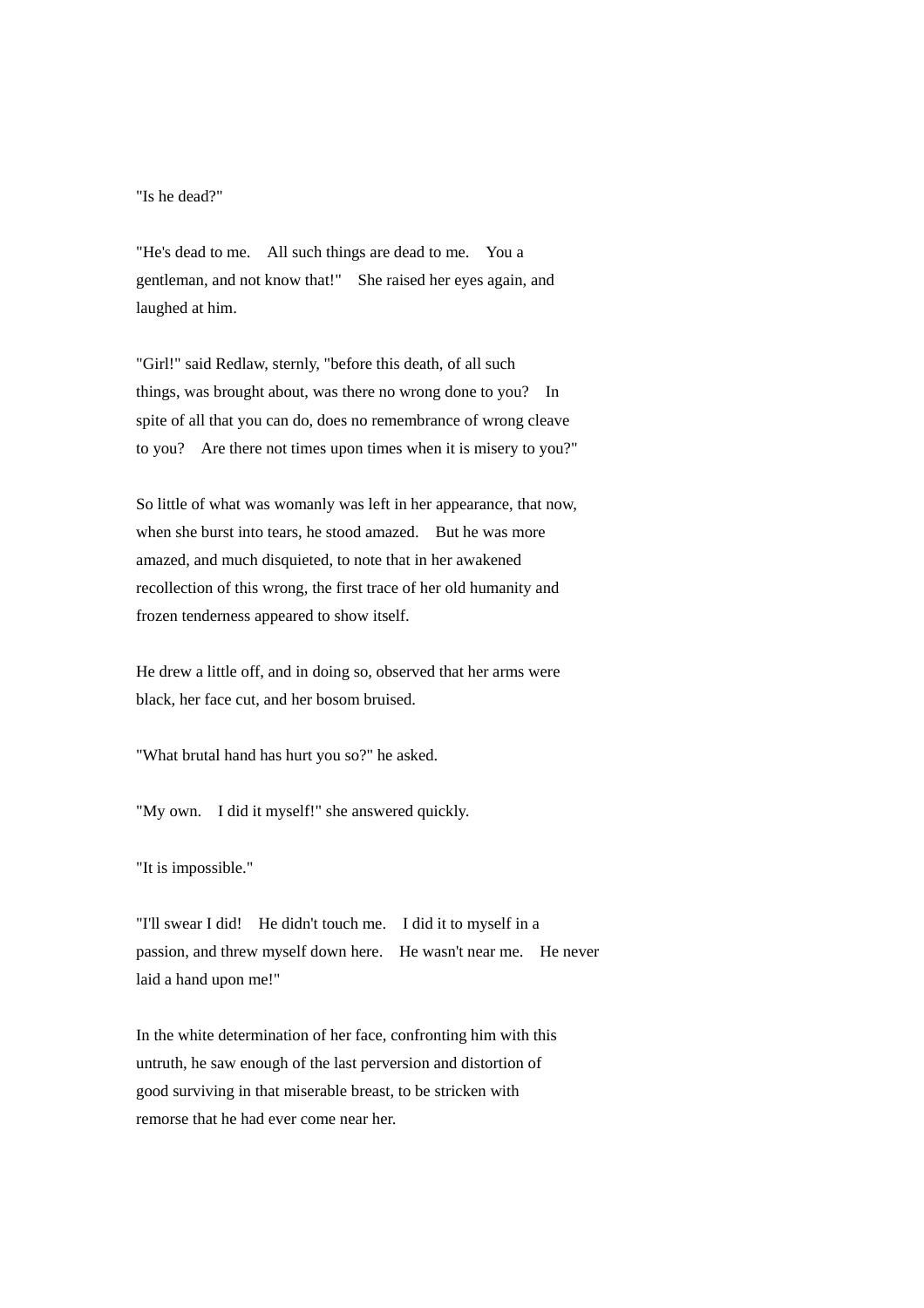"Sorrow, wrong, and trouble!" he muttered, turning his fearful gaze away. "All that connects her with the state from which she has fallen, has those roots! In the name of God, let me go by!"

Afraid to look at her again, afraid to touch her, afraid to think of having sundered the last thread by which she held upon the mercy of Heaven, he gathered his cloak about him, and glided swiftly up the stairs.

Opposite to him, on the landing, was a door, which stood partly open, and which, as he ascended, a man with a candle in his hand, came forward from within to shut. But this man, on seeing him, drew back, with much emotion in his manner, and, as if by a sudden impulse, mentioned his name aloud.

In the surprise of such a recognition there, he stopped, endeavouring to recollect the wan and startled face. He had no time to consider it, for, to his yet greater amazement, old Philip came out of the room, and took him by the hand.

"Mr. Redlaw," said the old man, "this is like you, this is like you, sir! you have heard of it, and have come after us to render any help you can. Ah, too late, too late!"

Redlaw, with a bewildered look, submitted to be led into the room. A man lay there, on a truckle-bed, and William Swidger stood at the bedside.

"Too late!" murmured the old man, looking wistfully into the Chemist's face; and the tears stole down his cheeks.

"That's what I say, father," interposed his son in a low voice. "That's where it is, exactly. To keep as quiet as ever we can while he's a dozing, is the only thing to do. You're right, father!"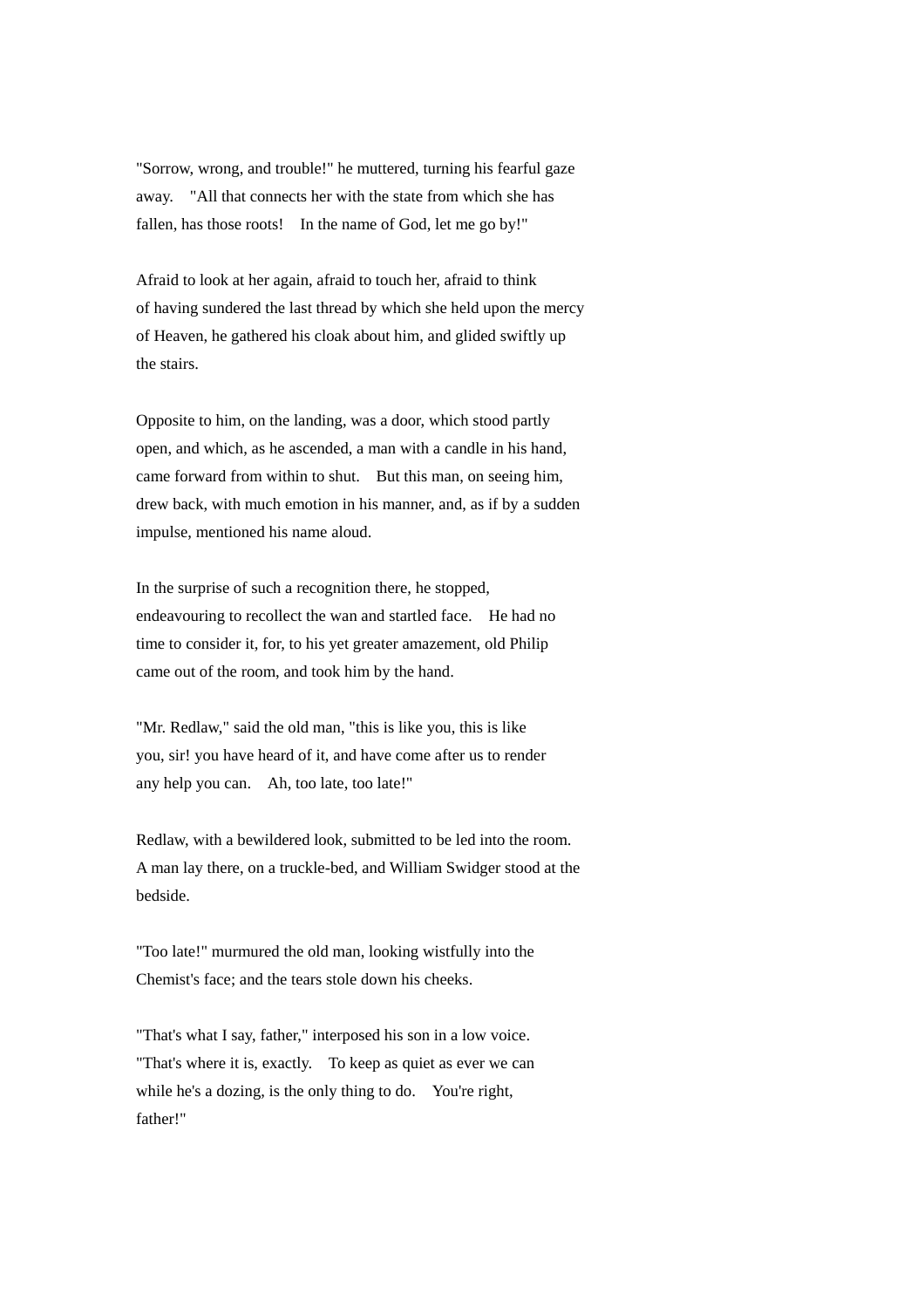Redlaw paused at the bedside, and looked down on the figure that was stretched upon the mattress. It was that of a man, who should have been in the vigour of his life, but on whom it was not likely the sun would ever shine again. The vices of his forty or fifty years' career had so branded him, that, in comparison with their effects upon his face, the heavy hand of Time upon the old man's face who watched him had been merciful and beautifying.

"Who is this?" asked the Chemist, looking round.

"My son George, Mr. Redlaw," said the old man, wringing his hands. "My eldest son, George, who was more his mother's pride than all the rest!"

Redlaw's eyes wandered from the old man's grey head, as he laid it down upon the bed, to the person who had recognised him, and who had kept aloof, in the remotest corner of the room. He seemed to be about his own age; and although he knew no such hopeless decay and broken man as he appeared to be, there was something in the turn of his figure, as he stood with his back towards him, and now went out at the door, that made him pass his hand uneasily across his brow.

"William," he said in a gloomy whisper, "who is that man?"

"Why you see, sir," returned Mr. William, "that's what I say, myself. Why should a man ever go and gamble, and the like of that, and let himself down inch by inch till he can't let himself down any lower!"

"Has HE done so?" asked Redlaw, glancing after him with the same uneasy action as before.

"Just exactly that, sir," returned William Swidger, "as I'm told. He knows a little about medicine, sir, it seems; and having been wayfaring towards London with my unhappy brother that you see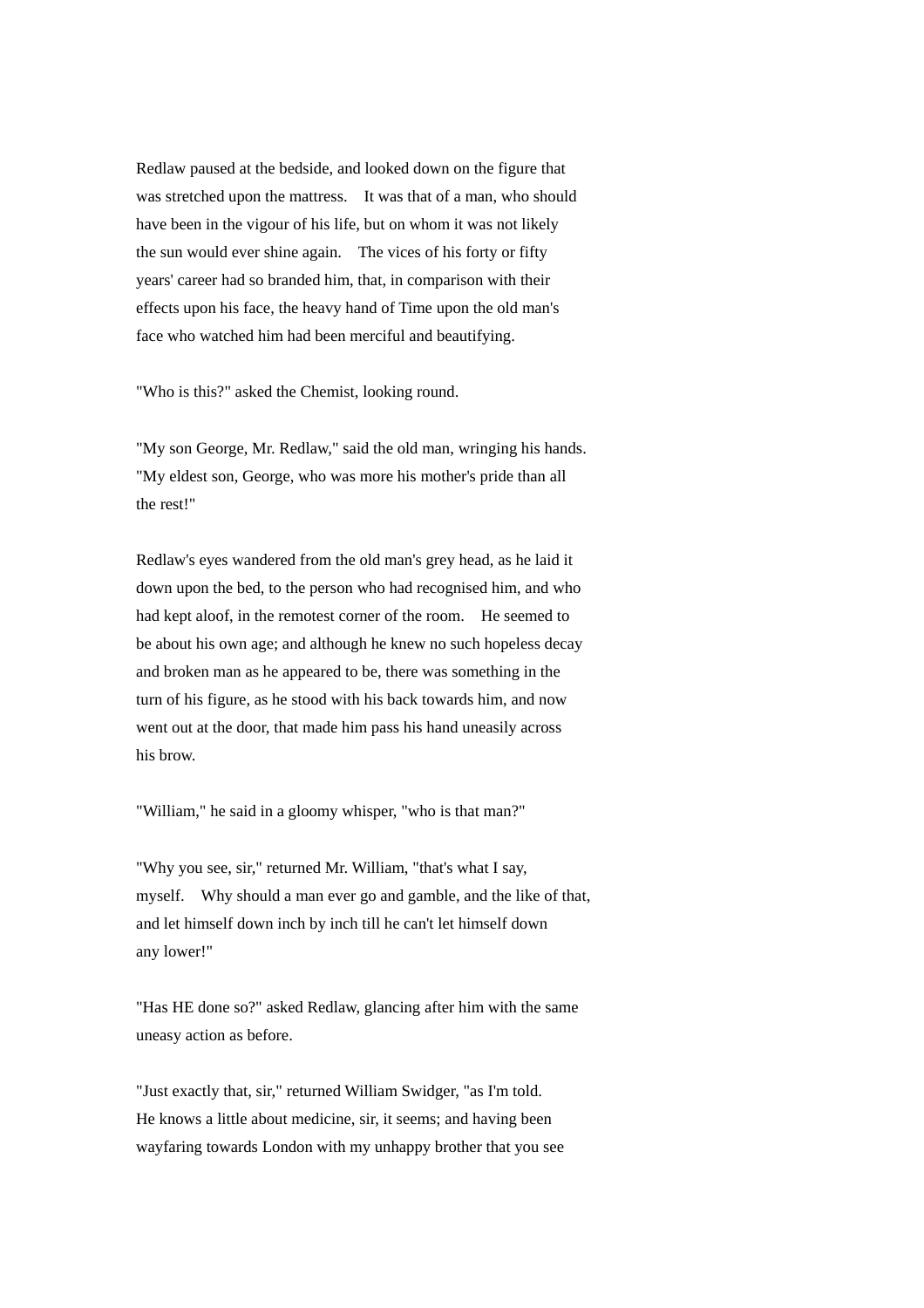here," Mr. William passed his coat-sleeve across his eyes, "and being lodging up stairs for the night - what I say, you see, is that strange companions come together here sometimes - he looked in to attend upon him, and came for us at his request. What a mournful spectacle, sir! But that's where it is. It's enough to kill my father!"

Redlaw looked up, at these words, and, recalling where he was and with whom, and the spell he carried with him - which his surprise had obscured - retired a little, hurriedly, debating with himself whether to shun the house that moment, or remain.

Yielding to a certain sullen doggedness, which it seemed to be a part of his condition to struggle with, he argued for remaining.

"Was it only yesterday," he said, "when I observed the memory of this old man to be a tissue of sorrow and trouble, and shall I be afraid, to-night, to shake it? Are such remembrances as I can drive away, so precious to this dying man that I need fear for HIM? No! I'll stay here."

But he stayed in fear and trembling none the less for these words; and, shrouded in his black cloak with his face turned from them, stood away from the bedside, listening to what they said, as if he felt himself a demon in the place.

"Father!" murmured the sick man, rallying a little from stupor.

"My boy! My son George!" said old Philip.

"You spoke, just now, of my being mother's favourite, long ago. It's a dreadful thing to think now, of long ago!"

"No, no, no;" returned the old man. "Think of it. Don't say it's dreadful. It's not dreadful to me, my son."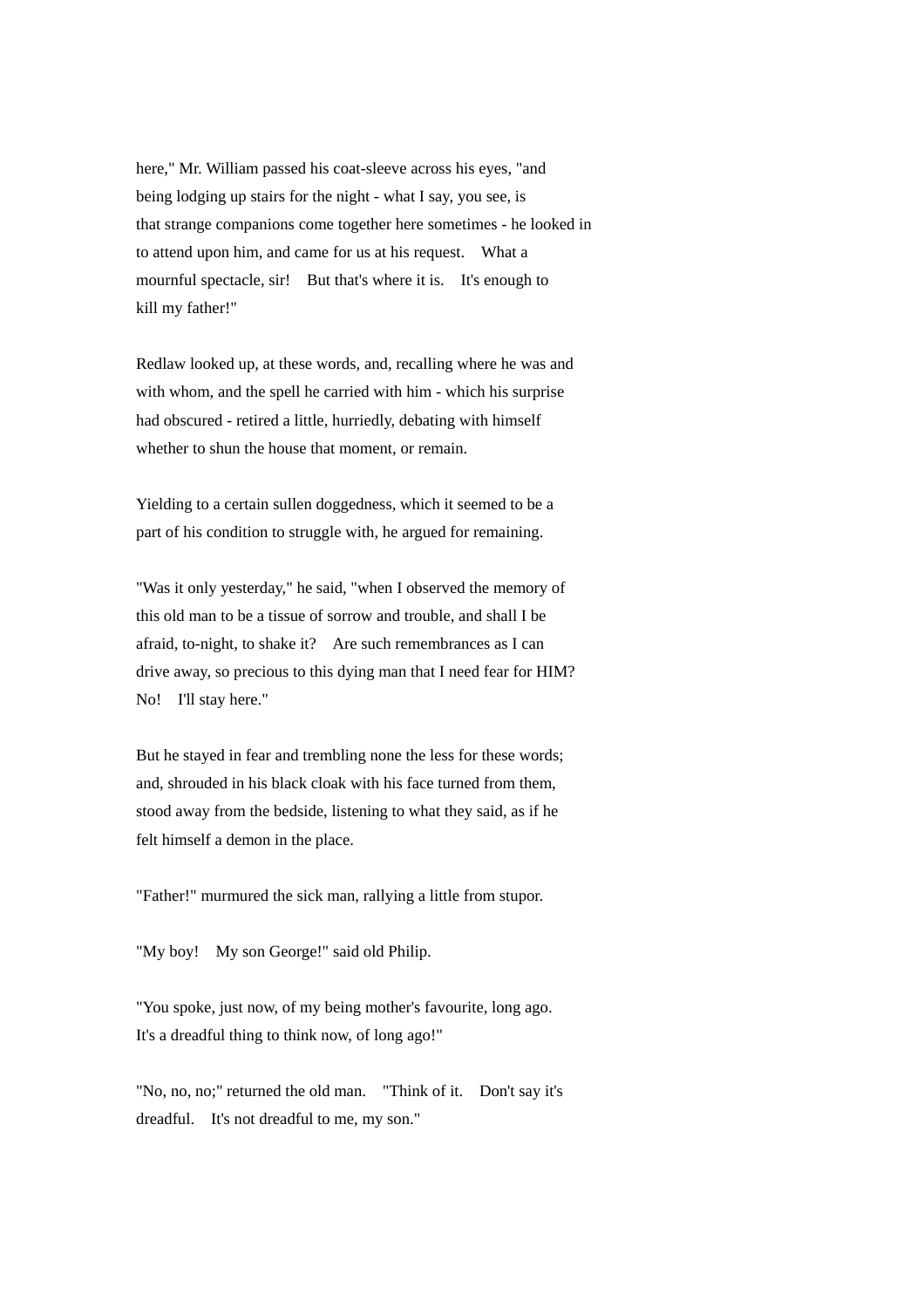"It cuts you to the heart, father." For the old man's tears were falling on him.

"Yes, yes," said Philip, "so it does; but it does me good. It's a heavy sorrow to think of that time, but it does me good, George. Oh, think of it too, think of it too, and your heart will be softened more and more! Where's my son William? William, my boy, your mother loved him dearly to the last, and with her latest breath said, 'Tell him I forgave him, blessed him, and prayed for him.' Those were her words to me. I have never forgotten them, and I'm eighty-seven!"

"Father!" said the man upon the bed, "I am dying, I know. I am so far gone, that I can hardly speak, even of what my mind most runs on. Is there any hope for me beyond this bed?"

"There is hope," returned the old man, "for all who are softened and penitent. There is hope for all such. Oh!" he exclaimed, clasping his hands and looking up, "I was thankful, only yesterday, that I could remember this unhappy son when he was an innocent child. But what a comfort it is, now, to think that even God himself has that remembrance of him!"

Redlaw spread his hands upon his face, and shrank, like a murderer.

"Ah!" feebly moaned the man upon the bed. "The waste since then, the waste of life since then!"

"But he was a child once," said the old man. "He played with children. Before he lay down on his bed at night, and fell into his guiltless rest, he said his prayers at his poor mother's knee. I have seen him do it, many a time; and seen her lay his head upon her breast, and kiss him. Sorrowful as it was to her and me, to think of this, when he went so wrong, and when our hopes and plans for him were all broken, this gave him still a hold upon us, that nothing else could have given. Oh, Father, so much better than the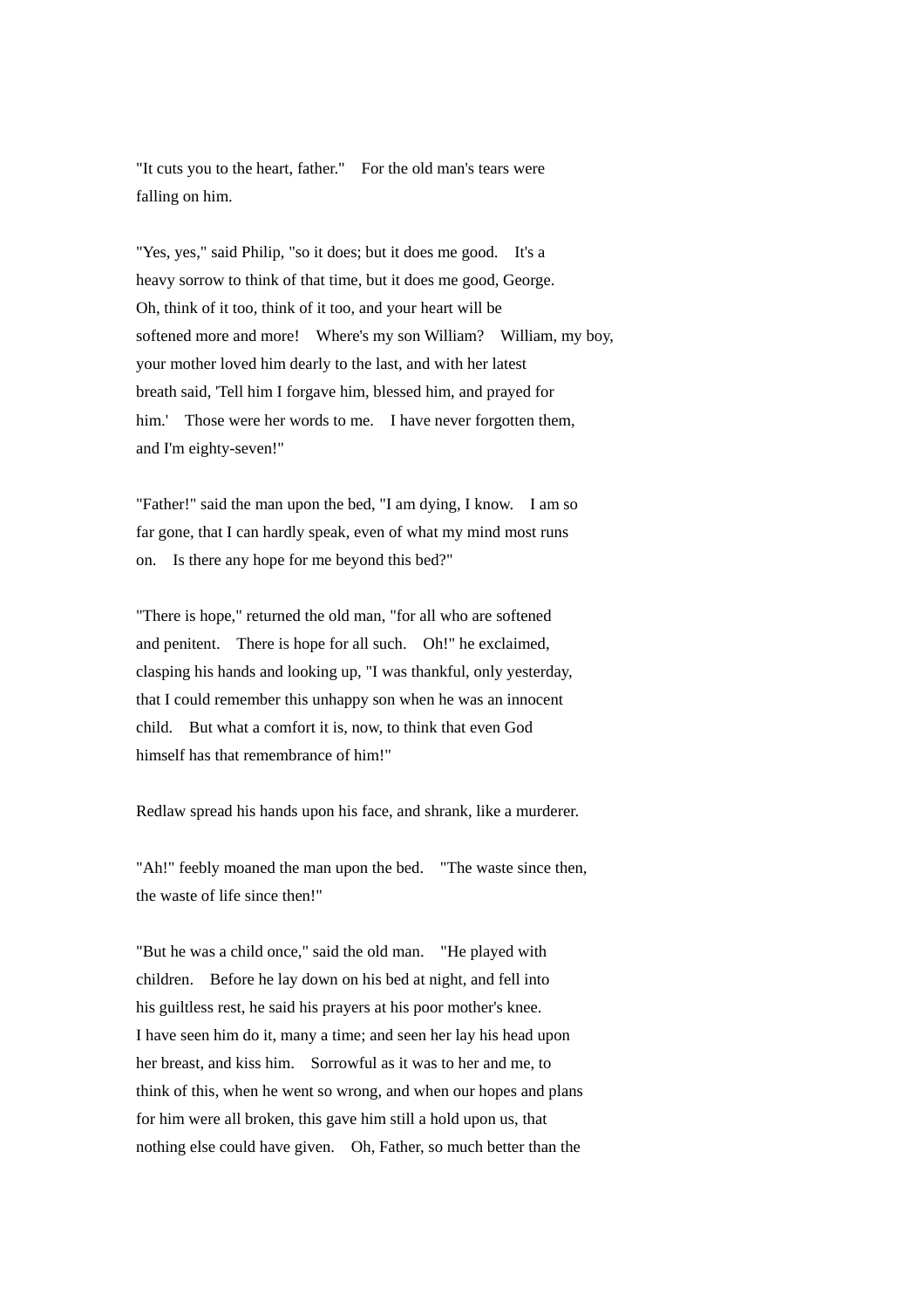fathers upon earth! Oh, Father, so much more afflicted by the errors of Thy children! take this wanderer back! Not as he is, but as he was then, let him cry to Thee, as he has so often seemed to cry to us!"

As the old man lifted up his trembling hands, the son, for whom he made the supplication, laid his sinking head against him for support and comfort, as if he were indeed the child of whom he spoke.

When did man ever tremble, as Redlaw trembled, in the silence that ensued! He knew it must come upon them, knew that it was coming fast.

"My time is very short, my breath is shorter," said the sick man, supporting himself on one arm, and with the other groping in the air, "and I remember there is something on my mind concerning the man who was here just now, Father and William - wait! - is there really anything in black, out there?"

"Yes, yes, it is real," said his aged father.

"Is it a man?"

"What I say myself, George," interposed his brother, bending kindly over him. "It's Mr. Redlaw."

"I thought I had dreamed of him. Ask him to come here."

The Chemist, whiter than the dying man, appeared before him. Obedient to the motion of his hand, he sat upon the bed.

"It has been so ripped up, to-night, sir," said the sick man, laying his hand upon his heart, with a look in which the mute, imploring agony of his condition was concentrated, "by the sight of my poor old father, and the thought of all the trouble I have been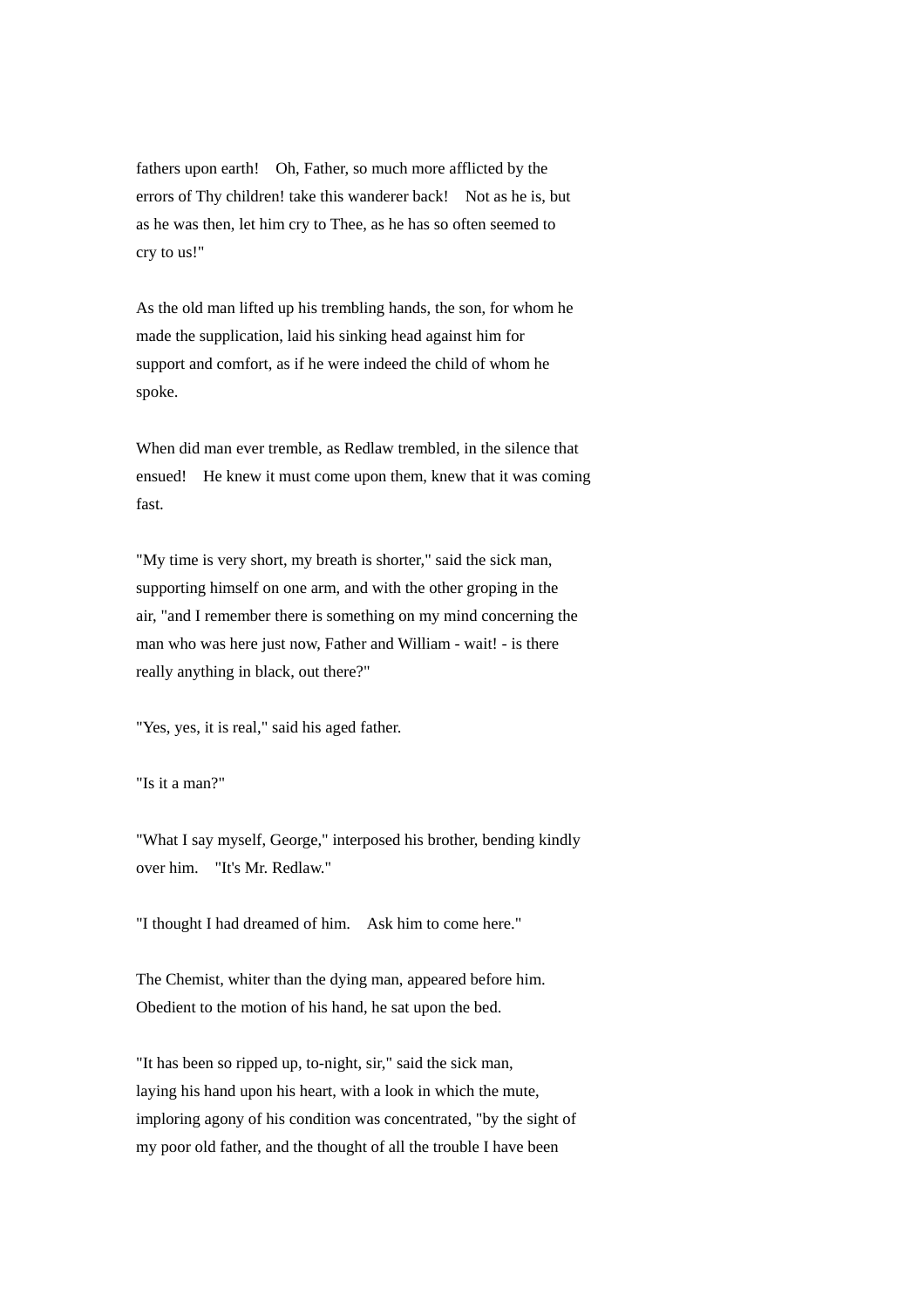the cause of, and all the wrong and sorrow lying at my door, that - ""

Was it the extremity to which he had come, or was it the dawning of another change, that made him stop?

" - that what I CAN do right, with my mind running on so much, so fast, I'll try to do. There was another man here. Did you see him?"

Redlaw could not reply by any word; for when he saw that fatal sign he knew so well now, of the wandering hand upon the forehead, his voice died at his lips. But he made some indication of assent.

"He is penniless, hungry, and destitute. He is completely beaten down, and has no resource at all. Look after him! Lose no time! I know he has it in his mind to kill himself."

It was working. It was on his face. His face was changing, hardening, deepening in all its shades, and losing all its sorrow.

"Don't you remember? Don't you know him?" he pursued.

He shut his face out for a moment, with the hand that again wandered over his forehead, and then it lowered on Redlaw, reckless, ruffianly, and callous.

"Why, d-n you!" he said, scowling round, "what have you been doing to me here! I have lived bold, and I mean to die bold. To the Devil with you!"

And so lay down upon his bed, and put his arms up, over his head and ears, as resolute from that time to keep out all access, and to die in his indifference.

If Redlaw had been struck by lightning, it could not have struck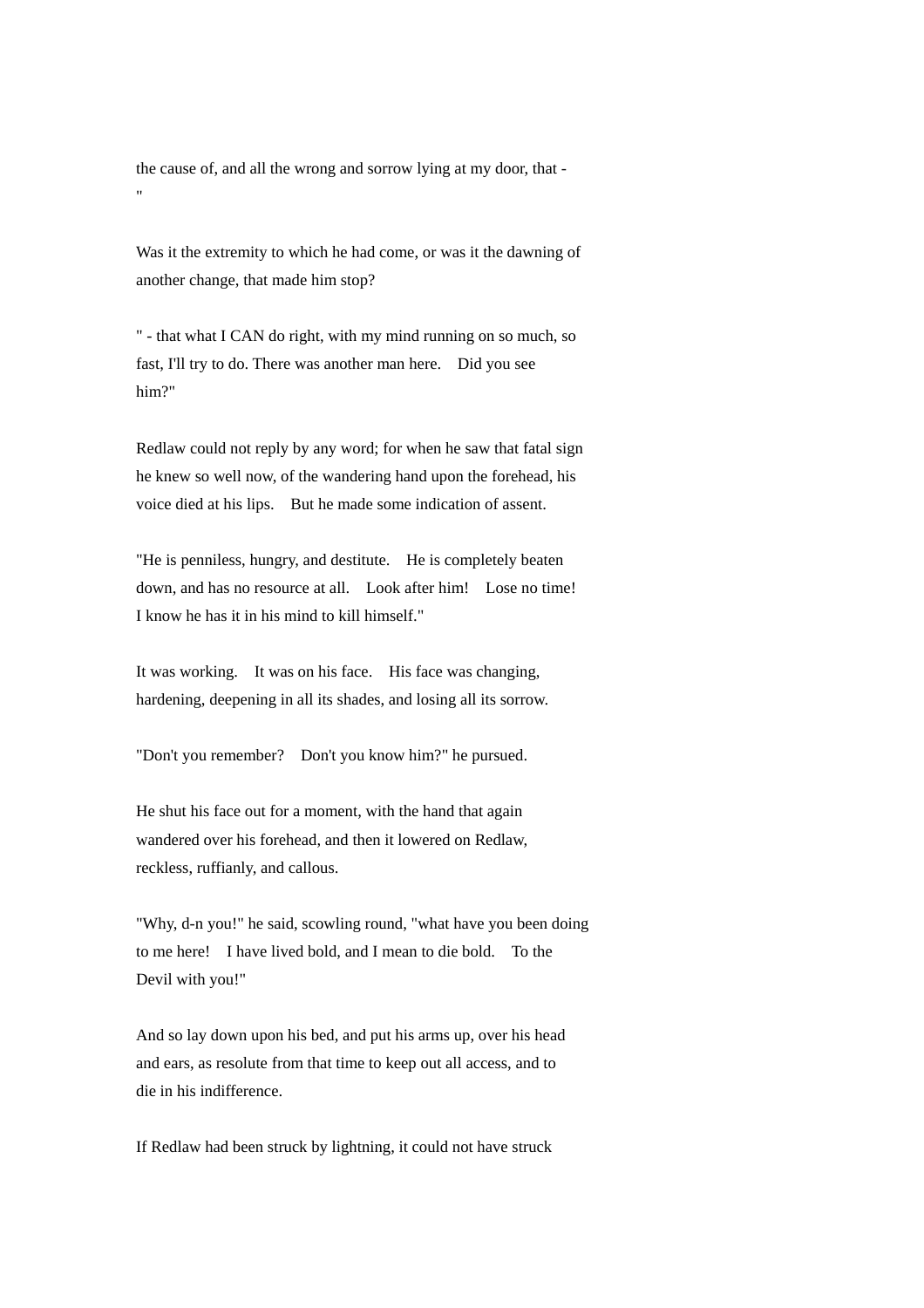him from the bedside with a more tremendous shock. But the old man, who had left the bed while his son was speaking to him, now returning, avoided it quickly likewise, and with abhorrence.

"Where's my boy William?" said the old man hurriedly. "William, come away from here. We'll go home."

"Home, father!" returned William. "Are you going to leave your own son?"

"Where's my own son?" replied the old man.

"Where? why, there!"

"That's no son of mine," said Philip, trembling with resentment. "No such wretch as that, has any claim on me. My children are pleasant to look at, and they wait upon me, and get my meat and drink ready, and are useful to me. I've a right to it! I'm eighty-seven!"

"You're old enough to be no older," muttered William, looking at him grudgingly, with his hands in his pockets. "I don't know what good you are, myself. We could have a deal more pleasure without you."

"MY son, Mr. Redlaw!" said the old man. "MY son, too! The boy talking to me of MY son! Why, what has he ever done to give me any pleasure, I should like to know?"

"I don't know what you have ever done to give ME any pleasure," said William, sulkily.

"Let me think," said the old man. "For how many Christmas times running, have I sat in my warm place, and never had to come out in the cold night air; and have made good cheer, without being disturbed by any such uncomfortable, wretched sight as him there?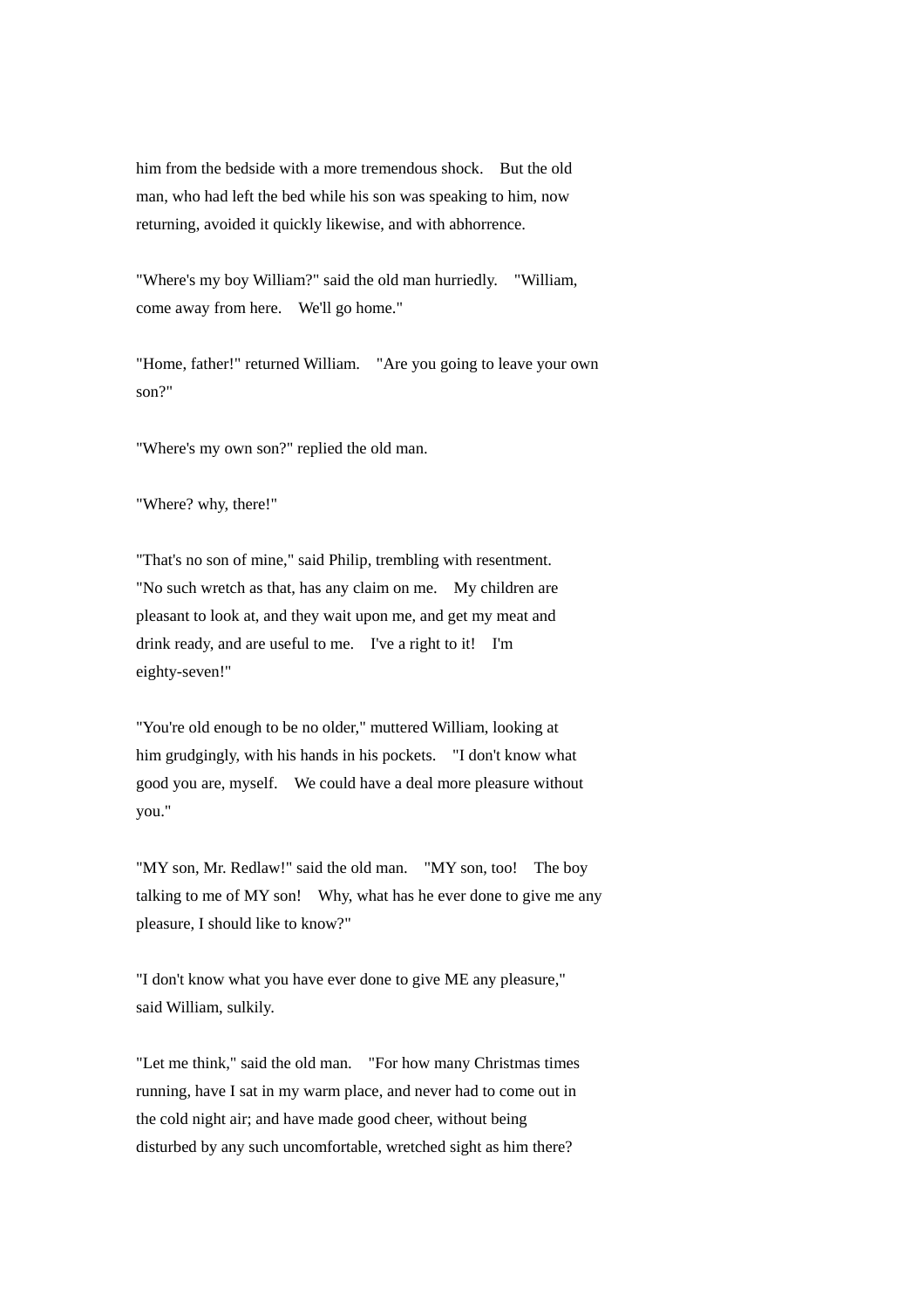Is it twenty, William?"

"Nigher forty, it seems," he muttered. "Why, when I look at my father, sir, and come to think of it," addressing Redlaw, with an impatience and irritation that were quite new, "I'm whipped if I can see anything in him but a calendar of ever so many years of eating and drinking, and making himself comfortable, over and over again."

"I - I'm eighty-seven," said the old man, rambling on, childishly and weakly, "and I don't know as I ever was much put out by anything. I'm not going to begin now, because of what he calls my son. He's not my son. I've had a power of pleasant times. I recollect once - no I don't - no, it's broken off. It was something about a game of cricket and a friend of mine, but it's somehow broken off. I wonder who he was - I suppose I liked him? And I wonder what became of him - I suppose he died? But I don't know. And I don't care, neither; I don't care a bit."

In his drowsy chuckling, and the shaking of his head, he put his hands into his waistcoat pockets. In one of them he found a bit of holly (left there, probably last night), which he now took out, and looked at.

"Berries, eh?" said the old man. "Ah! It's a pity they're not good to eat. I recollect, when I was a little chap about as high as that, and out a walking with - let me see - who was I out a walking with? - no, I don't remember how that was. I don't remember as I ever walked with any one particular, or cared for any one, or any one for me. Berries, eh? There's good cheer when there's berries. Well; I ought to have my share of it, and to be waited on, and kept warm and comfortable; for I'm eighty-seven, and a poor old man. I'm eigh-ty-seven. Eigh-ty-seven!"

The drivelling, pitiable manner in which, as he repeated this, he nibbled at the leaves, and spat the morsels out; the cold,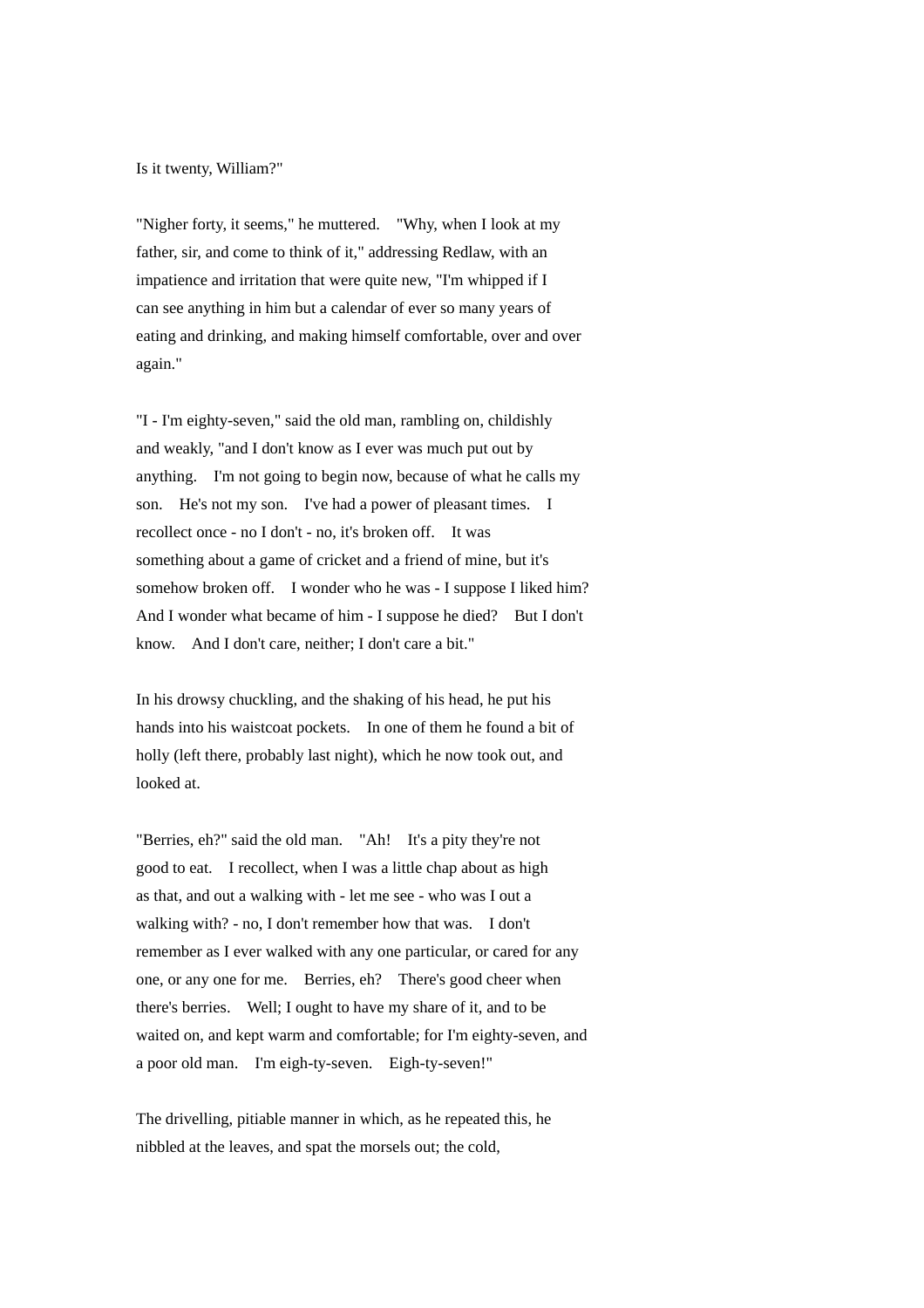uninterested eye with which his youngest son (so changed) regarded him; the determined apathy with which his eldest son lay hardened in his sin; impressed themselves no more on Redlaw's observation, for he broke his way from the spot to which his feet seemed to have been fixed, and ran out of the house.

His guide came crawling forth from his place of refuge, and was ready for him before he reached the arches.

"Back to the woman's?" he inquired.

"Back, quickly!" answered Redlaw. "Stop nowhere on the way!"

For a short distance the boy went on before; but their return was more like a flight than a walk, and it was as much as his bare feet could do, to keep pace with the Chemist's rapid strides. Shrinking from all who passed, shrouded in his cloak, and keeping it drawn closely about him, as though there were mortal contagion in any fluttering touch of his garments, he made no pause until they reached the door by which they had come out. He unlocked it with his key, went in, accompanied by the boy, and hastened through the dark passages to his own chamber.

The boy watched him as he made the door fast, and withdrew behind the table, when he looked round.

"Come!" he said. "Don't you touch me! You've not brought me here to take my money away."

Redlaw threw some more upon the ground. He flung his body on it immediately, as if to hide it from him, lest the sight of it should tempt him to reclaim it; and not until he saw him seated by his lamp, with his face hidden in his hands, began furtively to pick it up. When he had done so, he crept near the fire, and, sitting down in a great chair before it, took from his breast some broken scraps of food, and fell to munching, and to staring at the blaze, and now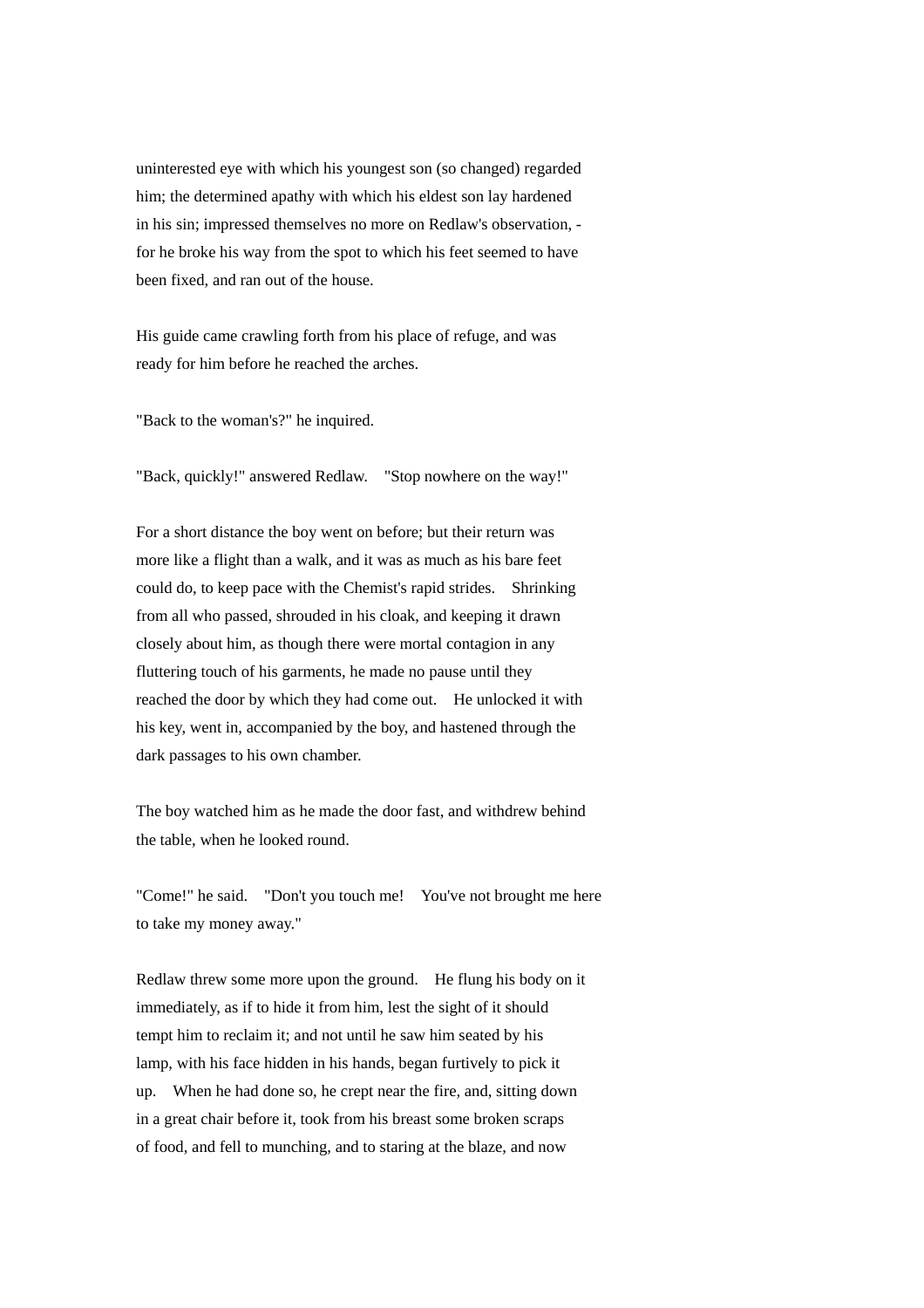and then to glancing at his shillings, which he kept clenched up in a bunch, in one hand.

"And this," said Redlaw, gazing on him with increased repugnance and fear, "is the only one companion I have left on earth!"

How long it was before he was aroused from his contemplation of this creature, whom he dreaded so - whether half-an-hour, or half the night - he knew not. But the stillness of the room was broken by the boy (whom he had seen listening) starting up, and running towards the door.

"Here's the woman coming!" he exclaimed.

The Chemist stopped him on his way, at the moment when she knocked.

"Let me go to her, will you?" said the boy.

"Not now," returned the Chemist. "Stay here. Nobody must pass in or out of the room now. Who's that?"

"It's I, sir," cried Milly. "Pray, sir, let me in!"

"No! not for the world!" he said.

"Mr. Redlaw, Mr. Redlaw, pray, sir, let me in."

"What is the matter?" he said, holding the boy.

"The miserable man you saw, is worse, and nothing I can say will wake him from his terrible infatuation. William's father has turned childish in a moment, William himself is changed. The shock has been too sudden for him; I cannot understand him; he is not like himself. Oh, Mr. Redlaw, pray advise me, help me!"

"No! No! No!" he answered.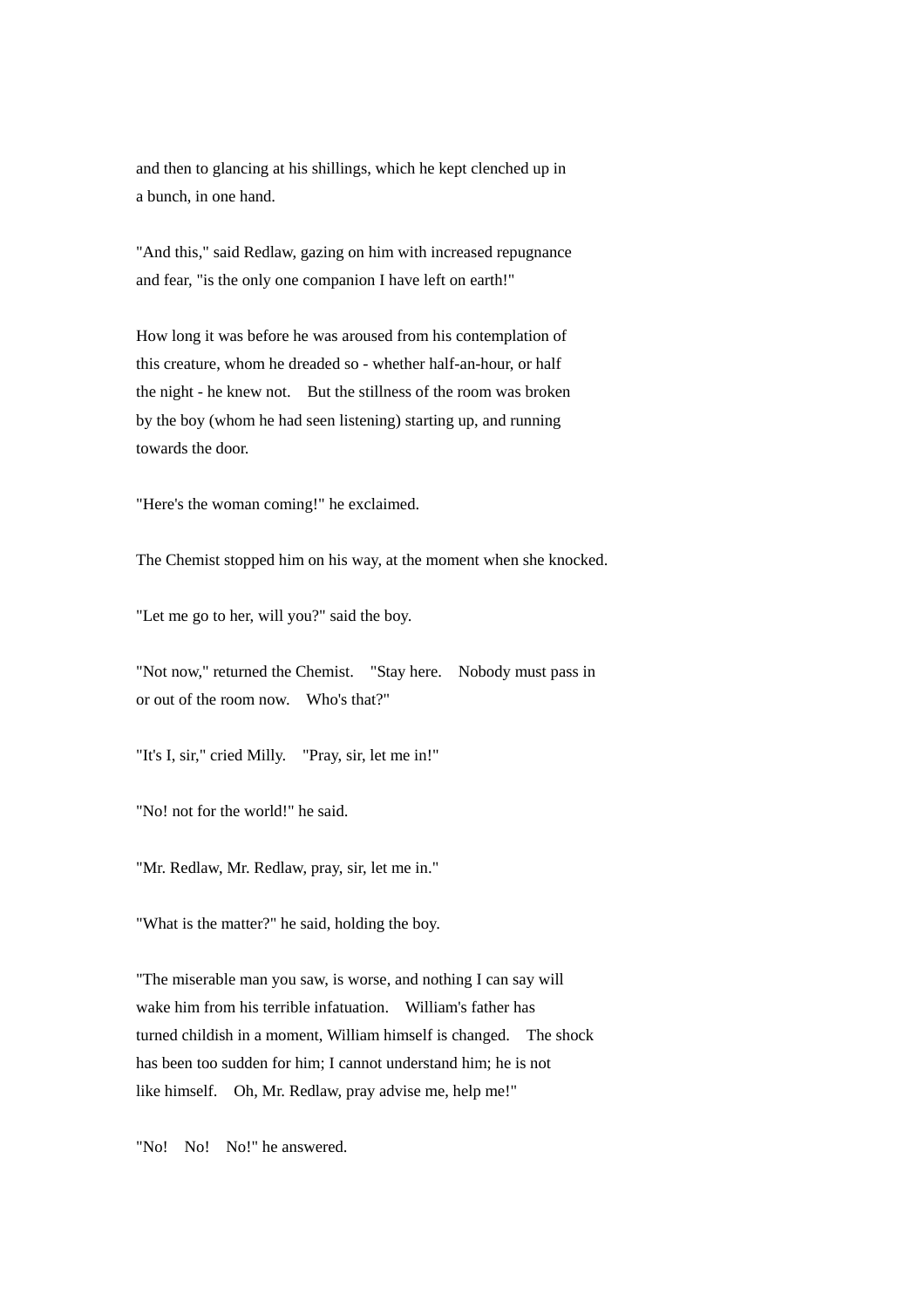"Mr. Redlaw! Dear sir! George has been muttering, in his doze, about the man you saw there, who, he fears, will kill himself."

"Better he should do it, than come near me!"

"He says, in his wandering, that you know him; that he was your friend once, long ago; that he is the ruined father of a student here - my mind misgives me, of the young gentleman who has been ill. What is to be done? How is he to be followed? How is he to be saved? Mr. Redlaw, pray, oh, pray, advise me! Help me!"

All this time he held the boy, who was half-mad to pass him, and let her in.

"Phantoms! Punishers of impious thoughts!" cried Redlaw, gazing round in anguish, "look upon me! From the darkness of my mind, let the glimmering of contrition that I know is there, shine up and show my misery! In the material world as I have long taught, nothing can be spared; no step or atom in the wondrous structure could be lost, without a blank being made in the great universe. I know, now, that it is the same with good and evil, happiness and sorrow, in the memories of men. Pity me! Relieve me!"

There was no response, but her "Help me, help me, let me in!" and the boy's struggling to get to her.

"Shadow of myself! Spirit of my darker hours!" cried Redlaw, in distraction, "come back, and haunt me day and night, but take this gift away! Or, if it must still rest with me, deprive me of the dreadful power of giving it to others. Undo what I have done. Leave me benighted, but restore the day to those whom I have cursed. As I have spared this woman from the first, and as I never will go forth again, but will die here, with no hand to tend me, save this creature's who is proof against me, - hear me!"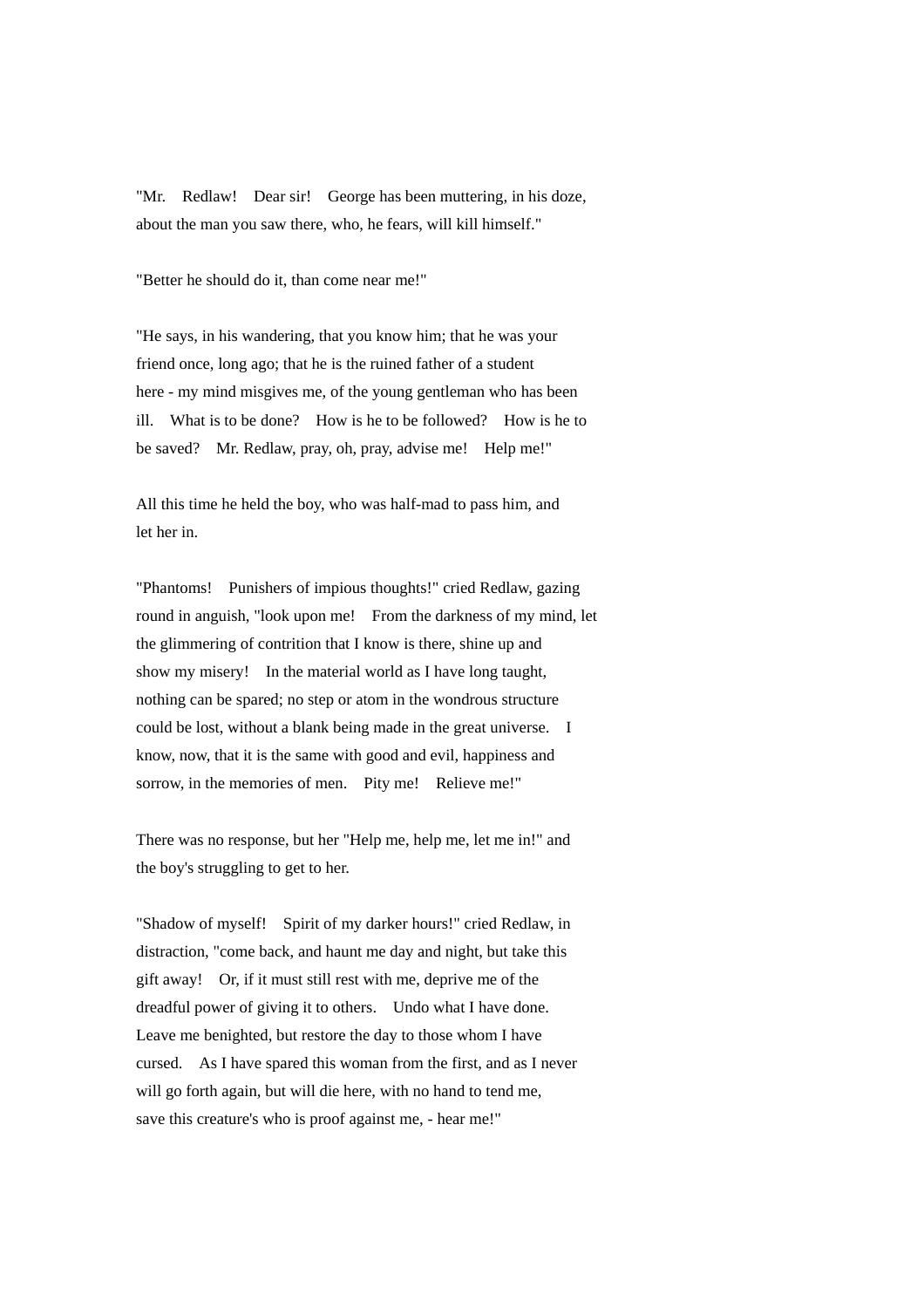The only reply still was, the boy struggling to get to her, while he held him back; and the cry, increasing in its energy, "Help! let me in. He was your friend once, how shall he be followed, how shall he be saved? They are all changed, there is no one else to help me, pray, pray, let me in!"

## CHAPTER III - The Gift Reversed

NIGHT was still heavy in the sky. On open plains, from hill-tops, and from the decks of solitary ships at sea, a distant low-lying line, that promised by-and-by to change to light, was visible in the dim horizon; but its promise was remote and doubtful, and the moon was striving with the night-clouds busily.

The shadows upon Redlaw's mind succeeded thick and fast to one another, and obscured its light as the night-clouds hovered between the moon and earth, and kept the latter veiled in darkness. Fitful and uncertain as the shadows which the night-clouds cast, were their concealments from him, and imperfect revelations to him; and, like the night-clouds still, if the clear light broke forth for a moment, it was only that they might sweep over it, and make the darkness deeper than before.

Without, there was a profound and solemn hush upon the ancient pile of building, and its buttresses and angles made dark shapes of mystery upon the ground, which now seemed to retire into the smooth white snow and now seemed to come out of it, as the moon's path was more or less beset. Within, the Chemist's room was indistinct and murky, by the light of the expiring lamp; a ghostly silence had succeeded to the knocking and the voice outside; nothing was audible but, now and then, a low sound among the whitened ashes of the fire, as of its yielding up its last breath. Before it on the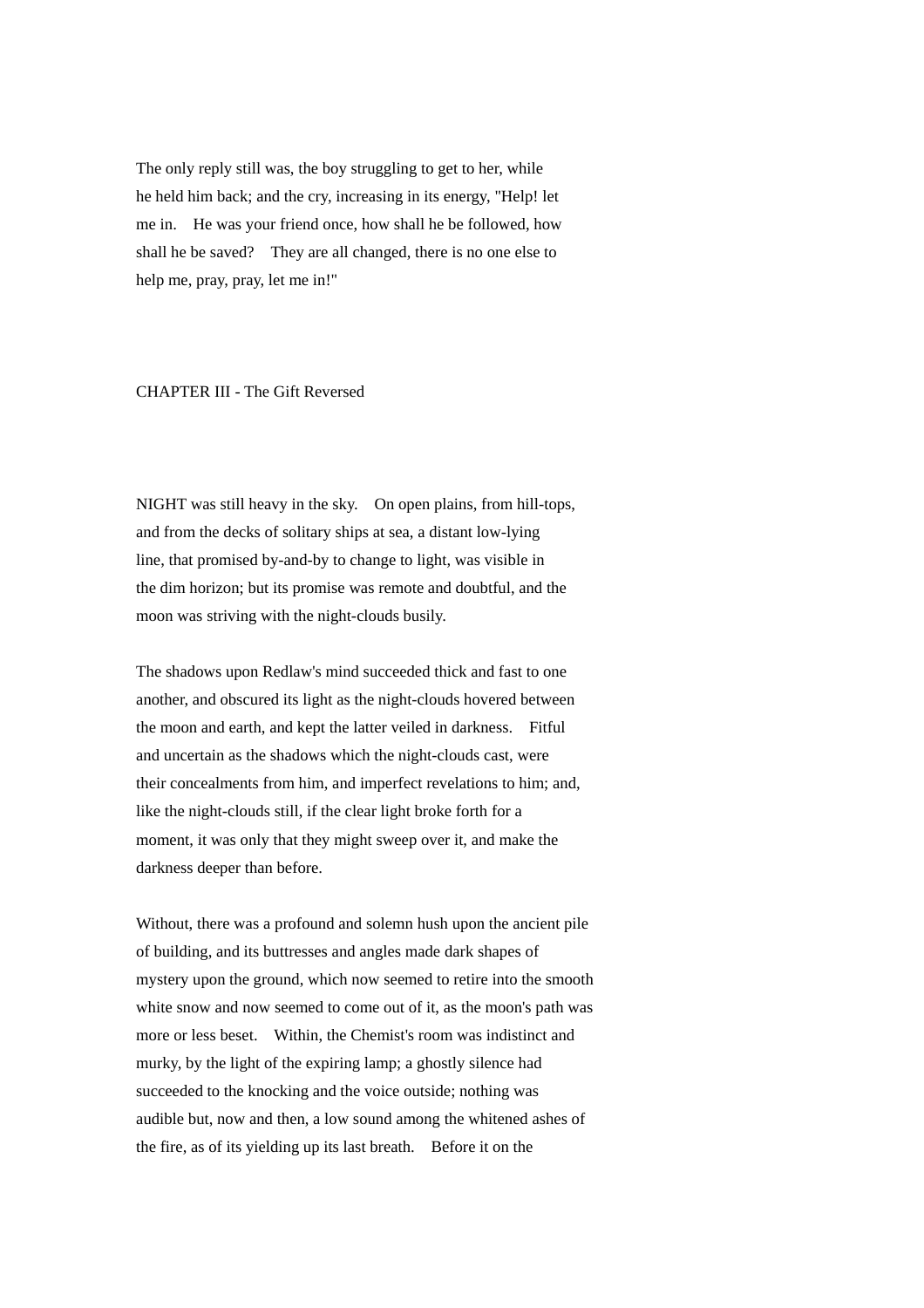ground the boy lay fast asleep. In his chair, the Chemist sat, as he had sat there since the calling at his door had ceased - like a man turned to stone.

At such a time, the Christmas music he had heard before, began to play. He listened to it at first, as he had listened in the church-yard; but presently - it playing still, and being borne towards him on the night air, in a low, sweet, melancholy strain he rose, and stood stretching his hands about him, as if there were some friend approaching within his reach, on whom his desolate touch might rest, yet do no harm. As he did this, his face became less fixed and wondering; a gentle trembling came upon him; and at last his eyes filled with tears, and he put his hands before them, and bowed down his head.

His memory of sorrow, wrong, and trouble, had not come back to him; he knew that it was not restored; he had no passing belief or hope that it was. But some dumb stir within him made him capable, again, of being moved by what was hidden, afar off, in the music. If it were only that it told him sorrowfully the value of what he had lost, he thanked Heaven for it with a fervent gratitude.

As the last chord died upon his ear, he raised his head to listen to its lingering vibration. Beyond the boy, so that his sleeping figure lay at its feet, the Phantom stood, immovable and silent, with its eyes upon him.

Ghastly it was, as it had ever been, but not so cruel and relentless in its aspect - or he thought or hoped so, as he looked upon it trembling. It was not alone, but in its shadowy hand it held another hand.

And whose was that? Was the form that stood beside it indeed Milly's, or but her shade and picture? The quiet head was bent a little, as her manner was, and her eyes were looking down, as if in pity, on the sleeping child. A radiant light fell on her face, but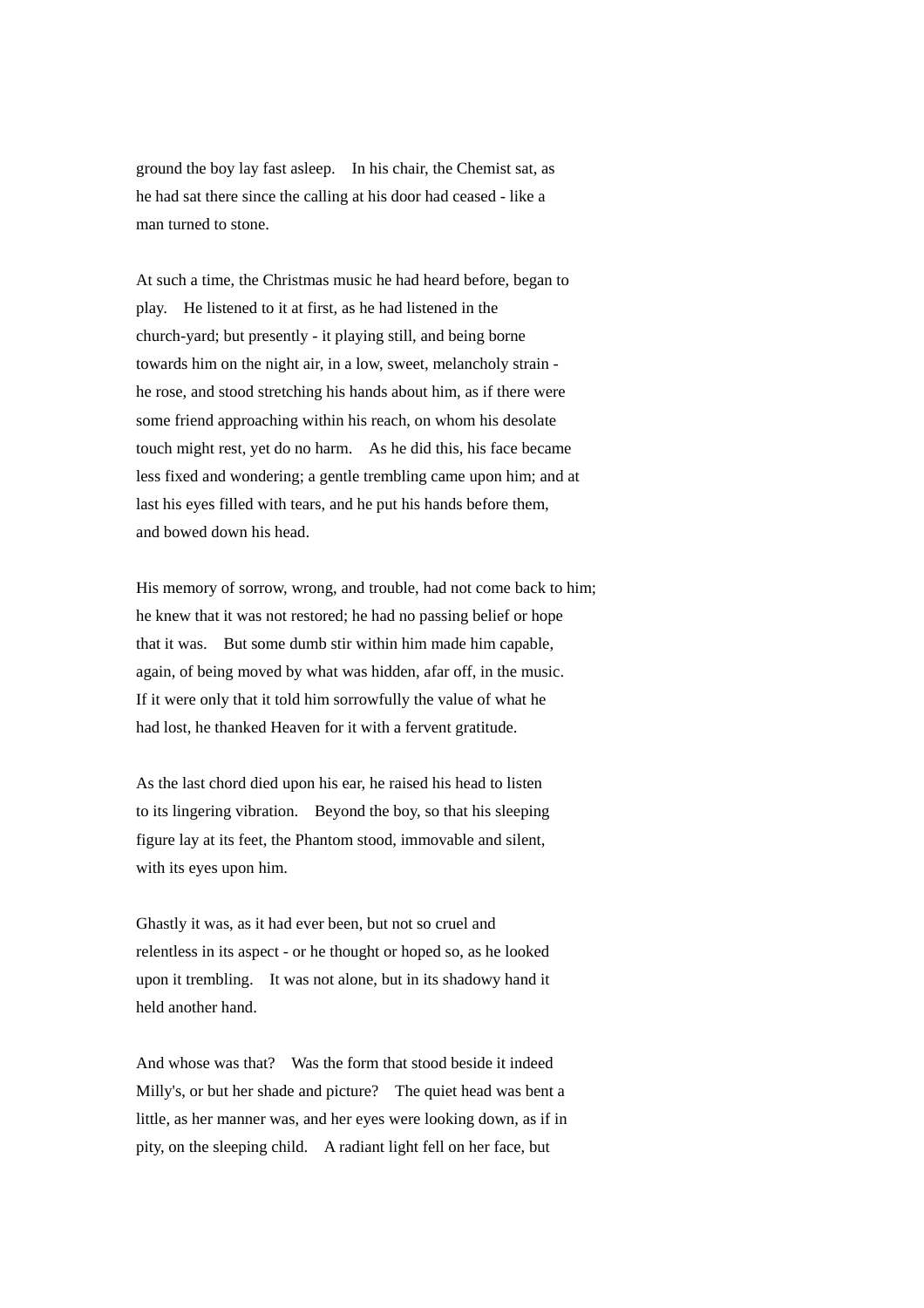did not touch the Phantom; for, though close beside her, it was dark and colourless as ever.

"Spectre!" said the Chemist, newly troubled as he looked, "I have not been stubborn or presumptuous in respect of her. Oh, do not bring her here. Spare me that!"

"This is but a shadow," said the Phantom; "when the morning shines seek out the reality whose image I present before you."

"Is it my inexorable doom to do so?" cried the Chemist.

"It is," replied the Phantom.

"To destroy her peace, her goodness; to make her what I am myself, and what I have made of others!"

"I have said seek her out," returned the Phantom. "I have said no more."

"Oh, tell me," exclaimed Redlaw, catching at the hope which he fancied might lie hidden in the words. "Can I undo what I have done?"

"No," returned the Phantom.

"I do not ask for restoration to myself," said Redlaw. "What I abandoned, I abandoned of my own free will, and have justly lost. But for those to whom I have transferred the fatal gift; who never sought it; who unknowingly received a curse of which they had no warning, and which they had no power to shun; can I do nothing?"

"Nothing," said the Phantom.

"If I cannot, can any one?"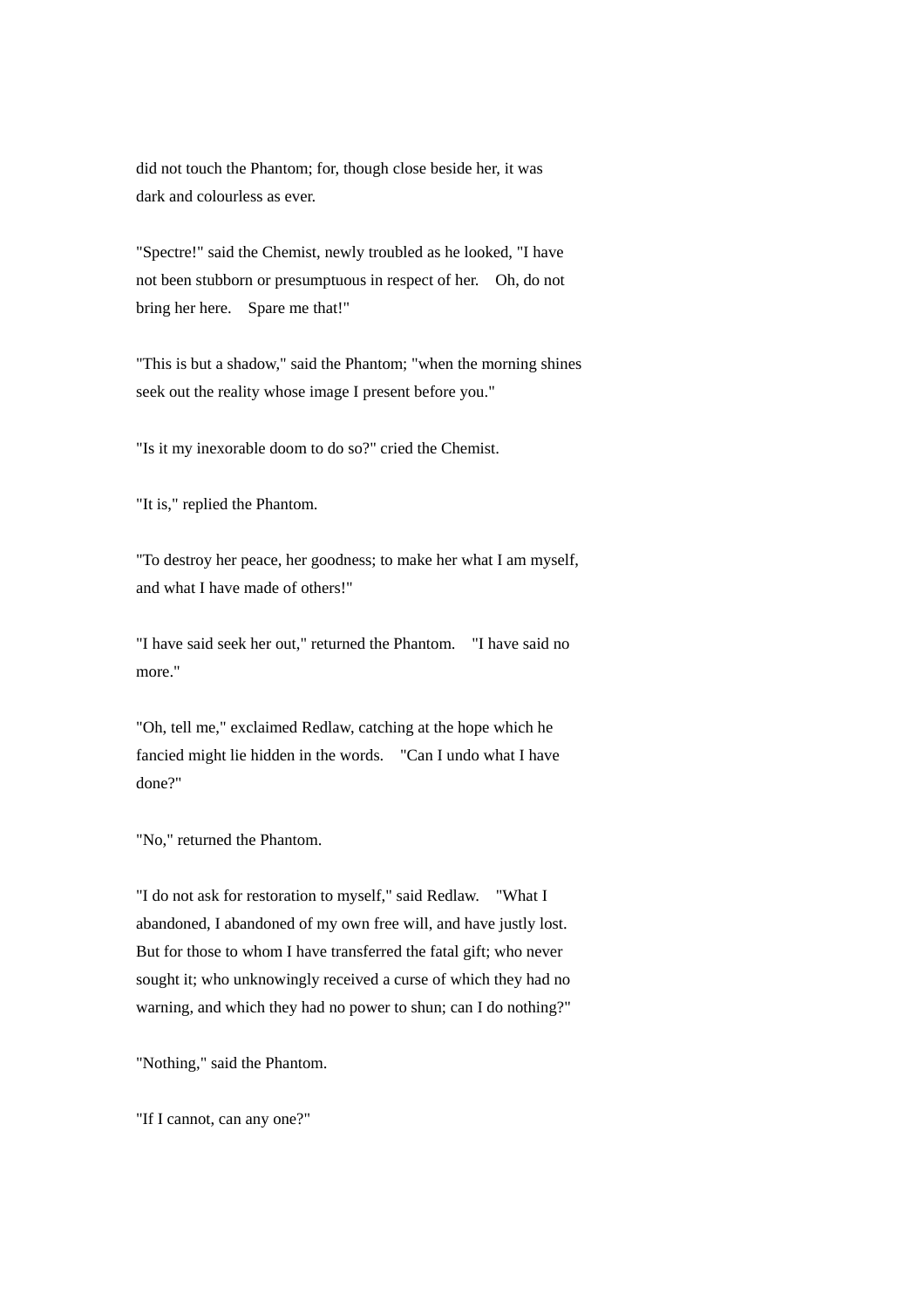The Phantom, standing like a statue, kept its gaze upon him for a while; then turned its head suddenly, and looked upon the shadow at its side.

"Ah! Can she?" cried Redlaw, still looking upon the shade.

The Phantom released the hand it had retained till now, and softly raised its own with a gesture of dismissal. Upon that, her shadow, still preserving the same attitude, began to move or melt away.

"Stay," cried Redlaw with an earnestness to which he could not give enough expression. "For a moment! As an act of mercy! I know that some change fell upon me, when those sounds were in the air just now. Tell me, have I lost the power of harming her? May I go near her without dread? Oh, let her give me any sign of hope!"

The Phantom looked upon the shade as he did - not at him - and gave no answer.

"At least, say this - has she, henceforth, the consciousness of any power to set right what I have done?"

"She has not," the Phantom answered.

"Has she the power bestowed on her without the consciousness?"

The phantom answered: "Seek her out."

And her shadow slowly vanished.

They were face to face again, and looking on each other, as intently and awfully as at the time of the bestowal of the gift, across the boy who still lay on the ground between them, at the Phantom's feet.

"Terrible instructor," said the Chemist, sinking on his knee before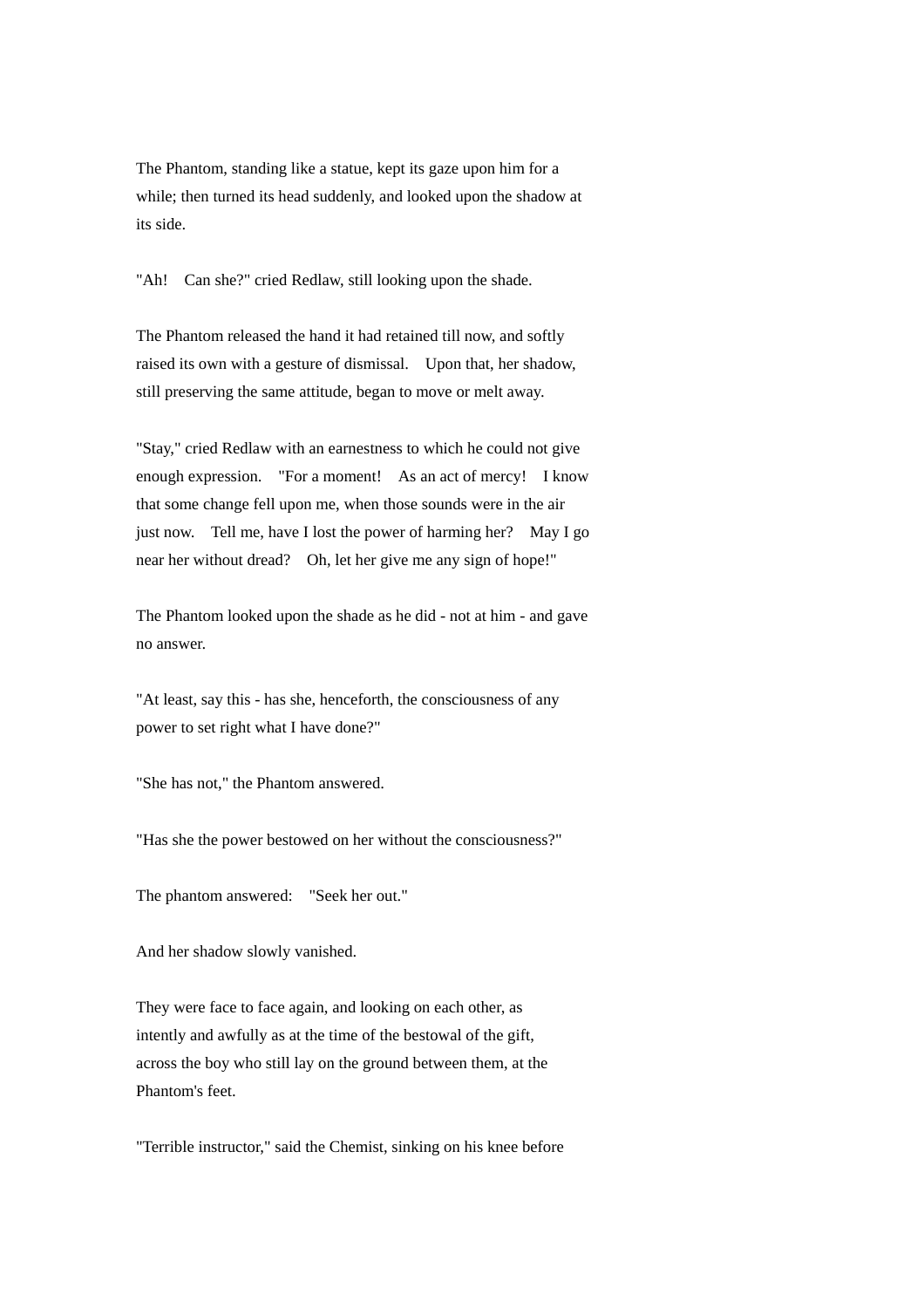it, in an attitude of supplication, "by whom I was renounced, but by whom I am revisited (in which, and in whose milder aspect, I would fain believe I have a gleam of hope), I will obey without inquiry, praying that the cry I have sent up in the anguish of my soul has been, or will be, heard, in behalf of those whom I have injured beyond human reparation. But there is one thing - "

"You speak to me of what is lying here," the phantom interposed, and pointed with its finger to the boy.

"I do," returned the Chemist. "You know what I would ask. Why has this child alone been proof against my influence, and why, why, have I detected in its thoughts a terrible companionship with mine?"

"This," said the Phantom, pointing to the boy, "is the last, completest illustration of a human creature, utterly bereft of such remembrances as you have yielded up. No softening memory of sorrow, wrong, or trouble enters here, because this wretched mortal from his birth has been abandoned to a worse condition than the beasts, and has, within his knowledge, no one contrast, no humanising touch, to make a grain of such a memory spring up in his hardened breast. All within this desolate creature is barren wilderness. All within the man bereft of what you have resigned. is the same barren wilderness. Woe to such a man! Woe, tenfold, to the nation that shall count its monsters such as this, lying here, by hundreds and by thousands!"

Redlaw shrank, appalled, from what he heard.

"There is not," said the Phantom, "one of these - not one - but sows a harvest that mankind MUST reap. From every seed of evil in this boy, a field of ruin is grown that shall be gathered in, and garnered up, and sown again in many places in the world, until regions are overspread with wickedness enough to raise the waters of another Deluge. Open and unpunished murder in a city's streets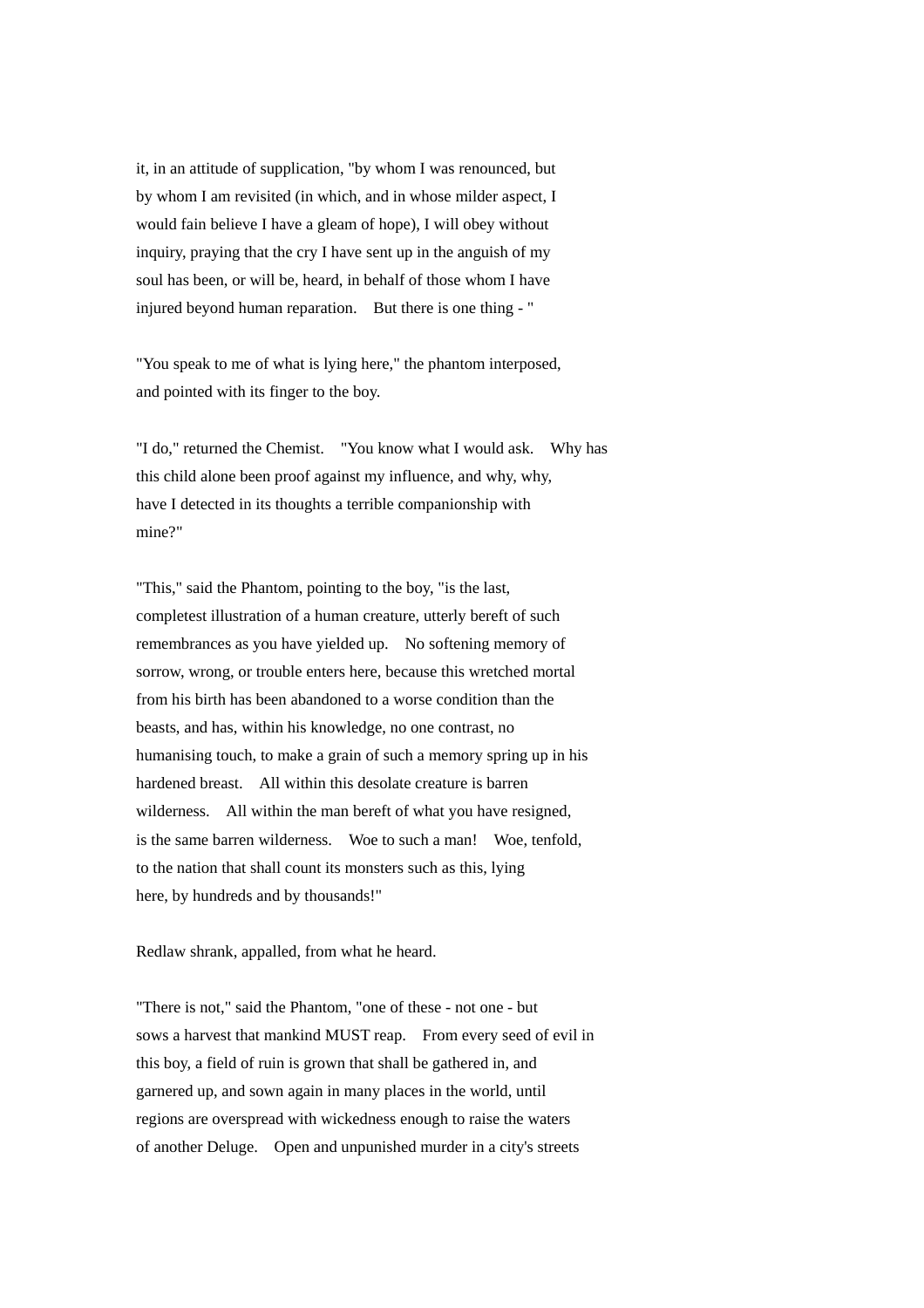would be less guilty in its daily toleration, than one such spectacle as this."

It seemed to look down upon the boy in his sleep. Redlaw, too, looked down upon him with a new emotion.

"There is not a father," said the Phantom, "by whose side in his daily or his nightly walk, these creatures pass; there is not a mother among all the ranks of loving mothers in this land; there is no one risen from the state of childhood, but shall be responsible in his or her degree for this enormity. There is not a country throughout the earth on which it would not bring a curse. There is no religion upon earth that it would not deny; there is no people upon earth it would not put to shame."

The Chemist clasped his hands, and looked, with trembling fear and pity, from the sleeping boy to the Phantom, standing above him with his finger pointing down.

"Behold, I say," pursued the Spectre, "the perfect type of what it was your choice to be. Your influence is powerless here, because from this child's bosom you can banish nothing. His thoughts have been in 'terrible companionship' with yours, because you have gone down to his unnatural level. He is the growth of man's indifference; you are the growth of man's presumption. The beneficent design of Heaven is, in each case, overthrown, and from the two poles of the immaterial world you come together."

The Chemist stooped upon the ground beside the boy, and, with the same kind of compassion for him that he now felt for himself, covered him as he slept, and no longer shrank from him with abhorrence or indifference.

Soon, now, the distant line on the horizon brightened, the darkness faded, the sun rose red and glorious, and the chimney stacks and gables of the ancient building gleamed in the clear air, which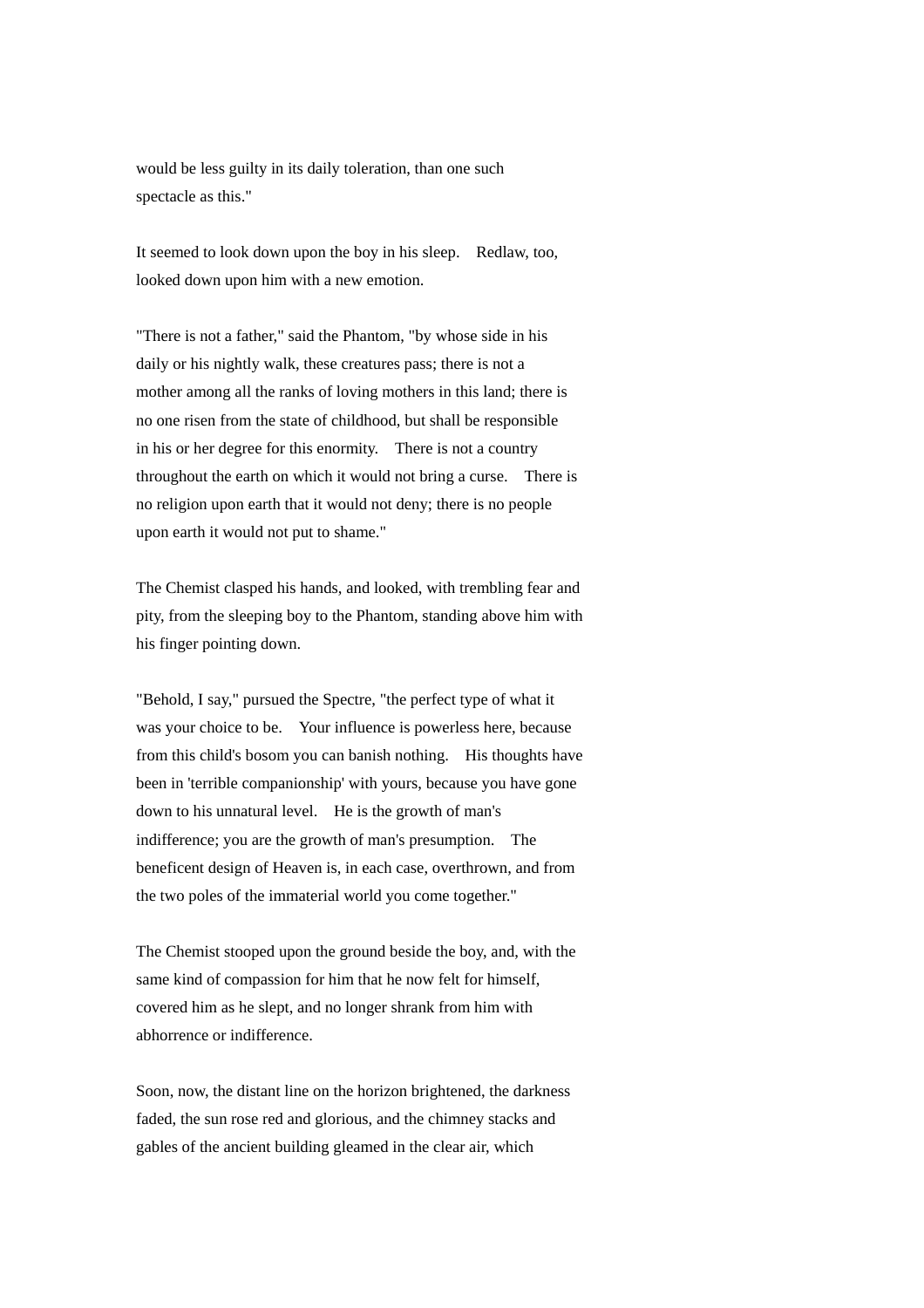turned the smoke and vapour of the city into a cloud of gold. The very sun-dial in his shady corner, where the wind was used to spin with such unwindy constancy, shook off the finer particles of snow that had accumulated on his dull old face in the night, and looked out at the little white wreaths eddying round and round him. Doubtless some blind groping of the morning made its way down into the forgotten crypt so cold and earthy, where the Norman arches were half buried in the ground, and stirred the dull sap in the lazy vegetation hanging to the walls, and quickened the slow principle of life within the little world of wonderful and delicate creation which existed there, with some faint knowledge that the sun was up.

The Tetterbys were up, and doing. Mr. Tetterby took down the shutters of the shop, and, strip by strip, revealed the treasures of the window to the eyes, so proof against their seductions, of Jerusalem Buildings. Adolphus had been out so long already, that he was halfway on to "Morning Pepper." Five small Tetterbys, whose ten round eyes were much inflamed by soap and friction, were in the tortures of a cool wash in the back kitchen; Mrs. Tetterby presiding. Johnny, who was pushed and hustled through his toilet with great rapidity when Moloch chanced to be in an exacting frame of mind (which was always the case), staggered up and down with his charge before the shop door, under greater difficulties than usual; the weight of Moloch being much increased by a complication of defences against the cold, composed of knitted worsted-work, and forming a complete suit of chain-armour, with a head-piece and blue gaiters.

It was a peculiarity of this baby to be always cutting teeth. Whether they never came, or whether they came and went away again, is not in evidence; but it had certainly cut enough, on the showing of Mrs. Tetterby, to make a handsome dental provision for the sign of the Bull and Mouth. All sorts of objects were impressed for the rubbing of its gums, notwithstanding that it always carried, dangling at its waist (which was immediately under its chin), a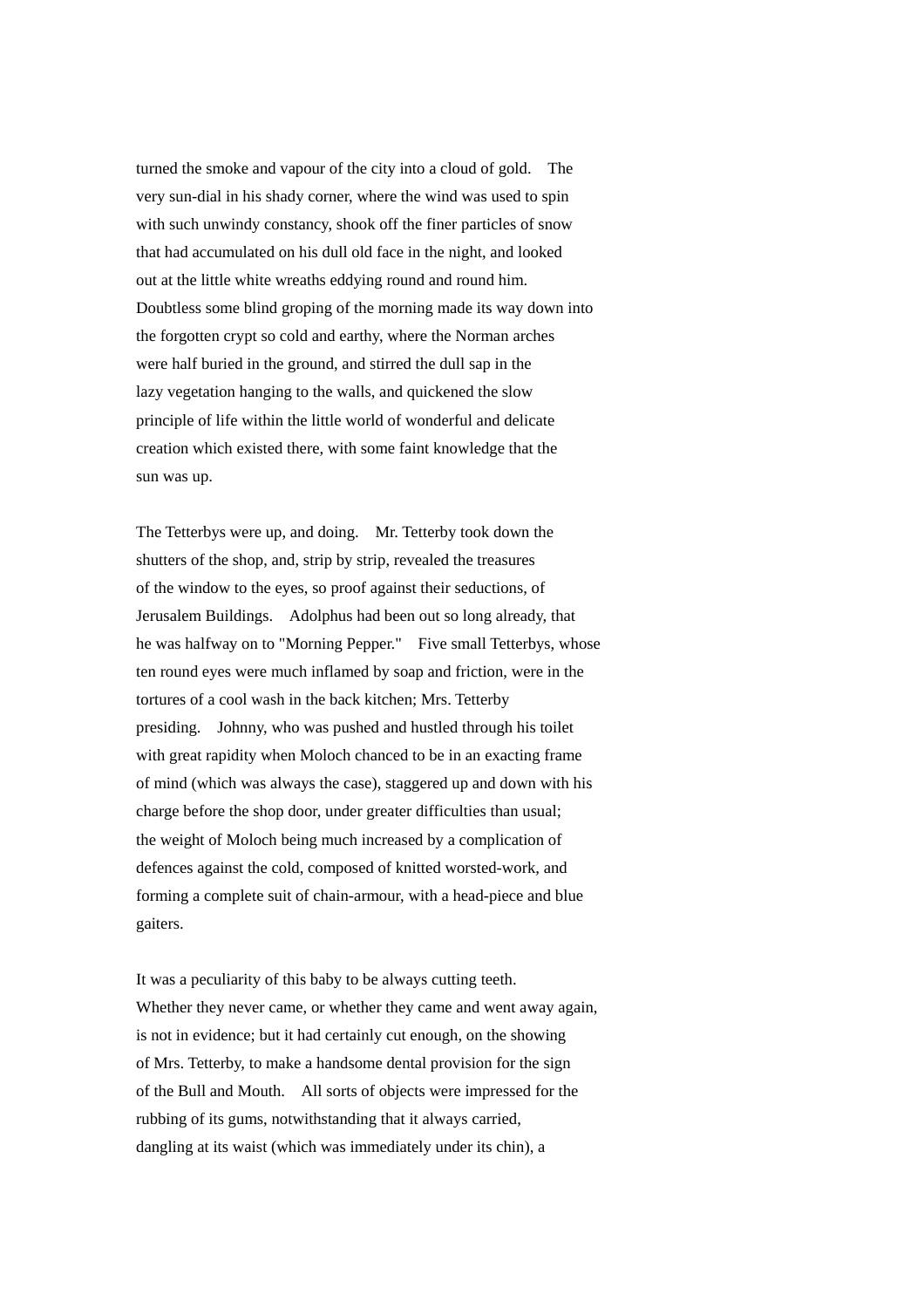bone ring, large enough to have represented the rosary of a young nun. Knife-handles, umbrella-tops, the heads of walking-sticks selected from the stock, the fingers of the family in general, but especially of Johnny, nutmeg-graters, crusts, the handles of doors, and the cool knobs on the tops of pokers, were among the commonest instruments indiscriminately applied for this baby's relief. The amount of electricity that must have been rubbed out of it in a week, is not to be calculated. Still Mrs. Tetterby always said "it was coming through, and then the child would be herself;" and still it never did come through, and the child continued to be somebody else.

The tempers of the little Tetterbys had sadly changed with a few hours. Mr. and Mrs. Tetterby themselves were not more altered than their offspring. Usually they were an unselfish, good-natured, yielding little race, sharing short commons when it happened (which was pretty often) contentedly and even generously, and taking a great deal of enjoyment out of a very little meat. But they were fighting now, not only for the soap and water, but even for the breakfast which was yet in perspective. The hand of every little Tetterby was against the other little Tetterbys; and even Johnny's hand - the patient, much-enduring, and devoted Johnny - rose against the baby! Yes, Mrs. Tetterby, going to the door by mere accident, saw him viciously pick out a weak place in the suit of armour where a slap would tell, and slap that blessed child.

Mrs. Tetterby had him into the parlour by the collar, in that same flash of time, and repaid him the assault with usury thereto.

"You brute, you murdering little boy," said Mrs. Tetterby. "Had you the heart to do it?"

"Why don't her teeth come through, then," retorted Johnny, in a loud rebellious voice, "instead of bothering me? How would you like it yourself?"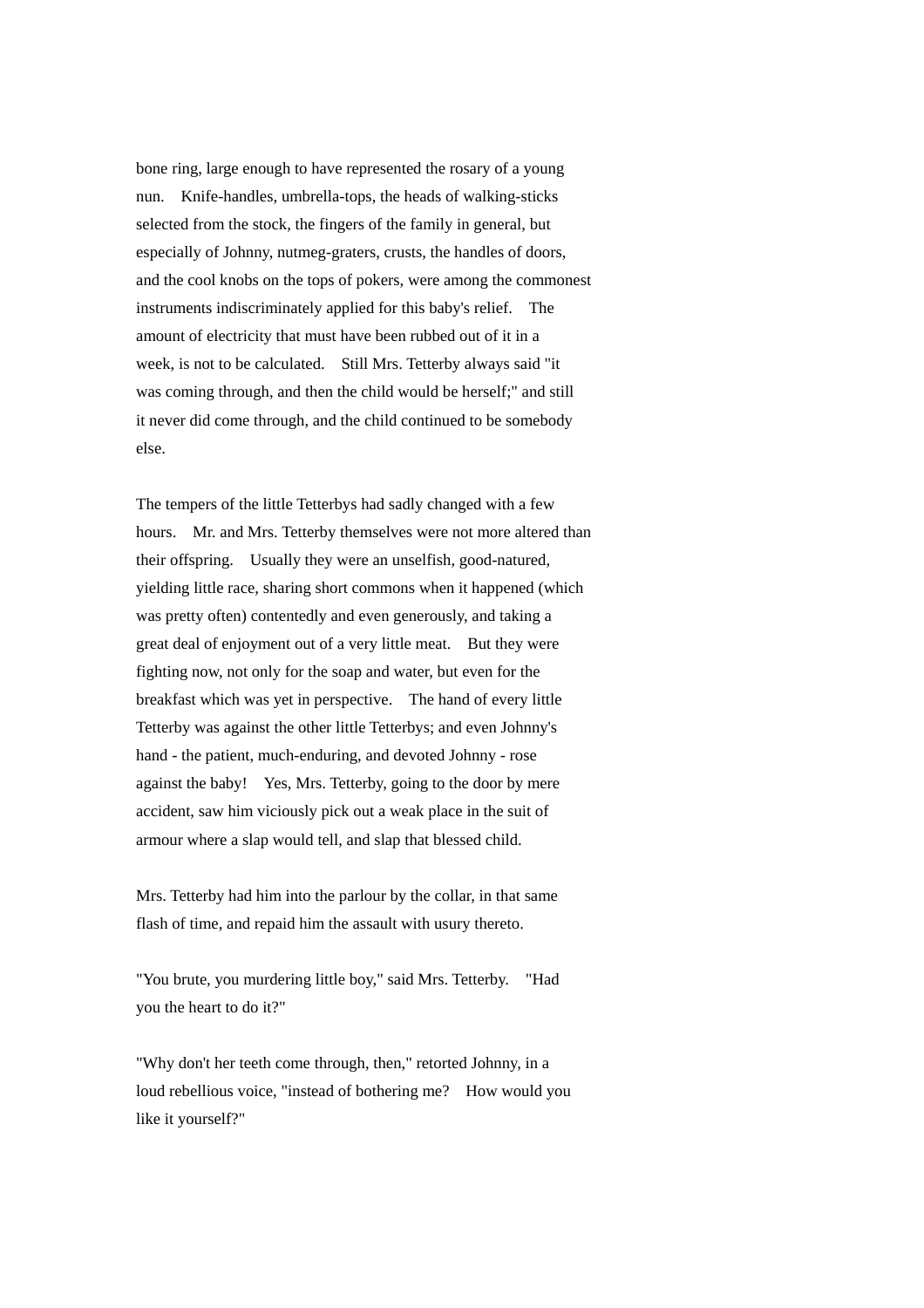"Like it, sir!" said Mrs. Tetterby, relieving him of his dishonoured load.

"Yes, like it," said Johnny. "How would you? Not at all. If you was me, you'd go for a soldier. I will, too. There an't no babies in the Army."

Mr. Tetterby, who had arrived upon the scene of action, rubbed his chin thoughtfully, instead of correcting the rebel, and seemed rather struck by this view of a military life.

"I wish I was in the Army myself, if the child's in the right," said Mrs. Tetterby, looking at her husband, "for I have no peace of my life here. I'm a slave - a Virginia slave:" some indistinct association with their weak descent on the tobacco trade perhaps suggested this aggravated expression to Mrs. Tetterby. "I never have a holiday, or any pleasure at all, from year's end to year's end! Why, Lord bless and save the child," said Mrs. Tetterby, shaking the baby with an irritability hardly suited to so pious an aspiration, "what's the matter with her now?"

Not being able to discover, and not rendering the subject much clearer by shaking it, Mrs. Tetterby put the baby away in a cradle, and, folding her arms, sat rocking it angrily with her foot.

"How you stand there, 'Dolphus," said Mrs. Tetterby to her husband. "Why don't you do something?"

"Because I don't care about doing anything," Mr. Tetterby replied.

"I am sure I don't," said Mrs. Tetterby.

"I'll take my oath I don't," said Mr. Tetterby.

A diversion arose here among Johnny and his five younger brothers, who, in preparing the family breakfast table, had fallen to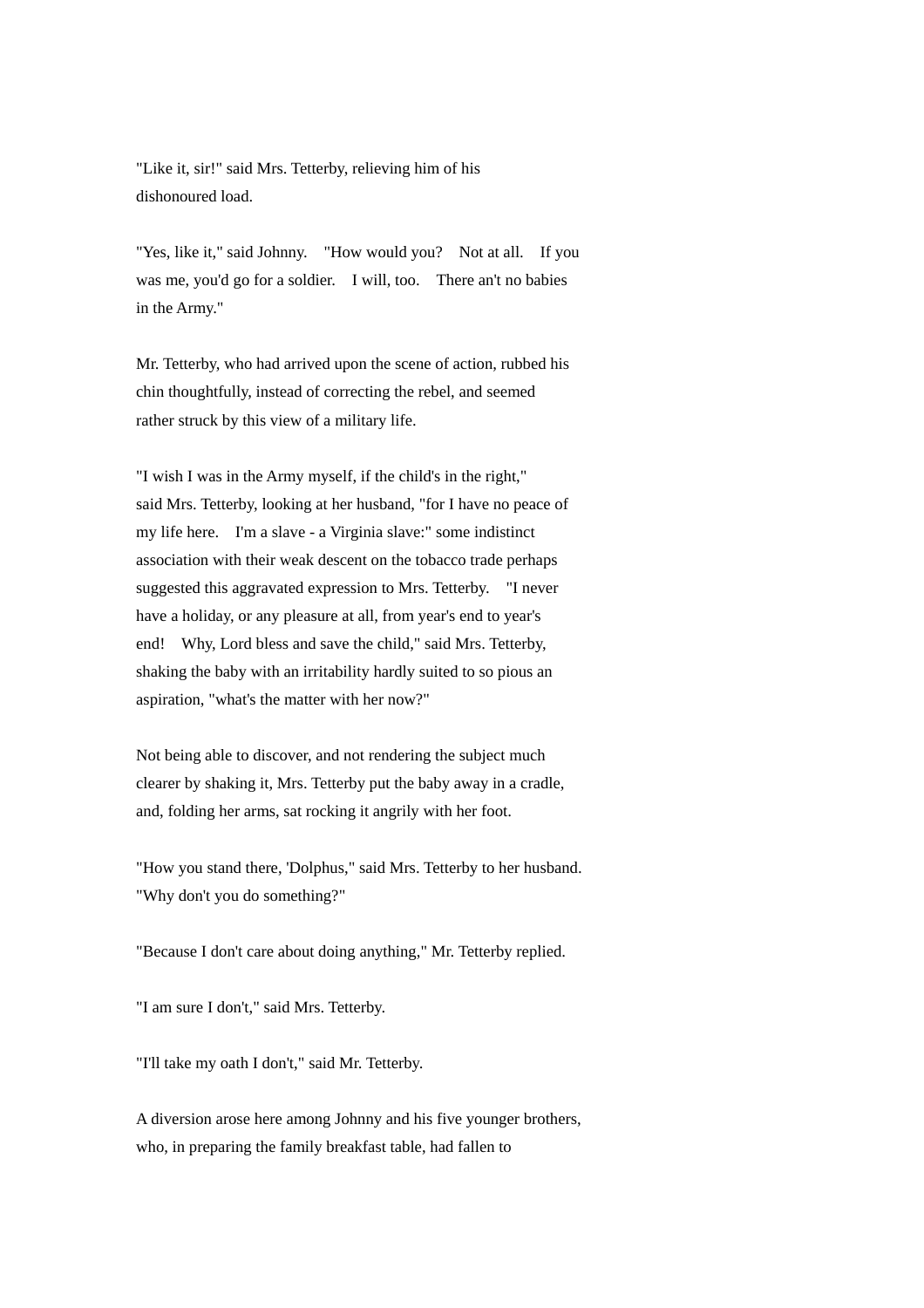skirmishing for the temporary possession of the loaf, and were buffeting one another with great heartiness; the smallest boy of all, with precocious discretion, hovering outside the knot of combatants, and harassing their legs. Into the midst of this fray, Mr. and Mrs. Tetterby both precipitated themselves with great ardour, as if such ground were the only ground on which they could now agree; and having, with no visible remains of their late softheartedness, laid about them without any lenity, and done much execution, resumed their former relative positions.

"You had better read your paper than do nothing at all," said Mrs. Tetterby.

"What's there to read in a paper?" returned Mr. Tetterby, with excessive discontent.

"What?" said Mrs. Tetterby. "Police."

"It's nothing to me," said Tetterby. "What do I care what people do, or are done to?"

"Suicides," suggested Mrs. Tetterby.

"No business of mine," replied her husband.

"Births, deaths, and marriages, are those nothing to you?" said Mrs. Tetterby.

"If the births were all over for good, and all to-day; and the deaths were all to begin to come off to-morrow; I don't see why it should interest me, till I thought it was a coming to my turn," grumbled Tetterby. "As to marriages, I've done it myself. I know quite enough about THEM."

To judge from the dissatisfied expression of her face and manner, Mrs. Tetterby appeared to entertain the same opinions as her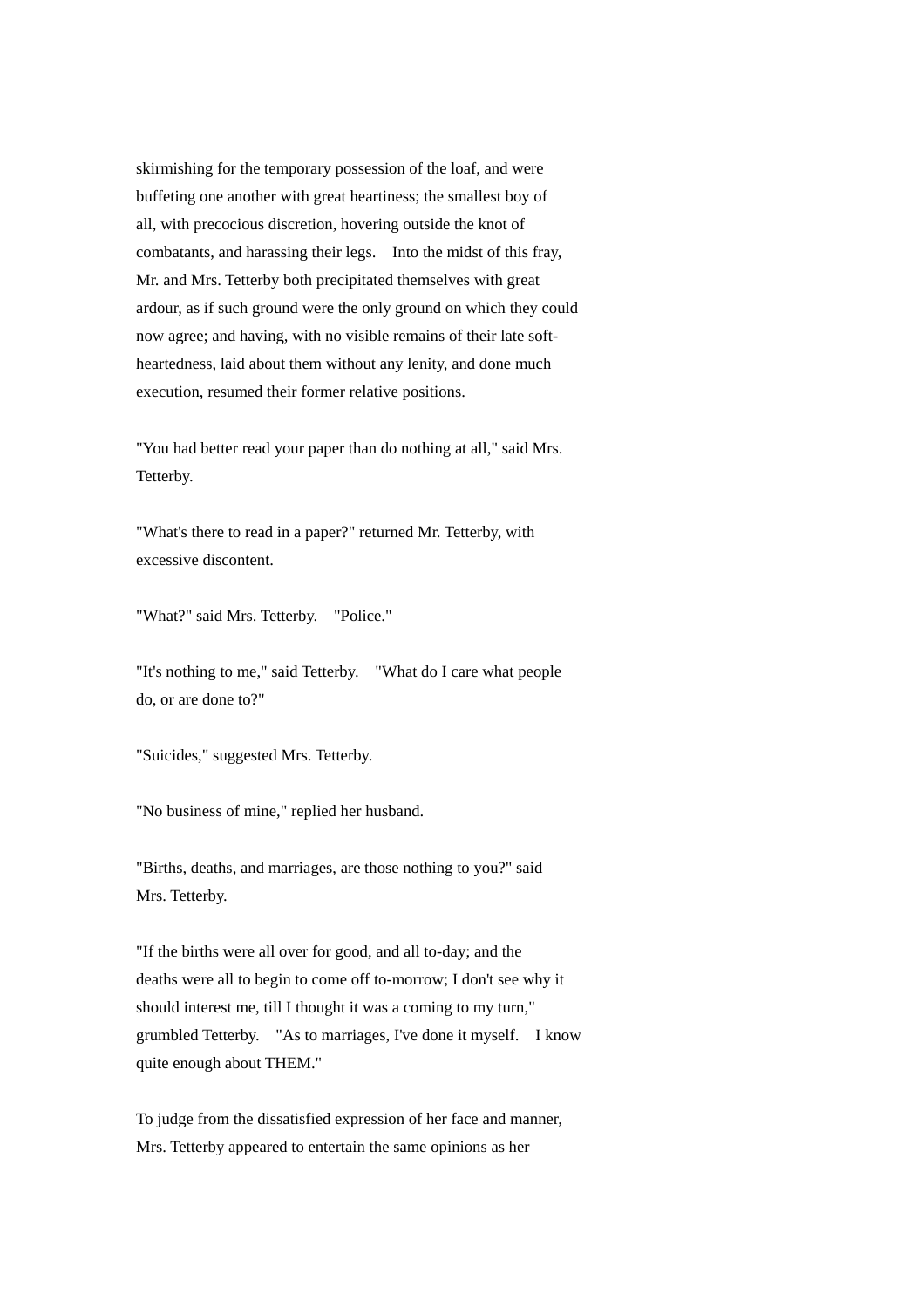husband; but she opposed him, nevertheless, for the gratification of quarrelling with him.

"Oh, you're a consistent man," said Mrs. Tetterby, "an't you? You, with the screen of your own making there, made of nothing else but bits of newspapers, which you sit and read to the children by the half-hour together!"

"Say used to, if you please," returned her husband. "You won't find me doing so any more. I'm wiser now."

"Bah! wiser, indeed!" said Mrs. Tetterby. "Are you better?"

The question sounded some discordant note in Mr. Tetterby's breast. He ruminated dejectedly, and passed his hand across and across his forehead.

"Better!" murmured Mr. Tetterby. "I don't know as any of us are better, or happier either. Better, is it?"

He turned to the screen, and traced about it with his finger, until he found a certain paragraph of which he was in quest.

"This used to be one of the family favourites, I recollect," said Tetterby, in a forlorn and stupid way, "and used to draw tears from the children, and make 'em good, if there was any little bickering or discontent among 'em, next to the story of the robin redbreasts in the wood. 'Melancholy case of destitution. Yesterday a small man, with a baby in his arms, and surrounded by half-a-dozen ragged little ones, of various ages between ten and two, the whole of whom were evidently in a famishing condition, appeared before the worthy magistrate, and made the following recital:' - Ha! I don't understand it, I'm sure," said Tetterby; "I don't see what it has got to do with us."

"How old and shabby he looks," said Mrs. Tetterby, watching him.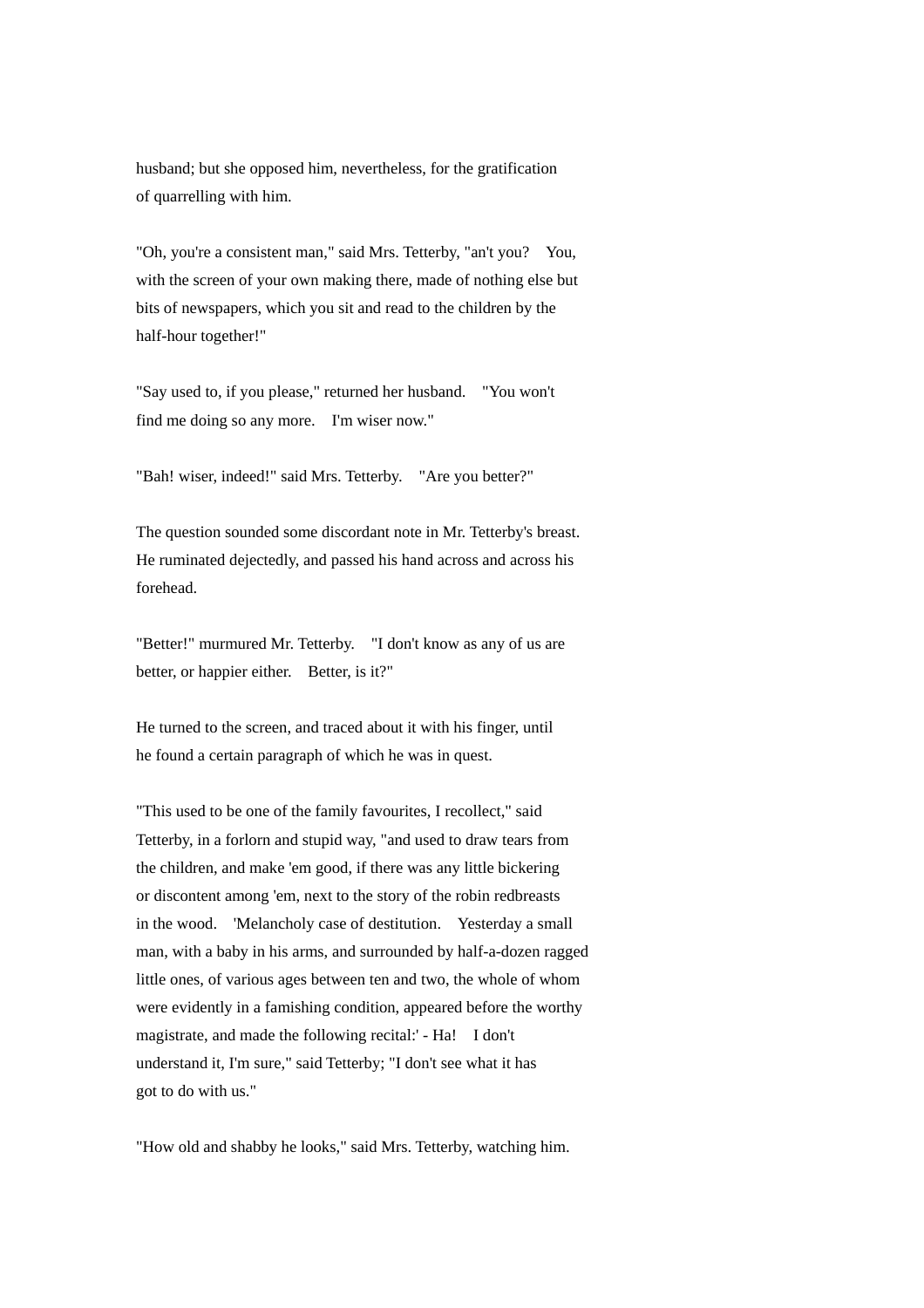"I never saw such a change in a man. Ah! dear me, dear me, dear me, it was a sacrifice!"

"What was a sacrifice?" her husband sourly inquired.

Mrs. Tetterby shook her head; and without replying in words, raised a complete sea-storm about the baby, by her violent agitation of the cradle.

"If you mean your marriage was a sacrifice, my good woman - " said her husband.

"I DO mean it" said his wife.

"Why, then I mean to say," pursued Mr. Tetterby, as sulkily and surlily as she, "that there are two sides to that affair; and that I was the sacrifice; and that I wish the sacrifice hadn't been accepted."

"I wish it hadn't, Tetterby, with all my heart and soul I do assure you," said his wife. "You can't wish it more than I do, Tetterby."

"I don't know what I saw in her," muttered the newsman, "I'm sure; - certainly, if I saw anything, it's not there now. I was thinking so, last night, after supper, by the fire. She's fat, she's ageing, she won't bear comparison with most other women."

"He's common-looking, he has no air with him, he's small, he's beginning to stoop and he's getting bald," muttered Mrs. Tetterby.

"I must have been half out of my mind when I did it," muttered Mr. Tetterby.

"My senses must have forsook me. That's the only way in which I can explain it to myself," said Mrs. Tetterby with elaboration.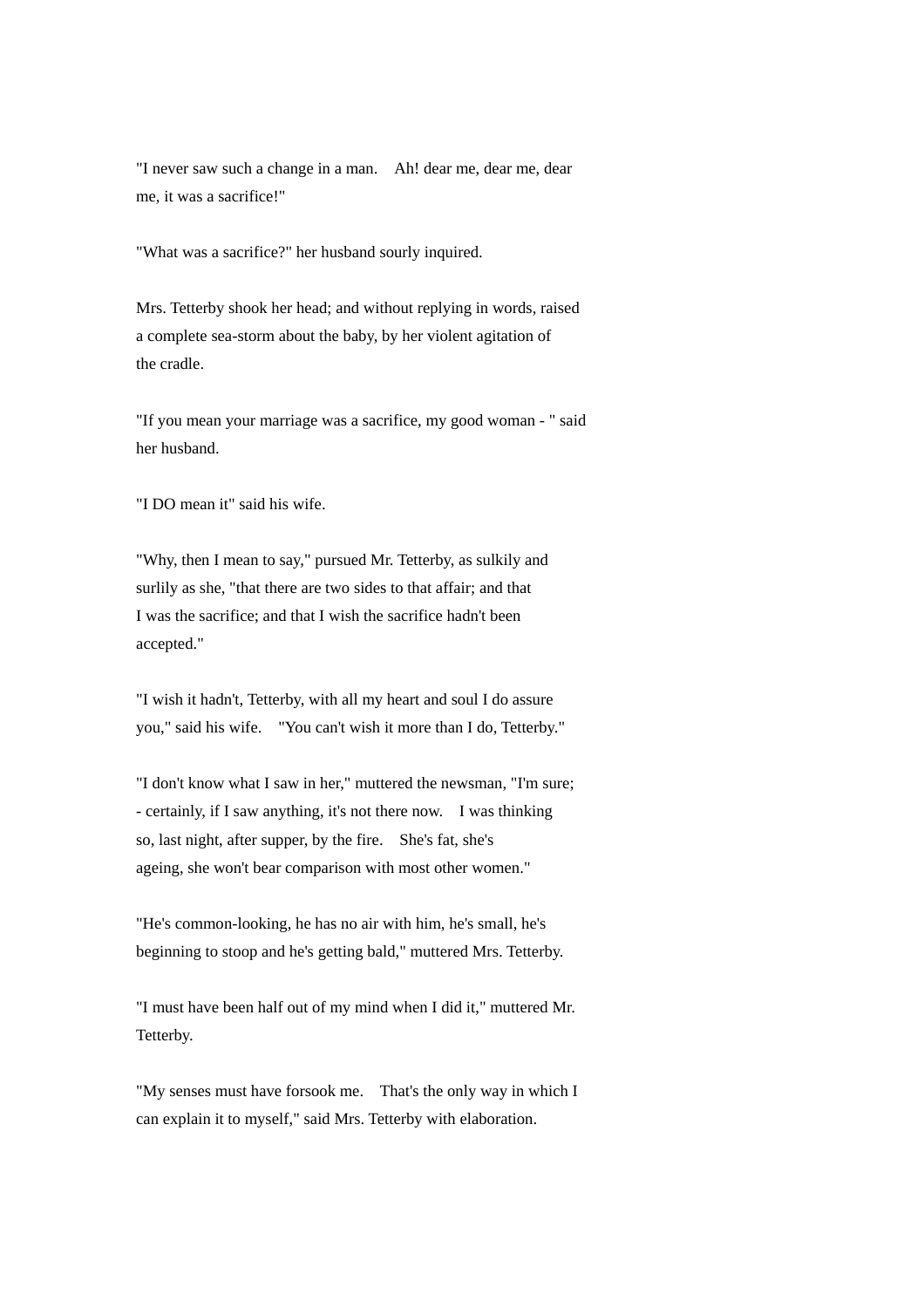In this mood they sat down to breakfast. The little Tetterbys were not habituated to regard that meal in the light of a sedentary occupation, but discussed it as a dance or trot; rather resembling a savage ceremony, in the occasionally shrill whoops, and brandishings of bread and butter, with which it was accompanied, as well as in the intricate filings off into the street and back again, and the hoppings up and down the door-steps, which were incidental to the performance. In the present instance, the contentions between these Tetterby children for the milk-and-water jug, common to all, which stood upon the table, presented so lamentable an instance of angry passions risen very high indeed, that it was an outrage on the memory of Dr. Watts. It was not until Mr. Tetterby had driven the whole herd out at the front door, that a moment's peace was secured; and even that was broken by the discovery that Johnny had surreptitiously come back, and was at that instant choking in the jug like a ventriloquist, in his indecent and rapacious haste.

"These children will be the death of me at last!" said Mrs. Tetterby, after banishing the culprit. "And the sooner the better, I think."

"Poor people," said Mr. Tetterby, "ought not to have children at all. They give US no pleasure."

He was at that moment taking up the cup which Mrs. Tetterby had rudely pushed towards him, and Mrs. Tetterby was lifting her own cup to her lips, when they both stopped, as if they were transfixed.

"Here! Mother! Father!" cried Johnny, running into the room. "Here's Mrs. William coming down the street!"

And if ever, since the world began, a young boy took a baby from a cradle with the care of an old nurse, and hushed and soothed it tenderly, and tottered away with it cheerfully, Johnny was that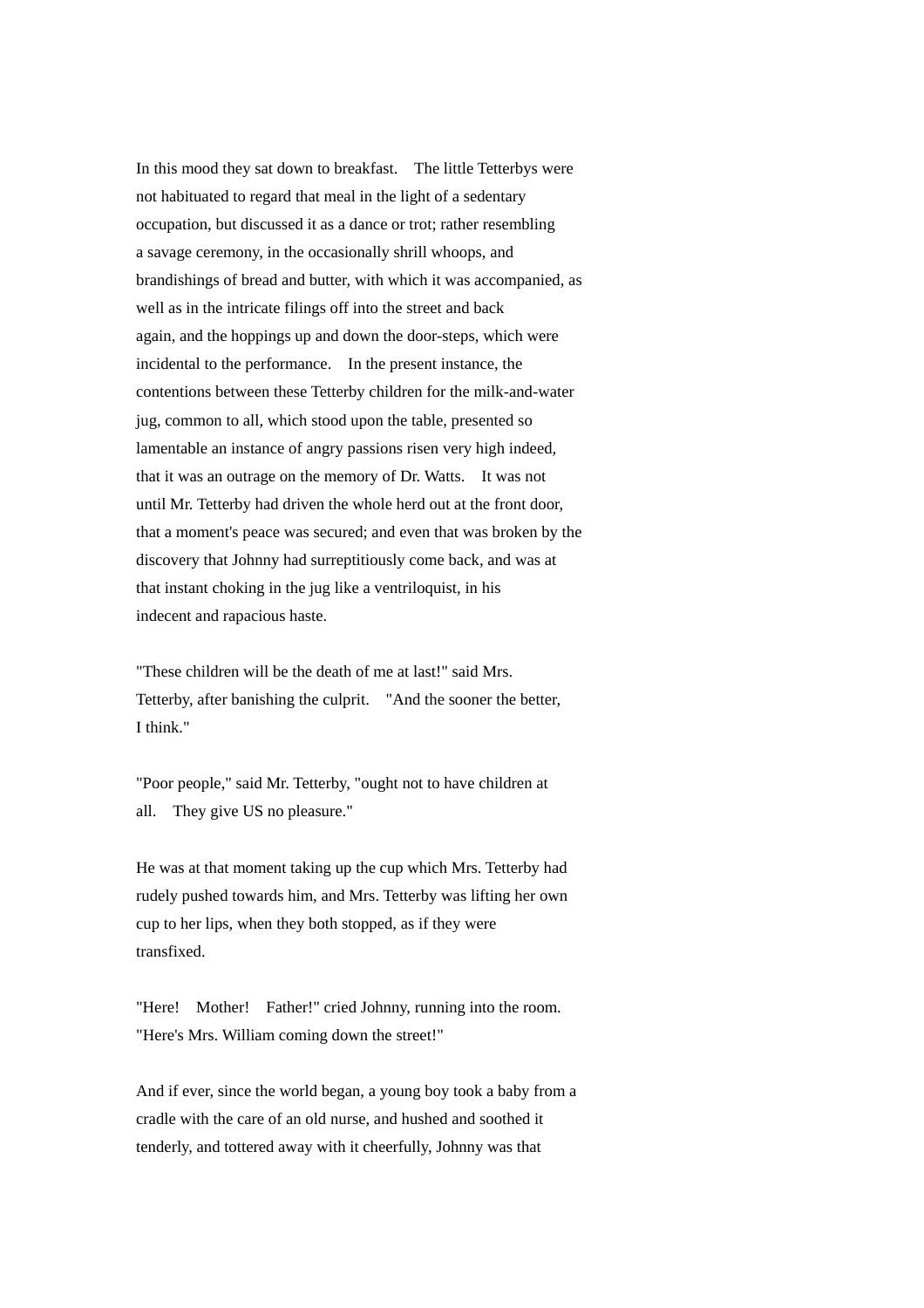boy, and Moloch was that baby, as they went out together!

Mr. Tetterby put down his cup; Mrs. Tetterby put down her cup. Mr. Tetterby rubbed his forehead; Mrs. Tetterby rubbed hers. Mr. Tetterby's face began to smooth and brighten; Mrs. Tetterby's began to smooth and brighten.

"Why, Lord forgive me," said Mr. Tetterby to himself, "what evil tempers have I been giving way to? What has been the matter here!"

"How could I ever treat him ill again, after all I said and felt last night!" sobbed Mrs. Tetterby, with her apron to her eyes.

"Am I a brute," said Mr. Tetterby, "or is there any good in me at all? Sophia! My little woman!"

"'Dolphus dear," returned his wife.

"I - I've been in a state of mind," said Mr. Tetterby, "that I can't abear to think of, Sophy."

"Oh! It's nothing to what I've been in, Dolf," cried his wife in a great burst of grief.

"My Sophia," said Mr. Tetterby, "don't take on. I never shall forgive myself. I must have nearly broke your heart, I know."

"No, Dolf, no. It was me! Me!" cried Mrs. Tetterby.

"My little woman," said her husband, "don't. You make me reproach myself dreadful, when you show such a noble spirit. Sophia, my dear, you don't know what I thought. I showed it bad enough, no doubt; but what I thought, my little woman! - "

"Oh, dear Dolf, don't! Don't!" cried his wife.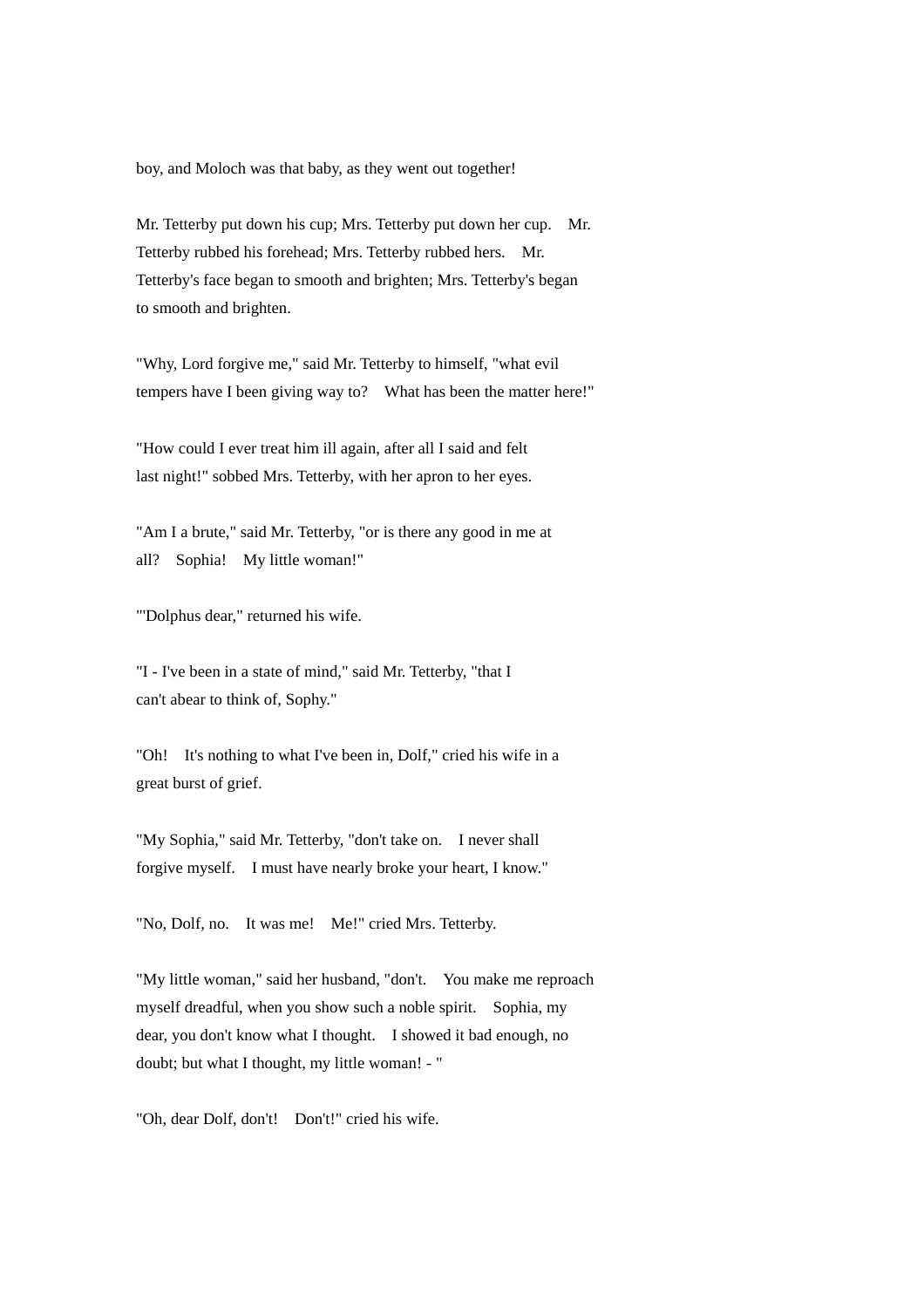"Sophia," said Mr. Tetterby, "I must reveal it. I couldn't rest in my conscience unless I mentioned it. My little woman - "

"Mrs. William's very nearly here!" screamed Johnny at the door.

"My little woman, I wondered how," gasped Mr. Tetterby, supporting himself by his chair, "I wondered how I had ever admired you - I forgot the precious children you have brought about me, and thought you didn't look as slim as I could wish. I - I never gave a recollection," said Mr. Tetterby, with severe self-accusation, "to the cares you've had as my wife, and along of me and mine, when you might have had hardly any with another man, who got on better and was luckier than me (anybody might have found such a man easily I am sure); and I quarrelled with you for having aged a little in the rough years you have lightened for me. Can you believe it, my little woman? I hardly can myself."

Mrs. Tetterby, in a whirlwind of laughing and crying, caught his face within her hands, and held it there.

"Oh, Dolf!" she cried. "I am so happy that you thought so; I am so grateful that you thought so! For I thought that you were commonlooking, Dolf; and so you are, my dear, and may you be the commonest of all sights in my eyes, till you close them with your own good hands. I thought that you were small; and so you are, and I'll make much of you because you are, and more of you because I love my husband. I thought that you began to stoop; and so you do, and you shall lean on me, and I'll do all I can to keep you up. I thought there was no air about you; but there is, and it's the air of home, and that's the purest and the best there is, and God bless home once more, and all belonging to it, Dolf!"

"Hurrah! Here's Mrs. William!" cried Johnny.

So she was, and all the children with her; and so she came in, they kissed her, and kissed one another, and kissed the baby, and kissed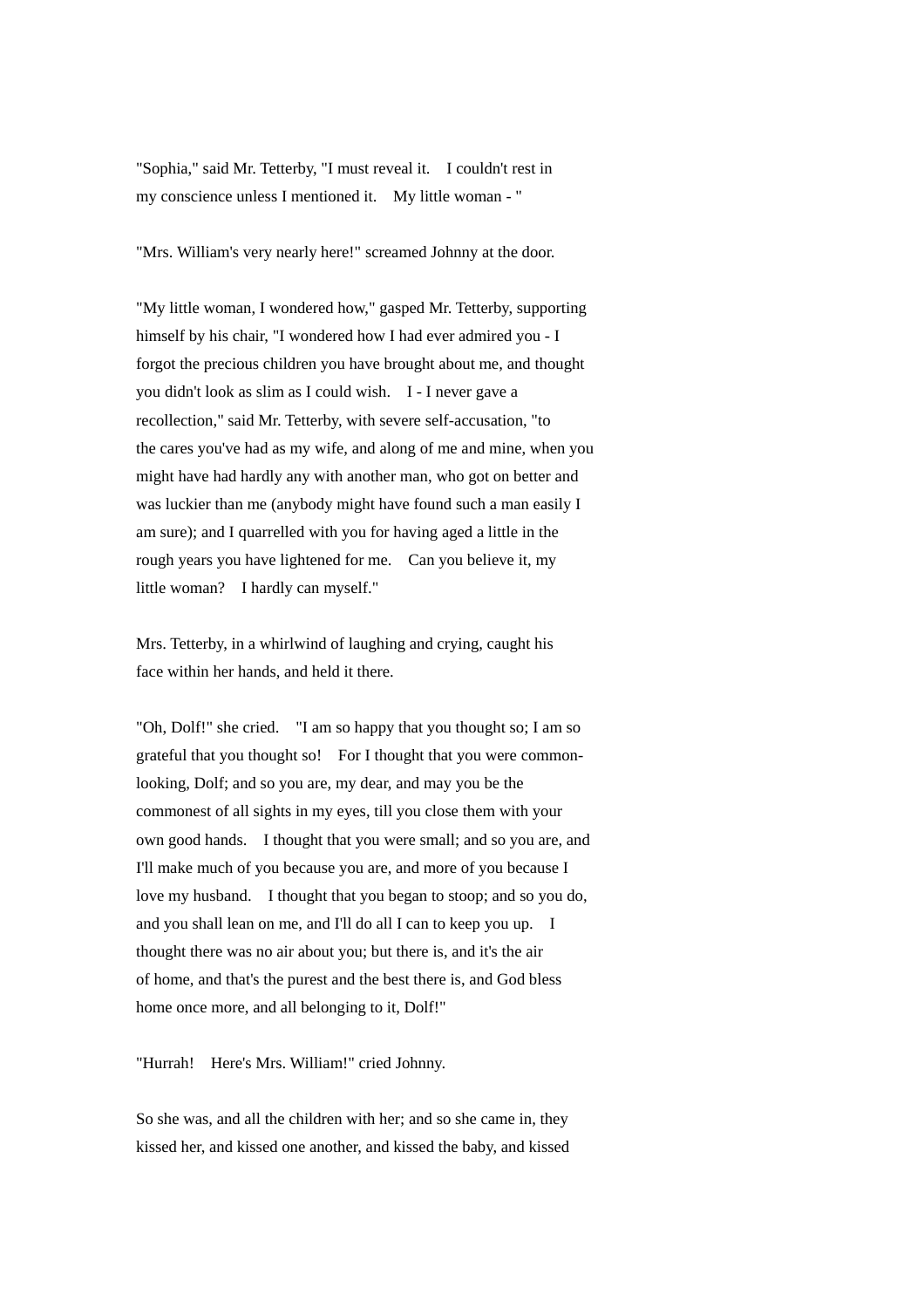their father and mother, and then ran back and flocked and danced about her, trooping on with her in triumph.

Mr. and Mrs. Tetterby were not a bit behind-hand in the warmth of their reception. They were as much attracted to her as the children were; they ran towards her, kissed her hands, pressed round her, could not receive her ardently or enthusiastically enough. She came among them like the spirit of all goodness, affection, gentle consideration, love, and domesticity.

"What! are YOU all so glad to see me, too, this bright Christmas morning?" said Milly, clapping her hands in a pleasant wonder. "Oh dear, how delightful this is!"

More shouting from the children, more kissing, more trooping round her, more happiness, more love, more joy, more honour, on all sides, than she could bear.

"Oh dear!" said Milly, "what delicious tears you make me shed. How can I ever have deserved this! What have I done to be so loved?"

"Who can help it!" cried Mr. Tetterby.

"Who can help it!" cried Mrs. Tetterby.

"Who can help it!" echoed the children, in a joyful chorus. And they danced and trooped about her again, and clung to her, and laid their rosy faces against her dress, and kissed and fondled it, and could not fondle it, or her, enough.

"I never was so moved," said Milly, drying her eyes, "as I have been this morning. I must tell you, as soon as I can speak. - Mr. Redlaw came to me at sunrise, and with a tenderness in his manner, more as if I had been his darling daughter than myself, implored me to go with him to where William's brother George is lying ill. We went together, and all the way along he was so kind, and so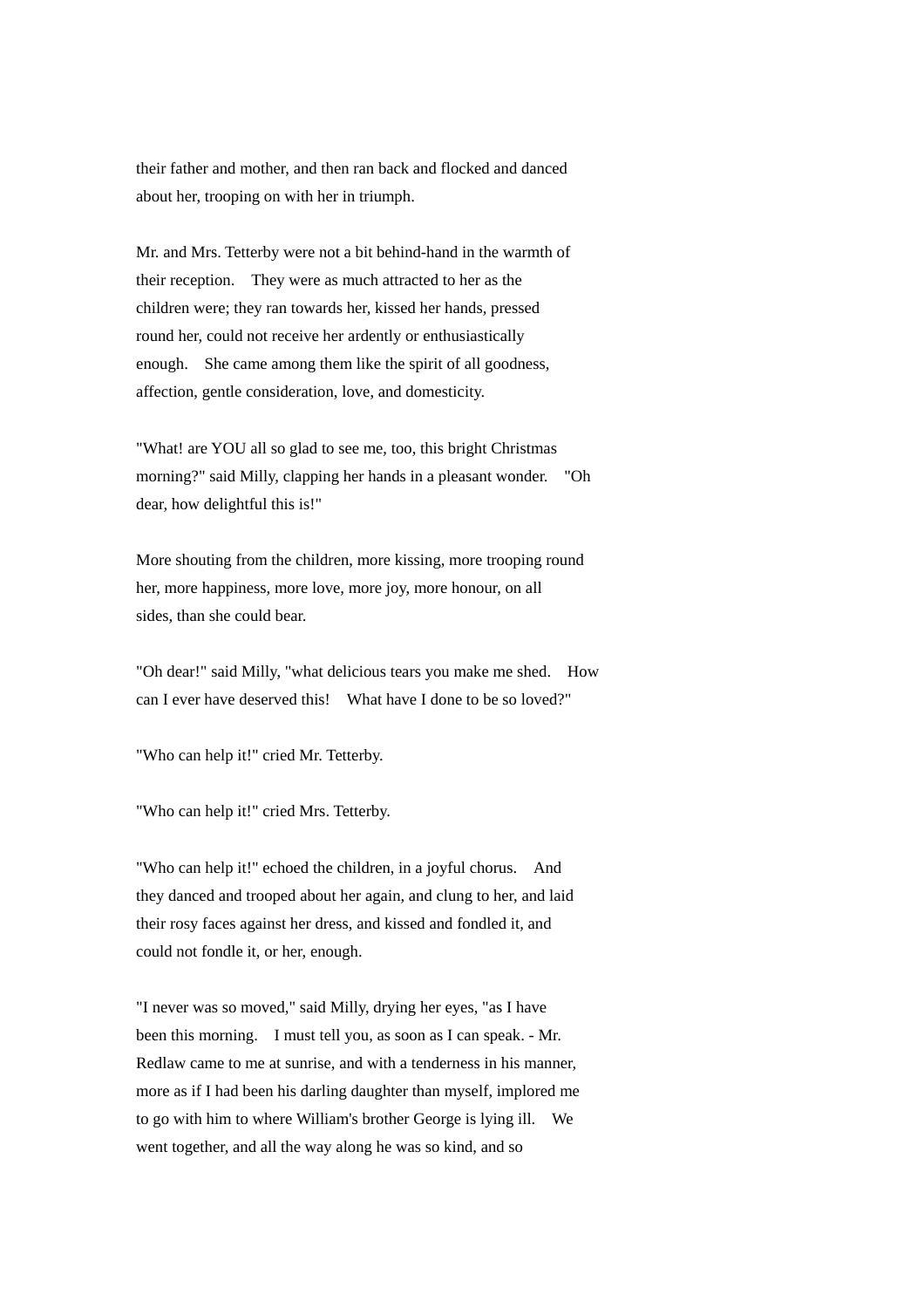subdued, and seemed to put such trust and hope in me, that I could not help trying with pleasure. When we got to the house, we met a woman at the door (somebody had bruised and hurt her, I am afraid), who caught me by the hand, and blessed me as I passed."

"She was right!" said Mr. Tetterby. Mrs. Tetterby said she was right. All the children cried out that she was right.

"Ah, but there's more than that," said Milly. "When we got up stairs, into the room, the sick man who had lain for hours in a state from which no effort could rouse him, rose up in his bed, and, bursting into tears, stretched out his arms to me, and said that he had led a mis-spent life, but that he was truly repentant now, in his sorrow for the past, which was all as plain to him as a great prospect, from which a dense black cloud had cleared away, and that he entreated me to ask his poor old father for his pardon and his blessing, and to say a prayer beside his bed. And when I did so, Mr. Redlaw joined in it so fervently, and then so thanked and thanked me, and thanked Heaven, that my heart quite overflowed, and I could have done nothing but sob and cry, if the sick man had not begged me to sit down by him, - which made me quiet of course. As I sat there, he held my hand in his until he sank in a doze; and even then, when I withdrew my hand to leave him to come here (which Mr. Redlaw was very earnest indeed in wishing me to do), his hand felt for mine, so that some one else was obliged to take my place and make believe to give him my hand back. Oh dear, oh dear," said Milly, sobbing. "How thankful and how happy I should feel, and do feel, for all this!"

While she was speaking, Redlaw had come in, and, after pausing for a moment to observe the group of which she was the centre, had silently ascended the stairs. Upon those stairs he now appeared again; remaining there, while the young student passed him, and came running down.

"Kind nurse, gentlest, best of creatures," he said, falling on his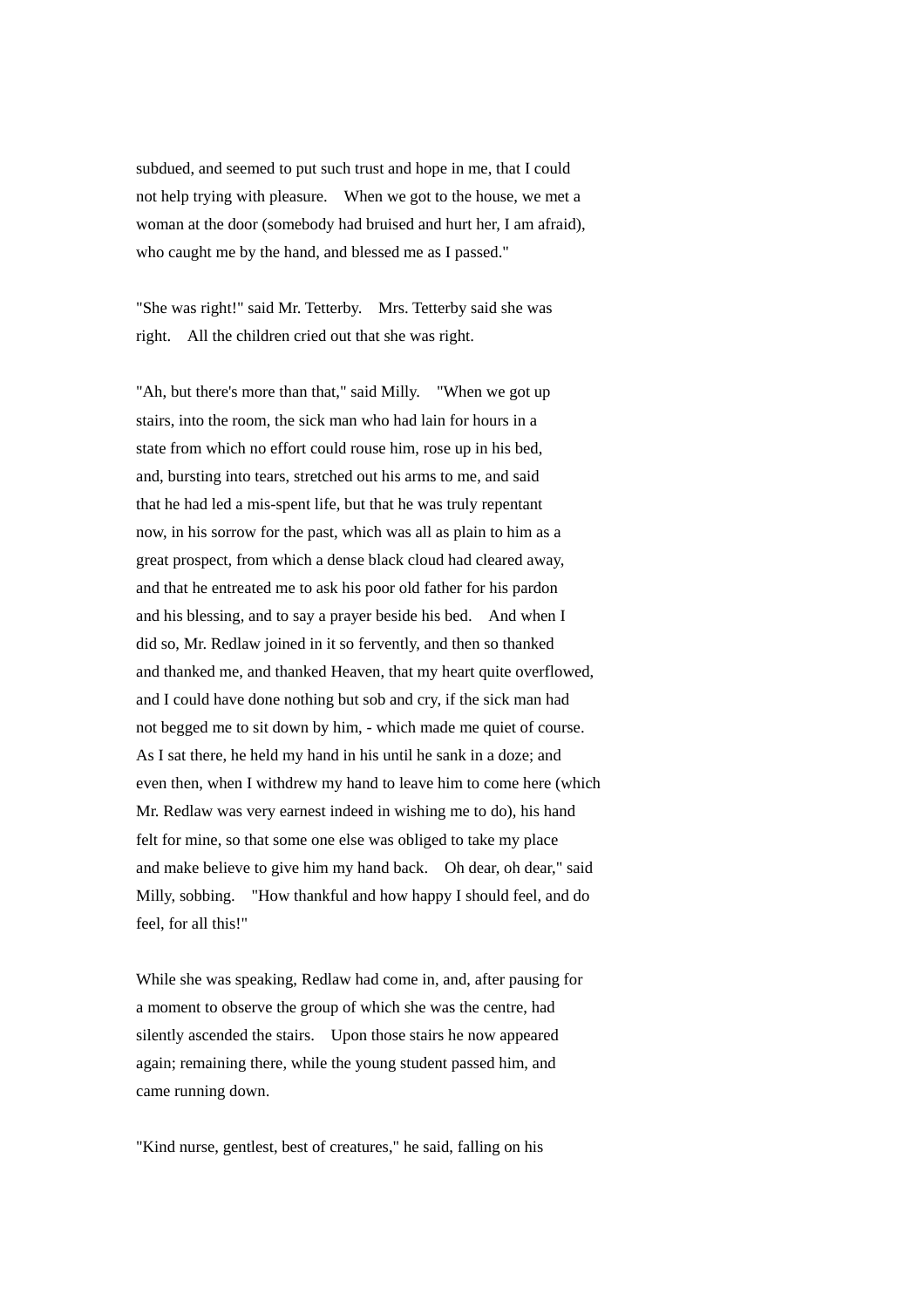knee to her, and catching at her hand, "forgive my cruel ingratitude!"

"Oh dear, oh dear!" cried Milly innocently, "here's another of them! Oh dear, here's somebody else who likes me. What shall I ever do!"

The guileless, simple way in which she said it, and in which she put her hands before her eyes and wept for very happiness, was as touching as it was delightful.

"I was not myself," he said. "I don't know what it was - it was some consequence of my disorder perhaps - I was mad. But I am so no longer. Almost as I speak, I am restored. I heard the children crying out your name, and the shade passed from me at the very sound of it. Oh, don't weep! Dear Milly, if you could read my heart, and only knew with what affection and what grateful homage it is glowing, you would not let me see you weep. It is such deep reproach."

"No, no," said Milly, "it's not that. It's not indeed. It's joy. It's wonder that you should think it necessary to ask me to forgive so little, and yet it's pleasure that you do."

"And will you come again? and will you finish the little curtain?"

"No," said Milly, drying her eyes, and shaking her head. "You won't care for my needlework now."

"Is it forgiving me, to say that?"

She beckoned him aside, and whispered in his ear.

"There is news from your home, Mr. Edmund."

"News? How?"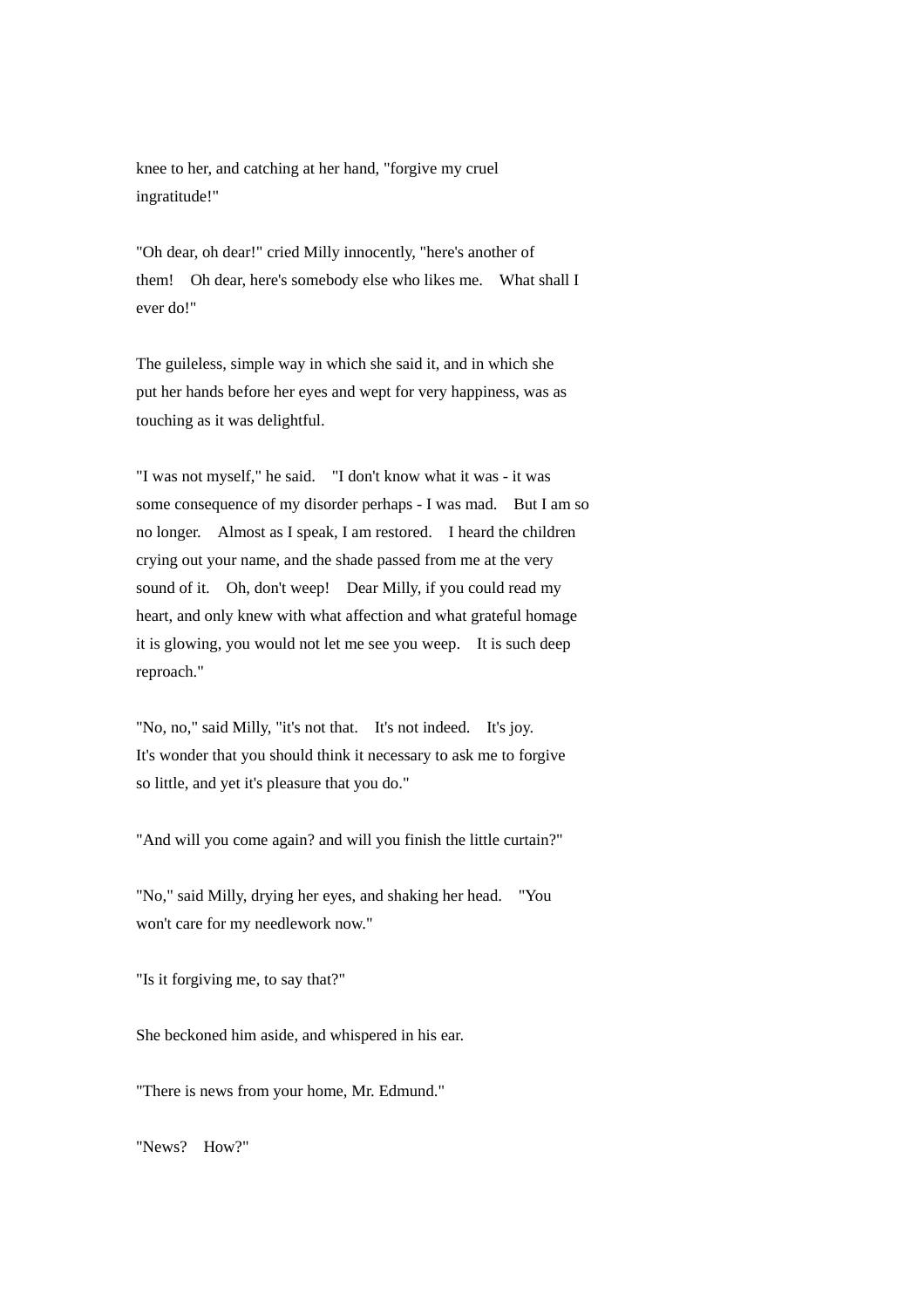"Either your not writing when you were very ill, or the change in your handwriting when you began to be better, created some suspicion of the truth; however that is - but you're sure you'll not be the worse for any news, if it's not bad news?"

"Sure."

"Then there's some one come!" said Milly.

"My mother?" asked the student, glancing round involuntarily towards Redlaw, who had come down from the stairs.

"Hush! No," said Milly.

"It can be no one else."

"Indeed?" said Milly, "are you sure?"

"It is not -" Before he could say more, she put her hand upon his mouth.

"Yes it is!" said Milly. "The young lady (she is very like the miniature, Mr. Edmund, but she is prettier) was too unhappy to rest without satisfying her doubts, and came up, last night, with a little servant-maid. As you always dated your letters from the college, she came there; and before I saw Mr. Redlaw this morning, I saw her. SHE likes me too!" said Milly. "Oh dear, that's another!"

"This morning! Where is she now?"

"Why, she is now," said Milly, advancing her lips to his ear, "in my little parlour in the Lodge, and waiting to see you."

He pressed her hand, and was darting off, but she detained him.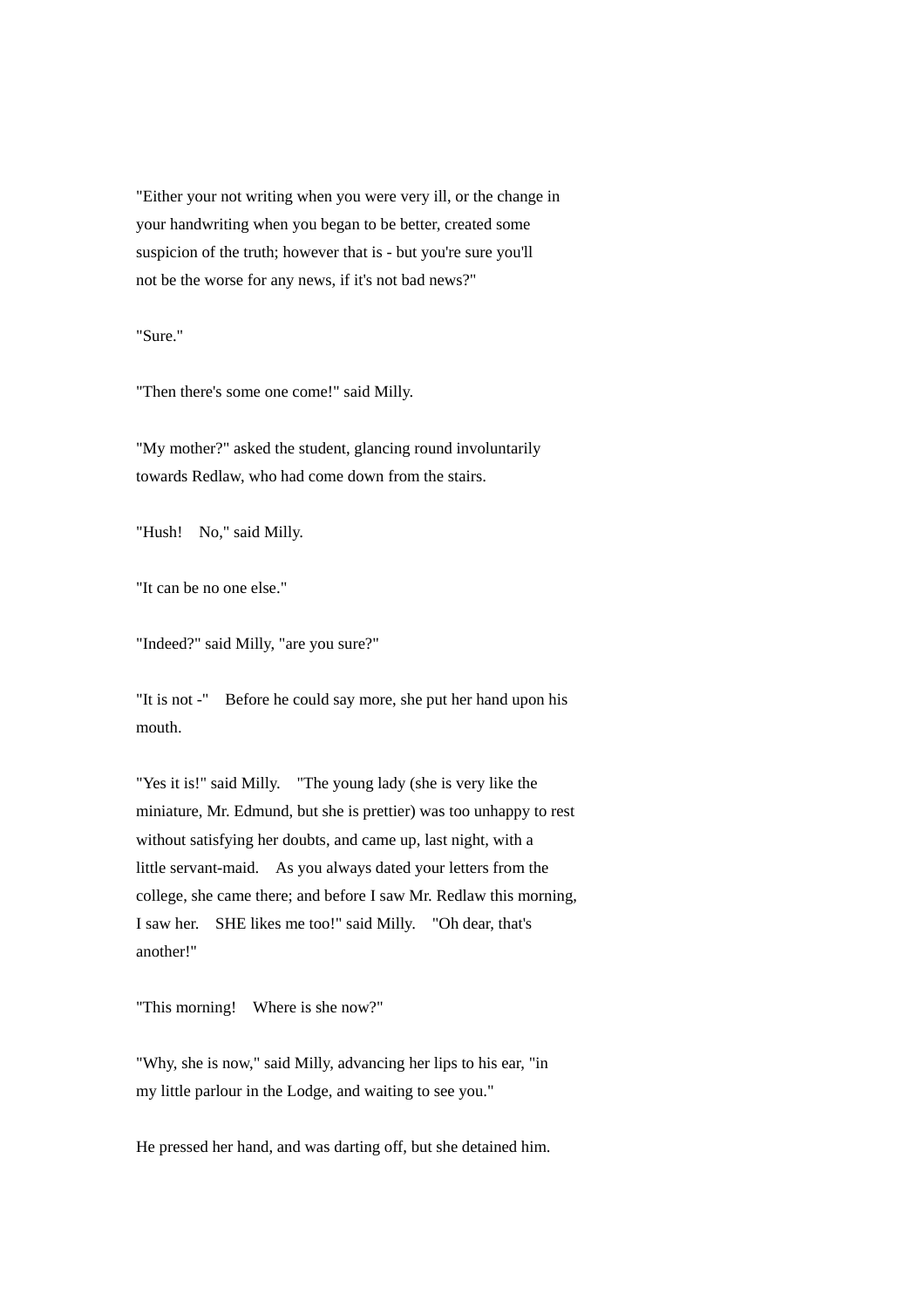"Mr. Redlaw is much altered, and has told me this morning that his memory is impaired. Be very considerate to him, Mr. Edmund; he needs that from us all."

The young man assured her, by a look, that her caution was not illbestowed; and as he passed the Chemist on his way out, bent respectfully and with an obvious interest before him.

Redlaw returned the salutation courteously and even humbly, and looked after him as he passed on. He dropped his head upon his hand too, as trying to reawaken something he had lost. But it was gone.

The abiding change that had come upon him since the influence of the music, and the Phantom's reappearance, was, that now he truly felt how much he had lost, and could compassionate his own condition, and contrast it, clearly, with the natural state of those who were around him. In this, an interest in those who were around him was revived, and a meek, submissive sense of his calamity was bred, resembling that which sometimes obtains in age, when its mental powers are weakened, without insensibility or sullenness being added to the list of its infirmities.

He was conscious that, as he redeemed, through Milly, more and more of the evil he had done, and as he was more and more with her, this change ripened itself within him. Therefore, and because of the attachment she inspired him with (but without other hope), he felt that he was quite dependent on her, and that she was his staff in his affliction.

So, when she asked him whether they should go home now, to where the old man and her husband were, and he readily replied "yes" being anxious in that regard - he put his arm through hers, and walked beside her; not as if he were the wise and learned man to whom the wonders of Nature were an open book, and hers were the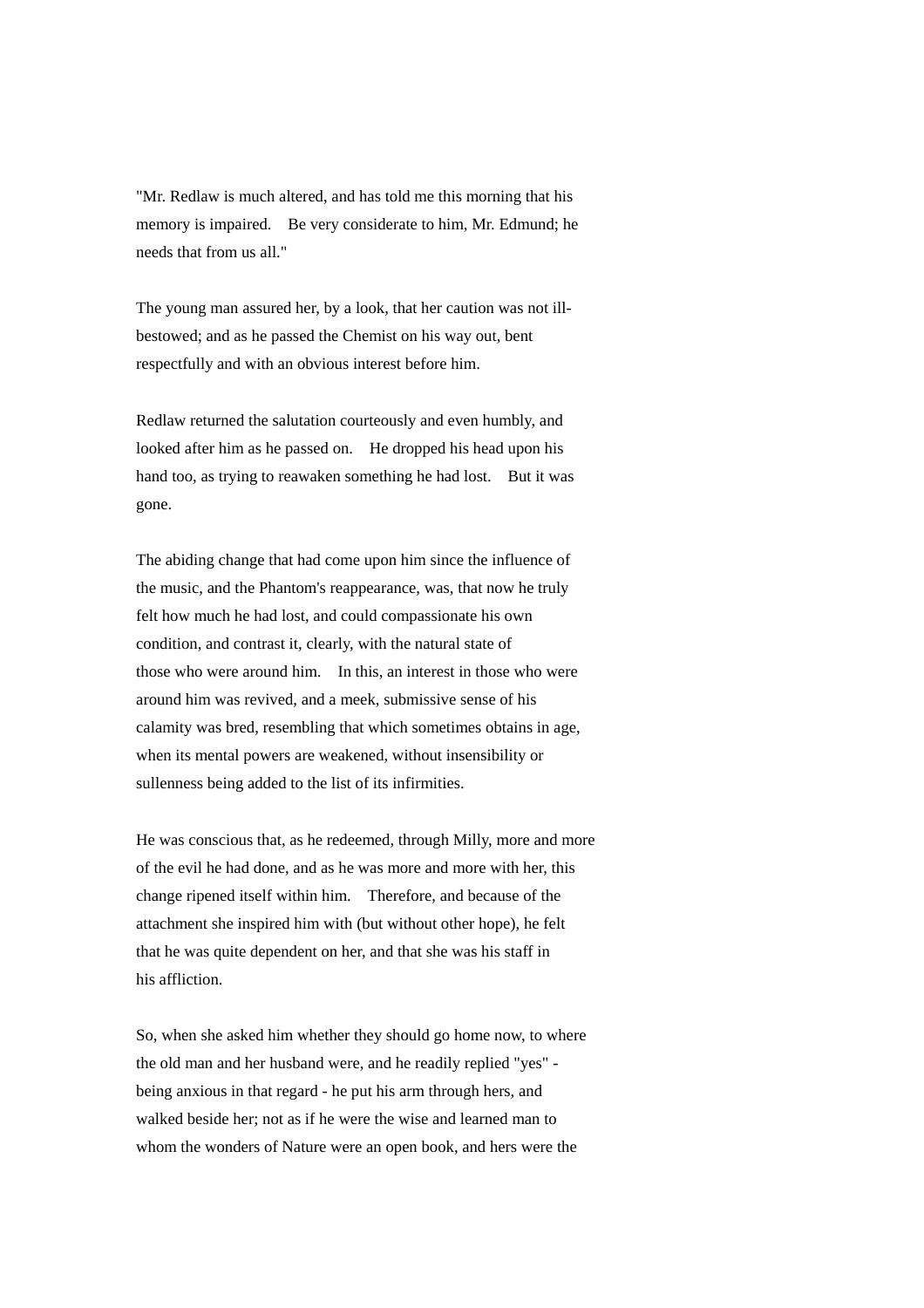uninstructed mind, but as if their two positions were reversed, and he knew nothing, and she all.

He saw the children throng about her, and caress her, as he and she went away together thus, out of the house; he heard the ringing of their laughter, and their merry voices; he saw their bright faces, clustering around him like flowers; he witnessed the renewed contentment and affection of their parents; he breathed the simple air of their poor home, restored to its tranquillity; he thought of the unwholesome blight he had shed upon it, and might, but for her, have been diffusing then; and perhaps it is no wonder that he walked submissively beside her, and drew her gentle bosom nearer to his own.

When they arrived at the Lodge, the old man was sitting in his chair in the chimney-corner, with his eyes fixed on the ground, and his son was leaning against the opposite side of the fire-place, looking at him. As she came in at the door, both started, and turned round towards her, and a radiant change came upon their faces.

"Oh dear, dear, dear, they are all pleased to see me like the rest!" cried Milly, clapping her hands in an ecstasy, and stopping short. "Here are two more!"

Pleased to see her! Pleasure was no word for it. She ran into her husband's arms, thrown wide open to receive her, and he would have been glad to have her there, with her head lying on his shoulder, through the short winter's day. But the old man couldn't spare her. He had arms for her too, and he locked her in them.

"Why, where has my quiet Mouse been all this time?" said the old man. "She has been a long while away. I find that it's impossible for me to get on without Mouse. I - where's my son William? - I fancy I have been dreaming, William."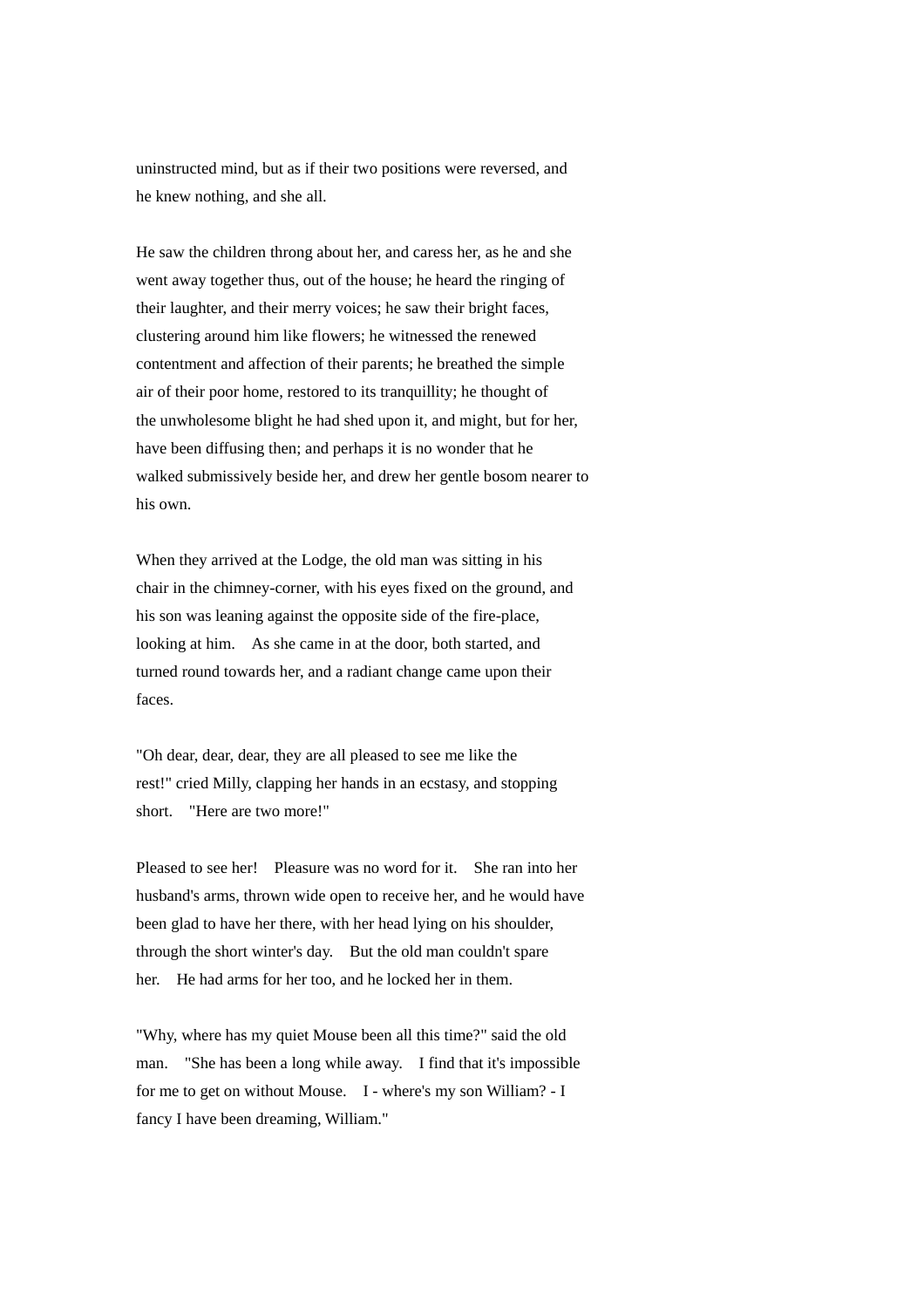"That's what I say myself, father," returned his son. "I have been in an ugly sort of dream, I think. - How are you, father? Are you pretty well?"

"Strong and brave, my boy," returned the old man.

It was quite a sight to see Mr. William shaking hands with his father, and patting him on the back, and rubbing him gently down with his hand, as if he could not possibly do enough to show an interest in him.

"What a wonderful man you are, father! - How are you, father? Are you really pretty hearty, though?" said William, shaking hands with him again, and patting him again, and rubbing him gently down again.

"I never was fresher or stouter in my life, my boy."

"What a wonderful man you are, father! But that's exactly where it is," said Mr. William, with enthusiasm. "When I think of all that my father's gone through, and all the chances and changes, and sorrows and troubles, that have happened to him in the course of his long life, and under which his head has grown grey, and years upon years have gathered on it, I feel as if we couldn't do enough to honour the old gentleman, and make his old age easy. - How are you, father? Are you really pretty well, though?"

Mr. William might never have left off repeating this inquiry, and shaking hands with him again, and patting him again, and rubbing him down again, if the old man had not espied the Chemist, whom until now he had not seen.

"I ask your pardon, Mr. Redlaw," said Philip, "but didn't know you were here, sir, or should have made less free. It reminds me, Mr. Redlaw, seeing you here on a Christmas morning, of the time when you was a student yourself, and worked so hard that you were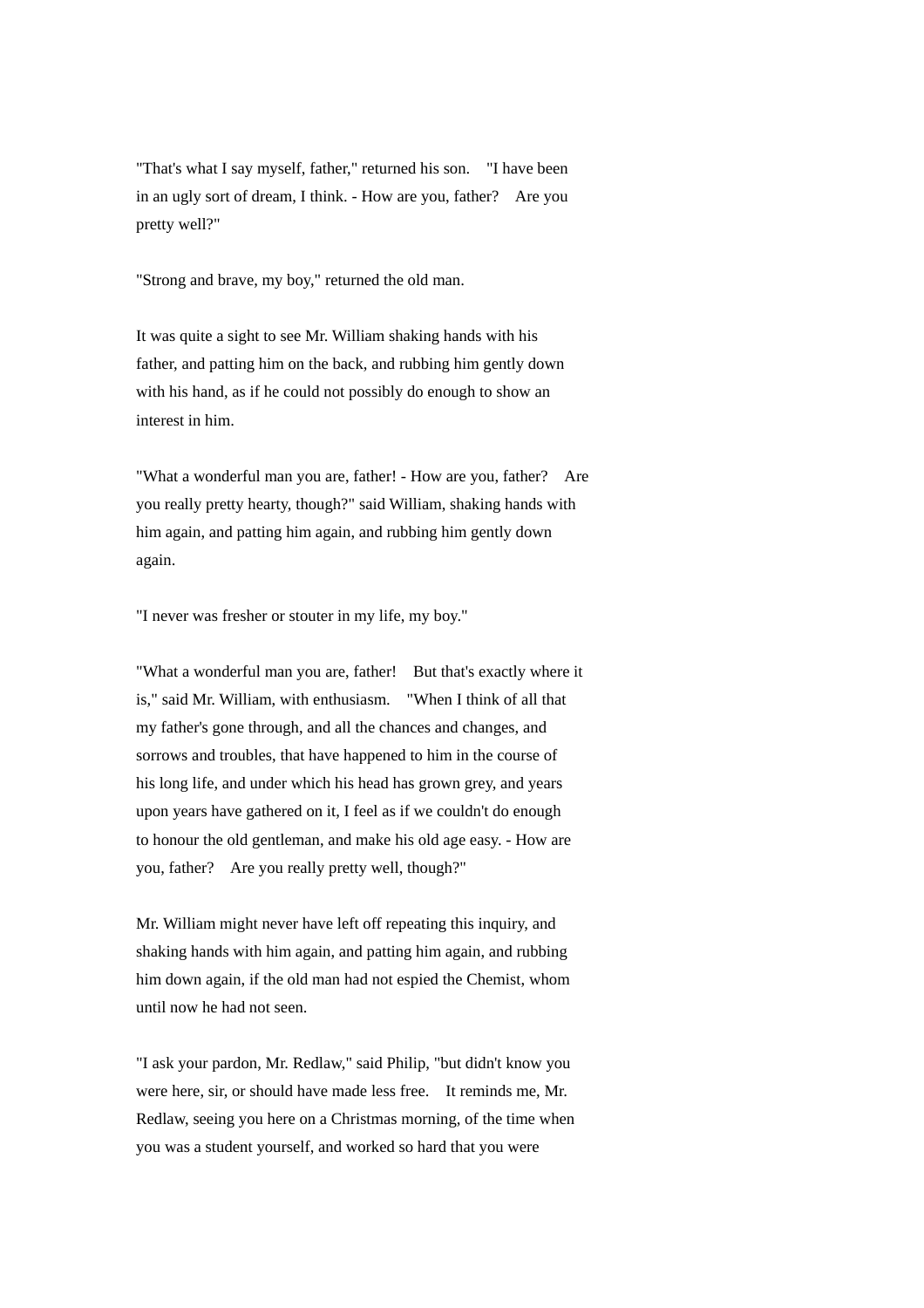backwards and forwards in our Library even at Christmas time. Ha! ha! I'm old enough to remember that; and I remember it right well, I do, though I am eight-seven. It was after you left here that my poor wife died. You remember my poor wife, Mr. Redlaw?"

The Chemist answered yes.

"Yes," said the old man. "She was a dear creetur. - I recollect you come here one Christmas morning with a young lady - I ask your pardon, Mr. Redlaw, but I think it was a sister you was very much attached to?"

The Chemist looked at him, and shook his head. "I had a sister," he said vacantly. He knew no more.

"One Christmas morning," pursued the old man, "that you come here with her - and it began to snow, and my wife invited the lady to walk in, and sit by the fire that is always a burning on Christmas Day in what used to be, before our ten poor gentlemen commuted, our great Dinner Hall. I was there; and I recollect, as I was stirring up the blaze for the young lady to warm her pretty feet by, she read the scroll out loud, that is underneath that pictur, 'Lord, keep my memory green!' She and my poor wife fell a talking about it; and it's a strange thing to think of, now, that they both said (both being so unlike to die) that it was a good prayer, and that it was one they would put up very earnestly, if they were called away young, with reference to those who were dearest to them. 'My brother,' says the young lady - 'My husband,' says my poor wife. - 'Lord, keep his memory of me, green, and do not let me be forgotten!'"

Tears more painful, and more bitter than he had ever shed in all his life, coursed down Redlaw's face. Philip, fully occupied in recalling his story, had not observed him until now, nor Milly's anxiety that he should not proceed.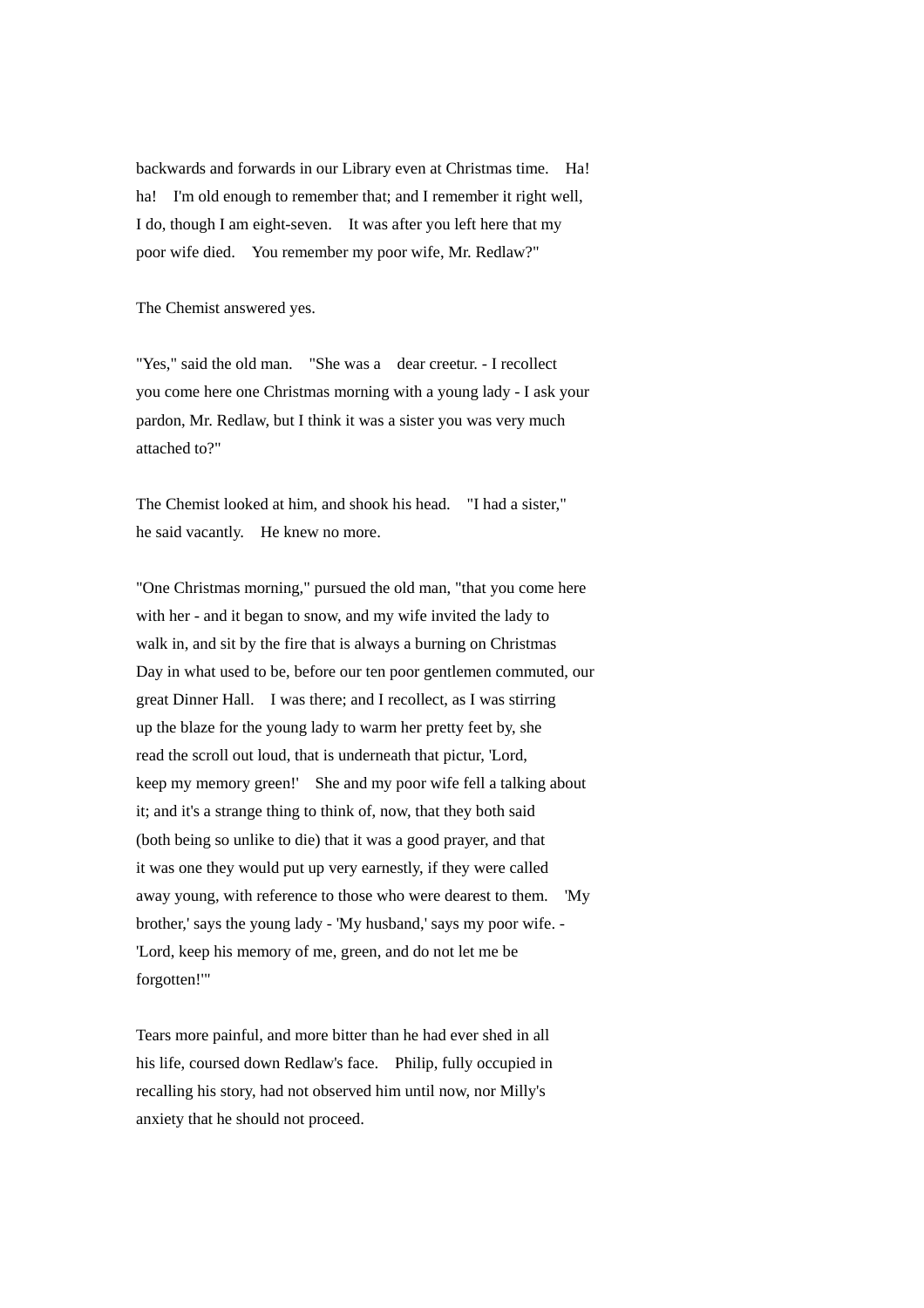"Philip!" said Redlaw, laying his hand upon his arm, "I am a stricken man, on whom the hand of Providence has fallen heavily, although deservedly. You speak to me, my friend, of what I cannot follow; my memory is gone."

"Merciful power!" cried the old man.

"I have lost my memory of sorrow, wrong, and trouble," said the Chemist, "and with that I have lost all man would remember!"

To see old Philip's pity for him, to see him wheel his own great chair for him to rest in, and look down upon him with a solemn sense of his bereavement, was to know, in some degree, how precious to old age such recollections are.

The boy came running in, and ran to Milly.

"Here's the man," he said, "in the other room. I don't want HIM."

"What man does he mean?" asked Mr. William.

"Hush!" said Milly.

Obedient to a sign from her, he and his old father softly withdrew. As they went out, unnoticed, Redlaw beckoned to the boy to come to him.

"I like the woman best," he answered, holding to her skirts.

"You are right," said Redlaw, with a faint smile. "But you needn't fear to come to me. I am gentler than I was. Of all the world, to you, poor child!"

The boy still held back at first, but yielding little by little to her urging, he consented to approach, and even to sit down at his feet. As Redlaw laid his hand upon the shoulder of the child,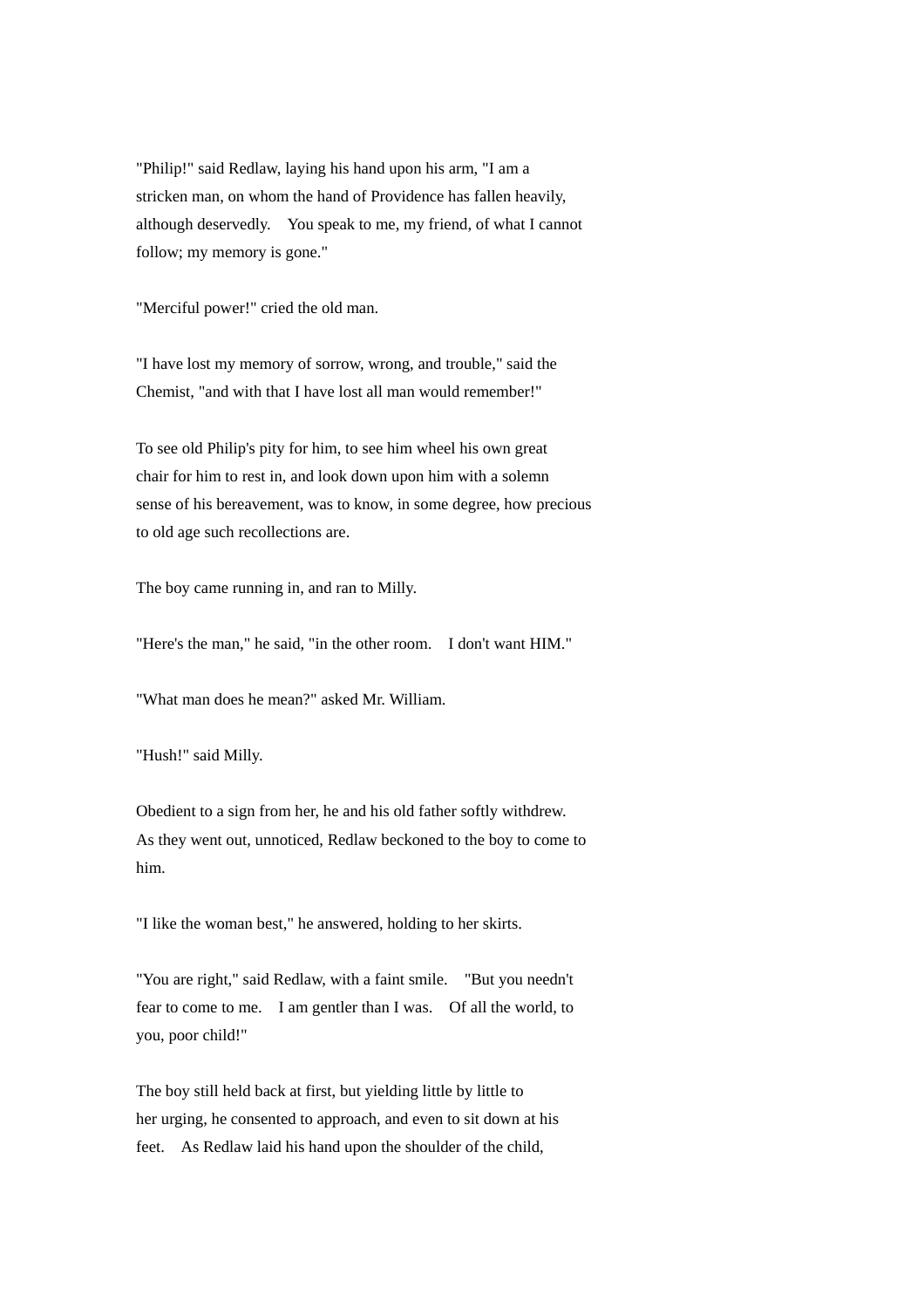looking on him with compassion and a fellow-feeling, he put out his other hand to Milly. She stooped down on that side of him, so that she could look into his face, and after silence, said:

"Mr. Redlaw, may I speak to you?"

"Yes," he answered, fixing his eyes upon her. "Your voice and music are the same to me."

"May I ask you something?"

"What you will."

"Do you remember what I said, when I knocked at your door last night? About one who was your friend once, and who stood on the verge of destruction?"

"Yes. I remember," he said, with some hesitation.

"Do you understand it?"

He smoothed the boy's hair - looking at her fixedly the while, and shook his head.

"This person," said Milly, in her clear, soft voice, which her mild eyes, looking at him, made clearer and softer, "I found soon afterwards. I went back to the house, and, with Heaven's help, traced him. I was not too soon. A very little and I should have been too late."

He took his hand from the boy, and laying it on the back of that hand of hers, whose timid and yet earnest touch addressed him no less appealingly than her voice and eyes, looked more intently on her.

"He IS the father of Mr. Edmund, the young gentleman we saw just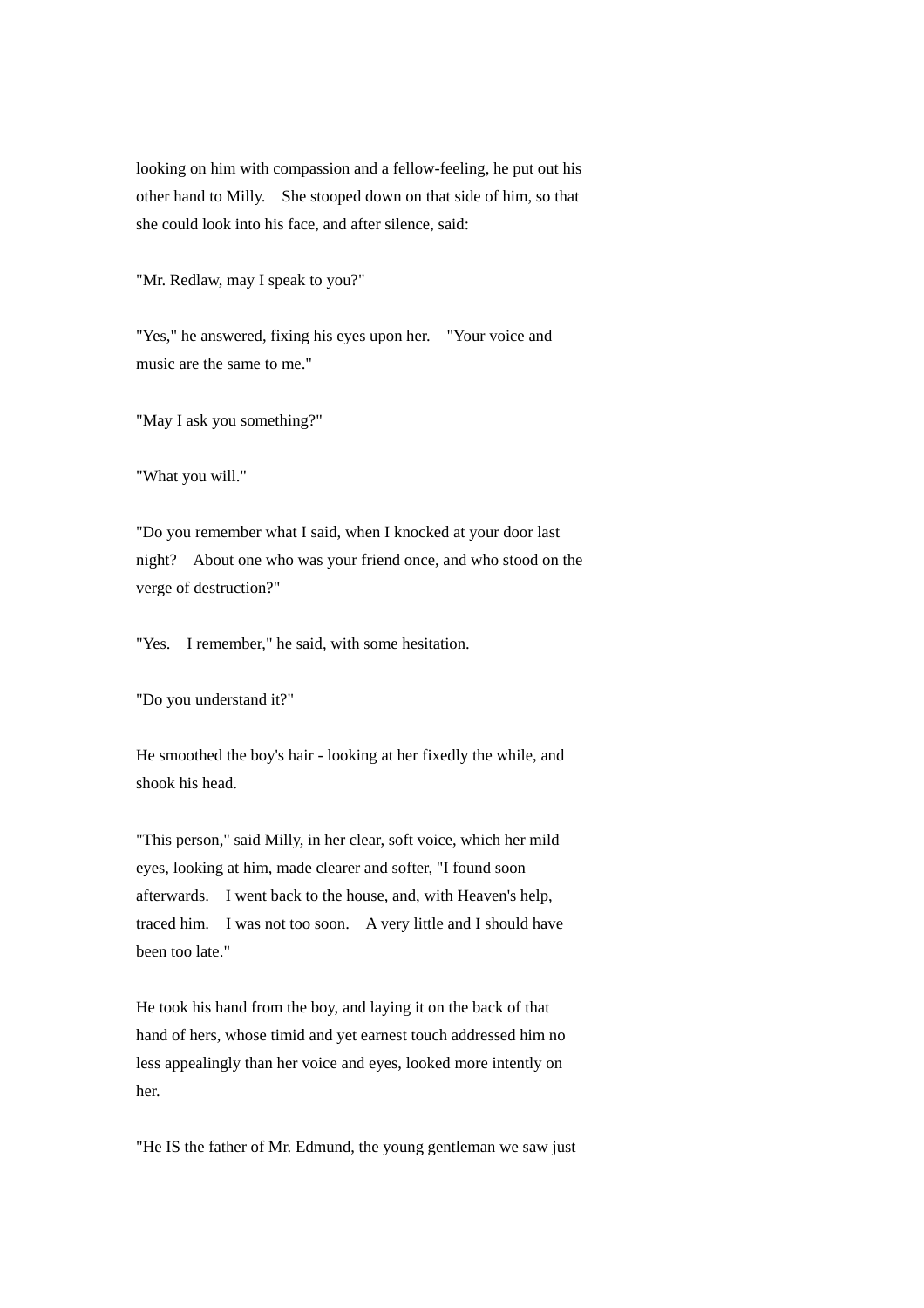now. His real name is Longford. - You recollect the name?"

"I recollect the name."

"And the man?"

"No, not the man. Did he ever wrong me?"

"Yes!"

"Ah! Then it's hopeless - hopeless."

He shook his head, and softly beat upon the hand he held, as though mutely asking her commiseration.

"I did not go to Mr. Edmund last night," said Milly, - "You will listen to me just the same as if you did remember all?"

"To every syllable you say."

"Both, because I did not know, then, that this really was his father, and because I was fearful of the effect of such intelligence upon him, after his illness, if it should be. Since I have known who this person is, I have not gone either; but that is for another reason. He has long been separated from his wife and son - has been a stranger to his home almost from this son's infancy, I learn from him - and has abandoned and deserted what he should have held most dear. In all that time he has been falling from the state of a gentleman, more and more, until - " she rose up, hastily, and going out for a moment, returned, accompanied by the wreck that Redlaw had beheld last night.

"Do you know me?" asked the Chemist.

"I should be glad," returned the other, "and that is an unwonted word for me to use, if I could answer no."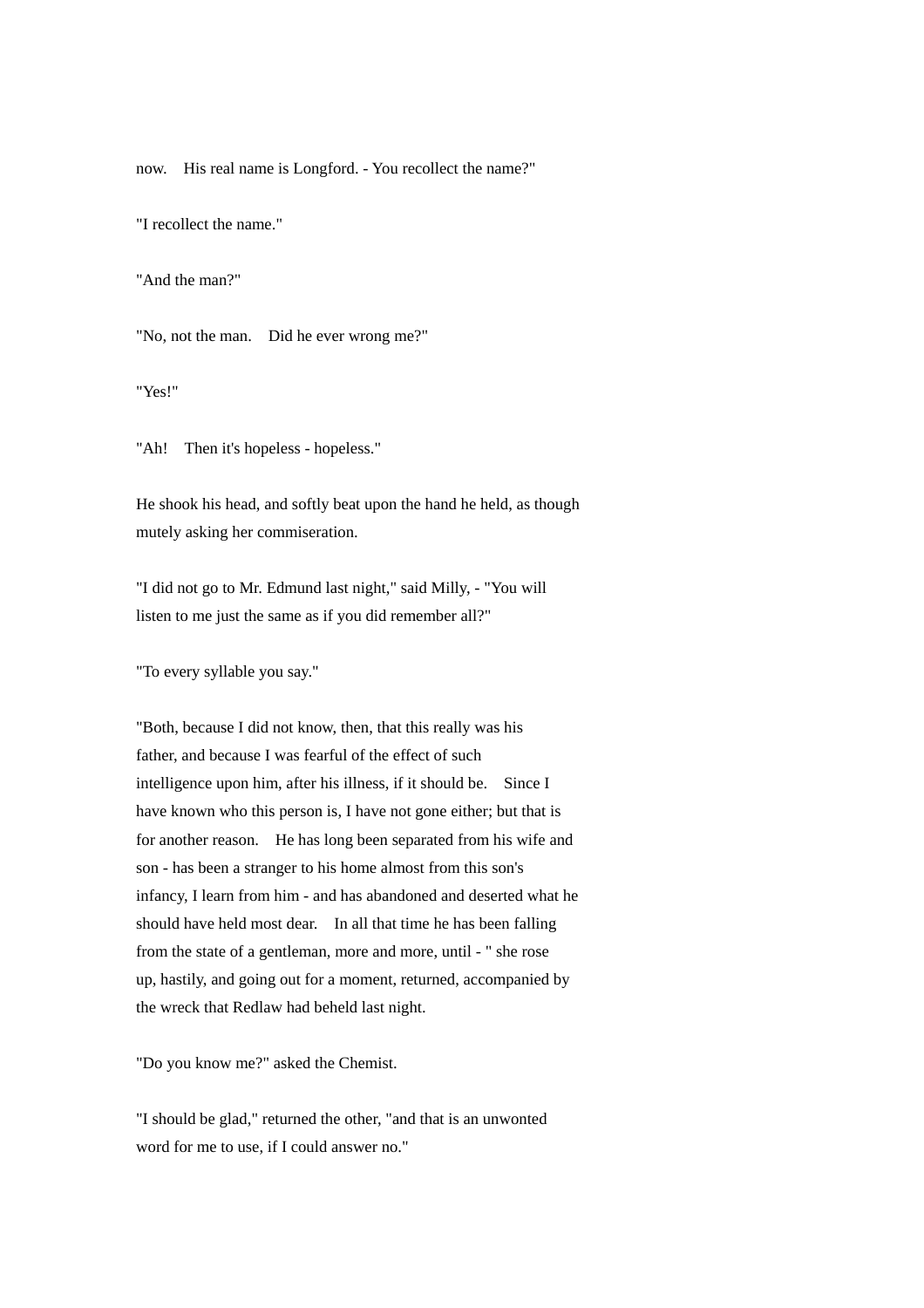The Chemist looked at the man, standing in self-abasement and degradation before him, and would have looked longer, in an ineffectual struggle for enlightenment, but that Milly resumed her late position by his side, and attracted his attentive gaze to her own face.

"See how low he is sunk, how lost he is!" she whispered, stretching out her arm towards him, without looking from the Chemist's face. "If you could remember all that is connected with him, do you not think it would move your pity to reflect that one you ever loved (do not let us mind how long ago, or in what belief that he has forfeited), should come to this?"

"I hope it would," he answered. "I believe it would."

His eyes wandered to the figure standing near the door, but came back speedily to her, on whom he gazed intently, as if he strove to learn some lesson from every tone of her voice, and every beam of her eyes.

"I have no learning, and you have much," said Milly; "I am not used to think, and you are always thinking. May I tell you why it seems to me a good thing for us, to remember wrong that has been done us?"

## "Yes."

"That we may forgive it."

"Pardon me, great Heaven!" said Redlaw, lifting up his eyes, "for having thrown away thine own high attribute!"

"And if," said Milly, "if your memory should one day be restored, as we will hope and pray it may be, would it not be a blessing to you to recall at once a wrong and its forgiveness?"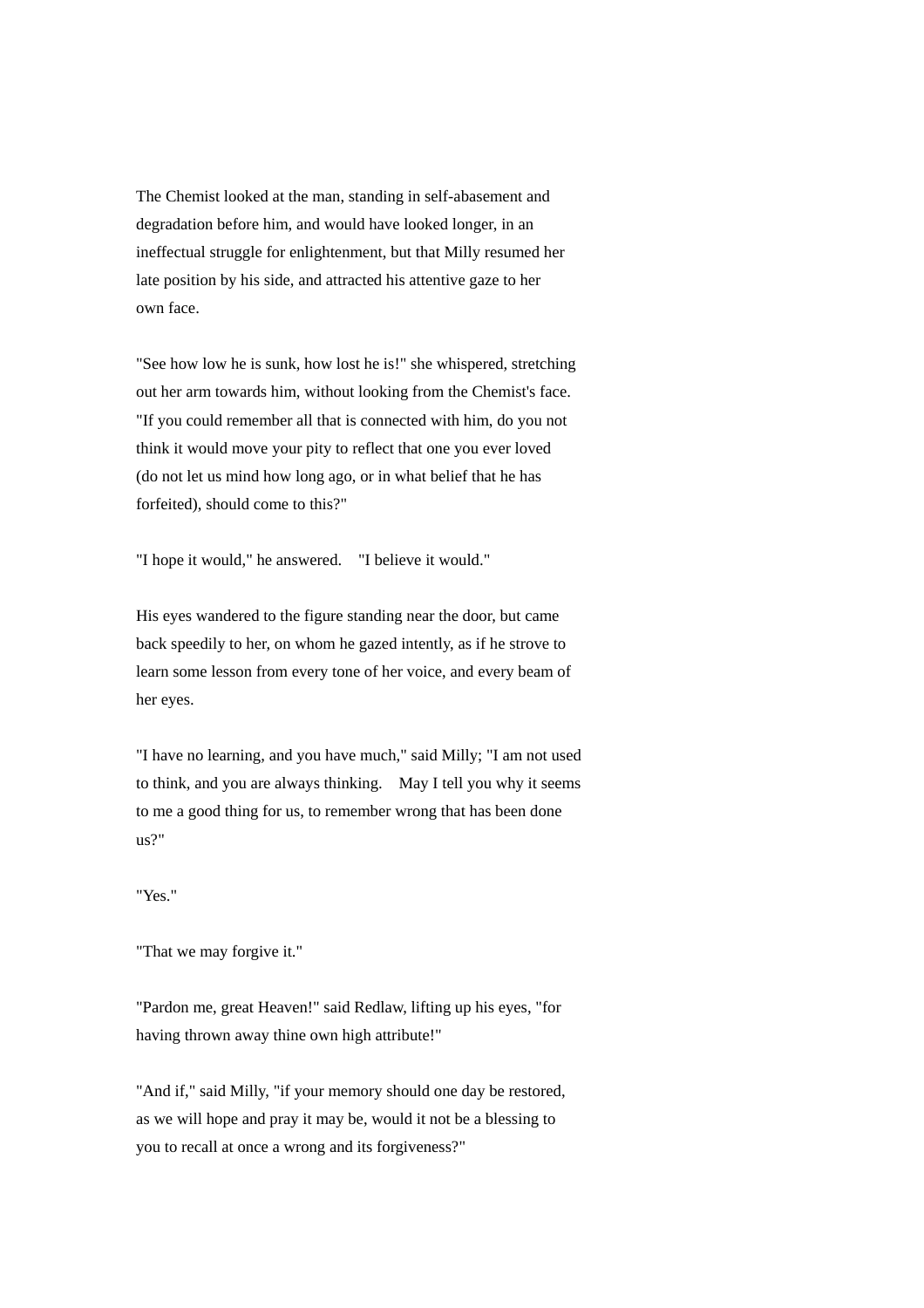He looked at the figure by the door, and fastened his attentive eyes on her again; a ray of clearer light appeared to him to shine into his mind, from her bright face.

"He cannot go to his abandoned home. He does not seek to go there. He knows that he could only carry shame and trouble to those he has so cruelly neglected; and that the best reparation he can make them now, is to avoid them. A very little money carefully bestowed, would remove him to some distant place, where he might live and do no wrong, and make such atonement as is left within his power for the wrong he has done. To the unfortunate lady who is his wife, and to his son, this would be the best and kindest boon that their best friend could give them - one too that they need never know of; and to him, shattered in reputation, mind, and body, it might be salvation."

He took her head between her hands, and kissed it, and said: "It shall be done. I trust to you to do it for me, now and secretly; and to tell him that I would forgive him, if I were so happy as to know for what."

As she rose, and turned her beaming face towards the fallen man, implying that her mediation had been successful, he advanced a step, and without raising his eyes, addressed himself to Redlaw.

"You are so generous," he said, " - you ever were - that you will try to banish your rising sense of retribution in the spectacle that is before you. I do not try to banish it from myself, Redlaw. If you can, believe me."

The Chemist entreated Milly, by a gesture, to come nearer to him; and, as he listened looked in her face, as if to find in it the clue to what he heard.

"I am too decayed a wretch to make professions; I recollect my own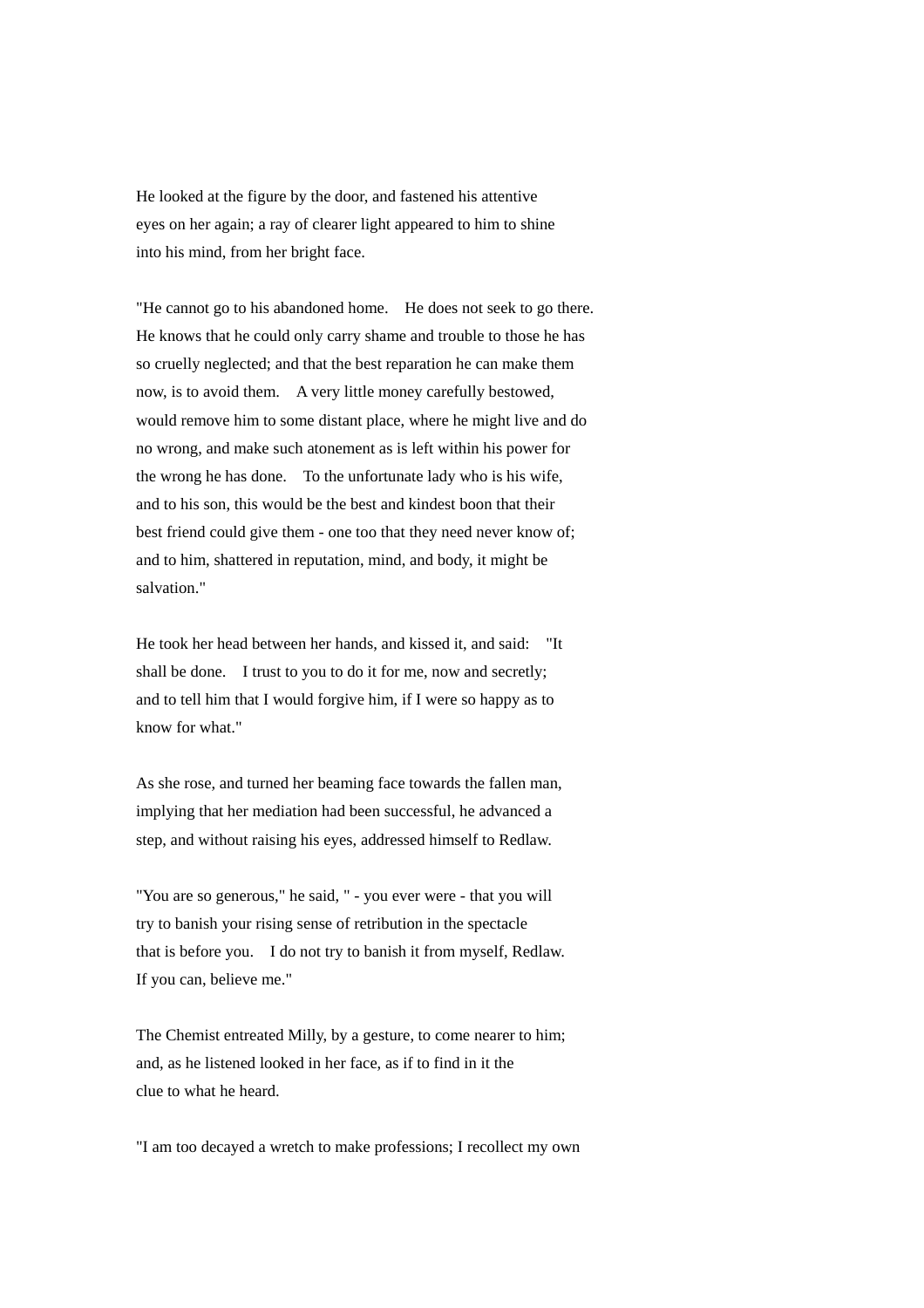career too well, to array any such before you. But from the day on which I made my first step downward, in dealing falsely by you, I have gone down with a certain, steady, doomed progression. That, I say."

Redlaw, keeping her close at his side, turned his face towards the speaker, and there was sorrow in it. Something like mournful recognition too.

"I might have been another man, my life might have been another life, if I had avoided that first fatal step. I don't know that it would have been. I claim nothing for the possibility. Your sister is at rest, and better than she could have been with me, if I had continued even what you thought me: even what I once supposed myself to be."

Redlaw made a hasty motion with his hand, as if he would have put that subject on one side.

"I speak," the other went on, "like a man taken from the grave. I should have made my own grave, last night, had it not been for this blessed hand."

"Oh dear, he likes me too!" sobbed Milly, under her breath. "That's another!"

"I could not have put myself in your way, last night, even for bread. But, to-day, my recollection of what has been is so strongly stirred, and is presented to me, I don't know how, so vividly, that I have dared to come at her suggestion, and to take your bounty, and to thank you for it, and to beg you, Redlaw, in your dying hour, to be as merciful to me in your thoughts, as you are in your deeds."

He turned towards the door, and stopped a moment on his way forth.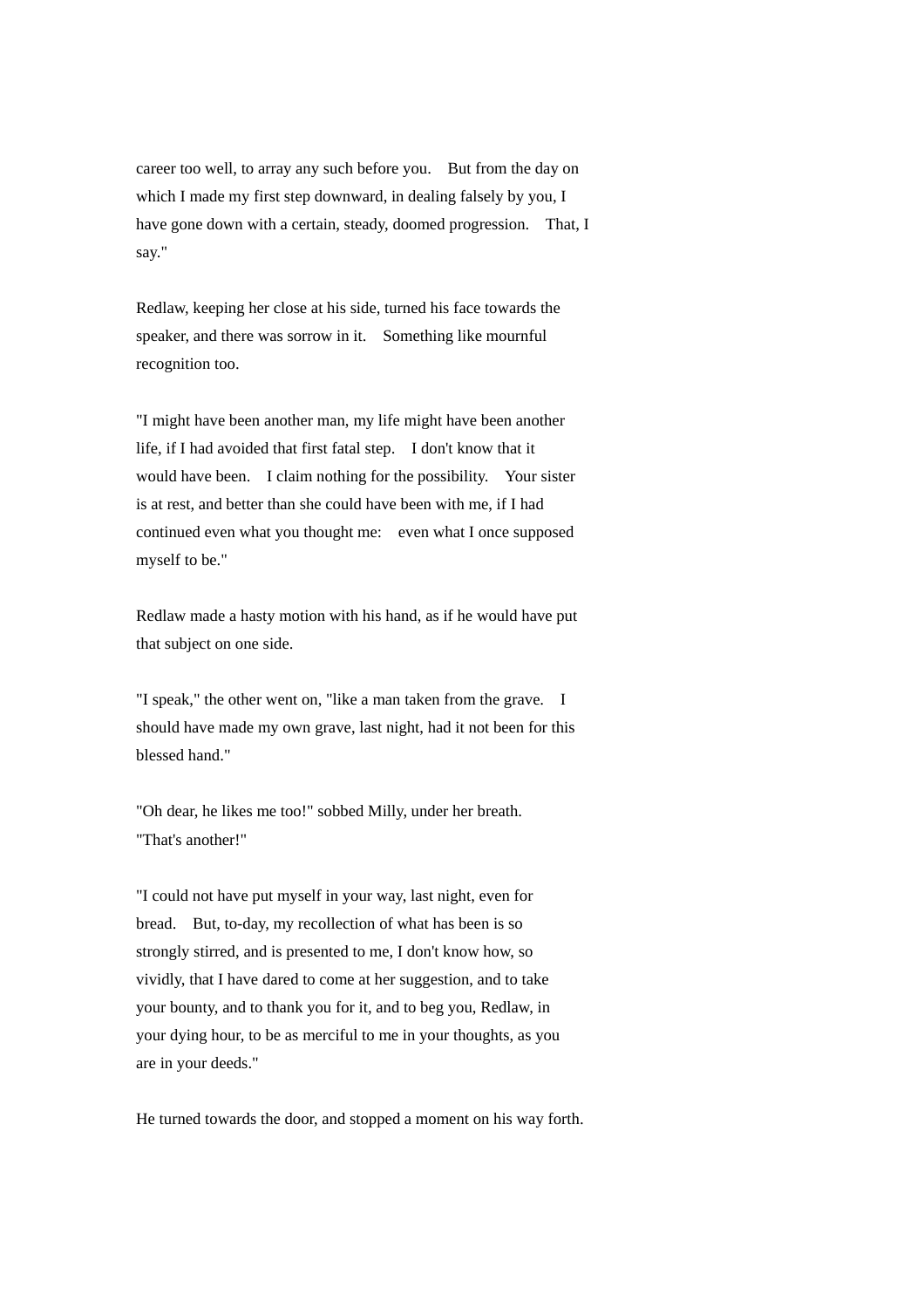"I hope my son may interest you, for his mother's sake. I hope he may deserve to do so. Unless my life should be preserved a long time, and I should know that I have not misused your aid, I shall never look upon him more."

Going out, he raised his eyes to Redlaw for the first time. Redlaw, whose steadfast gaze was fixed upon him, dreamily held out his hand. He returned and touched it - little more - with both his own; and bending down his head, went slowly out.

In the few moments that elapsed, while Milly silently took him to the gate, the Chemist dropped into his chair, and covered his face with his hands. Seeing him thus, when she came back, accompanied by her husband and his father (who were both greatly concerned for him), she avoided disturbing him, or permitting him to be disturbed; and kneeled down near the chair to put some warm clothing on the boy.

"That's exactly where it is. That's what I always say, father!" exclaimed her admiring husband. "There's a motherly feeling in Mrs. William's breast that must and will have went!"

"Ay, ay," said the old man; "you're right. My son William's right!"

"It happens all for the best, Milly dear, no doubt," said Mr. William, tenderly, "that we have no children of our own; and yet I sometimes wish you had one to love and cherish. Our little dead child that you built such hopes upon, and that never breathed the breath of life - it has made you quiet-like, Milly."

"I am very happy in the recollection of it, William dear," she answered. "I think of it every day."

"I was afraid you thought of it a good deal."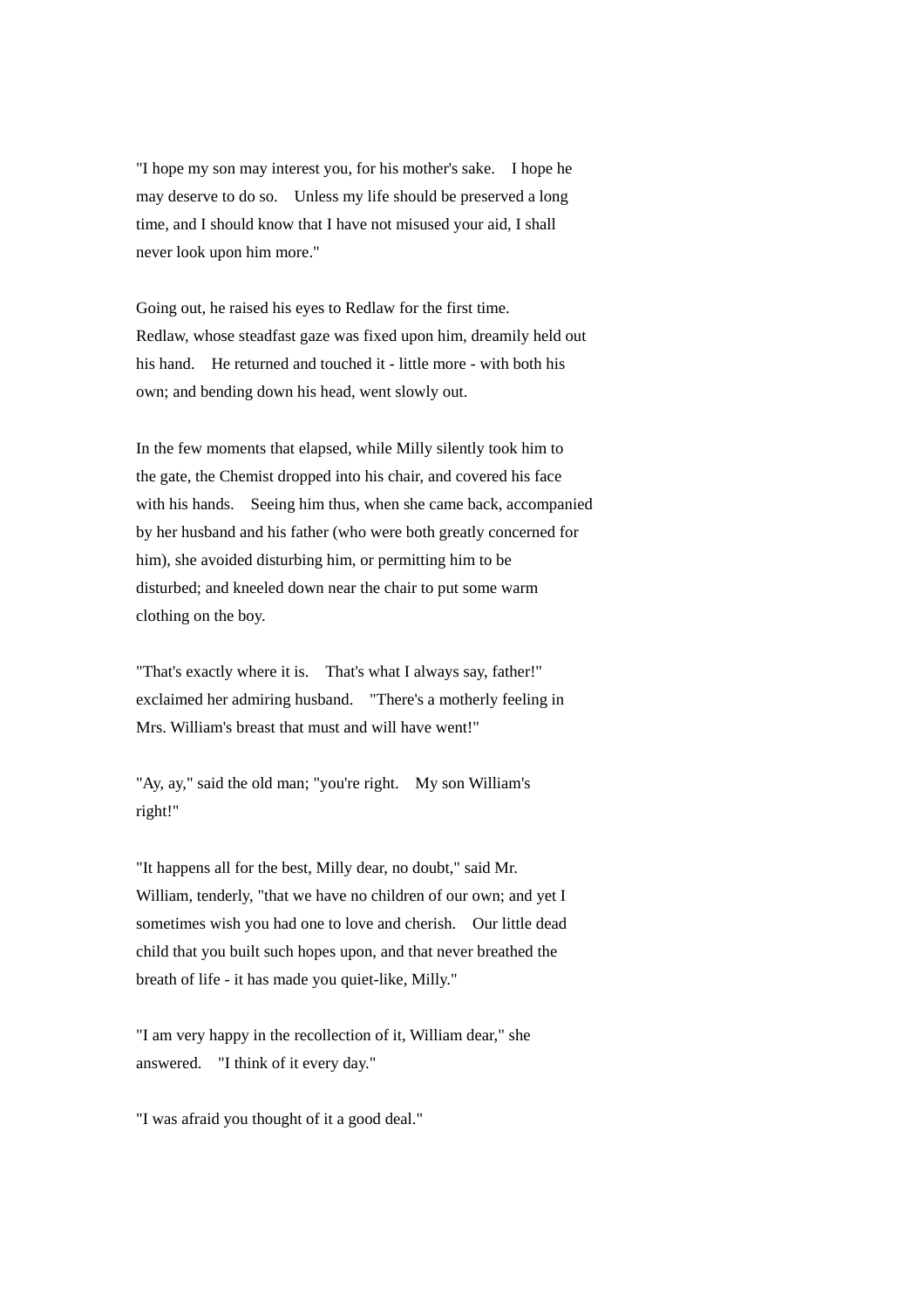"Don't say, afraid; it is a comfort to me; it speaks to me in so many ways. The innocent thing that never lived on earth, is like an angel to me, William."

"You are like an angel to father and me," said Mr. William, softly. "I know that."

"When I think of all those hopes I built upon it, and the many times I sat and pictured to myself the little smiling face upon my bosom that never lay there, and the sweet eyes turned up to mine that never opened to the light," said Milly, "I can feel a greater tenderness, I think, for all the disappointed hopes in which there is no harm. When I see a beautiful child in its fond mother's arms, I love it all the better, thinking that my child might have been like that, and might have made my heart as proud and happy."

Redlaw raised his head, and looked towards her.

"All through life, it seems by me," she continued, "to tell me something. For poor neglected children, my little child pleads as if it were alive, and had a voice I knew, with which to speak to me. When I hear of youth in suffering or shame, I think that my child might have come to that, perhaps, and that God took it from me in His mercy. Even in age and grey hair, such as father's, it is present: saying that it too might have lived to be old, long and long after you and I were gone, and to have needed the respect and love of younger people."

Her quiet voice was quieter than ever, as she took her husband's arm, and laid her head against it.

"Children love me so, that sometimes I half fancy - it's a silly fancy, William - they have some way I don't know of, of feeling for my little child, and me, and understanding why their love is precious to me. If I have been quiet since, I have been more happy, William, in a hundred ways. Not least happy, dear, in this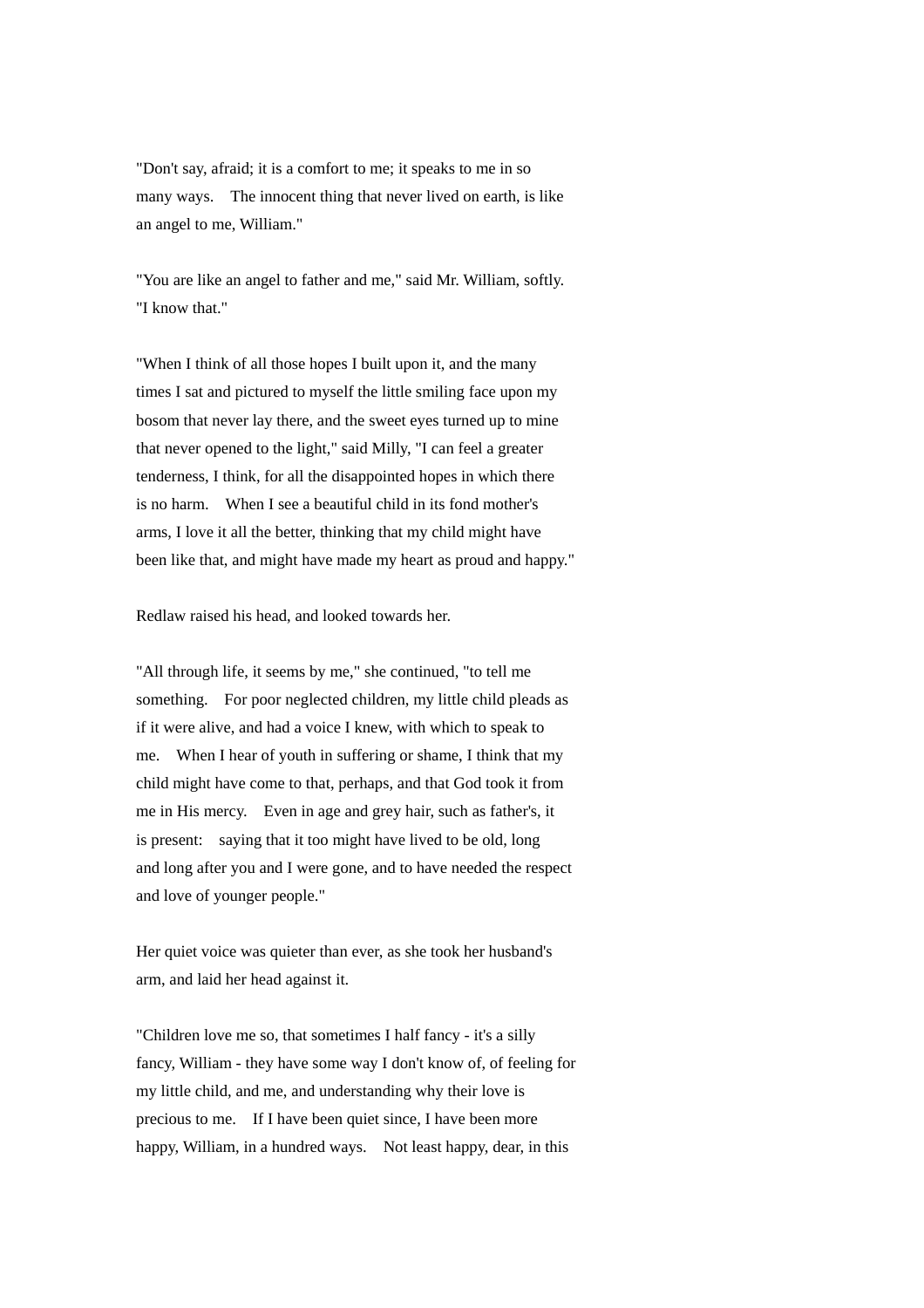- that even when my little child was born and dead but a few days, and I was weak and sorrowful, and could not help grieving a little, the thought arose, that if I tried to lead a good life, I should meet in Heaven a bright creature, who would call me, Mother!"

Redlaw fell upon his knees, with a loud cry.

"O Thou, he said, "who through the teaching of pure love, hast graciously restored me to the memory which was the memory of Christ upon the Cross, and of all the good who perished in His cause, receive my thanks, and bless her!"

Then, he folded her to his heart; and Milly, sobbing more than ever, cried, as she laughed, "He is come back to himself! He likes me very much indeed, too! Oh, dear, dear, dear me, here's another!"

Then, the student entered, leading by the hand a lovely girl, who was afraid to come. And Redlaw so changed towards him, seeing in him and his youthful choice, the softened shadow of that chastening passage in his own life, to which, as to a shady tree, the dove so long imprisoned in his solitary ark might fly for rest and company, fell upon his neck, entreating them to be his children.

Then, as Christmas is a time in which, of all times in the year, the memory of every remediable sorrow, wrong, and trouble in the world around us, should be active with us, not less than our own experiences, for all good, he laid his hand upon the boy, and, silently calling Him to witness who laid His hand on children in old time, rebuking, in the majesty of His prophetic knowledge, those who kept them from Him, vowed to protect him, teach him, and reclaim him.

Then, he gave his right hand cheerily to Philip, and said that they would that day hold a Christmas dinner in what used to be, before the ten poor gentlemen commuted, their great Dinner Hall; and that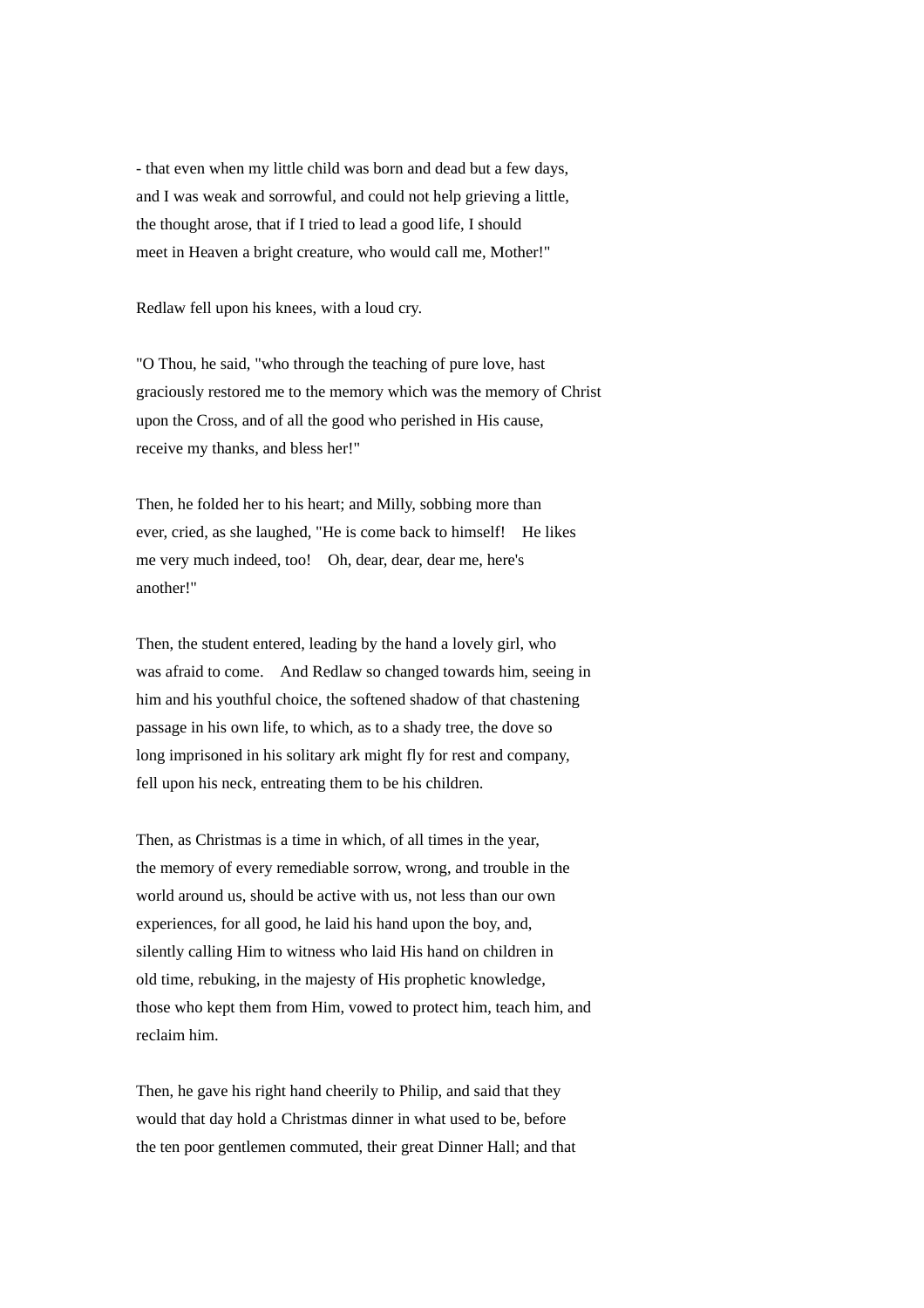they would bid to it as many of that Swidger family, who, his son had told him, were so numerous that they might join hands and make a ring round England, as could be brought together on so short a notice.

And it was that day done. There were so many Swidgers there, grown up and children, that an attempt to state them in round numbers might engender doubts, in the distrustful, of the veracity of this history. Therefore the attempt shall not be made. But there they were, by dozens and scores - and there was good news and good hope there, ready for them, of George, who had been visited again by his father and brother, and by Milly, and again left in a quiet sleep. There, present at the dinner, too, were the Tetterbys, including young Adolphus, who arrived in his prismatic comforter, in good time for the beef. Johnny and the baby were too late, of course, and came in all on one side, the one exhausted, the other in a supposed state of double-tooth; but that was customary, and not alarming.

It was sad to see the child who had no name or lineage, watching the other children as they played, not knowing how to talk with them, or sport with them, and more strange to the ways of childhood than a rough dog. It was sad, though in a different way, to see what an instinctive knowledge the youngest children there had of his being different from all the rest, and how they made timid approaches to him with soft words and touches, and with little presents, that he might not be unhappy. But he kept by Milly, and began to love her - that was another, as she said! - and, as they all liked her dearly, they were glad of that, and when they saw him peeping at them from behind her chair, they were pleased that he was so close to it.

All this, the Chemist, sitting with the student and his bride that was to be, Philip, and the rest, saw.

Some people have said since, that he only thought what has been